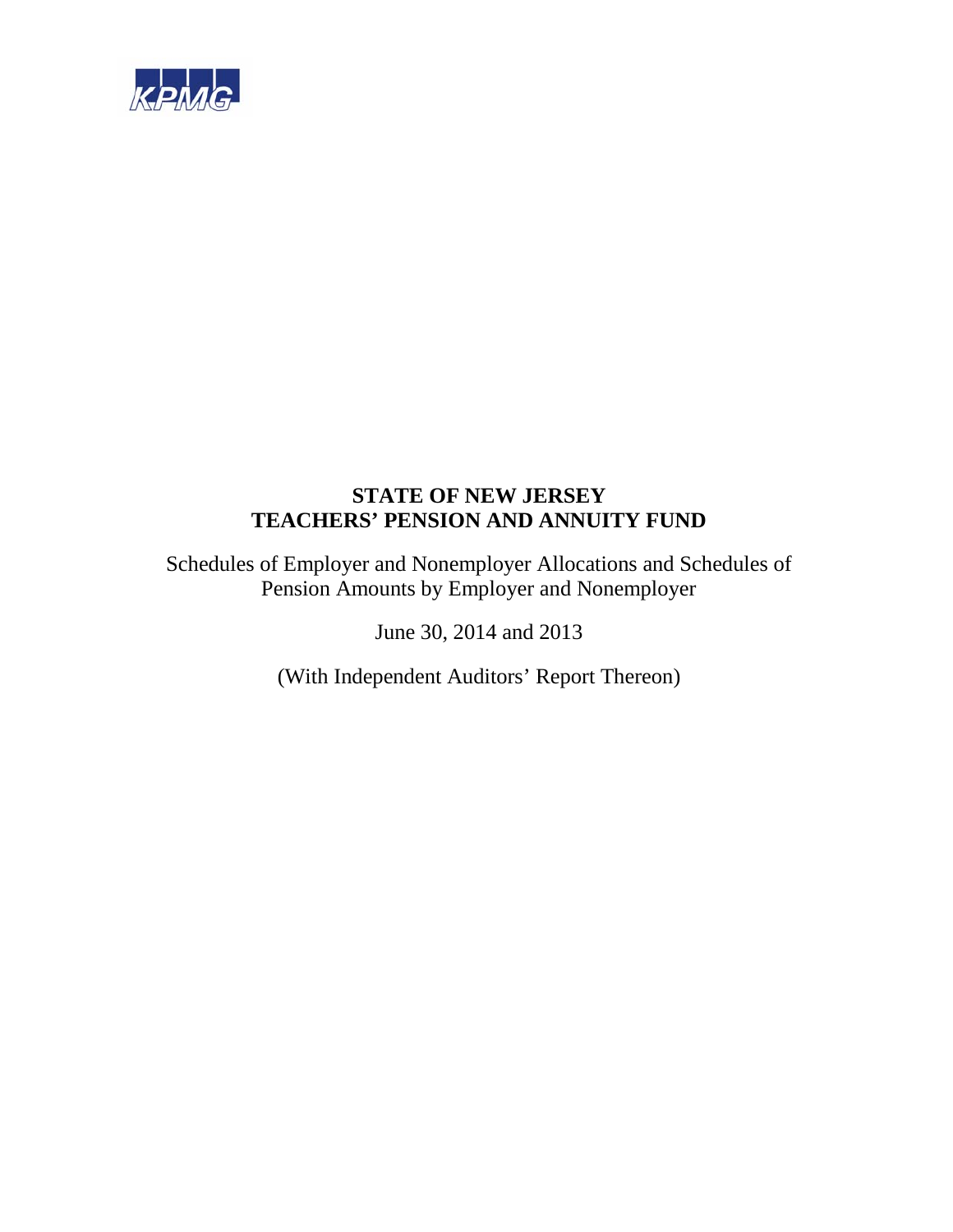# **Table of Contents**

**Page**

| <b>Independent Auditors' Report</b>                                                                                        | 1  |
|----------------------------------------------------------------------------------------------------------------------------|----|
| Schedules of Employer and Nonemployer Allocations                                                                          | 3  |
| Schedules of Pension Amounts by Employer and Nonemployer                                                                   | 4  |
| Notes to Schedules of Employer and Nonemployer Allocations and Schedules of Pension<br>Amounts by Employer and Nonemployer | 6  |
| <b>Other Information (Unaudited)</b>                                                                                       |    |
| Supplemental Schedule of Employer Special Funding Allocations (Unaudited)                                                  | 13 |
| Supplemental Schedule of Special Funding Amounts by Employer (Unaudited)                                                   | 23 |
| Notes to Supplemental Schedules (Unaudited)                                                                                | 36 |
|                                                                                                                            |    |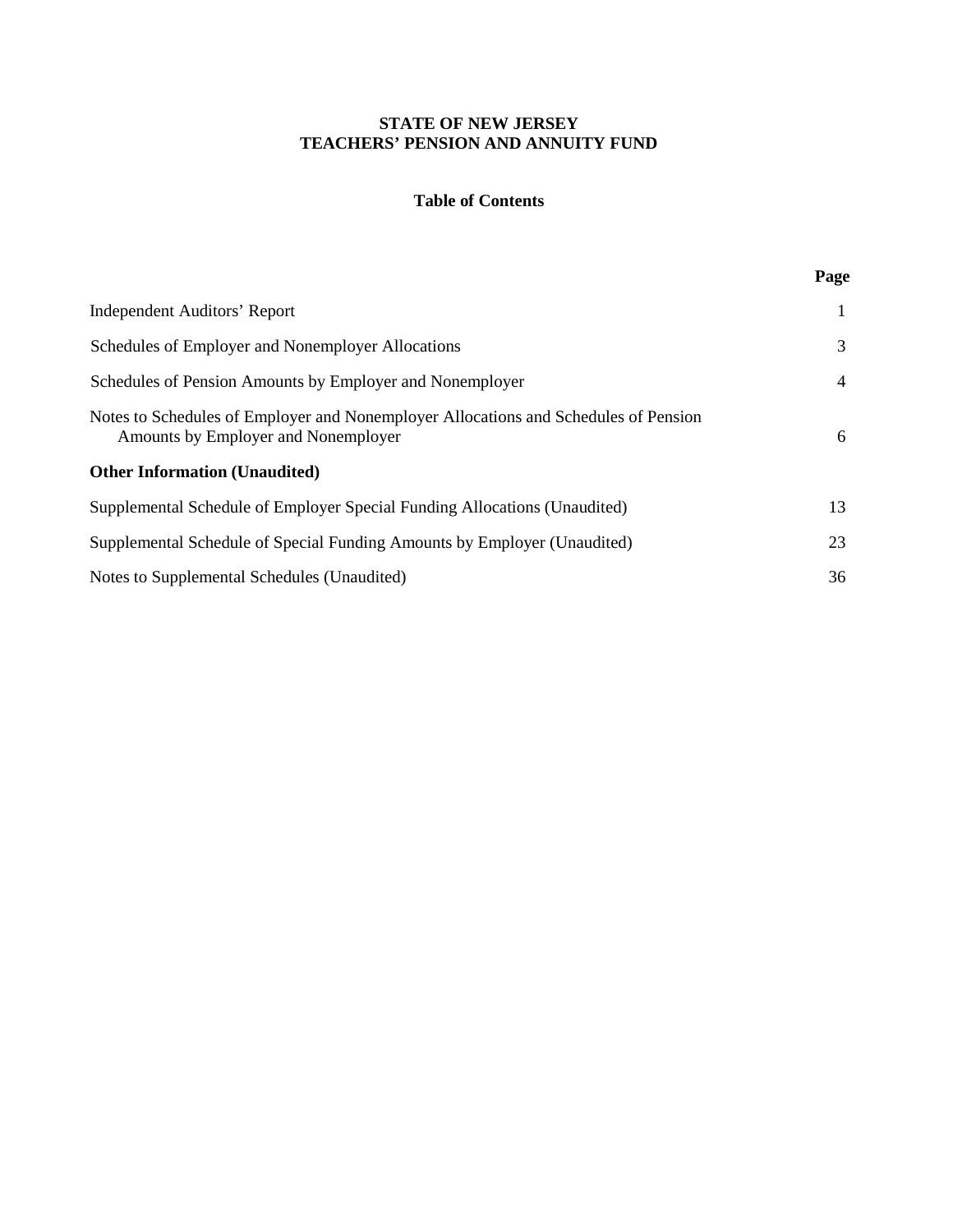

**KPMG LLP** New Jersey Headquarters 51 John F. Kennedy Parkway Short Hills, NJ 07078-2702

# **Independent Auditors' Report**

The Treasurer State of New Jersey:

We have audited the accompanying schedules of employer and nonemployer allocations of the State of New Jersey Teachers' Pension and Annuity Fund as of and for the years ended June 30, 2014 and 2013, and the related notes. We have also audited the columns titled net pension liability, total deferred outflows of resources, total deferred inflows of resources, and total pension expense excluding that attributable to employer-paid member contributions (specified column totals) included in the accompanying schedule of pension amounts by employer and nonemployer of the State of New Jersey Teachers' Pension and Annuity Fund as of and for the year ended June 30, 2014, the column titled net pension liability (specified column total) included in the accompanying schedule of pension amounts by employer and nonemployer of the State of New Jersey Teachers' Pension and Annuity Fund as of June 30, 2013, and the related notes.

# *Management's Responsibility for the Schedules*

Management is responsible for the preparation and fair presentation of these schedules in accordance with U.S. generally accepted accounting principles; this includes the design, implementation, and maintenance of internal control relevant to the preparation and fair presentation of the schedules that are free from material misstatement, whether due to fraud or error.

# *Auditors' Responsibility*

Our responsibility is to express opinions on the schedules of employer and nonemployer allocations and the specified column totals included in the schedules of pension amounts by employer and nonemployer based on our audits. We conducted our audits in accordance with auditing standards generally accepted in the United States of America. Those standards require that we plan and perform the audit to obtain reasonable assurance about whether the schedules of employer and nonemployer allocations and specified column totals included in the schedules of pension amounts by employer and nonemployer are free from material misstatement.

An audit involves performing procedures to obtain audit evidence about the amounts and disclosures in the schedule of employer and nonemployer allocations and specified column totals included in the schedule of pension amounts by employer and nonemployer. The procedures selected depend on the auditors' judgment, including the assessment of the risks of material misstatement of the schedule of employer and nonemployer allocations and specified column totals included in the schedule of pension amounts by employer and nonemployer, whether due to fraud or error. In making those risk assessments, the auditor considers internal control relevant to the entity's preparation and fair presentation of the schedule of employer and nonemployer allocations and specified column totals included in the schedule of pension amounts by employer and nonemployer in order to design audit procedures that are appropriate in the circumstances, but not for the purpose of expressing an opinion on the effectiveness of the entity's internal control. Accordingly, we express no such opinion. An audit also includes evaluating the appropriateness of accounting policies used and the reasonableness of significant accounting estimates made by management, as well as evaluating the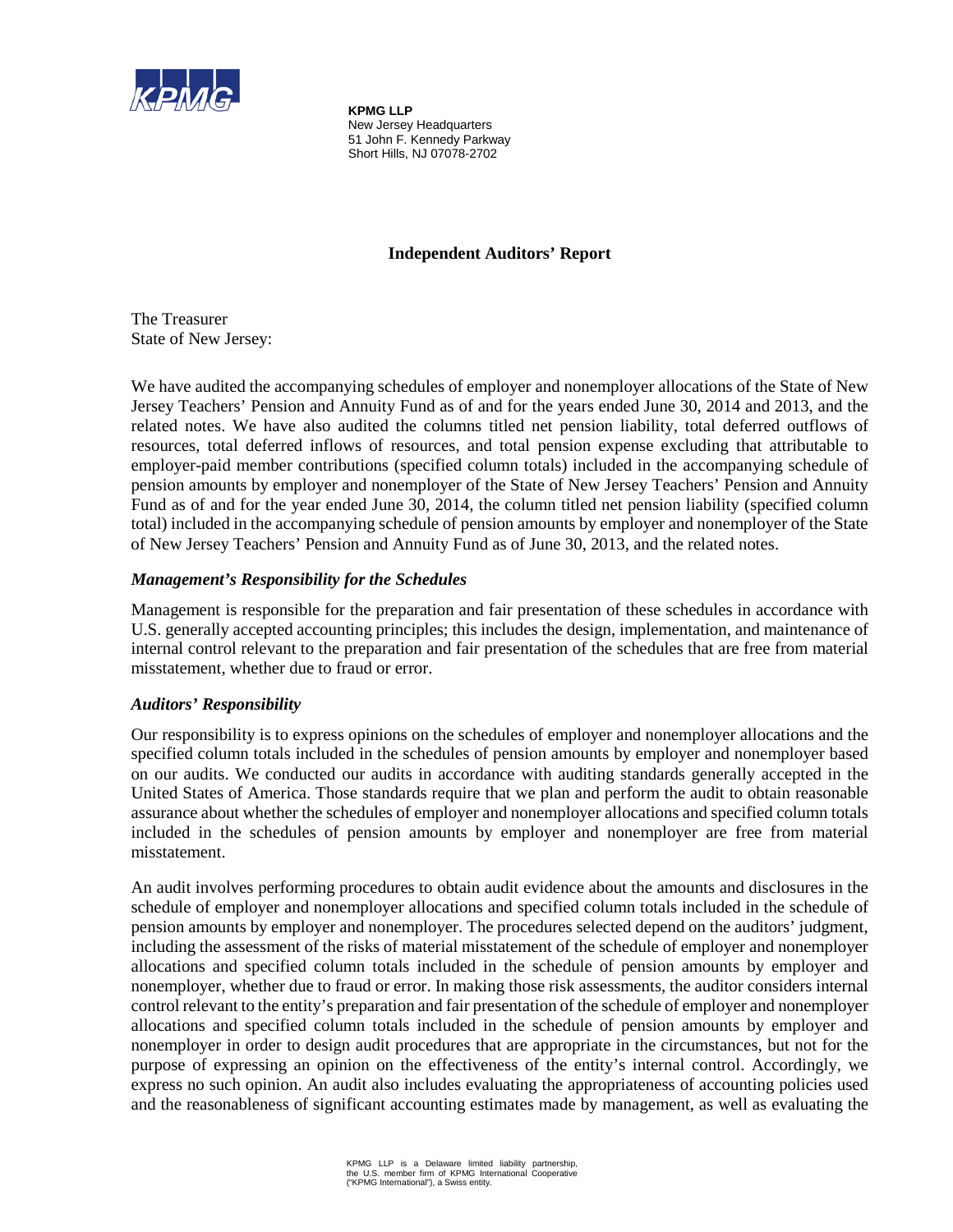

overall presentation of the schedule of employer and nonemployer allocations and specified column totals included in the schedule of pension amounts by employer and nonemployer.

We believe that the audit evidence we have obtained is sufficient and appropriate to provide a basis for our audit opinions.

## *Opinions*

In our opinion, the schedules referred to above present fairly, in all material respects, the employer and nonemployer allocations and net pension liability, total deferred outflows of resources, total deferred inflows of resources, and total pension expense excluding that attributable to employer-paid member contributions for the total of all participating entities for the State of New Jersey Teachers' Pension and Annuity Fund as of and for the year ended June 30, 2014, and the employer and nonemployer allocations and net pension liability for the total of all participating entities for the State of New Jersey Teachers' Pension and Annuity Fund as of and for the year ended June 30, 2013 in accordance with U. S. generally accepted accounting principles.

### *Other Matters*

We have audited, in accordance with auditing standards generally accepted in the United States of America, the financial statements of the State of New Jersey, Division of Pensions and Benefits, which includes the Teachers' Pension and Annuity Fund, as of and for the year ended June 30, 2014, and our report thereon, dated April 1, 2015, expressed an unmodified opinion on those financial statements.

### *Other Information*

The supplemental schedule of employer special funding allocations and supplemental schedule of special funding amounts by employer on pages 13 through 35 have not been subject to the auditing procedures applied in the audits of the schedules of employer and nonemployer allocations and the schedules of pension amounts by employer and nonemployer and accordingly, we do not express an opinion or provide any assurance on them.

### *Restriction on Use*

Our report is intended solely for the information and use of the State of New Jersey, Division of Pensions and Benefits management, the Treasurer of the State of New Jersey, State of New Jersey, Teachers' Pension and Annuity Fund employers, and their auditors, and is not intended to be and should not be used by anyone other than these specified parties.

KPMG LLP

Short Hills, New Jersey November 13, 2015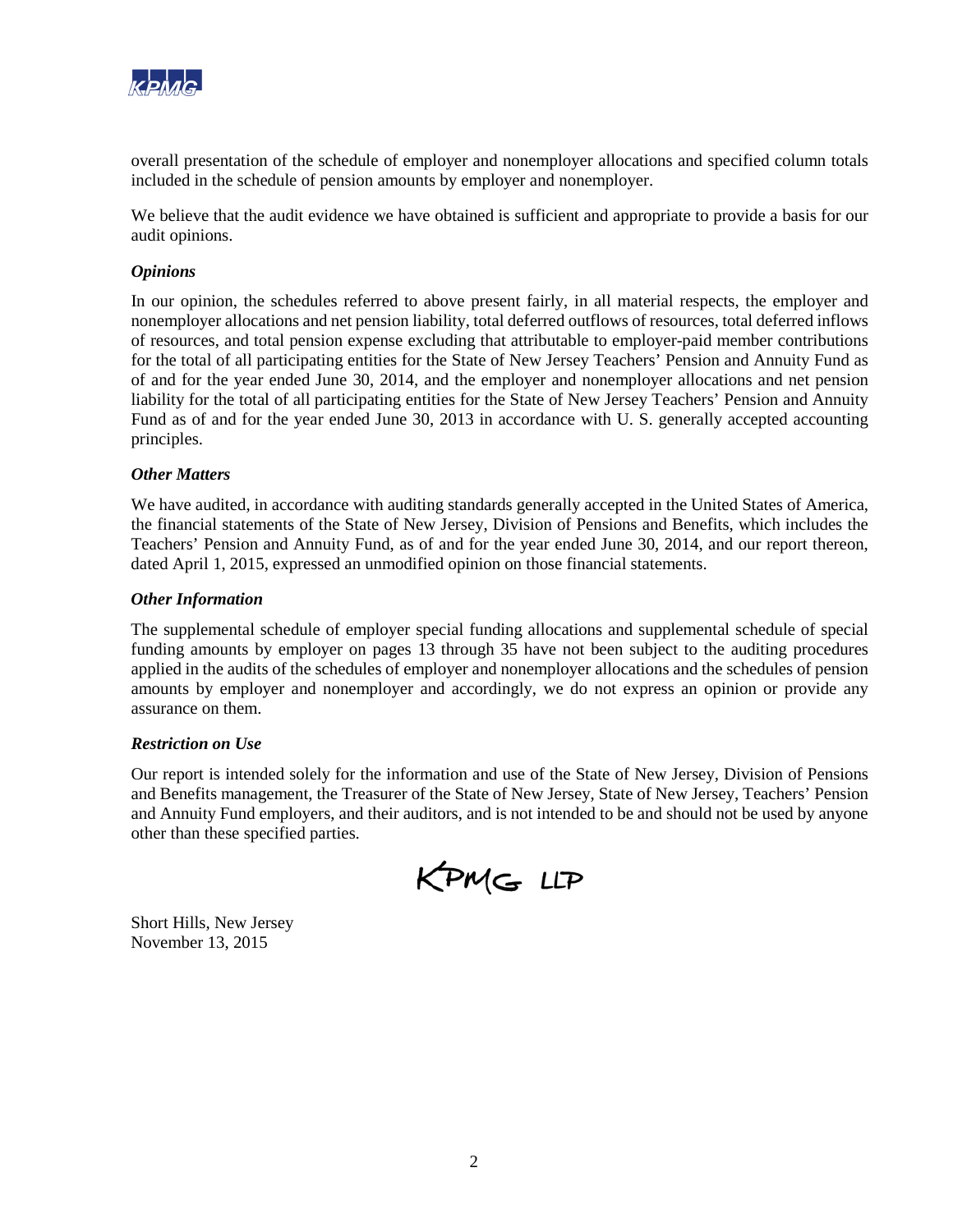Schedules of Employer and Nonemployer Allocations

As of and for Years ended June 30, 2014 and 2013

|                                                                     |                                           | 2014                            | 2013                                      |                                 |  |
|---------------------------------------------------------------------|-------------------------------------------|---------------------------------|-------------------------------------------|---------------------------------|--|
| <b>Employer/Nonemployer</b>                                         | Employer/<br>nonemployer<br>contributions | <b>Allocation</b><br>percentage | Employer/<br>nonemployer<br>contributions | <b>Allocation</b><br>percentage |  |
| Employer - State of New Jersey<br>Nonemployer - State of New Jersey | 2.911.487<br>424,788,659                  | 0.6807308876%<br>99.3192691124  | 3.220.434<br>647,664,570                  | 0.4947777227%<br>99.5052222773% |  |
| Total                                                               | 427,700,146                               | 100.0000000000%                 | 650.885,004                               | 100.0000000000%                 |  |

See accompanying notes to schedules of employer and nonemployer allocations and schedules of pension amounts by employer and nonemployer.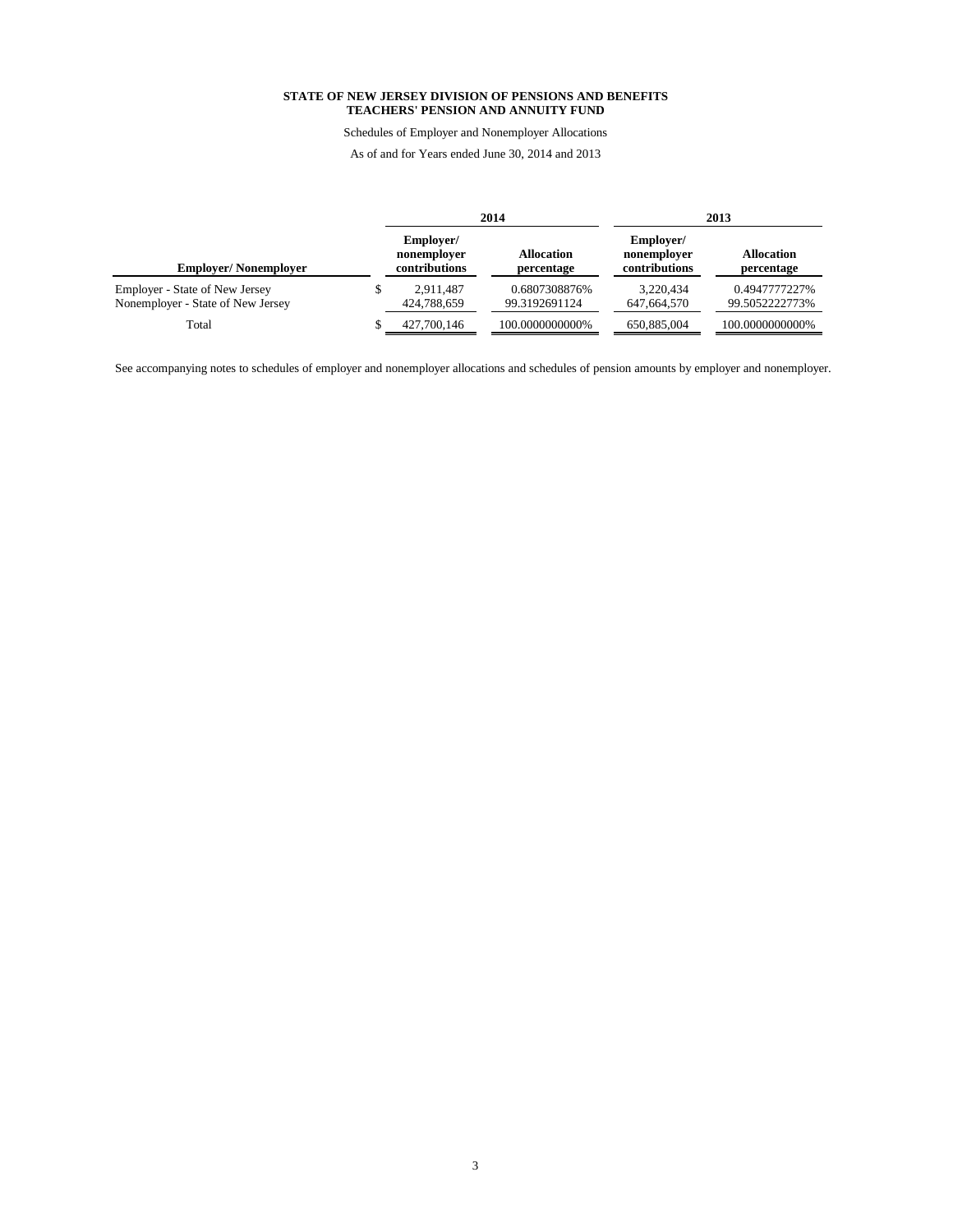Schedules of Pension Amounts by Employer and Nonemployer As of and for Year ended June 30, 2014 and As of June 30, 2013

 $\overline{\phantom{a}}$ 

#### **Deferred outflows of resources – June 30, 2014**

|                                                                      |                               | <b>Net pension liability</b>    | <b>Differences</b><br>between<br>expected |                                  |                                 | <b>Total</b><br>deferred    |
|----------------------------------------------------------------------|-------------------------------|---------------------------------|-------------------------------------------|----------------------------------|---------------------------------|-----------------------------|
| <b>Employer/Nonemployer</b>                                          | <b>June 30,</b><br>2013       | <b>June 30.</b><br>2014         | and actual<br>experience                  | <b>Changes of</b><br>assumptions | <b>Changes</b> in<br>proportion | outflows of<br>resources    |
| Employers - State of New Jersey<br>Nonemployer - State of New Jersey | 251.300.147<br>50.539.213.484 | 366, 322, 172<br>53,446,745,367 |                                           | 15,701,901<br>2.290.921.960      | 83,335,207                      | 99.037.108<br>2.290.921.960 |
| Total                                                                | 50.790.513.631                | 53,813,067,539                  |                                           | 2.306.623.861                    | 83,335,207                      | 2.389.959.068               |

See accompanying notes to schedules of employer and nonemployer allocations and schedules of pension amounts by employer and nonemployer.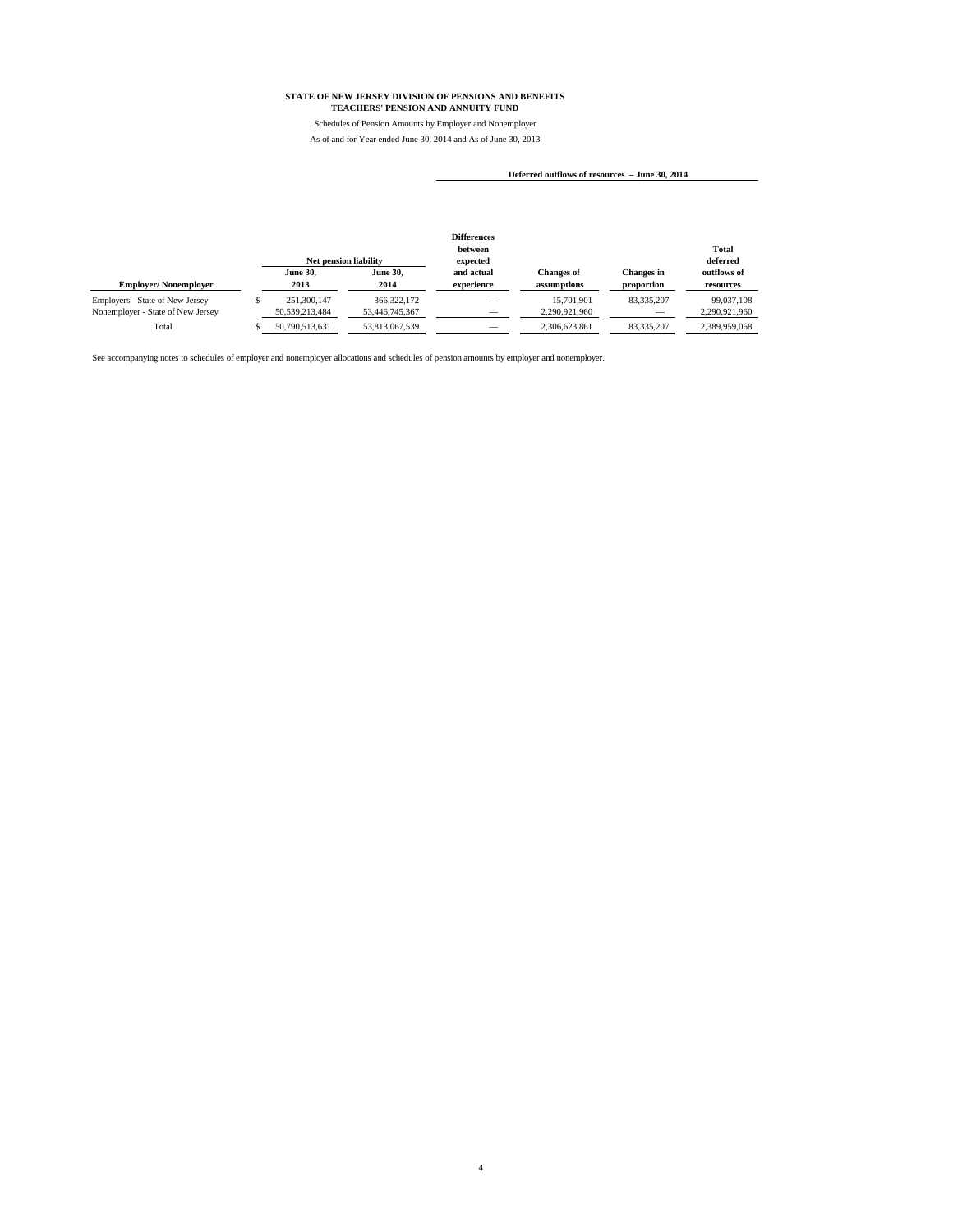Schedules of Pension Amounts by Employer and Nonemployer

| Deferred inflows of resources – June 30, 2014                         |                                  |                                                                                                                  |                                 |                                              |                                                                   | Pension expense excluding that attributable to employer-paid<br>member contributions - Year ended June 30, 2014 |                                                                                                                     |
|-----------------------------------------------------------------------|----------------------------------|------------------------------------------------------------------------------------------------------------------|---------------------------------|----------------------------------------------|-------------------------------------------------------------------|-----------------------------------------------------------------------------------------------------------------|---------------------------------------------------------------------------------------------------------------------|
| <b>Differences</b><br>between<br>expected<br>and actual<br>experience | <b>Changes</b> of<br>assumptions | Net difference<br>between<br>projected<br>and actual<br>investment<br>earnings on<br>pension plan<br>investments | <b>Changes</b> in<br>proportion | Total<br>deferred<br>inflows of<br>resources | Proportionate<br>share of<br>allocable plan<br>pension<br>expense | Net amortization<br>from changes in<br>proportion                                                               | <b>Total</b><br>pension<br>expense<br>excluding that<br>attributable to<br>employer paid<br>member<br>contributions |
| 149.550<br>21.819.469                                                 |                                  | 11.853.135<br>1,729,383,439                                                                                      | 83,335,207                      | 12.002.685<br>1,834,538,115                  | 19,787,729<br>2.887.048.057                                       | 11.111.361<br>(11, 111, 361)                                                                                    | 30,899,090<br>2,875,936,696                                                                                         |
| 21,969,019                                                            |                                  | 1,741,236,574                                                                                                    | 83,335,207                      | 1,846,540,800                                | 2,906,835,786                                                     |                                                                                                                 | 2,906,835,786                                                                                                       |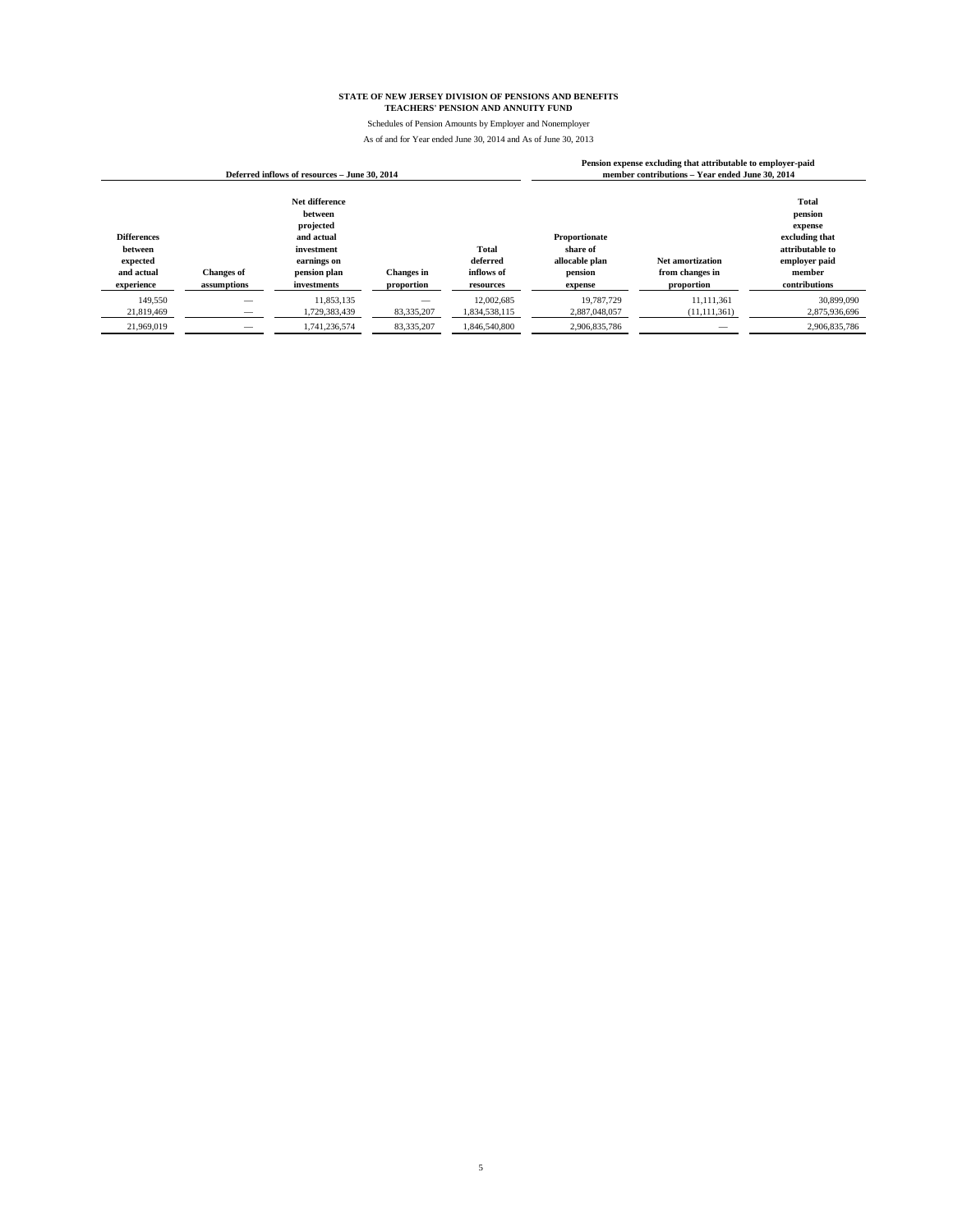Notes to Schedules of Employer and Nonemployer Allocations and Schedules of Pension Amounts by Employer and Nonemployer

June 30, 2014 and 2013

### **(1) Plan Description**

The State of New Jersey, Teachers' Pension and Annuity Fund (TPAF) is a cost sharing multiple-employer defined benefit pension plan with a special-funding situation, by which the State of New Jersey (the State) is responsible to fund 100% of the employer contributions, excluding any local employer early retirement incentive (ERI) contributions. TPAF is administered by the State of New Jersey, Division of Pensions and Benefits (the Division). For additional information about TPAF, please refer to Division's Comprehensive Annual Financial Report (CAFR) which can be found at www.state.nj.us/treasury/pensions/annrprts.shtml.

The vesting and benefit provisions are set by N.J.S.A. 18A:66. TPAF provides retirement, death and disability benefits. All benefits vest after ten years of service, except for medical benefits, which vest after 25 years of service or under the disability provisions of TPAF. Members are always fully vested for their own contributions and, after three years of service credit, become vested for 2% of related interest earned on the contributions. In the case of death before retirement, members' beneficiaries are entitled to full interest credited to the members' accounts.

The following represents the membership tiers for TPAF:

| <b>Tier</b> | <b>Definition</b>                                                                          |
|-------------|--------------------------------------------------------------------------------------------|
|             | Members who were enrolled prior to July 1, 2007                                            |
|             | Members who were eligible to enroll on or after July 1, 2007 and prior to November 2, 2008 |
| 3           | Members who were eligible to enroll on or after November 2, 2008 and prior to May 22, 2010 |
| 4           | Members who were eligible to enroll on or after May 22, 2010 and prior to June 28, 2011    |
|             | Members who were eligible to enroll on or after June 28, 2011                              |

Service retirement benefits of 1/55<sup>th</sup> of final average salary for each year of service credit is available to tiers 1 and 2 members upon reaching age 60 and to tier 3 members upon reaching age 62. Service retirement benefits of  $1/60<sup>th</sup>$  of final average salary for each year of service credit is available to tier 4 members upon reaching age 62 and tier 5 members upon reaching age 65. Early retirement benefits are available to tiers 1 and 2 members before reaching age 60, tiers 3 and 4 before age 62 with 25 or more years of service credit, and tier 5 before age 65 with 30 or more years of service credit. Benefits are reduced by a fraction of a percent for each month that a member retires prior to the retirement age for his/her respective tier. Deferred retirement is available to members who have at least 10 years of service credit and have not reached the service retirement age for the respective tier.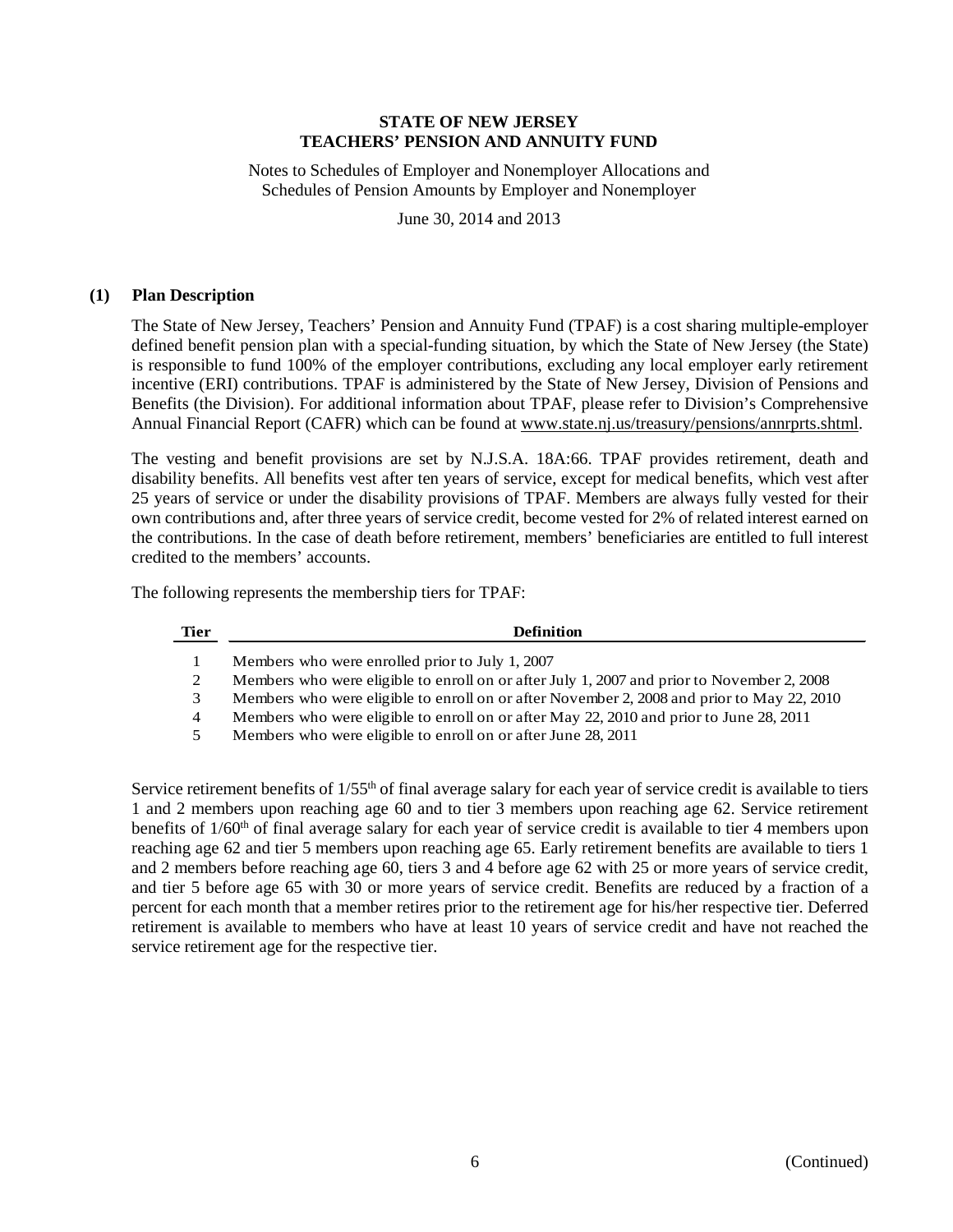Notes to Schedules of Employer and Nonemployer Allocations and Schedules of Pension Amounts by Employer and Nonemployer

June 30, 2014 and 2013

#### **(2) Basis of Presentation**

The schedules of employer and nonemployer allocations and the schedules of pension amounts by employer and nonemployer (collectively, the Schedules) present amounts that are considered elements of the financial statements of TPAF and the State as an employer/nonemployer entity. Accordingly, they do not purport to be a complete presentation of the financial position or changes in financial position of TPAF or the State. The amounts presented in the Schedules were prepared in accordance with U.S. generally accepted accounting principles. Such preparation requires management of TPAF to make a number of estimates and assumptions relating to the reported amounts. Due to the inherent nature of these estimates, actual results could differ from those estimates.

#### **(3) Allocation Methodology**

GASB Statement No. 68, *Accounting and Financial Reporting for Pensions*, requires participating employers in TPAF to recognize their proportionate share of the collective net pension liability, collective deferred outflows of resources, collective deferred inflows of resources and collective pension expense excluding that attributable to employer-paid member contributions. The employer and nonemployer allocation percentages presented in the schedules of employer and nonemployer allocations and applied to amounts presented in the schedules of pension amounts by employer and nonemployer are based on the ratio of the State's contributions made as an employer and nonemployer towards the actuarially determined contribution amount adjusted by locations who participated in the State early retirement incentives to total contributions to TPAF during the years ended June 30, 2014 and 2013. Employer and nonemployer allocation percentages have been rounded for presentation purposes, therefore amounts presented in the schedules of pension amounts by employer and nonemployer may result in immaterial differences.

A reconciliation of total contributions presented in the schedules of employer and nonemployer allocations and additions from employer and nonemployer contributions for TPAF pursuant to its statements of changes in fiduciary net position for the years ended June 30, 2014 and 2013, respectively, is as follows:

|                                                                              | 2014              | 2013        |
|------------------------------------------------------------------------------|-------------------|-------------|
| Total contributions per schedules of employer<br>and nonemployer allocations | \$<br>427,700,146 | 650,885,004 |
| Reconciling items:                                                           |                   |             |
| State Early Retirement Incentive revenue (a)                                 |                   | 1,734,356   |
| Recoveries from local employers (b)                                          |                   | 2,819,598   |
| Total employer and nonemployer contributions                                 | \$                |             |
| per audited financial statements                                             | 427,700,146       | 655,438,958 |

- (a) Contributions revenue related to State early retirement incentives recorded in the Division's financial statements for the fiscal year ended June 30, 2013.
- (b) Contributions received from local employers that were related to terminations of benefits in prior years for members that were subsequently reinstated.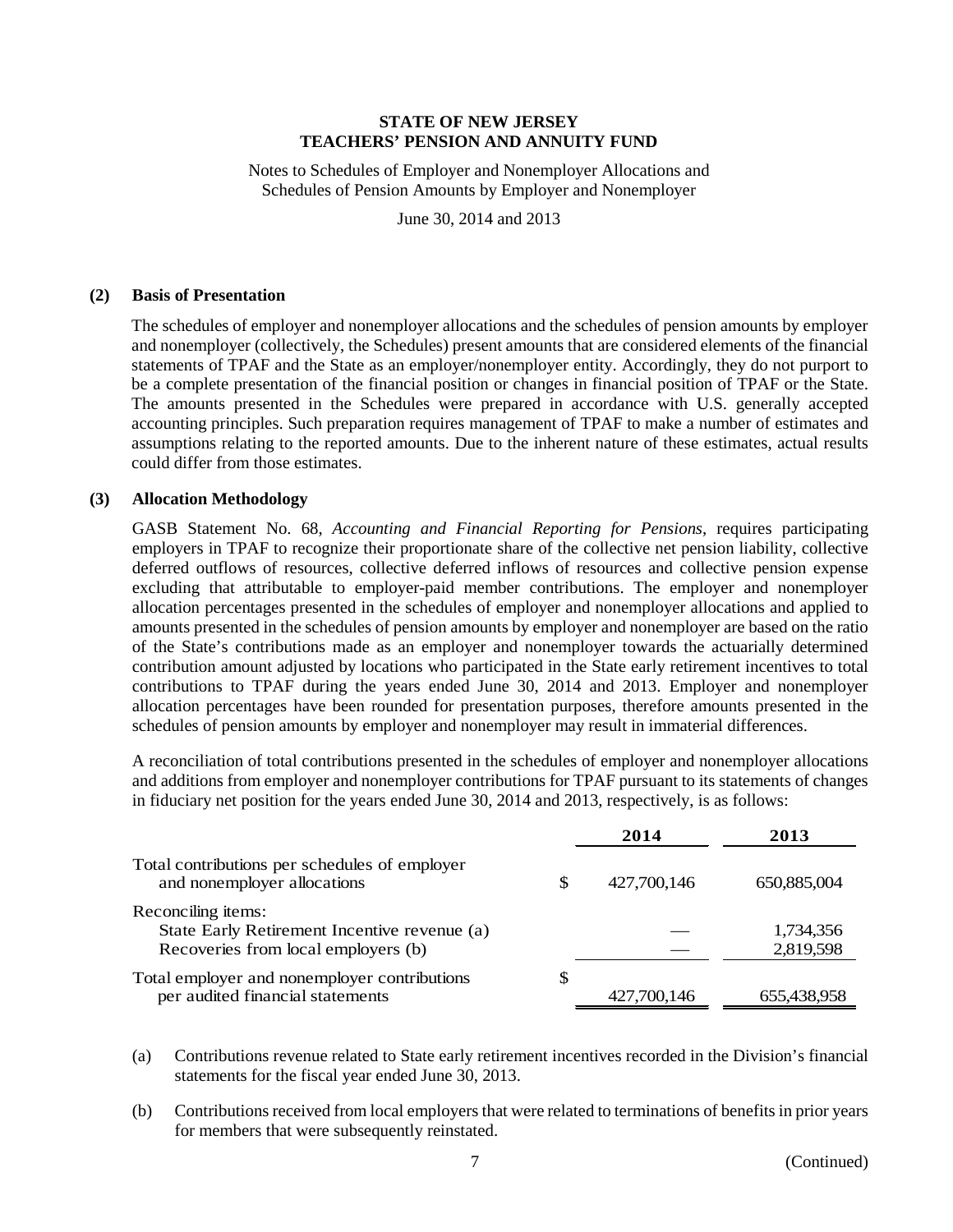Notes to Schedules of Employer and Nonemployer Allocations and Schedules of Pension Amounts by Employer and Nonemployer

June 30, 2014 and 2013

### **(4) Contributions**

The contribution policy for TPAF is set by N.J.S.A 18A:66 and requires contributions by active members and contributing employers. State legislation has modified the amount that is contributed by the State. The State's pension contribution is based on an actuarially determined amount which includes the employer portion of the normal cost and an amortization of the unfunded accrued liability. Funding for noncontributory group insurance benefits is based on actual claims paid. For Fiscal year 2014 and 2013, the State's pension contribution was less than the actuarial determined amount.

### **(5) Special Funding Situation**

The employer contributions for local participating employers are legally required to be funded by the State in accordance with N.J.S.A 18:66-33. Therefore, these local participating employers are considered to be in a special funding situation as defined by GASB Statement No. 68 and the State is treated as a nonemployer contributing entity. Since the local participating employers do not contribute directly to the plan (except for employer specific financed amounts), there is no net pension liability or deferred outflows or inflows to report in the financial statements of the local participating employers. However, the notes to the financial statements of the local participating employers must disclose the portion of the nonemployer contributing entities' total proportionate share of the net pension liability that is associated with the local participating employer.

### **(6) Collective Net Pension Liability**

### *Components of Net Pension Liability*

The components of the net pension liability of the State as of June 30, 2014 and 2013 are as follows:

|                                                                                  |   | 2014                             | 2013                             |
|----------------------------------------------------------------------------------|---|----------------------------------|----------------------------------|
| Total pension liability<br>Plan fiduciary net position                           | S | 81,095,320,000<br>27,282,252,461 | 76,678,639,671<br>25,888,126,040 |
| Net pension liability                                                            | S | 53,813,067,539                   | 50,790,513,631                   |
| Plan fiduciary net position<br>as a percentage of the<br>total pension liability |   | 33.64%                           | 33.76%                           |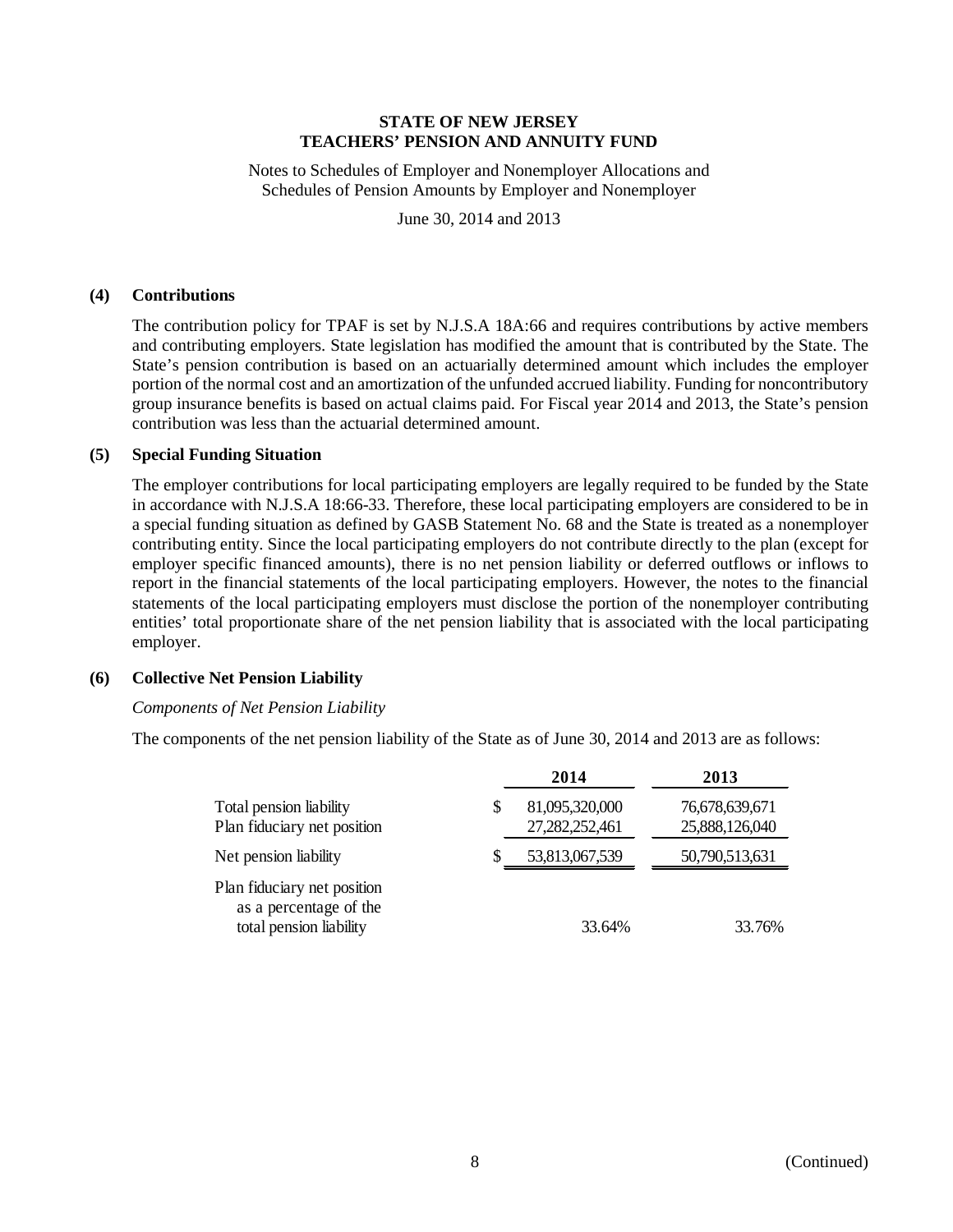Notes to Schedules of Employer and Nonemployer Allocations and Schedules of Pension Amounts by Employer and Nonemployer

June 30, 2014 and 2013

The total pension liability for the June 30, 2014 measurement date was determined by an actuarial valuation as of July 1, 2013, which was rolled forward to June 30, 2014. The total pension liability for the June 30, 2013 measurement date was determined by an actuarial valuation as of July 1, 2013. This actuarial valuation used the following actuarial assumptions, applied to all periods in the measurement:

| Inflation rate                 | 2.50%                         |
|--------------------------------|-------------------------------|
| Salary increases:<br>2012-2021 | Varies based<br>on experience |
| Thereafter                     | Varies based<br>on experience |
| Investment rate of return      | 7.90%                         |

Mortality rates were based on the RP-2000 Health Annuitant Mortality Table for Males or Females, as appropriate, with adjustments for mortality improvements based on Scale AA. Pre-retirement mortality improvements for active members are projected using Scale AA from the base year of 2000 until the valuation date plus 15 years to account for future mortality improvement. Post-retirement mortality improvements for non-disabled annuitants are projected using Scale AA from the base year of 2000 for males and 2003 for females until the valuation date plus 7 years to account for future mortality improvement.

The actuarial assumptions used in the July 1, 2013 valuation were based on the results of an actuarial experience study for the period July 1, 2009 to June 30, 2012.

# *Long-Term Expected Rate of Return*

In accordance with State statute, the long-term expected rate of return on plan investments is determined by the State Treasurer, after consultation with the Directors of the Division of Investments and Division of Pensions and Benefits, the board of trustees and the actuaries. Best estimates of arithmetic real rates of return for each major asset class included in TPAF's target asset allocation as of June 30, 2014 are summarized in the following table: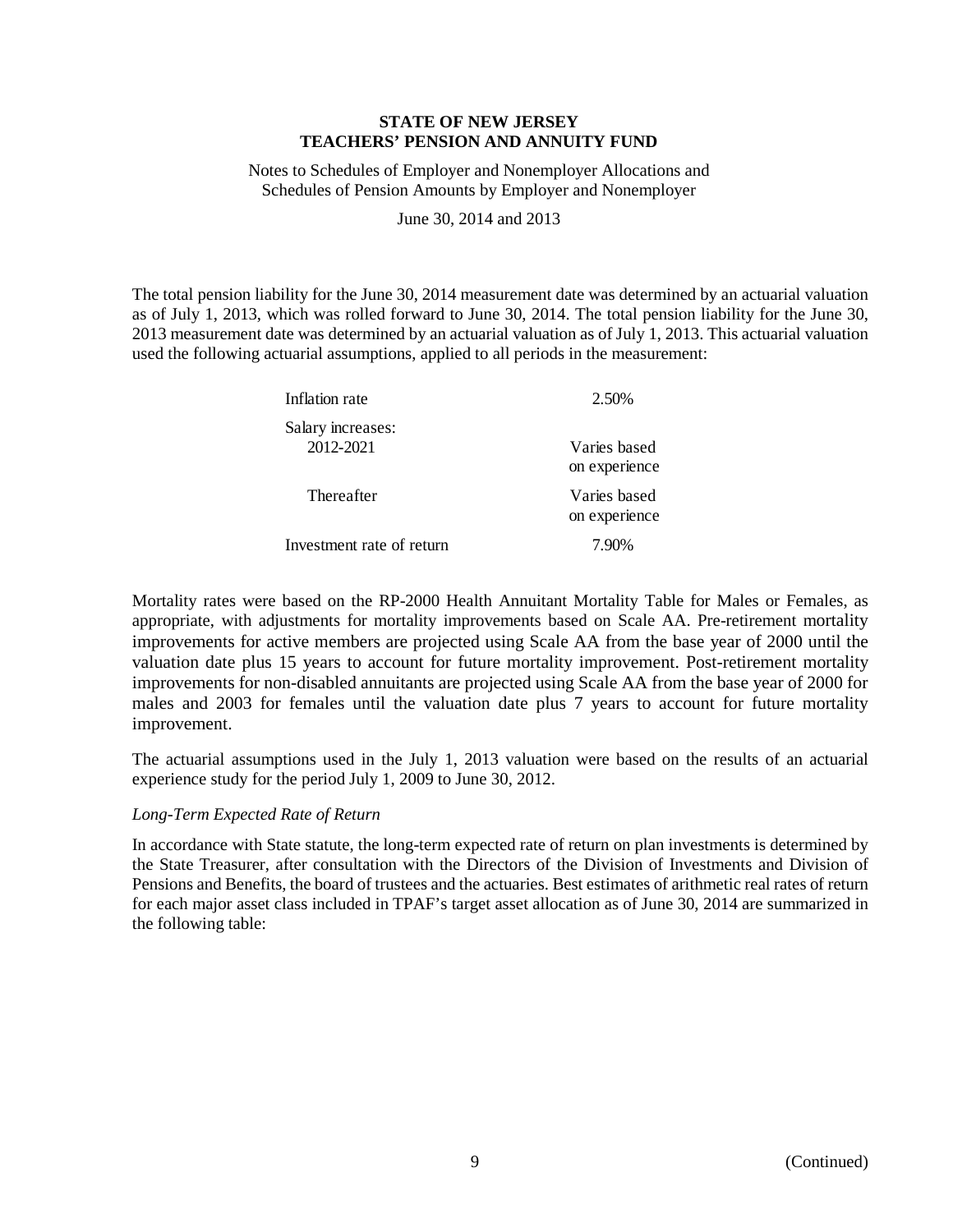Notes to Schedules of Employer and Nonemployer Allocations and Schedules of Pension Amounts by Employer and Nonemployer

June 30, 2014 and 2013

|                                 |                   | Long-Term             |
|---------------------------------|-------------------|-----------------------|
|                                 | Target            | <b>Expected Real</b>  |
| <b>Asset Class</b>              | <b>Allocation</b> | <b>Rate of Return</b> |
| Cash                            | 6.00%             | 0.50%                 |
| Core Fixed Income               | 0.00%             | 2.19%                 |
| Core Bonds                      | 1.00%             | 1.38%                 |
| <b>Short-Term Bonds</b>         | 0.00%             | 1.00%                 |
| <b>Intermediate-Term Bonds</b>  | 11.20%            | 2.60%                 |
| Long-Term Bonds                 | 0.00%             | 3.23%                 |
| Mortgages                       | 2.50%             | 2.84%                 |
| High Yield Bonds                | 5.50%             | 4.15%                 |
| Non-US Fixed Income             | 0.00%             | 1.41%                 |
| <b>Inflation-Indexed Bonds</b>  | 2.50%             | 1.30%                 |
| <b>Broad US Equities</b>        | 25.90%            | 5.88%                 |
| Large Cap US Equities           | 0.00%             | 5.62%                 |
| Mid Cap US Equities             | $0.00\%$          | 6.39%                 |
| Small Cap US Equities           | $0.00\%$          | 7.39%                 |
| Developed Foreign Equities      | 12.70%            | 6.05%                 |
| <b>Emerging Market Equities</b> | 6.50%             | 8.90%                 |
| Private Equity                  | 8.25%             | 9.15%                 |
| Hedge Funds / Absolute Return   | 12.25%            | 3.85%                 |
| Real Estate (Property)          | 3.20%             | 4.43%                 |
| Real Estate (REITS)             | 0.00%             | 5.58%                 |
| Commodities                     | 2.50%             | 3.60%                 |
| Long Credit Bonds               | $0.00\%$          | 3.74%                 |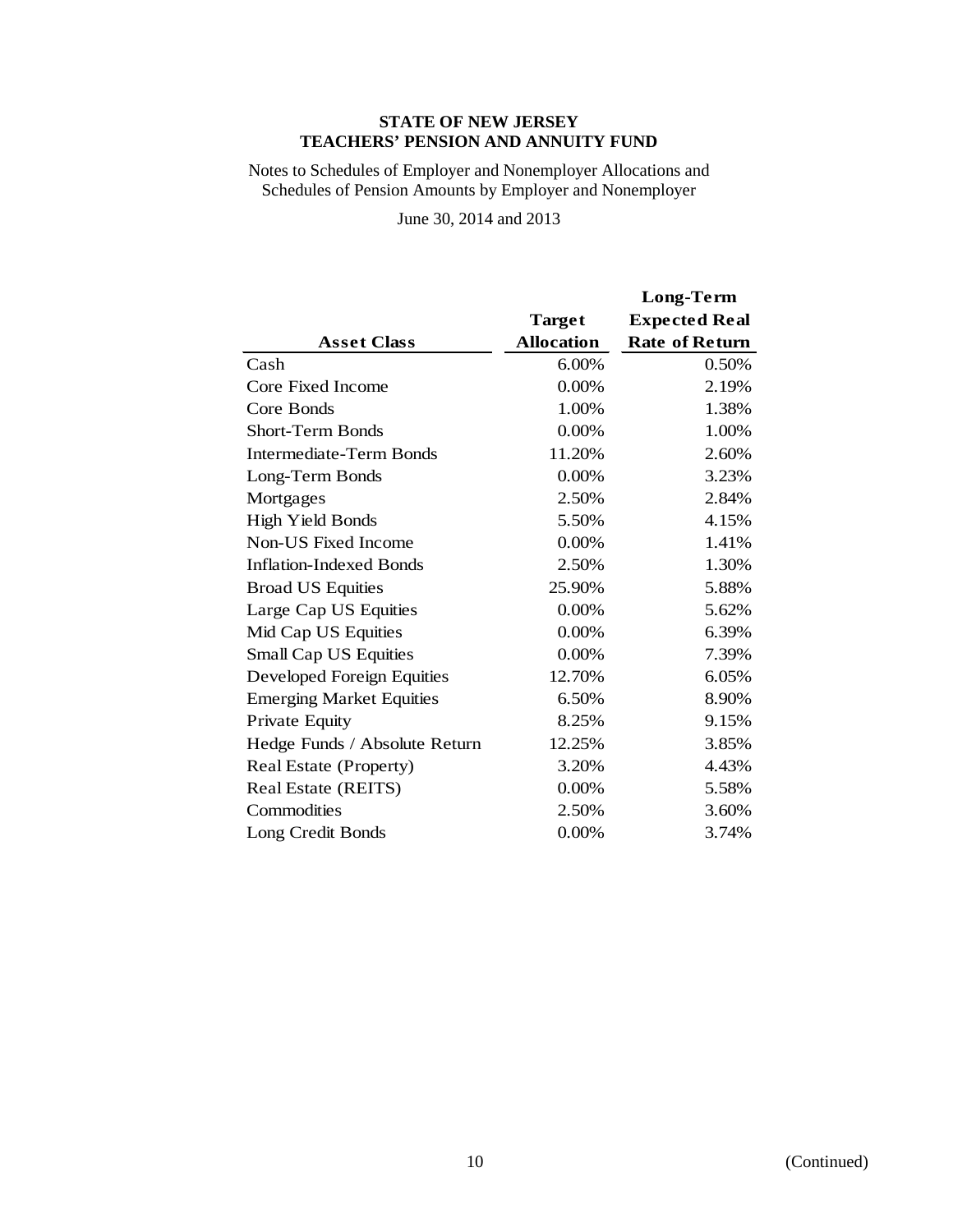Notes to Schedules of Employer and Nonemployer Allocations and Schedules of Pension Amounts by Employer and Nonemployer

June 30, 2014 and 2013

### *Discount Rate*

The discount rate used to measure the total pension liability was 4.68% and 4.95% as of June 30, 2014 and 2013, respectively. This single blended discount rate was based on the long-term expected rate of return on pension plan investments of 7.9%, and a municipal bond rate of 4.29% and 4.63% as of June 30, 2014 and 2013, respectively, based on the Bond Buyer Go 20-Bond Municipal Bond Index which includes tax-exempt general obligation municipal bonds with an average rating of AA/Aa or higher. The projection of cash flows used to determine the discount rate assumed that contributions from plan members will be made at the current member contribution rates and that contributions from employers will be made based on the average of the last five years. Based on those assumptions, the plan's fiduciary net position was projected to be available to make projected future benefit payments of current plan members through 2027. Therefore, the long-term expected rate of return on plan investments was applied to projected benefit payments through 2027, and the municipal bond rate was applied to projected benefit payments after that date in determining the total pension liability.

### *Sensitivity of the Net Pension Liability to Changes in the Discount Rate*

The following presents the net pension liability of the State as of June 30, 2014 calculated using the discount rate as disclosed above as well as what the State's net pension liability would be if it was calculated using a discount rate that is 1-percentage point lower or 1-percentage-point higher than the current rate:

| As of June 30, (rates used) | At $1\%$<br>decrease | At current<br>discount rate | At $1\%$<br>increase |
|-----------------------------|----------------------|-----------------------------|----------------------|
| 2014 (3.68%, 4.68%, 5.68%)  | 64.722.984.539       | 53,813,067,539              | 44,738,870,539       |
| 2013 (3.95%, 4.95%, 5.95%)  | 61,017,578,926       | 50,790,513,631              | 42,351,665,847       |

# **(7) Collective Deferred Outflows of Resources and Deferred Inflows of Resources**

The following presents a summary of changes in the collective deferred outflows of resources and deferred inflows of resources (excluding employer specific amounts) for the year ended June 30, 2014:

|                                         |          |              | Beginning |                  |                   |               |
|-----------------------------------------|----------|--------------|-----------|------------------|-------------------|---------------|
|                                         | Year of  | Amortization | of year   |                  |                   | End of year   |
|                                         | Deferral | Period       | balance   | <b>Additions</b> | <b>Deductions</b> | balance       |
| <b>Deferred Outflows of Resources:</b>  |          |              |           |                  |                   |               |
| Changes of assumptions                  | 2014     | 8.5 years    |           | 2,614,173,709    | 307,549,848       | 2,306,623,861 |
|                                         |          |              |           |                  |                   |               |
| <b>Deferred Inflows of Resources:</b>   |          |              |           |                  |                   |               |
| Difference between expected and actual  |          |              |           |                  |                   |               |
| experience                              | 2014     | 8.5 years    | \$        | 24.898.221       | 2.929.202         | 21,969,019    |
| Difference between projected and actual |          |              |           |                  |                   |               |
| earnings on pension plan investments    | 2014     | 5 years      |           | 2,176,545,718    | 435, 309, 144     | 1,741,236,574 |
| Total                                   |          |              |           | 2.201.443.939    | 438,238,346       | 1.763.205.593 |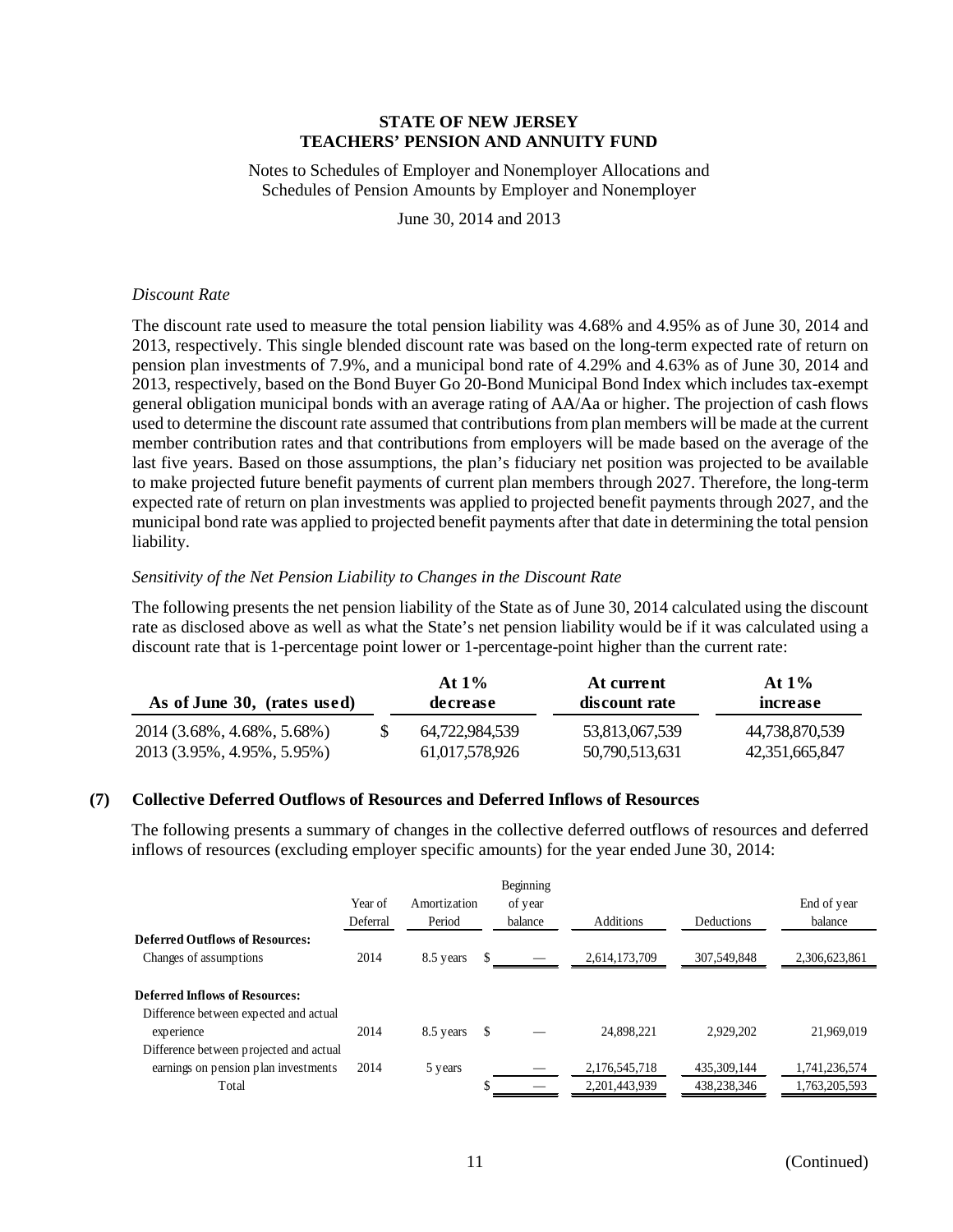Notes to Schedules of Employer and Nonemployer Allocations and Schedules of Pension Amounts by Employer and Nonemployer

June 30, 2014 and 2013

Amounts reported as deferred outflows of resources and deferred inflows of resources (excluding employer specific amounts) related to pensions will be recognized in pension expense excluding that attributable to employer-paid member contributions as follows:

| Year ending June 30: |                 |
|----------------------|-----------------|
| 2015                 | (130, 688, 498) |
| 2016                 | (130, 688, 498) |
| 2017                 | (130, 688, 498) |
| 2018                 | (130, 688, 496) |
| 2019                 | 304,620,646     |
| Thereafter           | 761,551,612     |
| Total                | 543,418,268     |

### **(8) Pension Expense**

The components of allocable pension expense, which exclude amounts attributable to employer paid member contributions and employer specific pension expense for change in proportion, for the year ending June 30, 2014 are as follows:

| Service cost                                                          | \$<br>1,870,901,832 |
|-----------------------------------------------------------------------|---------------------|
| Interest on total pension liability                                   | 3,794,362,523       |
| Member contributions                                                  | (716, 183, 306)     |
| Administrative expense                                                | 12,170,971          |
| Expected investment return net of investment expenses                 | (1,923,727,736)     |
| Recognition (amortization) of deferred inflows/outflows of resources: |                     |
| Differences between expected and actual experience                    | (2,929,202)         |
| Changes of assumptions                                                | 307,549,848         |
| Difference between projected and actual investment earnings on        |                     |
| pension plan investments                                              | (435,309,144)       |
| Pension expense                                                       | 2,906,835,786       |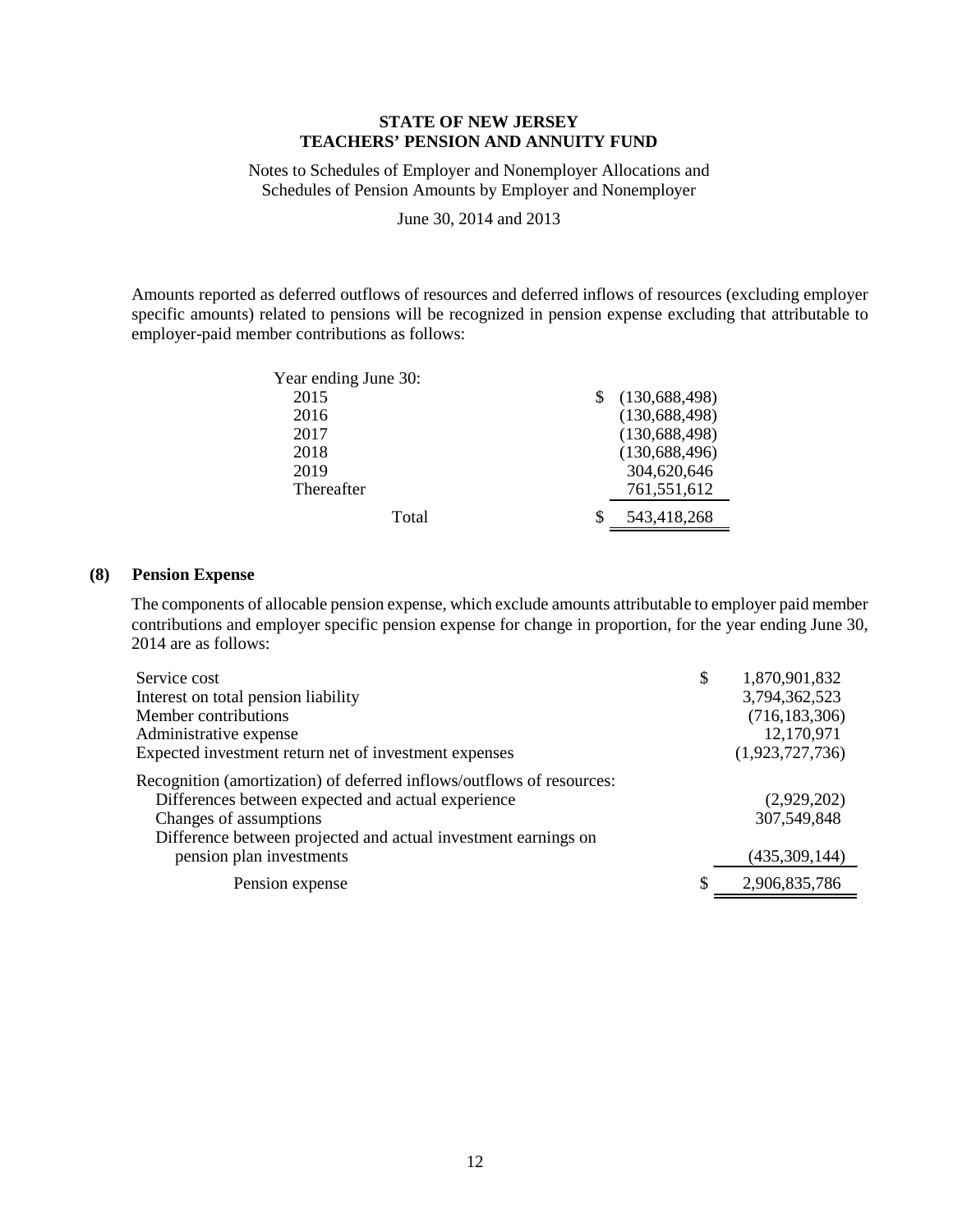Supplemental Schedule of Employer Special Funding Allocations (Unaudited)

|                                           |                 | 2014     |                   | 2013                |                   |                 |
|-------------------------------------------|-----------------|----------|-------------------|---------------------|-------------------|-----------------|
|                                           |                 |          |                   | <b>Employer</b>     |                   | <b>Employer</b> |
|                                           | <b>Employer</b> |          | <b>Nonmployer</b> | proportionate       | <b>Nonmployer</b> | proportionate   |
| <b>Employer</b>                           | number          | County   | contributions     | share               | contributions     | share           |
| Kean University                           | 90412           |          | \$<br>171,781     | 0.0404391681%<br>-S | 172,207           | 0.0265889177%   |
| Montclair State University                | 90414           |          | 135,215           | 0.0318311229        | 144,077           | 0.0222456201    |
| New Jersey City University                | 90411           |          | 309,713           | 0.0729099032        | 308,470           | 0.0476280491    |
| New Jersey Institute of Technology        | 981             |          | 66,882            | 0.0157447706        | 67,232            | 0.0103806821    |
|                                           |                 |          |                   |                     |                   |                 |
| Rowan University                          | 90410           |          | 50,916            | 0.0119861957        | 57,677            | 0.0089053814    |
| The College of New Jersey                 | 90415           |          | 37,088            | 0.0087309299        | 46,298            | 0.0071484534    |
| William Paterson University of New Jersey | 90413           |          | 79,883            | 0.0188053514        | 88,941            | 0.0137325715    |
| Longport Borough Bd of Ed                 | 1095            | Atlantic | 651               | 0.0001532527        | 1,003             | 0.0001548641    |
| Absecon Bd of Ed                          | 1020            | Atlantic | 234,540           | 0.0552133385        | 360,790           | 0.0557063048    |
| Atlantic City Bd of Ed                    | 1000            | Atlantic | 2,724,444         | 0.6413645803        | 3,914,317         | 0.6043741120    |
| <b>Atlantic Co Special Services</b>       | 1098            | Atlantic | 352,037           | 0.0828734460        | 533,942           | 0.0824411314    |
| <b>Atlantic Co Vocational Schools</b>     | 969             | Atlantic | 221,312           | 0.0520993193        | 285,530           | 0.0440860922    |
| Brigantine City Bd of Ed                  | 1094            | Atlantic | 282,167           | 0.0664252668        | 425,083           | 0.0656332026    |
|                                           | 1081            |          | 718,932           |                     |                   |                 |
| <b>Buena Regional School Dist</b>         |                 | Atlantic |                   | 0.1692446314        | 1,126,489         | 0.1739309282    |
| Egg Harbor City Bd of Ed                  | 1030            | Atlantic | 176,261           | 0.0414938102        | 265,899           | 0.0410550479    |
| Egg Harbor Twp Bd of Ed                   | 1083            | Atlantic | 2,061,183         | 0.4852255248        | 3,134,801         | 0.4840161312    |
| Estell Manor Bd of Ed                     | 1084            | Atlantic | 51,265            | 0.0120683542        | 79,018            | 0.0122004512    |
| Folsom Borough Bd of Ed                   | 1085            | Atlantic | 102,186           | 0.0240557270        | 154,482           | 0.0238521616    |
| Galloway Community Charter Sch            | 1080            | Atlantic | 57,752            | 0.0135954665        | 94,755            | 0.0146302584    |
| Galloway Township Bd of Ed                | 1086            | Atlantic | 1,011,674         | 0.2381593714        | 1,497,966         | 0.2312873155    |
| Greater Egg Harbor Regional               | 1097            | Atlantic | 1,003,199         | 0.2361642616        | 1,428,126         | 0.2205039559    |
| Hamilton Twp Bd Ed (Atlantic)             | 1087            | Atlantic | 766,816           | 0.1805170604        | 1,174,213         | 0.1812995573    |
|                                           |                 |          |                   |                     |                   |                 |
| Hammonton Town Bd of Ed                   | 1040            | Atlantic | 836,779           | 0.1969871328        | 1,252,187         | 0.1933388140    |
| Linwood Bd of Ed                          | 1050            | Atlantic | 289,847           | 0.0682332247        | 431,843           | 0.0666769528    |
| Mainland Regional H S                     | 1096            | Atlantic | 486,200           | 0.1144569163        | 731,571           | 0.1129552291    |
| Margate City Bd of Ed                     | 1060            | Atlantic | 198,537           | 0.0467378297        | 317,355           | 0.0489999012    |
| Mullica Twp Bd of Ed                      | 1088            | Atlantic | 213,196           | 0.0501887222        | 309,255           | 0.0477492538    |
| Northfield Bd of Ed                       | 1089            | Atlantic | 270,901           | 0.0637731244        | 408,590           | 0.0630866684    |
| Oceanside Charter School                  | 1022            | Atlantic | 98,841            | 0.0232682766        | 148,722           | 0.0229628123    |
| Pleasantville Bd of Ed                    | 1010            | Atlantic | 1,346,278         | 0.3169288943        | 1,967,458         | 0.3037773082    |
|                                           | 1091            | Atlantic | 43,909            | 0.0103366696        | 62,442            | 0.0096411017    |
| Port Republic City Bd of Ed               | 1092            |          | 314,024           |                     | 484,759           |                 |
| Somers Point City Bd of Ed                |                 | Atlantic |                   | 0.0739247608        |                   | 0.0748472314    |
| Ventnor City Bd of Ed                     | 1070            | Atlantic | 273,895           | 0.0644779455        | 447,061           | 0.0690266258    |
| Weymouth Township Bd of Ed                | 1093            | Atlantic | 61,516            | 0.0144815542        | 98,415            | 0.0151953657    |
| South Bergen Jointure Comm                | 2097            | Bergen   | 358,282           | 0.0843435888        | 583,970           | 0.0901655002    |
| Allendale Boro Bd of Ed                   | 2021            | Bergen   | 256,331           | 0.0603431835        | 377,953           | 0.0583562876    |
| Alpine Bd of Ed                           | 2022            | Bergen   | 75,423            | 0.0177554175        | 123,850           | 0.0191225529    |
| Bergen Arts & Science Chrtr Sch           | 2098            | Bergen   | 100,475           | 0.0236529384        | 111,779           | 0.0172587795    |
| Bergen Co Bd of Special Servs             | 2001            | Bergen   | 1,277,905         | 0.3008331256        | 2,046,678         | 0.3160089484    |
| Bergen Co Vocational School               | 980             | Bergen   | 1,048,496         | 0.2468276819        | 1,567,180         | 0.2419740202    |
| Bergen Community College                  | 2030            | Bergen   | 11,796            | 0.0027769103        | 17,823            | 0.0027518874    |
|                                           | 2023            |          | 1,061,484         | 0.2498852023        | 1,609,814         | 0.2485567487    |
| Bergenfield Bd of Ed                      |                 | Bergen   |                   |                     |                   |                 |
| Bogota Boro Bd of Ed                      | 2024            | Bergen   | 324,972           | 0.0765020424        | 503,099           | 0.0776789441    |
| Carlstadt Borough Bd of Ed                | 2025            | Bergen   | 195,288           | 0.0459729788        | 276,422           | 0.0426798087    |
| Carlstadt E.Rutherford Bd of Ed           | 2040            | Bergen   | 190,668           | 0.0448853791        | 287,631           | 0.0444104885    |
| Cliffside Park Bd of Ed                   | 2026            | Bergen   | 767,438           | 0.1806634861        | 1,185,366         | 0.1830215907    |
| Closter Board of Education                | 2027            | Bergen   | 396,887           | 0.0934316375        | 600,626           | 0.0927372018    |
| Cresskill Bd of Ed                        | 2028            | Bergen   | 524,811           | 0.1235463774        | 837,944           | 0.1293793172    |
| Demarest Boro Bd of Ed                    | 2029            | Bergen   | 209,942           | 0.0494226942        | 343,614           | 0.0530543147    |
| Dumont Borough Bd of Ed                   | 2031            | Bergen   | 831,284           | 0.1956935484        | 1,308,637         | 0.2020547454    |
| East Rutherford Boro Bd of Ed             | 2033            |          | 284,421           | 0.0669558836        | 436,130           | 0.0673388695    |
|                                           | 2034            | Bergen   | 148,114           | 0.0348676917        |                   |                 |
| Edgewater Boro Bd of Ed                   |                 | Bergen   |                   |                     | 213,053           | 0.0328955774    |
| Elmwood Park Borough Bd of Ed             | 2032            | Bergen   | 507,813           | 0.1195448582        | 813,624           | 0.1256242871    |
| Emerson Borough Bd of Ed                  | 2035            | Bergen   | 349,255           | 0.0822185321        | 528,959           | 0.0816717517    |
| Englewood City Bd of Ed                   | 2036            | Bergen   | 1,034,146         | 0.2434495315        | 1,547,375         | 0.2389161102    |
| Englewood Cliffs Bd of Ed                 | 2037            | Bergen   | 153,217           | 0.0360689950        | 210,122           | 0.0324430283    |
| Englewood On The Palisades Char           | 6011            | Bergen   | 55,950            | 0.0131712556        | 32,998            | 0.0050949213    |
| Fair Lawn Bd of Ed                        | 2038            | Bergen   | 1,571,410         | 0.3699274843        | 2,288,793         | 0.3533917251    |
| Fairview Boro Bd of Ed                    | 2039            | Bergen   | 261,546           | 0.0615708528        | 412,518           | 0.0636931551    |
|                                           | 2041            | Bergen   | 1,077,262         | 0.2535995199        | 1,696,213         | 0.2618968330    |
| Fort Lee Bd of Ed                         |                 |          |                   |                     |                   |                 |
| Franklin Lakes Bd of Ed                   | 2042            | Bergen   | 524,541           | 0.1234828164        | 817,847           | 0.1262763221    |
| Garfield City Bd of Ed                    | 2000            | Bergen   | 1,508,218         | 0.3550513810        | 2,182,197         | 0.3369332055    |
| Glen Rock Borough Bd of Ed                | 2043            | Bergen   | 777,453           | 0.1830211291        | 1,214,771         | 0.1875617495    |
| Hackensack City Bd of Ed                  | 2010            | Bergen   | 1,885,728         | 0.4439214560        | 2,839,253         | 0.4383832507    |
| Harrington Park Bd of Ed                  | 2044            | Bergen   | 197,243           | 0.0464332076        | 308,800           | 0.0476790014    |
| Hasbrouck Heights Bd of Ed                | 2045            | Bergen   | 491,882           | 0.1157945227        | 732,111           | 0.1130386056    |
| Haworth Borough Bd of Ed                  | 2046            | Bergen   | 158,978           | 0.0374251988        | 251,988           | 0.0389071768    |
| Hillsdale Borough Bd of Ed                | 2047            | Bergen   | 392,230           | 0.0923353276        | 605,910           | 0.0935530562    |
|                                           | 2048            |          | 198,167           | 0.0466507276        | 304,393           | 0.0469985566    |
| Ho-Ho-Kus Bd of Ed                        |                 | Bergen   |                   |                     |                   |                 |
| Leonia Borough Bd of Ed                   | 2051            | Bergen   | 587,645           | 0.1383382036        | 920,938           | 0.1421936665    |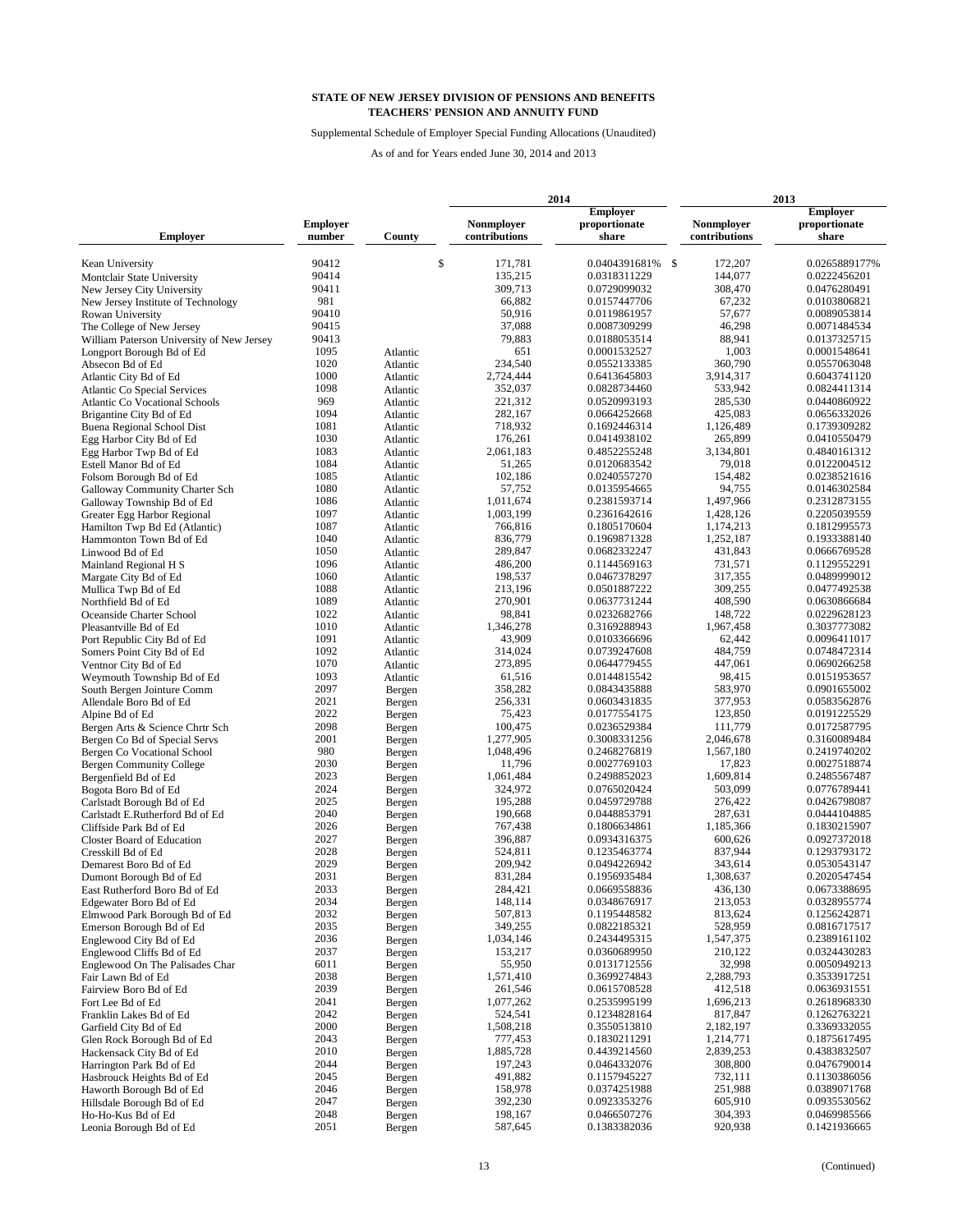Supplemental Schedule of Employer Special Funding Allocations (Unaudited)

|                                      |                 |                   |                   | 2014 |                 |                   | 2013 |                 |
|--------------------------------------|-----------------|-------------------|-------------------|------|-----------------|-------------------|------|-----------------|
|                                      |                 |                   |                   |      | <b>Employer</b> |                   |      | <b>Employer</b> |
|                                      | <b>Employer</b> |                   | <b>Nonmployer</b> |      | proportionate   | <b>Nonmployer</b> |      | proportionate   |
| <b>Employer</b>                      | number          | County            | contributions     |      | share           | contributions     |      | share           |
|                                      |                 |                   |                   |      |                 |                   |      |                 |
| Little Ferry Bd of Ed                | 2052            | Bergen            | \$<br>261,357     |      | 0.0615263601    | \$<br>404,442     |      | 0.0624462134    |
| Lodi Bd of Ed                        | 2053            | Bergen            | 892,453           |      | 0.2100934149    | 1,322,094         |      | 0.2041325185    |
| Lyndhurst Twp Bd of Ed               | 2055            | Bergen            | 704,885           |      | 0.1659378105    | 1,033,062         |      | 0.1595057143    |
| Mahwah Bd of Ed                      | 2049            | Bergen            | 1,003,202         |      | 0.2361649679    | 1,562,110         |      | 0.2411912076    |
| Maywood Bd of Ed                     | 2056            | Bergen            | 237,776           |      | 0.0559751290    | 361,740           |      | 0.0558529857    |
| Midland Park Boro Bd of Ed           | 2057            | Bergen            | 344,893           |      | 0.0811916685    | 527,216           |      | 0.0814026309    |
| Montvale Borough Bd of Ed            | 2061            | Bergen            | 313,447           |      | 0.0737889285    | 454,488           |      | 0.0701733614    |
| Moonachie Borough Bd of Ed           | 2059            | Bergen            | 104,726           |      | 0.0246536714    | 165,124           |      | 0.0254952961    |
| New Milford Bd of Ed                 | 2062            | Bergen            | 518,598           |      | 0.1220837678    | 808,217           |      | 0.1247894414    |
| North Arlington Bd of Ed             | 2063            | Bergen            | 434,411           |      | 0.1022652067    | 626,645           |      | 0.0967545591    |
| Northern Highlands Reg H S           | 2096            | Bergen            | 462,093           |      | 0.1087818590    | 716,911           |      | 0.1106917117    |
| Northern Valley Reg H S Dist         | 2060            | Bergen            | 1,232,497         |      | 0.2901435747    | 1,805,941         |      | 0.2788389362    |
| Northvale Bd of Ed                   | 2065            | Bergen            | 164,017           |      | 0.0386114357    | 239,785           |      | 0.0370230225    |
| Norwood Bd of Ed                     | 2064            | Bergen            | 173,254           |      | 0.0407859288    | 236,339           |      | 0.0364909570    |
| Oakland Bd of Ed                     | 2066            | Bergen            | 497,134           |      | 0.1170309022    | 775,702           |      | 0.1197690957    |
|                                      | 2067            |                   | 247,956           |      | 0.0583716149    | 394,417           |      | 0.0608983442    |
| Old Tappan Bd of Ed                  | 2068            | Bergen            | 193,094           |      |                 | 296,957           |      |                 |
| Oradell Bd of Ed                     |                 | Bergen            |                   |      | 0.0454564866    |                   |      | 0.0458504314    |
| Palisades Park Bd of Ed              | 2071            | Bergen            | 437,826           |      | 0.1030691358    | 698,453           |      | 0.1078417797    |
| Paramus Bd of Ed                     | 2072            | Bergen            | 1,263,377         |      | 0.2974130719    | 1,881,307         |      | 0.2904755153    |
| Park Ridge Boro Bd of Ed             | 2073            | Bergen            | 458,583           |      | 0.1079555657    | 709,827           |      | 0.1095979357    |
| Pascack Valley Reg H S Dist          | 2070            | Bergen            | 793,907           |      | 0.1868945847    | 1,207,984         |      | 0.1865138305    |
| Ramapo Indian Hills Reg H S D        | 2080            | Bergen            | 793,288           |      | 0.1867488652    | 1,205,549         |      | 0.1861378643    |
| Ramsey Borough Bd of Ed              | 2074            | Bergen            | 1,015,132         |      | 0.2389734233    | 1,559,155         |      | 0.2407349529    |
| Ridgefield Boro Bd of Ed             | 2075            | Bergen            | 658,395           |      | 0.1549935447    | 1,054,231         |      | 0.1627742272    |
| Ridgefield Park Bd of Ed             | 2069            | Bergen            | 690,174           |      | 0.1624746766    | 1,092,510         |      | 0.1686845396    |
| Ridgewood Twp Bd of Ed               | 2076            | Bergen            | 1,836,075         |      | 0.4322325846    | 2,862,930         |      | 0.4420390011    |
| River Dell Reg School District       | 2093            | Bergen            | 582,294           |      | 0.1370785184    | 842,719           |      | 0.1301165816    |
| River Edge Boro Bd of Ed             | 2077            | Bergen            | 304,356           |      | 0.0716488055    | 497,903           |      | 0.0768766770    |
|                                      | 2078            |                   | 407,143           |      | 0.0958460146    | 633,571           |      | 0.0978239398    |
| River Vale Twp Bd of Ed              | 2058            | Bergen            | 141,783           |      | 0.0333773035    | 244,308           |      | 0.0377213778    |
| Rochelle Park Twp Bd of Ed           |                 | Bergen            |                   |      |                 |                   |      |                 |
| Rockleigh Borough Board of Ed        | 2095            | Bergen            | 765               |      | 0.0001800896    | 1,156             |      | 0.0001784875    |
| Rutherford Boro Bd of Ed             | 2079            | Bergen            | 774,609           |      | 0.1823516197    | 1,157,669         |      | 0.1787451486    |
| Saddle Brook Bd of Ed                | 2082            | Bergen            | 535,727           |      | 0.1261161259    | 782,632           |      | 0.1208390940    |
| Saddle River Bd of Ed                | 2081            | Bergen            | 109,900           |      | 0.0258716888    | 160,672           |      | 0.0248079032    |
| South Hackensack Bd of Ed            | 2054            | Bergen            | 79,770            |      | 0.0187787499    | 115,375           |      | 0.0178140051    |
| Teaneck Bd of Ed                     | 2083            | Bergen            | 1,533,412         |      | 0.3609823303    | 2,346,829         |      | 0.3623525363    |
| <b>Teaneck Community Charter Sch</b> | 2094            | Bergen            | 85,460            |      | 0.0201182396    | 130,634           |      | 0.0201700087    |
| Tenafly Bd of Ed                     | 2084            | Bergen            | 1,172,809         |      | 0.2760923521    | 1,817,836         |      | 0.2806755351    |
| Upper Saddle River Bd of Ed          | 2085            | Bergen            | 384,373           |      | 0.0904857020    | 574,420           |      | 0.0886909715    |
| Waldwick Boro Bd of Ed               | 2086            | Bergen            | 513,782           |      | 0.1209500275    | 781,800           |      | 0.1207106325    |
| Wallington Borough Bd of Ed          | 2087            | Bergen            | 318,020           |      | 0.0748654639    | 485,164           |      | 0.0749097637    |
| Westwood Reg Sch District            | 2088            | Bergen            | 853,127           |      | 0.2008356348    | 1,298,492         |      | 0.2004883482    |
| Woodcliff Lake Bd of Ed              | 2089            | Bergen            | 253,093           |      | 0.0595809221    | 394,014           |      | 0.0608361207    |
|                                      | 2091            |                   | 277,196           |      | 0.0652550378    | 428,796           |      | 0.0662064932    |
| Wood-Ridge Bd of Ed                  | 2092            | Bergen            | 746.115           |      | 0.1756438135    | 1,087,965         |      | 0.1679827875    |
| Wyckoff Township Bd of Ed            | 3011            | Bergen            |                   |      |                 |                   |      |                 |
| Bass River Twp Bd of Ed              |                 | Burlington        | 41,929<br>78,009  |      | 0.0098705554    | 61,694            |      | 0.0095256098    |
| Beverly City Bd of Ed                | 3012            | Burlington        |                   |      | 0.0183641908    | 115,945           |      | 0.0179020137    |
| Bordentown Reg Sch District          | 3001            | <b>Burlington</b> | 631,655           |      | 0.1486986497    | 976,570           |      | 0.1507832980    |
| Burlington City Bd of Ed             | 3000            | Burlington        | 666,082           |      | 0.1568031504    | 987,603           |      | 0.1524868032    |
| Burlington Co Bd Spcl Services       | 3003            | Burlington        | 842,522           |      | 0.1983390993    | 1,317,947         |      | 0.2034922179    |
| Burlington Co Institute of Tech      | 951             | Burlington        | 602,197           |      | 0.1417639071    | 996,523           |      | 0.1538640594    |
| Burlington Twp Bd of Ed              | 3014            | Burlington        | 1,048,568         |      | 0.2468446315    | 1,549,661         |      | 0.2392690707    |
| Chesterfield Twp Bd of Ed            | 3016            | Burlington        | 144,113           |      | 0.0339258116    | 214,031           |      | 0.0330465815    |
| Cinnaminson Twp Bd of Ed             | 3017            | Burlington        | 696,238           |      | 0.1639022100    | 1,087,895         |      | 0.1679719794    |
| Delanco Twp Bd of Ed                 | 3053            | Burlington        | 108,482           |      | 0.0255378758    | 168,677           |      | 0.0260438825    |
| Delran Twp Bd of Ed                  | 3018            | Burlington        | 696,183           |      | 0.1638892624    | 1,083,355         |      | 0.1672709993    |
| Eastampton Township Bd of Ed         | 3019            | Burlington        | 189,743           |      | 0.0446676238    | 292,442           |      | 0.0451533113    |
| Edgewater Park Twp Bd of Ed          | 3021            | Burlington        | 229,928           |      | 0.0541276221    | 385,681           |      | 0.0595494979    |
| Evesham Twp Bd of Ed                 | 3022            | Burlington        | 1,340,746         |      | 0.3156265996    | 2,069,904         |      | 0.3195950640    |
| Florence Township Bd of Ed           | 3023            | Burlington        | 430,608           |      | 0.1013699379    | 712,343           |      | 0.1099864084    |
| Hainesport Township Bd of Ed         | 3024            |                   | 162,854           |      | 0.0383376525    | 242,666           |      | 0.0374678515    |
|                                      |                 | Burlington        |                   |      |                 |                   |      | 0.5313149976    |
| Lenape Regional H S District         | 3005            | Burlington        | 2,403,091         |      | 0.5657144910    | 3,441,139         |      |                 |
| Lumberton Twp Bd of Ed               | 3025            | Burlington        | 417,156           |      | 0.0982031867    | 643,907           |      | 0.0994198276    |
| Mansfield Twp Bd Ed (Burlingtn)      | 3026            | Burlington        | 175,824           |      | 0.0413909355    | 272,684           |      | 0.0421026581    |
| Maple Shade Bd of Ed                 | 3015            | Burlington        | 585,179           |      | 0.1377576796    | 882,357           |      | 0.1362367249    |
| Medford Lakes Boro Bd of Ed          | 3030            | Burlington        | 132,454           |      | 0.0311811526    | 218,653           |      | 0.0337602225    |
| Medford Township Bd of Ed            | 3027            | Burlington        | 796,945           |      | 0.1876097638    | 1,240,873         |      | 0.1915919220    |
| Moorestown Township Bd of Ed         | 3028            | Burlington        | 1,212,305         |      | 0.2853901521    | 1,913,001         |      | 0.2953690978    |
| Mount Holly Twp Bd of Ed             | 3032            | Burlington        | 311,810           |      | 0.0734035604    | 509,426           |      | 0.0786558387    |
| Mount Laurel Twp Bd of Ed            | 3029            | Burlington        | 1,246,133         |      | 0.2933536415    | 1,956,960         |      | 0.3021564074    |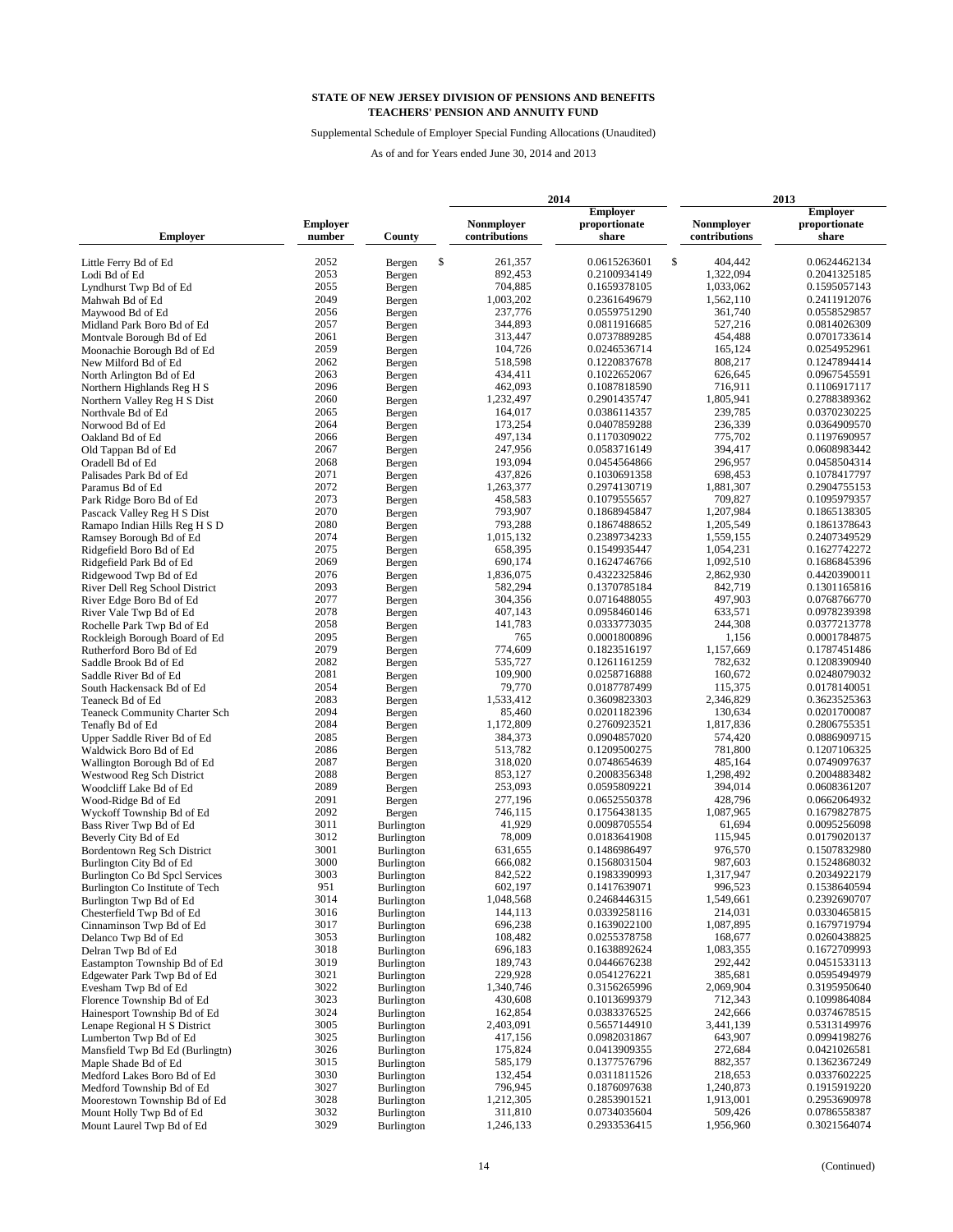Supplemental Schedule of Employer Special Funding Allocations (Unaudited)

|                                                          |                 |                                        | 2014 |                    |                              |    | 2013                 |  |                              |
|----------------------------------------------------------|-----------------|----------------------------------------|------|--------------------|------------------------------|----|----------------------|--|------------------------------|
|                                                          |                 |                                        |      |                    | <b>Employer</b>              |    |                      |  | <b>Employer</b>              |
|                                                          | <b>Employer</b> |                                        |      | <b>Nonmployer</b>  | proportionate                |    | <b>Nonmployer</b>    |  | proportionate                |
| <b>Employer</b>                                          | number          | County                                 |      | contributions      | share                        |    | contributions        |  | share                        |
| New Hanover Twp Bd of Ed                                 | 3031            | <b>Burlington</b>                      | \$   | 56,225             | 0.0132359937                 | \$ | 81,138               |  | 0.0125277811                 |
| North Hanover Township Bd of Ed                          | 3033            | Burlington                             |      | 407,581            | 0.0959491247                 |    | 615,568              |  | 0.0950442602                 |
| Northern Burlington Co Reg                               | 3049            | <b>Burlington</b>                      |      | 531,012            | 0.1250061622                 |    | 781,375              |  | 0.1206450121                 |
| Palmyra Borough Bd of Ed                                 | 3034            | Burlington                             |      | 246,986            | 0.0581432660                 |    | 403,368              |  | 0.0622803868                 |
| Pemberton Township Bd of Ed                              | 3036            | <b>Burlington</b>                      |      | 1,888,607          | 0.4445992048                 |    | 2,879,470            |  | 0.4445927922                 |
| Rancocas Valley Regional H S                             | 3048            | <b>Burlington</b>                      |      | 457,615            | 0.1077276877                 |    | 740,550              |  | 0.1143415949                 |
| Renaissance Reg Leadership Chtr                          | 3057            | <b>Burlington</b>                      |      | 13,977             | 0.0032903421                 |    | 21,661               |  | 0.0033444781                 |
| Riverbank Chtr Schl of Excell.                           | 3056            | Burlington                             |      | 25,289             | 0.0059533134                 |    | 29,415               |  | 0.0045417028                 |
| Riverside Township Bd of Ed                              | 3037            | Burlington                             |      | 423,221            | 0.0996309555                 |    | 628,515              |  | 0.0970432888                 |
| Riverton Boro School Board                               | 3038            | <b>Burlington</b>                      |      | 81,930             | 0.0192872381                 |    | 121,999              |  | 0.0188367568                 |
| Shamong Twp Bd of Ed                                     | 3039            | <b>Burlington</b>                      |      | 243,443            | 0.0573092042                 |    | 376,489              |  | 0.0581302447                 |
| Southampton Twp Bd of Ed                                 | 3041            | Burlington                             |      | 251,487            | 0.0592028517                 |    | 380,263              |  | 0.0587129537                 |
| Springfield Twp Bd of Ed (Burl)                          | 3042<br>3043    | <b>Burlington</b>                      |      | 91,026<br>238,323  | 0.0214285382<br>0.0561038990 |    | 114,918<br>369,546   |  | 0.0177434439<br>0.0570582392 |
| Tabernacle Twp Bd of Ed                                  | 3044            | <b>Burlington</b>                      |      | 14,486             | 0.0034101664                 |    | 37,940               |  | 0.0058579706                 |
| Washington Twp Bd of Ed (Burl)                           | 3055            | <b>Burlington</b>                      |      | 252,396            | 0.0594168405                 |    | 354,501              |  | 0.0547352775                 |
| Westampton Township Bd of Ed<br>Willingboro Twp Bd of Ed | 3046            | <b>Burlington</b><br><b>Burlington</b> |      | 1,147,022          | 0.2700218039                 |    | 1,793,912            |  | 0.2769816476                 |
| Woodland Twp Bd of Ed                                    | 3047            | Burlington                             |      | 38,878             | 0.0091523159                 |    | 54,115               |  | 0.0083554053                 |
| Audubon Borough Bd of Ed                                 | 4011            | Camden                                 |      | 441,324            | 0.1038926042                 |    | 699,704              |  | 0.1080349353                 |
| Barrington Boro Bd of Ed                                 | 4012            | Camden                                 |      | 167,485            | 0.0394278417                 |    | 268,725              |  | 0.0414913849                 |
| Bellmawr Borough Bd of Ed                                | 4013            | Camden                                 |      | 263,962            | 0.0621396062                 |    | 416,740              |  | 0.0643450358                 |
| Berlin Borough Bd of Ed                                  | 4014            | Camden                                 |      | 218,100            | 0.0513431786                 |    | 304,994              |  | 0.0470913516                 |
| Berlin Township Bd of Ed                                 | 4015            | Camden                                 |      | 218,429            | 0.0514206289                 |    | 319,145              |  | 0.0492762788                 |
| Black Horse Pike Reg Sch Dist                            | 4025            | Camden                                 |      | 997.578            | 0.2348410154                 |    | 1,491,154            |  | 0.2302355365                 |
| Brooklawn Boro Bd of Ed                                  | 4016            | Camden                                 |      | 81,847             | 0.0192676990                 |    | 119,891              |  | 0.0185112797                 |
| Camden Academy Charter High Sch                          | 4003            | Camden                                 |      | 112,172            | 0.0264065430                 |    | 158,178              |  | 0.0244228274                 |
| Camden City Bd of Ed                                     | 4000            | Camden                                 |      | 4,935,906          | 1.1619674620                 |    | 7,208,152            |  | 1.1129452378                 |
| Camden Co Ed Services Comm                               | 4019            | Camden                                 |      | 175,576            | 0.0413325536                 |    | 273,669              |  | 0.0422547430                 |
| <b>Camden County Technical Schools</b>                   | 977             | Camden                                 |      | 693,645            | 0.1632917888                 |    | 1,110,584            |  | 0.1714751817                 |
| Camden's Pride Charter School                            | 4077            | Camden                                 |      | 54,036             | 0.0127206786                 |    | 59,567               |  | 0.0091971991                 |
| Camdens Promise Charter School                           | 4002            | Camden                                 |      | 1,085              | 0.0002554211                 |    | 1,671                |  | 0.0002580039                 |
| Camdens Promise Charter School                           | 4002            | Camden                                 |      | 112,431            | 0.0264675145                 |    | 155,492              |  | 0.0240081065                 |
| Cherry Hill Twp Bd of Ed                                 | 4031            | Camden                                 |      | 3,200,336          | 0.7533948782                 |    | 4,808,213            |  | 0.7423924691                 |
| Chesilhurst Boro Bd of Ed                                | 4017            | Camden                                 |      | 5,092              | 0.0011987137                 |    | 8,736                |  | 0.0013488464                 |
| Clementon Bd of Ed                                       | 4018            | Camden                                 |      | 144,512            | 0.0340197406                 |    | 223,653              |  | 0.0345322270                 |
| Collingswood Borough Bd of Ed                            | 4020            | Camden                                 |      | 603,478            | 0.1420654688                 |    | 909,456              |  | 0.1404208352                 |
| D.U.E. Season Charter School                             | 4021            | Camden                                 |      | 129,195            | 0.0304139476                 |    | 221,771              |  | 0.0342416445                 |
| Eastern Camden Co Reg Sch Dist                           | 4010            | Camden                                 |      | 578,153            | 0.1361036807                 |    | 855,667              |  | 0.1321157646                 |
| Eco Charter School                                       | 4076<br>4076    | Camden                                 |      | 217                | 0.0000510842                 |    | 1,247                |  | 0.0001925379                 |
| Eco Charter School                                       | 4075            | Camden                                 |      | 35,396<br>54,450   | 0.0083326142<br>0.0128181388 |    | 53,359<br>91,151     |  | 0.0082386782<br>0.0140737975 |
| Freedom Academy Charter School                           | 4032            | Camden<br>Camden                       |      | 79,339             | 0.0186772877                 |    | 113,562              |  | 0.0175340763                 |
| Gibbsboro Borough Bd of Ed<br>Gloucester City Bd of Ed   | 4033            | Camden                                 |      | 737,253            | 0.1735575996                 |    | 1,079,751            |  | 0.1667145384                 |
| Gloucester Twp Bd of Ed                                  | 4034            | Camden                                 |      | 1,982,010          | 0.4665873154                 |    | 2,962,790            |  | 0.4574574761                 |
| Haddon Heights Bd of Ed                                  | 4037            | Camden                                 |      | 413,289            | 0.0972928517                 |    | 650,184              |  | 0.1003890021                 |
| Haddon Township Bd of Ed                                 | 4035            | Camden                                 |      | 537,934            | 0.1266356784                 |    | 828,590              |  | 0.1279350511                 |
| Haddonfield Bd of Ed                                     | 4036            | Camden                                 |      | 653,465            | 0.1538329676                 |    | 1,028,281            |  | 0.1587675235                 |
| Institute For Excellence Ch Sch                          | 4078            | Camden                                 |      | 61,778             | 0.0145432320                 |    | 1,671                |  | 0.0002580039                 |
| Institute For Excellence Ch Sch                          | 4078            | Camden                                 |      | 64,053             | 0.0150787924                 |    | 60,965               |  | 0.0094130516                 |
| Laurel Springs Borough Bd of Ed                          | 4038            | Camden                                 |      | 48,950             | 0.0115233773                 |    | 68,508               |  | 0.0105776976                 |
| Lawnside Borough Bd of Ed                                | 4039            | Camden                                 |      | 82,447             | 0.0194089457                 |    | 123,524              |  | 0.0190722182                 |
| Leap Academy Charter School                              | 4001            | Camden                                 |      | 194,933            | 0.0458894078                 |    | 262,855              |  | 0.0405850515                 |
| Lindenwold Borough Bd of Ed                              | 4068            | Camden                                 |      | 689,349            | 0.1622804624                 |    | 1,089,713            |  | 0.1682526803                 |
| Magnolia Borough Bd of Ed                                | 4041            | Camden                                 |      | 129,534            | 0.0304937520                 |    | 194,818              |  | 0.0300800767                 |
| Merchantville Boro Bd of Ed                              | 4042            | Camden                                 |      | 100,887            | 0.0237499278                 |    | 162,157              |  | 0.0250371886                 |
| Mount Ephraim Bd of Ed                                   | 4043            | Camden                                 |      | 107,026            | 0.0251951171                 |    | 177,758              |  | 0.0274459972                 |
| Oaklyn Borough Bd of Ed                                  | 4044            | Camden                                 |      | 119,173            | 0.0280546567                 |    | 178,898              |  | 0.0276220142                 |
| Pennsauken Twp Bd of Ed                                  | 4050            | Camden                                 |      | 1,518,763          | 0.3575337919                 |    | 2,413,495            |  | 0.3726458275                 |
| Pine Hill Borough Bd of Ed                               | 4069            | Camden                                 |      | 641,087            | 0.1509190480                 |    | 1,013,632            |  | 0.1565057046                 |
| Runnemede Borough Bd of Ed                               | 4061            | Camden                                 |      | 228,212            | 0.0537236565                 |    | 331,276              |  | 0.0511493163                 |
| Somerdale Boro Bd of Ed                                  | 4067            | Camden                                 |      | 132,803            | 0.0312633111                 |    | 195,975              |  | 0.0302587186                 |
| <b>Sterling High School District</b>                     | 4070            | Camden                                 |      | 272,321            | 0.0641074083                 |    | 428,524              |  | 0.0661644961                 |
| Stratford Bd of Ed                                       | 4062            | Camden                                 |      | 224,493            | 0.0528481623<br>0.2350919637 |    | 325,743              |  | 0.0502950161                 |
| Voorhees Twp Bd of Ed                                    | 4063<br>4064    | Camden                                 |      | 998,644<br>261,194 |                              |    | 1,594,032<br>405,608 |  | 0.2461199935<br>0.0626262448 |
| Waterford Twp Bd of Ed                                   | 4065            | Camden                                 |      | 1,538,895          | 0.0614879881                 |    | 2,527,304            |  | 0.3902180408                 |
| Winslow Township Bd of Ed<br>Woodlynne Bd of Ed          | 4066            | Camden<br>Camden                       |      | 102,541            | 0.3622730898<br>0.0241392979 |    | 165,995              |  | 0.0256297793                 |
| Avalon Borough Bd of Ed                                  | 5011            | Cape May                               |      | 62,006             | 0.0145969057                 |    | 94,472               |  | 0.0145865629                 |
| Cape May City Bd of Ed                                   | 5000            | Cape May                               |      | 64,788             | 0.0152518196                 |    | 99,747               |  | 0.0154010277                 |
| Cape May Co Special Services                             | 5001            | Cape May                               |      | 249,171            | 0.0586576394                 |    | 405,497              |  | 0.0626091063                 |
|                                                          |                 |                                        |      |                    |                              |    |                      |  |                              |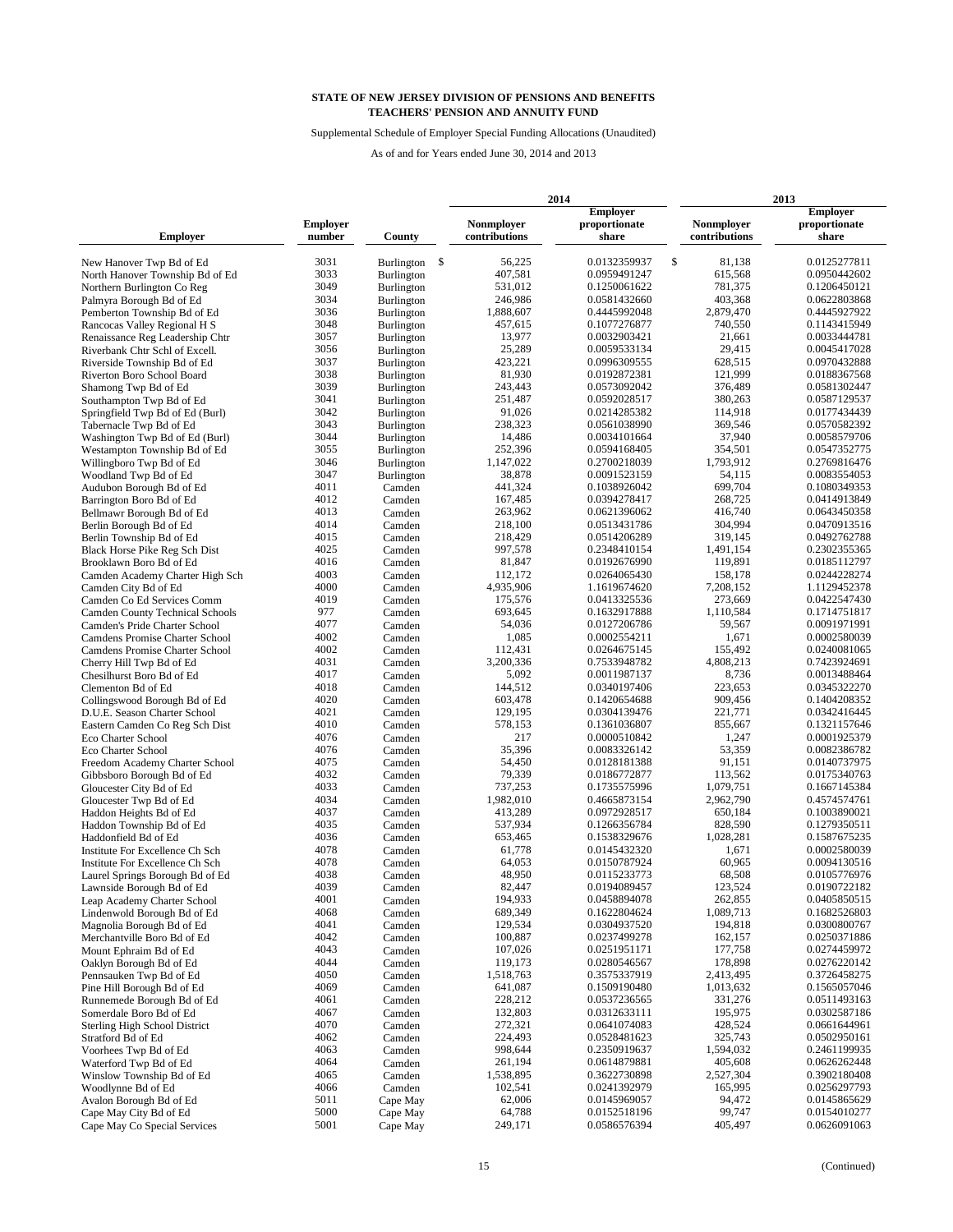Supplemental Schedule of Employer Special Funding Allocations (Unaudited)

|                                                           | 2014            |                |                   |                 |                   | 2013                         |  |  |  |
|-----------------------------------------------------------|-----------------|----------------|-------------------|-----------------|-------------------|------------------------------|--|--|--|
|                                                           |                 |                |                   | <b>Employer</b> |                   | <b>Employer</b>              |  |  |  |
|                                                           | <b>Employer</b> |                | <b>Nonmployer</b> | proportionate   | <b>Nonmployer</b> | proportionate                |  |  |  |
| <b>Employer</b>                                           | number          | County         | contributions     | share           | contributions     | share                        |  |  |  |
| Cape May Co Technical Sch Dist                            | 971             | Cape May       | 254,127<br>-\$    | 0.0598243373    | \$<br>389,708     | 0.0601712704                 |  |  |  |
| Charter Tech                                              | 5020            | Cape May       | 2,502             | 0.0005889988    | 3,760             | 0.0005805474                 |  |  |  |
| Charter Tech                                              | 5020            | Cape May       | 69,151            | 0.0162789186    | 108,025           | 0.0166791584                 |  |  |  |
| Dennis Twp Bd of Ed                                       | 5013            | Cape May       | 237,174           | 0.0558334115    | 355.835           | 0.0549412483                 |  |  |  |
| Lower Cape May Reg School Dist                            | 5027            | Cape May       | 502,491           | 0.1182919999    | 772,565           | 0.1192847401                 |  |  |  |
| Lower Township Bd of Ed                                   | 5014            | Cape May       | 506,480           | 0.1192310551    | 772,220           | 0.1192314717                 |  |  |  |
| Middle Township Bd of Ed                                  | 5015            | Cape May       | 718,489           | 0.1691403442    | 1,105,984         | 0.1707649375                 |  |  |  |
| North Wildwood Bd of Ed                                   | 5016            | Cape May       | 132,785           | 0.0312590737    | 212,574           | 0.0328216193                 |  |  |  |
| Ocean City Bd of Ed                                       | 5017            | Cape May       | 806,313           | 0.1898150958    | 1,294,684         | 0.1999003895                 |  |  |  |
| Sea Isle City Bd of Ed                                    | 5018            | Cape May       | 26.385            | 0.0062113240    | 45,391            | 0.0070084118                 |  |  |  |
| Stone Harbor Bd of Ed                                     | 5019            | Cape May       | 42,775            | 0.0100697133    | 66.122            | 0.0102092971                 |  |  |  |
| Upper Township Bd of Ed                                   | 5021            | Cape May       | 406,148           | 0.0956117804    | 630,370           | 0.0973297025                 |  |  |  |
| West Cape May Boro Bd of Ed                               | 5022            | Cape May       | 18,832            | 0.0044332634    | 30,078            | 0.0046440706                 |  |  |  |
| Wildwood City Bd of Ed                                    | 5023            | Cape May       | 349,664           | 0.0823148153    | 524,634           | 0.0810039677                 |  |  |  |
| Wildwood Crest Bd of Ed                                   | 5025            | Cape May       | 105,071           | 0.0247348882    | 179,489           | 0.0277132652                 |  |  |  |
| Woodbine Borough Bd of Ed                                 | 5024            | Cape May       | 65,059            | 0.0153156160    | 110,522           | 0.0170646975                 |  |  |  |
| Bridgeton Bd of Ed                                        | 5050            | Cumberland     | 1,544,898         | 0.3636862631    | 2,170,595         | 0.3351418461                 |  |  |  |
| Commercial Twp Bd of Ed                                   | 5081            | Cumberland     | 165,447           | 0.0389480737    | 269,173           | 0.0415605565                 |  |  |  |
| Cumberland Co Bd of Voc Ed                                | 954             | Cumberland     | 112,811           | 0.0265569708    | 188,405           | 0.0290899037                 |  |  |  |
| <b>Cumberland County College</b>                          | 5080            | Cumberland     | 8,170             | 0.0019233094    | 19,228            | 0.0029688207                 |  |  |  |
| Cumberland Regional School Dist                           | 5089            | Cumberland     | 342,187           | 0.0805546459    | 521.491           | 0.0805186857                 |  |  |  |
| Deerfield Township Bd of Ed                               | 5082            | Cumberland     | 93,586            | 0.0220311908    | 126,027           | 0.0194586837                 |  |  |  |
| Downe Twp Bd of Ed                                        | 5083            | Cumberland     | 52,007            | 0.0122430293    | 83,939            | 0.0129602581                 |  |  |  |
| Fairfield Twp Bd Ed (Cumberlnd)                           | 5084            | Cumberland     | 154,455           | 0.0363604340    | 235,068           | 0.0362947134                 |  |  |  |
| Greenwich Twp Bd Ed (Cumbrland)                           | 5085            | Cumberland     | 20,849            | 0.0049080877    | 33,498            | 0.0051721217                 |  |  |  |
| Hopewell Twp Bd Ed (Cumberland)                           | 5086            | Cumberland     | 152,240           | 0.0358389982    | 219,617           | 0.0339090649                 |  |  |  |
| Lawrence Twp Bd Ed (Cumberland)                           | 5087            | Cumberland     | 133,300           | 0.0313803105    | 214,239           | 0.0330786968                 |  |  |  |
| Maurice River Township Bd of Ed                           | 5088            | Cumberland     | 98,929            | 0.0232889928    | 149,457           | 0.0230762970                 |  |  |  |
| Millville Bd of Ed                                        | 5070            | Cumberland     | 1,777,125         | 0.4183550955    | 2,709,855         | 0.4184040816                 |  |  |  |
| Stow Creek Township Bd of Ed                              | 5091            | Cumberland     | 30,770            | 0.0072436020    | 41,631            | 0.0064278643                 |  |  |  |
| Upper Deerfield Twp Bd of Ed                              | 5092            | Cumberland     | 261,049           | 0.0614538535    | 413,203           | 0.0637989198                 |  |  |  |
| Vineland City Bd of Ed                                    | 5060            | Cumberland     | 3,126,833         | 0.7360914501    | 4,648,057         | 0.7176642367                 |  |  |  |
| Vineland Public Charter School                            | 5093            | Cumberland     | 28,718            | 0.0067605383    | 32,686            | 0.0050467482                 |  |  |  |
| Belleville Bd of Ed                                       | 6010            | Essex          | 1,230,282         | 0.2896221389    | 1,929,917         | 0.2979809436                 |  |  |  |
|                                                           | 6020            | Essex          | 1,655,118         | 0.3896332835    | 2,440,422         | 0.3768033808                 |  |  |  |
| Bloomfield Twp Bd of Ed<br>Burch Chtr Schl of Excellence  | 6097            |                | 40,491            | 0.0095320341    | 47,031            | 0.0072616293                 |  |  |  |
|                                                           | 6081            | Essex<br>Essex | 767,904           | 0.1807731877    | 1,182,285         | 0.1825458815                 |  |  |  |
| Caldwell West Caldwell Bd of Ed                           | 6083            |                | 439,379           | 0.1034347294    | 666,923           | 0.1029735190                 |  |  |  |
| Cedar Grove Twp Bd of Ed                                  | 6009            | Essex          | 12,834            | 0.0030212671    | 25,973            | 0.0040102549                 |  |  |  |
| Discovery Charter School                                  | 204             | Essex          | 1,577             | 0.0003712434    | 2,430             | 0.0003751942                 |  |  |  |
| East Orange Community Chart Sch                           | 204             | Essex          | 96,564            | 0.0227322453    | 143,134           | 0.0221000200                 |  |  |  |
| East Orange Community Chart Sch                           | 6030            | Essex          | 3,769,348         | 0.8873466653    | 5,858,339         | 0.9045328805                 |  |  |  |
| East Orange School District                               | 6012            | Essex<br>Essex | 336,225           | 0.0791511244    | 541,942           | 0.0836763387                 |  |  |  |
| Essex Co Educational Serv Comm                            | 950             |                | 747,528           | 0.1759764495    | 1,143,350         | 0.1765342820                 |  |  |  |
| <b>Essex Co Vocational School</b><br>Essex Fells Bd of Ed | 6084            | Essex          | 84,690            | 0.0199369729    | 140,065           | 0.0216261636                 |  |  |  |
|                                                           | 6082            | Essex          | 197,998           | 0.0466109431    | 309,314           | 0.0477583635                 |  |  |  |
| Fairfield Twp Bd of Ed (Essex)                            | 6085            | Essex          | 570,541           | 0.1343117308    | 832,879           | 0.1285972766                 |  |  |  |
| Glen Ridge Bd of Ed                                       | 6015            | Essex<br>Essex | 60,315            | 0.0141988254    | 72,714            | 0.0112271079                 |  |  |  |
| Gray Charter School<br>Great Oaks Charter School          | 6101            | Essex          | 12,579            | 0.0029612372    |                   |                              |  |  |  |
|                                                           | 6040            | Essex          | 2,218,287         | 0.5222095630    | 3,421,793         | 0.5283279576                 |  |  |  |
| Irvington Bd of Ed                                        | 6018            |                | 127,968           | 0.0301250980    | 202,789           | 0.0313108064                 |  |  |  |
| Lady Liberty Academy Charter Sc<br>Livingston Bd of Ed    | 6086            | Essex          | 1,833,935         | 0.4317288047    | 2,909,799         | 0.4492756174                 |  |  |  |
|                                                           | 6007            | Essex          | 92,699            | 0.0218223811    | 107,243           | 0.0165584169                 |  |  |  |
| Maria L. Varisco-Rogers Charter                           | 6013            | Essex          | 127,982           | 0.0301283938    | 159,469           | 0.0246221589                 |  |  |  |
| Marion P. Thomas Charter Sch                              | 6087            | Essex          | 1,667,893         | 0.3926406613    | 2,706,670         | 0.4179123147                 |  |  |  |
| Millburn Twp Public Schools                               | 6050            | Essex          | 2,213,679         | 0.5211247883    | 3,442,703         | 0.5315564806                 |  |  |  |
| Montclair Bd of Ed                                        | 6014            | Essex          | 83,702            |                 | 179,384           |                              |  |  |  |
| New Horizon Comm Charter School                           | 6016            | Essex          | 42,600            | 0.0197043867    | 69,549            | 0.0276970531<br>0.0107384290 |  |  |  |
| Newark Charter School                                     |                 | Essex          |                   | 0.0100285163    |                   |                              |  |  |  |
| Newark Educators' Comm Chtr Sch                           | 6099            | Essex          | 55,931<br>40,272  | 0.0131667828    | 91,745            | 0.0141655116                 |  |  |  |
| Newark Legacy Charter School                              | 6100            | Essex          |                   | 0.0094804791    |                   |                              |  |  |  |
| Newark Public Schools                                     | 6000            | Essex          | 13,724,897        | 3.2309942153    | 21,821,276        | 3.3692249008                 |  |  |  |
| North Caldwell Bd of Ed                                   | 6088            | Essex          | 195,952           | 0.0461292918    | 294,617           | 0.0454891333                 |  |  |  |
| North Star Academy Charter Sch                            | 6006            | Essex          | 395,861           | 0.0931901056    | 418,574           | 0.0646282071                 |  |  |  |
| Nutley Bd of Ed                                           | 6089            | Essex          | 1,165,767         | 0.2744345865    | 1,783,264         | 0.2753375867                 |  |  |  |
| Orange City Bd of Ed                                      | 6060            | Essex          | 1,609,382         | 0.3788665177    | 2,313,476         | 0.3572028027                 |  |  |  |
| Peoples Preparatory Charter Sch                           | 6102            | Essex          | 29,014            | 0.0068302200    |                   |                              |  |  |  |
| Pride Academy Charter School                              | 6098            | Essex          | 85,634            | 0.0201592011    | 100,837           | 0.0155693247                 |  |  |  |
| Robert Treat Academy Charter Sc                           | 6005            | Essex          | 113,456           | 0.0267088110    | 151,362           | 0.0233704307                 |  |  |  |
| Roseland Bd of Ed                                         | 6091            | Essex          | 155,909           | 0.0367027219    | 227,378           | 0.0351073704                 |  |  |  |
| Roseville Community Charter Sch                           | 6103            | Essex          | 29,569            | 0.0069608732    |                   |                              |  |  |  |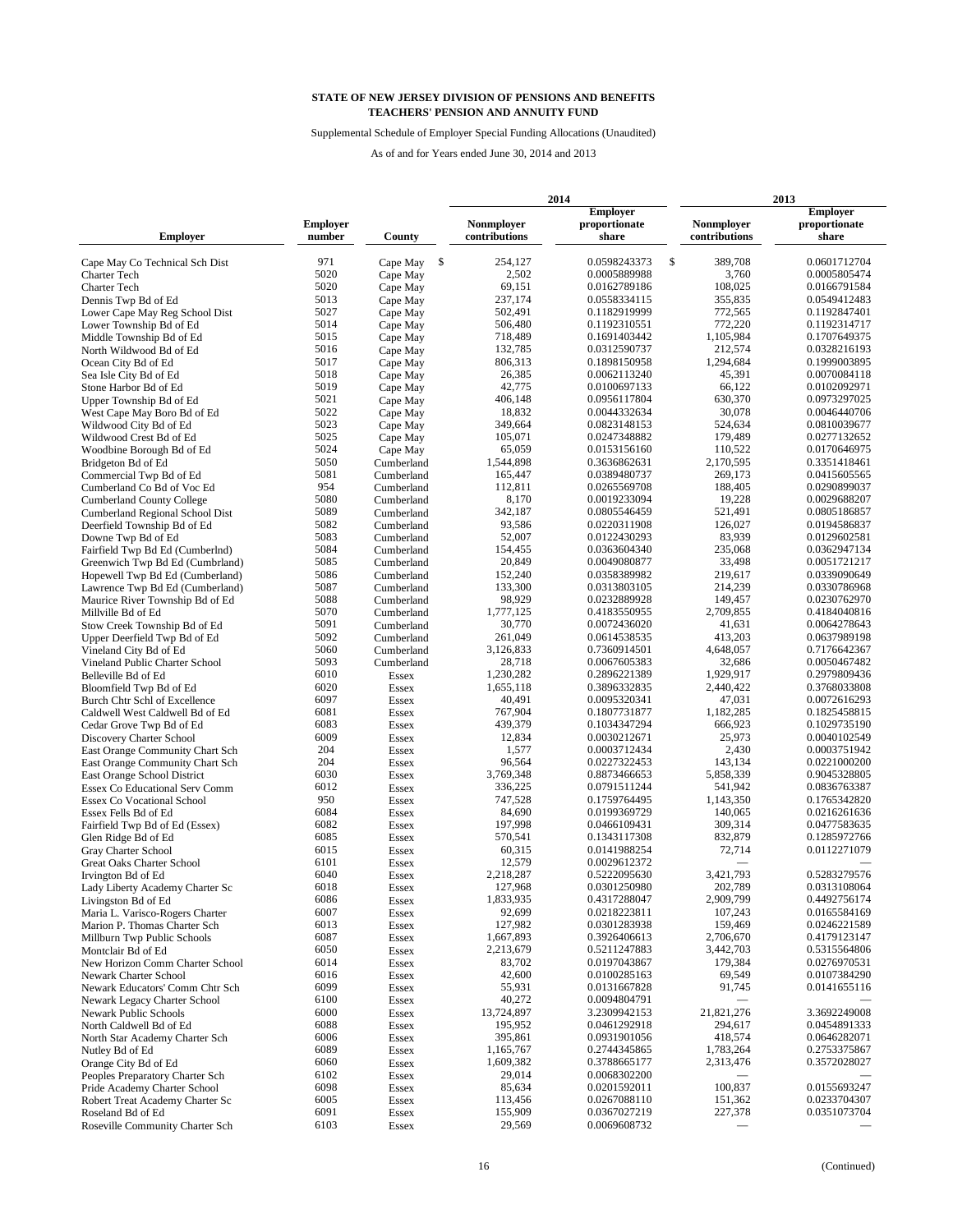Supplemental Schedule of Employer Special Funding Allocations (Unaudited)

|                                 |                 |            | 2014              |                 |    | 2013              |                 |  |
|---------------------------------|-----------------|------------|-------------------|-----------------|----|-------------------|-----------------|--|
|                                 |                 |            |                   | <b>Employer</b> |    |                   | <b>Employer</b> |  |
|                                 | <b>Employer</b> |            | <b>Nonmployer</b> | proportionate   |    | <b>Nonmployer</b> | proportionate   |  |
| <b>Employer</b>                 | number          | County     | contributions     | share           |    | contributions     | share           |  |
| South Orange-Maplewood Bd of Ed | 6070            | Essex      | \$<br>2,070,285   | 0.4873682374    | \$ | 3,061,080         | 0.4726335417    |  |
| Team Academy Charter School     | 6017            | Essex      | 420,248           | 0.0989310781    |    | 602,954           | 0.0930966471    |  |
| University Heights Charter Schl | 6095            | Essex      | 74,026            | 0.0174265481    |    | 105,164           | 0.0162374174    |  |
| Verona Bd of Ed                 | 6092            | Essex      | 667,739           | 0.1571932268    |    | 996,178           | 0.1538107910    |  |
| Visions Academy Charter H.S.    | 6104            | Essex      | 43,469            | 0.0102330886    |    |                   |                 |  |
| West Essex Regional Sch Dist    | 6094            | Essex      | 543,129           | 0.1278586395    |    | 883,619           | 0.1364315789    |  |
| West Orange Township Bd of Ed   | 6093            | Essex      | 2,506,660         | 0.5900957916    |    | 3,823,715         | 0.5903850807    |  |
| Clayton Borough Bd of Ed        | 7011            | Gloucester | 335,832           | 0.0790586078    |    | 504,645           | 0.0779176479    |  |
| Clearview Regional Bd of Ed     | 7036            | Gloucester | 579,261           | 0.1363645163    |    | 878,750           | 0.1356798008    |  |
| Delsea Reg High Sch District    | 7035            | Gloucester | 459,900           | 0.1082656023    |    | 741.088           | 0.1144246626    |  |
| Deptford Twp Bd of Ed           | 7012            | Gloucester | 1,196,383         | 0.2816419353    |    | 1,788,964         | 0.2762176719    |  |
| East Greenwich Bd of Education  | 7013            | Gloucester | 255,664           | 0.0601861642    |    | 371,353           | 0.0573372416    |  |
| Ed Information & Resource Ctr   | 4006            | Gloucester | 19,442            | 0.0045768642    |    | 30,496            | 0.0047086102    |  |
| Elk Twp Bd of Ed                | 7014            | Gloucester | 94,244            | 0.0221860914    |    | 146,666           | 0.0226453641    |  |
| Franklin Twp Bd of Ed (Glocstr) | 7015            | Gloucester | 318,505           | 0.0749796383    |    | 486,981           | 0.0751903102    |  |
| Gateway Regional High School    | 7038            | Gloucester | 331,936           | 0.0781414459    |    | 506,960           | 0.0782750860    |  |
| Glassboro Bd of Ed              | 7016            | Gloucester | 617,510           | 0.1453687585    |    | 966,973           | 0.1493015124    |  |
|                                 | 7010            | Gloucester | 568,764           | 0.1338934051    |    | 851,723           | 0.1315068074    |  |
| Gloucester Co Sp Serv Sch Dist  | 957             |            | 314,987           | 0.0741514618    |    | 457,005           | 0.0705619885    |  |
| Gloucester Co Vo-Tech Sch Dist  | 7017            | Gloucester | 153,461           | 0.0361264353    |    | 239,623           | 0.0369980096    |  |
| Greenwich Twp Bd Ed (Gloucster) |                 | Gloucester |                   |                 |    |                   |                 |  |
| Harrison Twp Bd Ed (Gloucester) | 7018            | Gloucester | 334,329           | 0.0787047848    |    | 531,402           | 0.0820489531    |  |
| Kingsway Regional School Dist   | 7037            | Gloucester | 476,868           | 0.1122600592    |    | 742,134           | 0.1145861659    |  |
| Logan Township Bd of Ed         | 7019            | Gloucester | 261,605           | 0.0615847421    |    | 385,507           | 0.0595226321    |  |
| Mantua Township Bd of Ed        | 7021            | Gloucester | 356,286           | 0.0838737081    |    | 541,596           | 0.0836229160    |  |
| Monroe Twp Bd of Ed (Gloucestr) | 7022            | Gloucester | 1,401,686         | 0.3299725570    |    | 2,070,661         | 0.3197119455    |  |
| National Park Board of Educ     | 7023            | Gloucester | 73,486            | 0.0172994261    |    | 111,533           | 0.0172207968    |  |
| Paulsboro Boro Bd of Ed         | 7025            | Gloucester | 400.905           | 0.0943775196    |    | 621,183           | 0.0959112213    |  |
| Pitman Bd of Ed                 | 7026            | Gloucester | 463,819           | 0.1091881787    |    | 737,686           | 0.1138993907    |  |
| South Harrison Twp Bd of Ed     | 7027            | Gloucester | 77,883            | 0.0183345290    |    | 110,630           | 0.0170813728    |  |
| Swedesboro Woolwich Bd of Ed    | 7028            | Gloucester | 368,175           | 0.0866725117    |    | 540,933           | 0.0835205482    |  |
| Washington Twp Bd of Ed (Glouc) | 7029            | Gloucester | 2,371,811         | 0.5583508292    |    | 3,733,967         | 0.5765279077    |  |
| Wenonah Borough Bd of Ed        | 7031            | Gloucester | 59,767            | 0.0140698201    |    | 90,840            | 0.0140257788    |  |
| West Deptford Twp Bd of Ed      | 7032            | Gloucester | 758,467           | 0.1785516124    |    | 1,149,572         | 0.1774949644    |  |
| Westville Board of Ed           | 7033            | Gloucester | 111,907           | 0.0263441591    |    | 171,977           | 0.0265534055    |  |
| Woodbury City Bd of Ed          | 7000            | Gloucester | 452,449           | 0.1065115535    |    | 697,081           | 0.1076299417    |  |
| Woodbury Heights Board of Ed    | 7034            | Gloucester | 63,581            | 0.0149676783    |    | 97,634            | 0.0150747786    |  |
| Bayonne Board of Ed             | 8010            | Hudson     | 2,475,651         | 0.5827959263    |    | 3,826,471         | 0.5908106096    |  |
| Dr Lena Edwards Acad Chrtr Schl | 8096            | Hudson     | 2,351             | 0.0005534517    |    |                   |                 |  |
| East Newark Borough Bd of Ed    | 8081            | Hudson     | 43,409            | 0.0102189640    |    | 65,090            | 0.0100499553    |  |
| Elysian Charter Sch of Hoboken  | 8085            | Hudson     | 77,875            | 0.0183326457    |    | 128,004           | 0.0197639343    |  |
| Ethical Comm Chrtr Schl - J.C.  | 8093            | Hudson     | 19,151            | 0.0045083595    |    | 23,581            | 0.0036409279    |  |
| Guttenberg Boro Bd of Ed        | 8082            | Hudson     | 196,666           | 0.0462973754    |    | 296,843           | 0.0458328297    |  |
| Harrison Town Bd of Ed (Hudson) | 8083            | Hudson     | 684,291           | 0.1610897526    |    | 1,010,605         | 0.1560383330    |  |
| Hoboken Board of Education      | 8020            | Hudson     | 781,430           | 0.1839573594    |    | 1,255,817         | 0.1938992893    |  |
| Hoboken Charter School          | 8021            | Hudson     | 72,011            | 0.0169521946    |    | 112,542           | 0.0173765874    |  |
| Hoboken Dual Language Ch School | 8094            | Hudson     | 14,920            | 0.0035123348    |    | 16,148            | 0.0024932659    |  |
| Hudson Co Schools of Technology | 956             | Hudson     | 819,092           | 0.1928234153    |    | 1,235,042         | 0.1906916103    |  |
| Jersey City Comm Charter School | 8088            | Hudson     | 96,876            | 0.0228056936    |    | 141,744           | 0.0218854028    |  |
| Jersey City Golden Door Charter | 8089            | Hudson     | 101,358           | 0.0238608065    |    | 160,369           | 0.0247611197    |  |
| Jersey City Public Schools      | 8000            | Hudson     | 10,936,763        | 2.5746362969    |    | 16,538,287        | 2.5535265847    |  |
| Kearny Town Bd of Ed            | 8030            | Hudson     | 1.610.921         | 0.3792288155    |    | 2,521,659         | 0.3893464477    |  |
| Learning Comm. Charter School   | 8086            | Hudson     | 102,576           | 0.0241475373    |    | 133,371           | 0.0205926039    |  |
| Liberty Academy Charter School  | 8022            | Hudson     | 57,004            | 0.0134193790    |    | 89,827            | 0.0138693707    |  |
| Mets Charter School             | 8095            | Hudson     | 52,619            | 0.0123871009    |    |                   |                 |  |
| North Bergen Bd of Ed           | 8040            | Hudson     | 2,290,465         | 0.5392010713    |    | 3,411,188         | 0.5266905359    |  |
| Schomburg Charter School        | 8092            | Hudson     | 51,658            | 0.0121608708    |    | 81,838            | 0.0126358618    |  |
| Secaucus Town Bd of Ed          | 8084            | Hudson     | 609,883           | 0.1435732775    |    | 979,915           | 0.1512997690    |  |
| Soaring Heights Charter School  | 8087            | Hudson     | 45,931            | 0.0108126710    |    | 66,786            | 0.0103118193    |  |
| Union City Bd of Ed             | 8050            | Hudson     | 2,833,042         | 0.6669297638    |    | 4,627,704         | 0.7145217150    |  |
| University Academy Charter Hs   | 8091            | Hudson     | 99,733            | 0.0234782633    |    | 148,728           | 0.0229637387    |  |
|                                 | 8060            | Hudson     | 383,948           | 0.0903856522    |    | 600,610           | 0.0927347314    |  |
| Weehawken Twp Bd of Ed          | 8070            |            | 2,384,373         | 0.5613080645    |    | 3,517,061         | 0.5430374236    |  |
| West New York Bd of Ed          | 9011            | Hudson     | 216,374           |                 |    | 338,242           |                 |  |
| Alexandria Twp Bd of Ed         |                 | Hunterdon  |                   | 0.0509368589    |    |                   | 0.0522248731    |  |
| Bethlehem Twp Bd of Ed          | 9012            | Hunterdon  | 161,597           | 0.0380417407    |    | 262,000           | 0.0404530388    |  |
| Bloomsbury Borough Bd of Ed     | 9013            | Hunterdon  | 40,415            | 0.0095141429    |    | 68,840            | 0.0106289587    |  |
| Califon Boro Bd of Ed           | 9014            | Hunterdon  | 42,708            | 0.0100539407    |    | 67,663            | 0.0104472289    |  |
| Clinton Town Bd of Ed           | 9015            | Hunterdon  | 150,875           | 0.0355176620    |    | 239,219           | 0.0369356316    |  |
| Clinton Twp Bd of Ed            | 9016            | Hunterdon  | 509,258           | 0.1198850273    |    | 715,921           | 0.1105388548    |  |
| Delaware Twp Bd of Ed           | 9017            | Hunterdon  | 165,845           | 0.0390417674    |    | 259,098           | 0.0400049673    |  |
| Delaware Valley Reg H S Dist    | 9040            | Hunterdon  | 267,595           | 0.0629948550    |    | 403,228           | 0.0622587707    |  |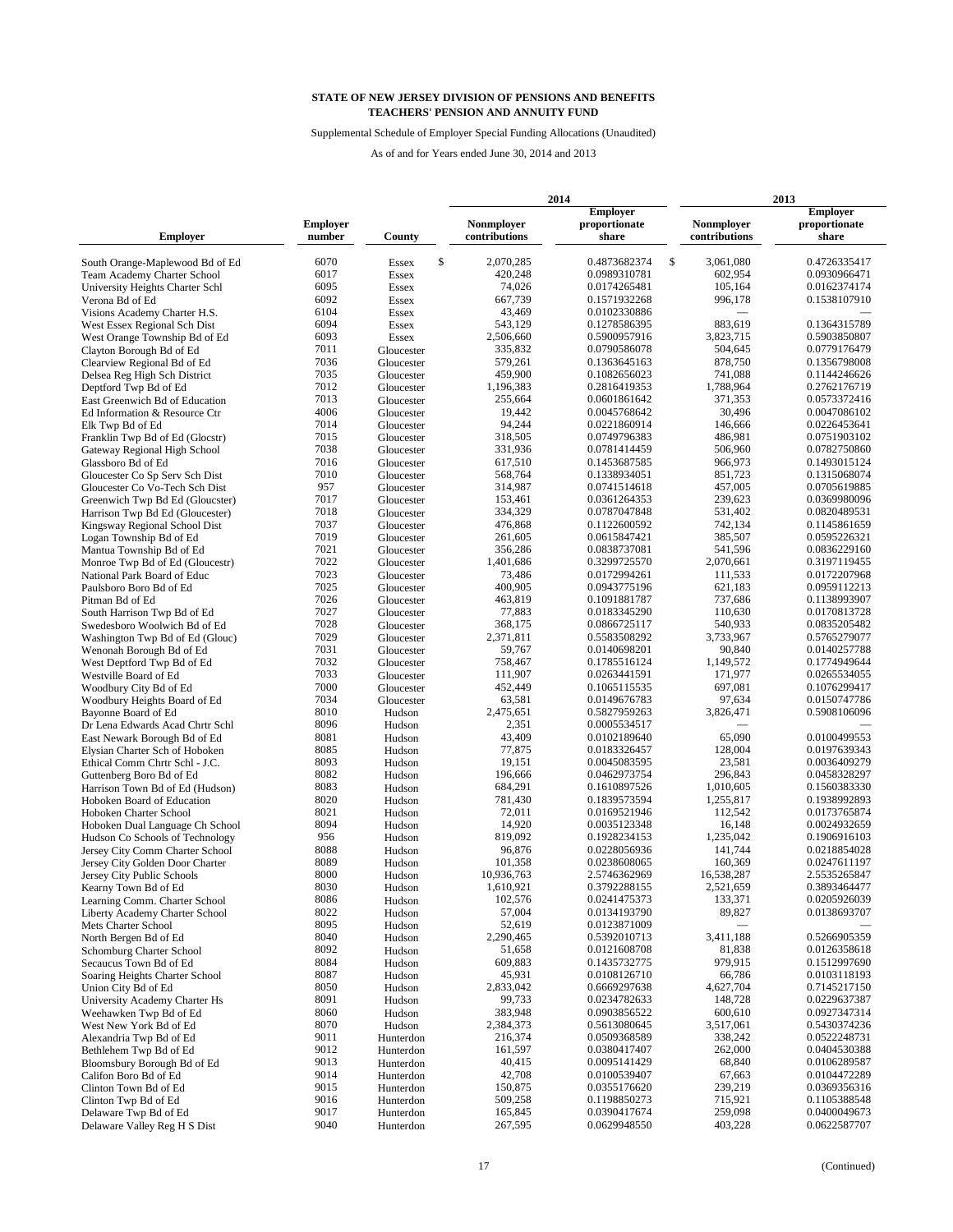Supplemental Schedule of Employer Special Funding Allocations (Unaudited)

|                                                        |                           |                        | 2014 |                                    |  |                              | 2013 |                                    |  |                              |
|--------------------------------------------------------|---------------------------|------------------------|------|------------------------------------|--|------------------------------|------|------------------------------------|--|------------------------------|
|                                                        |                           |                        |      |                                    |  | <b>Employer</b>              |      |                                    |  | <b>Employer</b>              |
| <b>Employer</b>                                        | <b>Employer</b><br>number | County                 |      | <b>Nonmployer</b><br>contributions |  | proportionate<br>share       |      | <b>Nonmployer</b><br>contributions |  | proportionate<br>share       |
|                                                        |                           |                        |      |                                    |  |                              |      |                                    |  |                              |
| East Amwell Township Bd of Ed                          | 9018                      | Hunterdon              | \$   | 157,574                            |  | 0.0370946815                 | \$   | 243,681                            |  | 0.0376245685                 |
| Flemington Raritan Bd of Ed                            | 9000                      | Hunterdon              |      | 1,000,040                          |  | 0.2354205977                 |      | 1,536,737                          |  | 0.2372735933                 |
| Franklin Twp Bd of Ed (Huntrdn)                        | 9019                      | Hunterdon              |      | 81,073                             |  | 0.0190854907                 |      | 144,466                            |  | 0.0223056821                 |
| Frenchtown Borough Bd of Ed                            | 9021                      | Hunterdon              |      | 59,422                             |  | 0.0139886032                 |      | 85,724                             |  | 0.0132358637                 |
| Hampton Borough Bd of Ed                               | 9023                      | Hunterdon              |      | 58,636                             |  | 0.0138035700                 |      | 90,920                             |  | 0.0140381309                 |
| High Bridge Borough Bd of Ed                           | 9024<br>9025              | Hunterdon              |      | 150,559                            |  | 0.0354432720                 |      | 235,040                            |  | 0.0362903902                 |
| Holland Twp Bd of Ed                                   | 9030                      | Hunterdon              |      | 192,303                            |  | 0.0452702764                 |      | 294,362                            |  | 0.0454497611                 |
| Hunterdon Central High School                          | 9041                      | Hunterdon              |      | 883,180<br>98,846                  |  | 0.2079104471                 |      | 1,395,285<br>158,950               |  | 0.2154332756                 |
| Hunterdon Co Educ Srvcs Comm                           | 9001                      | Hunterdon              |      | 61,137                             |  | 0.0232694536                 |      | 101,649                            |  | 0.0245420249                 |
| Hunterdon County Vocational                            | 9026                      | Hunterdon<br>Hunterdon |      | 131,310                            |  | 0.0143923334<br>0.0309118422 |      | 197,917                            |  | 0.0156946982<br>0.0305585652 |
| Kingwood Township Bd of Ed                             | 9027                      | Hunterdon              |      | 64,617                             |  | 0.0152115643                 |      | 86,838                             |  | 0.0134078663                 |
| Lambertville City Bd of Ed<br>Lebanon Borough Bd of Ed | 9028                      | Hunterdon              |      | 31,842                             |  | 0.0074959628                 |      | 60,785                             |  | 0.0093852594                 |
| Lebanon Township Bd of Ed                              | 9029                      | Hunterdon              |      | 236,665                            |  | 0.0557135872                 |      | 366,861                            |  | 0.0566436727                 |
| Milford Borough Bd of Ed                               | 9031                      | Hunterdon              |      | 33,126                             |  | 0.0077982308                 |      | 48,750                             |  | 0.0075270444                 |
| North Hunterdon-Voorhees                               | 9038                      | Hunterdon              |      | 870,780                            |  | 0.2049913484                 |      | 1,396,377                          |  | 0.2156018814                 |
| Readington Twp Bd of Ed                                | 9033                      | Hunterdon              |      | 587,543                            |  | 0.1383141917                 |      | 943,687                            |  | 0.1457061328                 |
| South Hunterdon Reg Bd of Ed                           | 9039                      | Hunterdon              |      | 159,449                            |  | 0.0375360774                 |      | 246,041                            |  | 0.0379889546                 |
| Stockton Borough Bd of Ed                              | 9034                      | Hunterdon              |      | 15,457                             |  | 0.0036387506                 |      | 23,485                             |  | 0.0036261054                 |
| Tewksbury Twp Bd of Ed                                 | 9035                      | Hunterdon              |      | 222,068                            |  | 0.0522772902                 |      | 363,256                            |  | 0.0560870574                 |
| Union Twp of Ed (Hunterdon)                            | 9036                      | Hunterdon              |      | 159,092                            |  | 0.0374520356                 |      | 232,455                            |  | 0.0358912638                 |
| West Amwell Twp Bd of Ed                               | 9037                      | Hunterdon              |      | 81,883                             |  | 0.0192761738                 |      | 119,008                            |  | 0.0183749437                 |
| East Windsor Reg School Dist                           | 121                       | Mercer                 |      | 1,497,146                          |  | 0.3524449084                 |      | 2,229,478                          |  | 0.3442334350                 |
| Emily Fisher Charter School                            | 115                       | Mercer                 |      | 92,993                             |  | 0.0218915920                 |      | 140,224                            |  | 0.0216507134                 |
| Ewing Township Bd of Ed                                | 122                       | Mercer                 |      | 1,136,568                          |  | 0.2675608155                 |      | 1,690,915                          |  | 0.2610788170                 |
| Foundation Academy Charter Schl                        | 133                       | Mercer                 |      | 1,358                              |  | 0.0003196884                 |      | 2,052                              |  | 0.0003168307                 |
| Foundation Academy Charter Schl                        | 133                       | Mercer                 |      | 75,909                             |  | 0.0178698274                 |      | 81,723                             |  | 0.0126181057                 |
| Hamilton Twp Bd of Ed (Mercer)                         | 110                       | Mercer                 |      | 3,351,863                          |  | 0.7890660282                 |      | 5,080,395                          |  | 0.7844176179                 |
| Hopewell Valley Reg Sch Dist                           | 123                       | Mercer                 |      | 1,349,756                          |  | 0.3177476544                 |      | 2,085,345                          |  | 0.3219791684                 |
| <b>International Charter School</b>                    | 128                       | Mercer                 |      | 21,421                             |  | 0.0050427429                 |      | 37,149                             |  | 0.0057358395                 |
| Lawrence Twp Bd of Ed (Mercer)                         | 124                       | Mercer                 |      | 1,206,746                          |  | 0.2840815013                 |      | 1,924,497                          |  | 0.2971440907                 |
| Mercer Co Community College                            | 119                       | Mercer                 |      | 14,771                             |  | 0.0034772586                 |      | 22,132                             |  | 0.0034172010                 |
| Mercer Co Special Ser Sch Dist                         | 111                       | Mercer                 |      | 686,963                            |  | 0.1617187713                 |      | 1,106,005                          |  | 0.1707681799                 |
| Mercer Co Vocational Schools                           | 953                       | Mercer                 |      | 133,342                            |  | 0.0313901977                 |      | 204,045                            |  | 0.0315047340                 |
| Pace Charter School of Hamilton                        | 131                       | Mercer                 |      | 26,155                             |  | 0.0061571794                 |      | 31,585                             |  | 0.0048767528                 |
| Paul Robeson Chtr School                               | 135                       | Mercer                 |      | 73,520                             |  | 0.0173074300                 |      | 95,460                             |  | 0.0147391110                 |
| Princeton Charter School                               | 126                       | Mercer                 |      | 105,358                            |  | 0.0248024512                 |      | 150,853                            |  | 0.0232918407                 |
| Princeton Regional School                              | 125                       | Mercer                 |      | 1,328,255                          |  | 0.3126860786                 |      | 2,019,555                          |  | 0.3118211325                 |
| Robbinsville Twp Bd of Ed                              | 127                       | Mercer                 |      | 692,566                            |  | 0.1630377802                 |      | 1,080,635                          |  | 0.1668510288                 |
| Trenton City Bd of Ed                                  | 100                       | Mercer                 |      | 3,573,237                          |  | 0.8411799431                 |      | 5,225,050                          |  | 0.8067524818                 |
| Trenton Comm Charter School                            | 101                       | Mercer                 |      |                                    |  |                              |      | 264,696                            |  | 0.0408693036                 |
| Village Charter School                                 | 116                       | Mercer                 |      | 91,255                             |  | 0.0214824473                 |      | 142,079                            |  | 0.0219371271                 |
| West Windsor Plainsboro Reg                            | 118                       | Mercer                 |      | 2,980,084                          |  | 0.7015450947                 |      | 4,529,174                          |  | 0.6993085932                 |
| Academy For Urban Leadership                           | 255                       | Middlesex              |      | 45,950                             |  | 0.0108171438                 |      | 18,904                             |  | 0.0029187948                 |
| Carteret Bd of Ed                                      | 231                       | Middlesex              |      | 970,449                            |  | 0.2284545454                 |      | 1,553,397                          |  | 0.2398459125                 |
| Cranbury Township Bd of Ed                             | 232                       | Middlesex              |      | 201,836                            |  | 0.0475144512                 |      | 332,063                            |  | 0.0512708298                 |
| Dunellen Board of Education                            | 233                       | Middlesex              |      | 278,005                            |  | 0.0654454854                 |      | 434,712                            |  | 0.0671199290                 |
| East Brunswick Twp Bd of Ed                            | 234                       | Middlesex              |      | 2,504,129                          |  | 0.5894999659                 |      | 3,911,211                          |  | 0.6038945428                 |
| Edison Twp Bd of Ed                                    | 247                       | Middlesex              |      | 4,458,879                          |  | 1.0496699725                 |      | 6,938,658                          |  | 1.0713351186                 |
| Greater Brunswick Chart.School                         | 203<br>256                | Middlesex              |      | 75,325                             |  | 0.0177323472                 |      | 108,710                            |  | 0.0167849231                 |
| Hatikvah Internat'l Acad Chrtr                         |                           | Middlesex              |      | 21,404                             |  | 0.0050387409                 |      | 8,755                              |  | 0.0013517800                 |
| Highland Park Bd of Ed                                 | 236<br>237                | Middlesex              |      | 477,405<br>164,864                 |  | 0.1123864750                 |      | 695,995<br>239,461                 |  | 0.1074622623                 |
| Jamesburg Borough Bd of Ed                             | 239                       | Middlesex              |      | 624,201                            |  | 0.0388108290<br>0.1469438948 |      | 944,368                            |  | 0.0369729966<br>0.1458112798 |
| Metuchen Boro Bd of Ed<br>Middlesex Bd of Ed           | 241                       | Middlesex<br>Middlesex |      | 599,687                            |  | 0.1411730251                 |      | 949,236                            |  | 0.1465629035                 |
| Middlesex Co Ed Serv Comm                              | 202                       | Middlesex              |      | 562,403                            |  | 0.1323959546                 |      | 803,530                            |  | 0.1240657643                 |
| Middlesex Co Vocational School                         | 972                       | Middlesex              |      | 732,881                            |  | 0.1725283819                 |      | 1,185,724                          |  | 0.1830768662                 |
| Middlesex County College                               | 201                       | Middlesex              |      | 10,542                             |  | 0.0024817047                 |      | 15,547                             |  | 0.0024004710                 |
| Milltown Borough Bd of Ed                              | 242                       | Middlesex              |      | 153,937                            |  | 0.0362384910                 |      | 239,783                            |  | 0.0370227137                 |
| Monroe Twp Bd of Ed (Middlesex)                        | 243                       | Middlesex              |      | 1,623,236                          |  | 0.3821279042                 |      | 2,469,684                          |  | 0.3813214603                 |
| New Brunswick Bd of Ed                                 | 200                       | Middlesex              |      | 2,542,800                          |  | 0.5986035517                 |      | 3,809,379                          |  | 0.5881715892                 |
| North Brunswick Bd of Ed                               | 244                       | Middlesex              |      | 1,528,592                          |  | 0.3598476484                 |      | 2,381,566                          |  | 0.3677159608                 |
| Old Bridge Bd of Ed                                    | 238                       | Middlesex              |      | 2,605,411                          |  | 0.6133428812                 |      | 3,972,364                          |  | 0.6133366217                 |
| Perth Amboy Bd of Ed                                   | 210                       | Middlesex              |      | 2,768,355                          |  | 0.6517017207                 |      | 4,158,920                          |  | 0.6421410382                 |
| Piscataway Bd of Ed Admn Bldg                          | 245                       | Middlesex              |      | 1,984,678                          |  | 0.4672153924                 |      | 2,936,332                          |  | 0.4533723368                 |
| Sayreville Bd of Ed Selover Elm                        | 248                       | Middlesex              |      | 1,540,334                          |  | 0.3626118465                 |      | 2,248,972                          |  | 0.3472433264                 |
| South Ambov Bd of Ed                                   | 249                       | Middlesex              |      | 304,513                            |  | 0.0716857650                 |      | 457,092                            |  | 0.0705754214                 |
| South Brunswick Bd of Ed                               | 251                       | Middlesex              |      | 2,242,805                          |  | 0.5279813744                 |      | 3,460,293                          |  | 0.5342723927                 |
| South Plainfield Bd of Ed                              | 252                       | Middlesex              |      | 1,068,382                          |  | 0.2515090687                 |      | 1,684,067                          |  | 0.2600214795                 |
| South River Boro Bd of Ed                              | 253                       | Middlesex              |      | 514,437                            |  | 0.1211042219                 |      | 799,788                            |  | 0.1234879961                 |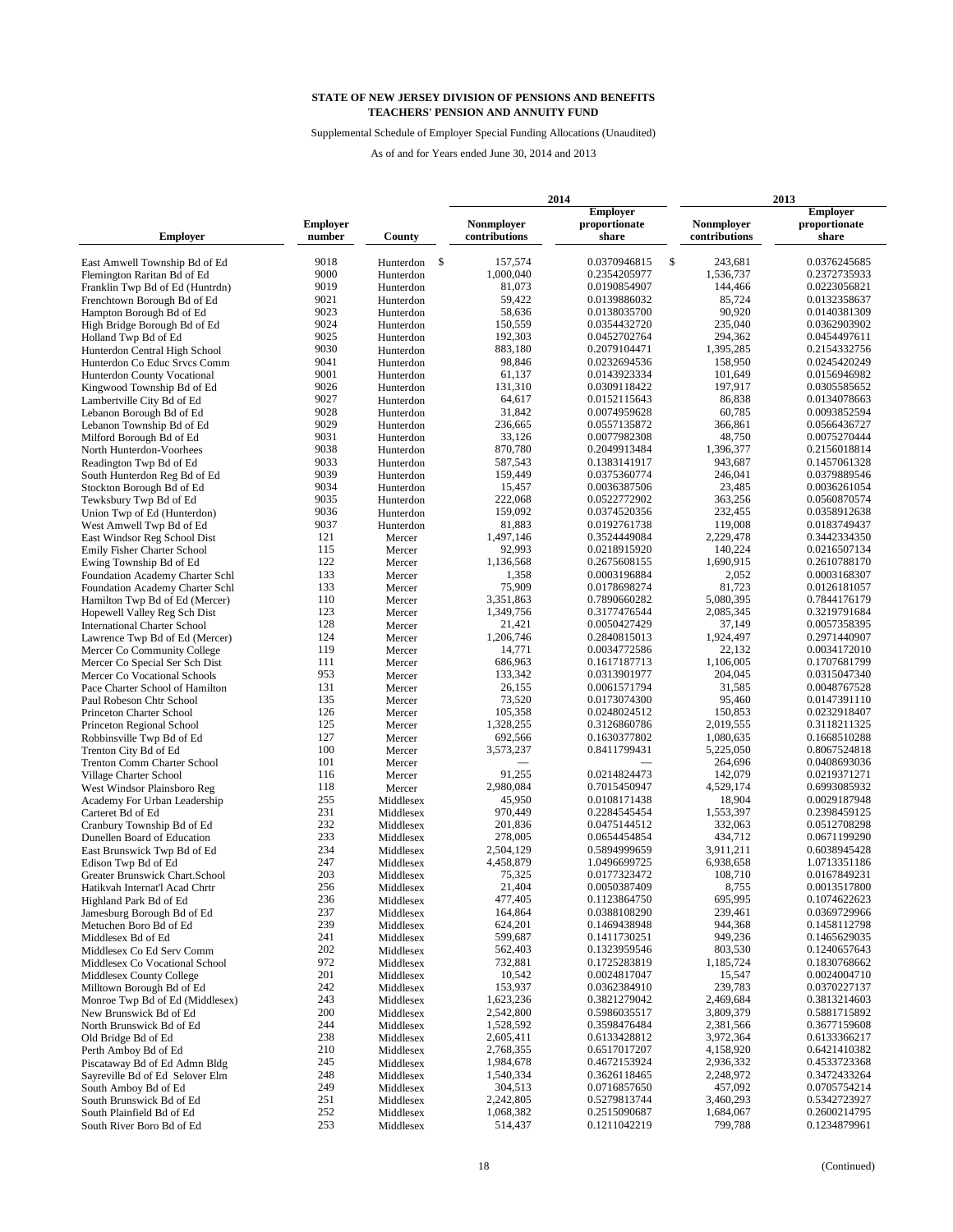Supplemental Schedule of Employer Special Funding Allocations (Unaudited)

|                                                             |                           |                        | 2014                               |                              |    | 2013                               |  |                              |
|-------------------------------------------------------------|---------------------------|------------------------|------------------------------------|------------------------------|----|------------------------------------|--|------------------------------|
|                                                             |                           |                        |                                    | <b>Employer</b>              |    |                                    |  | <b>Employer</b>              |
| <b>Employer</b>                                             | <b>Employer</b><br>number | County                 | <b>Nonmployer</b><br>contributions | proportionate<br>share       |    | <b>Nonmployer</b><br>contributions |  | proportionate<br>share       |
|                                                             | 254                       |                        | \$<br>492,015                      |                              | \$ | 757,287                            |  | 0.1169258029                 |
| Spotswood Bd of Ed                                          | 220                       | Middlesex<br>Middlesex | 4,033,558                          | 0.1158258323<br>0.9495446535 |    | 5,862,872                          |  | 0.9052327798                 |
| Woodbridge Township Bd of Ed<br>Academy Charter High School | 311                       | Monmouth               | 58,001                             | 0.0136540839                 |    | 82,408                             |  | 0.0127238703                 |
| Asbury Park Bd of Ed                                        | 300                       | Monmouth               | 1,014,055                          | 0.2387198854                 |    | 1,645,759                          |  | 0.2541066894                 |
| Atlantic Highlands Bd of Ed                                 | 321                       | Monmouth               | 114,292                            | 0.0269056147                 |    | 167,405                            |  | 0.0258474846                 |
| Avon By The Sea Boro Bd of Ed                               | 323                       | Monmouth               | 48,653                             | 0.0114534602                 |    | 77,743                             |  | 0.0120035900                 |
| Belmar Boro Bd of Ed                                        | 324                       | Monmouth               | 164,587                            | 0.0387456201                 |    | 249,619                            |  | 0.0385414011                 |
| Bradley Beach Bd of Ed                                      | 325                       | Monmouth               | 105,136                            | 0.0247501900                 |    | 163,609                            |  | 0.0252613787                 |
| Brielle Boro Bd of Ed                                       | 326                       | Monmouth               | 155,989                            | 0.0367215548                 |    | 231,153                            |  | 0.0356902339                 |
| Colts Neck Twp Bd of Ed                                     | 322                       | Monmouth               | 423,706                            | 0.0997451300                 |    | 670,903                            |  | 0.1035880346                 |
| Deal Boro Bd of Ed                                          | 364                       | Monmouth               | 47,274                             | 0.0111288282                 |    | 69,882                             |  | 0.0107898445                 |
| Eatontown Bd of Ed                                          | 327                       | Monmouth               | 382,583                            | 0.0900643160                 |    | 583,925                            |  | 0.0901585521                 |
| Fair Haven Borough Bd of Ed                                 | 328                       | Monmouth               | 265,576                            | 0.0625195599                 |    | 393,351                            |  | 0.0607337529                 |
| Farmingdale Bd of Ed                                        | 329                       | Monmouth               | 56,146                             | 0.0132173962                 |    | 83,149                             |  | 0.0128382814                 |
| Freehold Boro Bd of Ed                                      | 331                       | Monmouth               | 358,027                            | 0.0842835590                 |    | 570,156                            |  | 0.0880326060                 |
| Freehold Reg H S District                                   | 370                       | Monmouth               | 3,083,347                          | 0.7258543595                 |    | 4,510,965                          |  | 0.6964971070                 |
| Freehold Twp Bd of Ed                                       | 332                       | Monmouth               | 1,084,642                          | 0.2553368545                 |    | 1,589,124                          |  | 0.2453621938                 |
| Hazlet Twp Bd of Ed                                         | 352                       | Monmouth               | 971,939                            | 0.2288053081                 |    | 1,506,722                          |  | 0.2326392499                 |
| Henry Hudson Reg Sch Dist                                   | 374                       | Monmouth               | 142,138                            | 0.0334608745                 |    | 216,472                            |  | 0.0334234741                 |
| Highlands Boro Bd of Ed                                     | 333                       | Monmouth               | 72,407                             | 0.0170454174                 |    | 93,532                             |  | 0.0144414260                 |
| Holmdel Township Bd of Ed                                   | 334                       | Monmouth               | 1,021,748                          | 0.2405309036                 |    | 1,575,040                          |  | 0.2431876114                 |
| Hope Academy Charter School                                 | 312                       | Monmouth               | 57,279                             | 0.0134841171                 |    | 83,511                             |  | 0.0128941745                 |
| Howell Twp Bd of Ed                                         | 335                       | Monmouth               | 1,971,920                          | 0.4642120165                 |    | 3,096,757                          |  | 0.4781421030                 |
| Keansburg Board of Education                                | 336                       | Monmouth               | 692,977                            | 0.1631345342                 |    | 1,113,307                          |  | 0.1718956154                 |
| Keyport Borough Bd of Ed                                    | 337                       | Monmouth               | 345,445                            | 0.0813216155                 |    | 551,110                            |  | 0.0850918862                 |
| Little Silver Bd of Ed                                      | 338                       | Monmouth               | 241,168                            | 0.0567736438                 |    | 376,303                            |  | 0.0581015261                 |
| Long Branch Bd of Ed                                        | 310                       | Monmouth               | 1,660,314                          | 0.3908564800                 |    | 2,515,216                          |  | 0.3883516426                 |
| Manalapan Englishtown Regional                              | 339                       | Monmouth               | 1,307,413                          | 0.3077796387                 |    | 2.054.103                          |  | 0.3171553752                 |
| Manasquan Borough Bd of Ed                                  | 341                       | Monmouth               | 494,610                            | 0.1164367244                 |    | 730,594                            |  | 0.1128043794                 |
| Marlboro Township Bd of Ed                                  | 342                       | Monmouth               | 1,575,232                          | 0.3708272259                 |    | 2,396,533                          |  | 0.3700268792                 |
| Matawan-Aberdeen Reg School                                 | 343                       | Monmouth               | 1,099,654                          | 0.2588708471                 |    | 1,712,025                          |  | 0.2643382202                 |
| Middletown Twp Bd of Ed                                     | 344                       | Monmouth               | 3,039,227                          | 0.7154680182                 |    | 4,605,057                          |  | 0.7110249975                 |
| Millstone Township Bd of Ed                                 | 345                       | Monmouth               | 409,437                            | 0.0963860478                 |    | 593,887                            |  | 0.0916966940                 |
| Monmouth Beach Bd of Ed                                     | 346                       | Monmouth               | 92,066                             | 0.0216733658                 |    | 138,312                            |  | 0.0213554988                 |
| Monmouth Co Vocational Schools                              | 987                       | Monmouth               | 832,063                            | 0.1958769337                 |    | 1,292,538                          |  | 0.1995690451                 |
| Monmouth Regional School                                    | 372                       | Monmouth               | 381,165                            | 0.0897305029                 |    | 612,354                            |  | 0.0945480157                 |
| Neptune City Bd of Ed                                       | 347                       | Monmouth               | 83,904                             | 0.0197519398                 |    | 139,810                            |  | 0.0215867914                 |
| Neptune Twp Bd of Ed                                        | 348                       | Monmouth               | 1,282,219                          | 0.3018486894                 |    | 1,864,194                          |  | 0.2878332525                 |
| Ocean Twp Bd of Ed (Monmouth)                               | 351                       | Monmouth               | 1,276,958                          | 0.3006101912                 |    | 1,978,886                          |  | 0.3055418018                 |
| Oceanport Schools                                           | 349                       | Monmouth               | 188,702                            | 0.0444225607                 |    | 285,008                            |  | 0.0440054949                 |
| Red Bank Bd of Ed                                           | 353                       | Monmouth               | 267,455                            | 0.0629618975                 |    | 417,081                            |  | 0.0643976865                 |
| Red Bank Charter School                                     | 360                       | Monmouth               | 50,134                             | 0.0118021042                 |    | 73,549                             |  | 0.0113560326                 |
| Red Bank Regional High School                               | 301                       | Monmouth               | 407,500                            | 0.0959300564                 |    | 667,523                            |  | 0.1030661595                 |
| Roosevelt Borough Bd of Ed                                  | 369                       | Monmouth               | 33,926                             | 0.0079865597                 |    | 49,634                             |  | 0.0076635348                 |
| Rumson Boro Bd of Ed                                        | 354                       | Monmouth               | 271,968                            | 0.0640243081                 |    | 376,038                            |  | 0.0580606099                 |
| Rumson Fair Haven Regional H.S.                             | 371                       | Monmouth               | 316,650                            | 0.0745429505                 |    | 474,732                            |  | 0.0732990534                 |
| Sea Girt Bd of Ed                                           | 366                       | Monmouth               | 68,911                             | 0.0162224199                 |    | 106,729                            |  | 0.0164790549                 |
| Shore Regional H S District                                 | 373                       | Monmouth               | 213,416                            | 0.0502405127                 |    | 345,265                            |  | 0.0533092307                 |
| Shrewsbury Borough Bd of Ed                                 | 356                       | Monmouth               | 138,512                            | 0.0326072735                 |    | 219,188                            |  | 0.0338428270                 |
| Spring Lake Boro Bd of Ed                                   | 358                       | Monmouth               | 93,292                             | 0.0219619799                 |    | 156,439                            |  | 0.0241543242                 |
| Spring Lake Heights Bd of Ed                                | 368                       | Monmouth               | 87,673                             | 0.0206392045                 |    | 138,918                            |  | 0.0214490658                 |
| Tinton Falls Board of Education                             | 357                       | Monmouth               | 460,579                            | 0.1084254465                 |    | 678,500                            |  | 0.1047610183                 |
| Union Beach Boro Bd of Ed                                   | 359                       | Monmouth               | 189,894                            | 0.0447031709                 |    | 295,235                            |  | 0.0455845531                 |
| <b>Upper Freehold Regional</b>                              | 361                       | Monmouth               | 659,737                            | 0.1553094665                 |    | 1,025,060                          |  | 0.1582701982                 |
| Wall Township Bd of Ed                                      | 362                       | Monmouth               | 1,121,154                          | 0.2639321875                 |    | 1,768,446                          |  | 0.2730496740                 |
| West Long Branch Bd of Ed                                   | 363                       | Monmouth               | 161,553                            | 0.0380313826                 |    | 266,482                            |  | 0.0411450637                 |
| Boonton Town Bd of Ed                                       | 411                       | Morris                 | 458,400<br>146,949                 | 0.1079124855                 |    | 712,555<br>228,322                 |  | 0.1100191414                 |
| Boonton Twp Bd of Ed                                        | 412                       | Morris                 |                                    | 0.0345934377                 |    |                                    |  | 0.0352531249                 |
| Butler Boro Bd of Ed                                        | 413                       | Morris                 | 378,271                            | 0.0890492229                 |    | 602,601                            |  | 0.0930421436                 |
| Chathams School District                                    | 455                       | Morris                 | 1,130,157                          | 0.2660515944                 |    | 1,704,840                          |  | 0.2632288497                 |
| Chester Twp Bd of Ed                                        | 416<br>417                | Morris                 | 369,300<br>475,533                 | 0.0869373492                 |    | 592,422<br>796,839                 |  | 0.0914704967                 |
| Denville Twp Bd of Ed                                       | 418                       | Morris                 | 833,672                            | 0.1119457853                 |    |                                    |  | 0.1230326678<br>0.2011636977 |
| Dover Bd of Ed                                              | 448                       | Morris                 | 362,701                            | 0.1962557103                 |    | 1,302,866<br>535,575               |  |                              |
| East Hanover Twp Bd of Ed                                   | 419                       | Morris                 | 310,694                            | 0.0853838709                 |    | 471,363                            |  | 0.0826932681<br>0.0727788768 |
| Florham Park Bd of Ed                                       | 420                       | Morris                 | 512,716                            | 0.0731408415                 |    | 789,225                            |  |                              |
| Hanover Park Reg H S Dist                                   | 421                       | Morris                 | 459,995                            | 0.1206990792                 |    | 720,518                            |  | 0.1218570592                 |
| Hanover Township Bd of Ed                                   | 422                       | Morris                 | 109,647                            | 0.1082879663                 |    |                                    |  | 0.1112486358                 |
| Harding Township Bd of Ed                                   | 423                       | Morris                 | 1,037,206                          | 0.0258121298<br>0.2441698897 |    | 180,437<br>1,557,230               |  | 0.0278596372<br>0.2404377312 |
| Jefferson Township Bd of Ed                                 | 424                       | Morris                 | 670,053                            |                              |    | 1,054,329                          |  |                              |
| Kinnelon Borough Bd of Ed                                   |                           | Morris                 |                                    | 0.1577379682                 |    |                                    |  | 0.1627893584                 |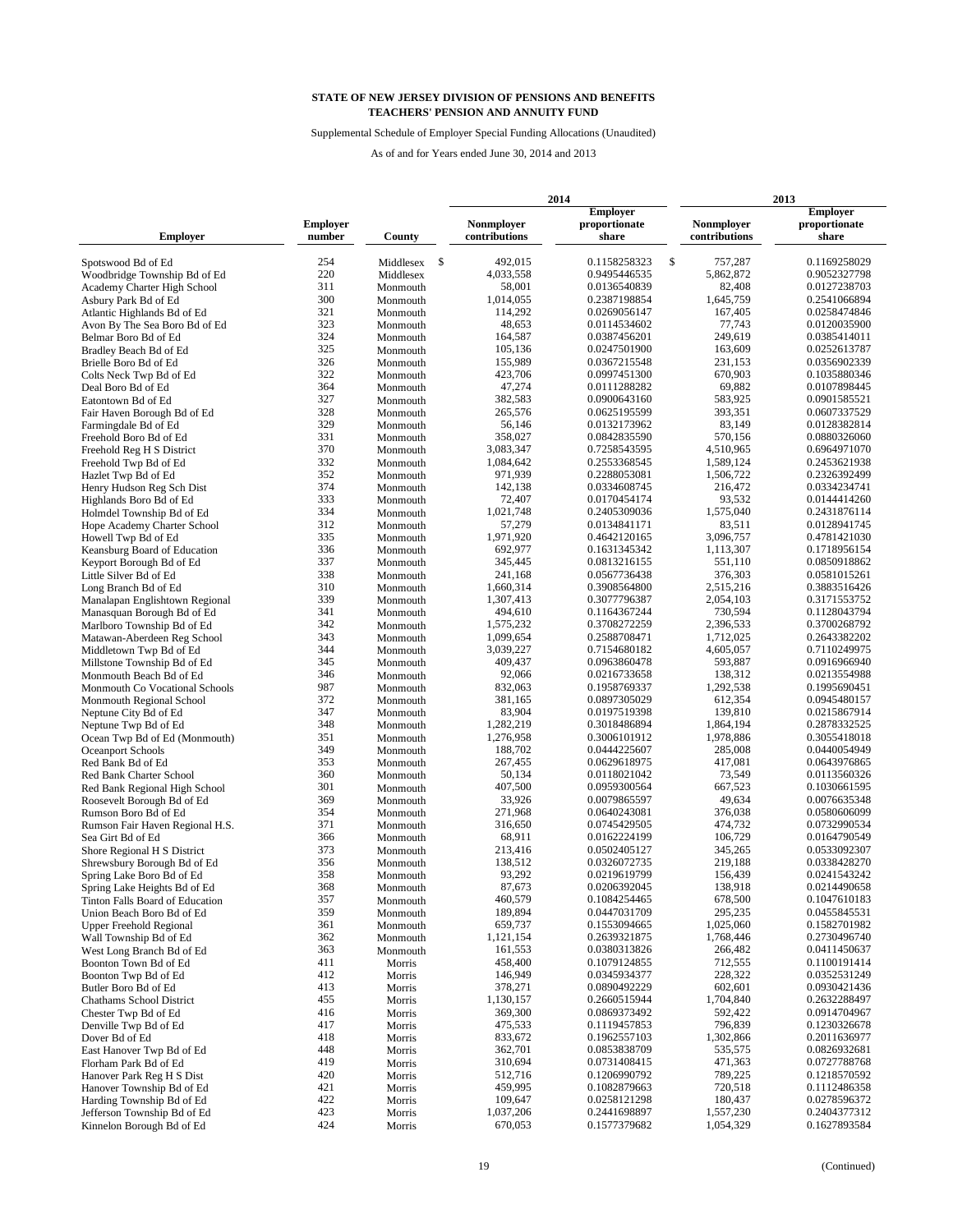Supplemental Schedule of Employer Special Funding Allocations (Unaudited)

|                                                           |                           |                    | 2014                               | 2013                               |                                    |                              |  |
|-----------------------------------------------------------|---------------------------|--------------------|------------------------------------|------------------------------------|------------------------------------|------------------------------|--|
|                                                           |                           |                    |                                    | <b>Employer</b>                    |                                    | <b>Employer</b>              |  |
| <b>Employer</b>                                           | <b>Employer</b><br>number | County             | <b>Nonmployer</b><br>contributions | proportionate<br>share             | <b>Nonmployer</b><br>contributions | proportionate<br>share       |  |
|                                                           |                           |                    |                                    |                                    |                                    |                              |  |
| Lincoln Park Boro Bd of Ed                                | 425<br>438                | Morris             | \$<br>240,843                      | \$<br>0.0566971351<br>0.0669638876 | 373,489                            | 0.0576670420                 |  |
| Long Hill Twp Bd of Ed                                    | 426                       | Morris             | 284,455<br>780,636                 | 0.1837704429                       | 427,212<br>1,199,789               | 0.0659619221<br>0.1852485150 |  |
| Madison Boro Bd of Ed                                     | 427                       | Morris             | 190,249                            | 0.0447867418                       | 295,050                            | 0.0455559889                 |  |
| Mendham Boro Bd of Ed                                     | 428                       | Morris<br>Morris   | 276,306                            | 0.0650455218                       | 447,207                            | 0.0690491684                 |  |
| Mendham Township Bd of Ed                                 | 429                       | Morris             | 90,114                             | 0.0212138432                       | 128,844                            | 0.0198936310                 |  |
| Mine Hill Twp Bd of Ed<br>Montville Twp Bd of Ed          | 431                       | Morris             | 1,327,733                          | 0.3125631939                       | 2,015,150                          | 0.3111409965                 |  |
| Morris Co Educ Services Comm                              | 453                       | Morris             | 163.945                            | 0.0385944861                       | 283,268                            | 0.0437368374                 |  |
| Morris Co Vocational Sch Dist                             | 955                       | Morris             | 299,341                            | 0.0704682184                       | 452,869                            | 0.0699233863                 |  |
| Morris Hills Regional District                            | 450                       | Morris             | 1,090,574                          | 0.2567333136                       | 1,650,728                          | 0.2548739076                 |  |
| Morris Plains Bd of Ed                                    | 432                       | Morris             | 157,380                            | 0.0370490117                       | 256,331                            | 0.0395777400                 |  |
| Morris School District                                    | 440                       | Morris             | 1,695,258                          | 0.3990826883                       | 2,646,675                          | 0.4086490320                 |  |
| Mount Arlington Bd of Ed                                  | 435                       | Morris             | 128,127                            | 0.0301625284                       | 195,036                            | 0.0301137361                 |  |
| Mount Olive Twp Bd of Ed                                  | 436                       | Morris             | 1,295,534                          | 0.3049831893                       | 2,048,201                          | 0.3162441010                 |  |
| Mountain Lakes Boro Bd of Ed                              | 434                       | Morris             | 722,682                            | 0.1701274233                       | 1,146,045                          | 0.1769503924                 |  |
| Netcong Borough Bd of Ed                                  | 437                       | Morris             | 93,062                             | 0.0219078354                       | 140,724                            | 0.0217279138                 |  |
| Parsippany Troy Hills Bd of Ed                            | 449                       | Morris             | 2,378,417                          | 0.5599059555                       | 3,810,580                          | 0.5883570247                 |  |
| Pequannock Twp Bd of Ed                                   | 439                       | Morris             | 727,046                            | 0.1711547577                       | 1,059,797                          | 0.1636336226                 |  |
| Randolph Township Bd of Ed                                | 441                       | Morris             | 1,517,302                          | 0.3571898561                       | 2,302,461                          | 0.3555020767                 |  |
| Riverdale Borough Bd of Ed                                | 442                       | Morris             | 95,151                             | 0.0223996093                       | 148,729                            | 0.0229638931                 |  |
| Rockaway Borough Bd of Ed                                 | 443                       | Morris             | 138,038                            | 0.0324956886                       | 208.109                            | 0.0321322193                 |  |
| Rockaway Township Bd of Ed                                | 444                       | Morris             | 798,566                            | 0.1879913654                       | 1,340,572                          | 0.2069855385                 |  |
| Roxbury Twp Bd of Ed                                      | 445                       | Morris             | 1,199,238                          | 0.2823140342                       | 1,842,066                          | 0.2844166691                 |  |
| Washington Twp Bd Ed (Morris)                             | 446                       | Morris             | 772,265                            | 0.1817998159                       | 1,190,437                          | 0.1838045577                 |  |
| West Morris Reg H S Dist                                  | 451                       | Morris             | 899,736                            | 0.2118079146                       | 1,267,735                          | 0.1957394393                 |  |
| Wharton Borough Bd of Ed                                  | 447                       | Morris             | 225,909                            | 0.0531815045                       | 323,730                            | 0.0499842070                 |  |
| Barnegat Twp Bd of Ed                                     | 535                       | Ocean              | 830,949                            | 0.1956146857                       | 1,240,184                          | 0.1914855398                 |  |
| Bay Head Bd of Ed                                         | 511                       | Ocean              | 40,606                             | 0.0095591064                       | 58.262                             | 0.0089957059                 |  |
| Beach Haven Borough Bd of Ed                              | 512                       | Ocean              | 27,666                             | 0.0065128857                       | 46,218                             | 0.0071361013                 |  |
| Berkeley Twp Bd of Ed                                     | 513                       | Ocean              | 537,927                            | 0.1266340305                       | 837,830                            | 0.1293617155                 |  |
| Brick Twp Bd of Ed                                        | 514                       | Ocean              | 2,640,052                          | 0.6214977599                       | 3,917,039                          | 0.6047943913                 |  |
| Central Regional H S Dist                                 | 505                       | Ocean              | 553,316                            | 0.1302567732                       | 888,611                            | 0.1372023482                 |  |
| Eagleswood Twp Bd of Ed                                   | 516                       | Ocean              | 40,790                             | 0.0096024221                       | 71,987                             | 0.0111148584                 |  |
| Island Heights Boro Bd of Ed                              | 517                       | Ocean              | 37,908                             | 0.0089239671                       | 61,369                             | 0.0094754295                 |  |
| Jackson Township Bd of Ed                                 | 518                       | Ocean              | 2,249,390                          | 0.5295315570                       | 3,497,646                          | 0.5400397299                 |  |
| Lacey Township Bd of Ed                                   | 519                       | Ocean              | 1,173,128                          | 0.2761674482                       | 1,751,648                          | 0.2704560475                 |  |
| Lakehurst Borough Bd of Ed                                | 521                       | Ocean              | 96,491                             | 0.0227150603                       | 174,225                            | 0.0269004988                 |  |
| Lakewood Twp Bd of Ed                                     | 500                       | Ocean              | 1,341,996                          | 0.3159208636                       | 2,101,637                          | 0.3244946681                 |  |
| Lavallette Borough Bd of Ed                               | 522                       | Ocean              | 61,651                             | 0.0145133347                       | 98,631                             | 0.0152287163                 |  |
| Little Egg Harbor Twp Bd of Ed                            | 523                       | Ocean              | 489,281                            | 0.1151822182                       | 759,867                            | 0.1173241573                 |  |
| Long Beach Island Bd of Ed                                | 545                       | Ocean              | 110,776                            | 0.0260779090                       | 159,208                            | 0.0245818603                 |  |
| Manchester Township Bd of Ed                              | 524                       | Ocean              | 992,043                            | 0.2335380145                       | 1,507,437                          | 0.2327496466                 |  |
| Ocean County Vocational School                            | 986                       | Ocean              | 455,910                            | 0.1073263116                       | 684,286                            | 0.1056543820                 |  |
| Ocean Gate Bd of Ed                                       | 526                       | Ocean              | 45,346                             | 0.0106749554                       | 77,117                             | 0.0119069351                 |  |
| Ocean Twp Bd of Ed (Ocean)                                | 525                       | Ocean              | 174,257                            | 0.0410220462                       | 265,395                            | 0.0409772299                 |  |
| Pinelands Reg School District                             | 502                       | Ocean              | 568,190                            | 0.1337582791                       | 928,940                            | 0.1434291826                 |  |
| Plumsted Twp Bd of Ed                                     | 527                       | Ocean              | 470,870                            | 0.1108480629                       | 707,313                            | 0.1092097718                 |  |
| Point Pleasant Beach Bd of Ed                             | 529                       | Ocean              | 280,528                            | 0.0660394279                       | 417,717                            | 0.0644958855                 |  |
| Point Pleasant Boro Bd of Ed                              | 528                       | Ocean              | 747,177                            | 0.1758938202                       | 1,152,239                          | 0.1779067517                 |  |
| Seaside Heights Bd of Ed                                  | 531                       | Ocean              | 60,665                             | 0.0142812193                       | 90,503                             | 0.0139737457                 |  |
| Seaside Park Bd of Ed                                     | 532                       | Ocean              | 1,074                              | 0.0002528316                       | 3,311                              | 0.0005112214                 |  |
| Southern Regional H S District                            | 546                       | Ocean              | 922,075                            | 0.2170667650                       | 1,377,759                          | 0.2127272452                 |  |
| Stafford Township Bd of Ed                                | 533                       | Ocean              | 602,776                            | 0.1419002102                       | 903,029                            | 0.1394285006                 |  |
| Toms River School Dist                                    | 515                       | Ocean              | 3,764,206                          | 0.8861361810                       | 5,656,519                          | 0.8733716886                 |  |
| Tuckerton Boro Bd of Ed                                   | 534                       | Ocean              | 79,238                             | 0.0186535112                       | 121,894                            | 0.0188205447                 |  |
| Bloomingdale Bd of Ed                                     | 631                       | Passaic            | 188,230                            | 0.0443114466                       | 284,063                            | 0.0438595861                 |  |
| Classical Acad. Charter School                            | 648                       | Passaic            | 19,359                             | 0.0045573251                       | 28,872                             | 0.0044578631                 |  |
| Clifton City Bd of Ed                                     | 610                       | Passaic            | 2,703,092                          | 0.6363380808<br>0.0210095063       | 4,087,464                          | 0.6311081666                 |  |
| Community Ch School of Paterson                           | 661<br>632                | Passaic            | 89,246<br>268,217                  |                                    | 150,148<br>417,642                 | 0.0231829880                 |  |
| Haledon Borough Bd of Ed                                  |                           | Passaic            | 638,100                            | 0.0631412808                       | 1,045,397                          | 0.0644843054<br>0.1614102495 |  |
| Hawthorne Bd of Ed                                        | 633                       | Passaic            | 390,072                            | 0.1502158748                       | 601,475                            | 0.0928682881                 |  |
| Lakeland Regional H S Dist                                | 645<br>634                | Passaic            | 277,025                            | 0.0918273103<br>0.0652147825       | 408,574                            | 0.0630841979                 |  |
| Little Falls Bd of Ed                                     |                           | Passaic            | 183,036                            |                                    | 285,996                            |                              |  |
| North Haledon Boro Bd of Ed<br>Passaic Board of Education | 635<br>620                | Passaic            | 4,348,988                          | 0.0430887210<br>1.0238004024       | 6,501,521                          | 0.0441580430<br>1.0038407674 |  |
|                                                           |                           | Passaic            | 230,223                            |                                    |                                    |                              |  |
| Passaic Co Manchester Reg High                            | 646                       | Passaic            | 404,224                            | 0.0541970684                       | 358,857                            | 0.0554078478<br>0.0957171394 |  |
| Passaic Co Regional Hs Dist 1                             | 640<br>952                | Passaic            | 1,350,698                          | 0.0951588493<br>0.3179694117       | 619,926<br>2,014,214               | 0.3109964772                 |  |
| Passaic Co Vocational School                              | 647                       | Passaic            | 76,453                             | 0.0179978910                       | 160,673                            | 0.0248080576                 |  |
| Passaic Co. Ed Serv Commision<br>Paterson Bd of Ed        | 600                       | Passaic<br>Passaic | 7,900,372                          | 1.8598359049                       | 12,315,024                         | 1.9014509287                 |  |
|                                                           |                           |                    |                                    |                                    |                                    |                              |  |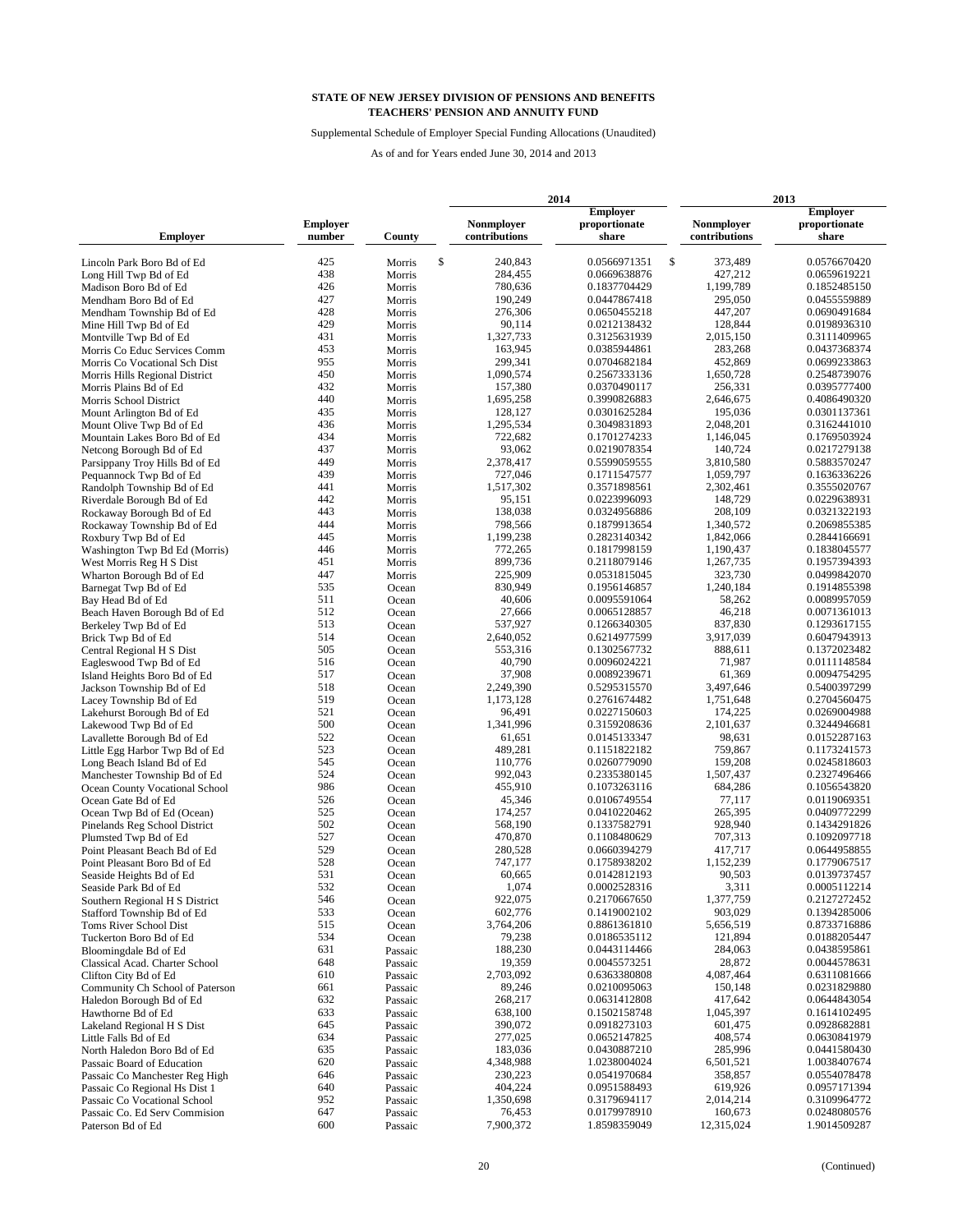Supplemental Schedule of Employer Special Funding Allocations (Unaudited)

|                                                       |                           |                                | 2014 |                                    |                              |               |                                    | 2013 |                              |  |  |
|-------------------------------------------------------|---------------------------|--------------------------------|------|------------------------------------|------------------------------|---------------|------------------------------------|------|------------------------------|--|--|
|                                                       |                           |                                |      |                                    | <b>Employer</b>              |               |                                    |      | <b>Employer</b>              |  |  |
| <b>Employer</b>                                       | <b>Employer</b><br>number | County                         |      | <b>Nonmployer</b><br>contributions | proportionate<br>share       |               | <b>Nonmployer</b><br>contributions |      | proportionate<br>share       |  |  |
| Paterson Chart Sch-Science/Tech                       | 660                       | Passaic                        | \$   | 214,672                            | 0.0505361891                 | <sup>\$</sup> | 250,102                            |      | 0.0386159767                 |  |  |
| Pompton Lakes Bd of Ed                                | 636                       | Passaic                        |      | 576,888                            | 0.1358058855                 |               | 890,747                            |      | 0.1375321486                 |  |  |
| Prospect Park Bd of Ed                                | 637                       | Passaic                        |      | 225,468                            | 0.0530776882                 |               | 334,333                            |      | 0.0516213199                 |  |  |
| Ringwood Boro Bd of Ed                                | 638                       | Passaic                        |      | 385,524                            | 0.0907566602                 |               | 585,708                            |      | 0.0904338490                 |  |  |
| Totowa Borough Bd of Ed                               | 639                       | Passaic                        |      | 286,004                            | 0.0673285395                 |               | 443,054                            |      | 0.0684079414                 |  |  |
| Wanaque Bd of Ed                                      | 641                       | Passaic                        |      | 333,347                            | 0.0784736110                 |               | 439,016                            |      | 0.0677844705                 |  |  |
| Wayne Board of Education                              | 642                       | Passaic                        |      | 2,733,534                          | 0.6435044679                 |               | 4,138,392                          |      | 0.6389714963                 |  |  |
| West Milford Township Bd of Ed                        | 643                       | Passaic                        |      | 1,249,710                          | 0.2941957073                 |               | 1,879,003                          |      | 0.2901197756                 |  |  |
| Woodland Park Bd of Ed                                | 644                       | Passaic                        |      | 301,354                            | 0.0709421011                 |               | 466.332                            |      | 0.0720020858                 |  |  |
| Alloway Twp Bd of Ed                                  | 711                       | Salem                          |      | 126,670                            | 0.0298195343                 |               | 192,767                            |      | 0.0297634005                 |  |  |
| Elsinboro Township Bd of Ed                           | 713                       |                                |      | 34,977                             | 0.0082339769                 |               | 52,763                             |      | 0.0081466553                 |  |  |
|                                                       | 714                       | Salem<br>Salem                 |      | 62,153                             | 0.0146315111                 |               | 102,416                            |      | 0.0158131237                 |  |  |
| Lower Alloways Creek Bd of Ed                         | 716                       |                                |      | 50,203                             | 0.0118183475                 |               | 75,678                             |      | 0.0116847522                 |  |  |
| Mannington Township Bd of Ed                          | 717                       | Salem                          |      | 64,260                             | 0.0151275225                 |               | 95,005                             |      | 0.0146688586                 |  |  |
| Oldmans Twp Bd of Ed                                  | 725                       | Salem<br>Salem                 |      | 698,856                            | 0.1645185165                 |               | 1,081,887                          |      | 0.1670443388                 |  |  |
| Penns Grove Carneys Point Reg                         | 715                       |                                |      | 548,591                            | 0.1291444553                 |               | 821,470                            |      | 0.1268357166                 |  |  |
| Pennsville Twp Bd of Ed                               | 721                       | Salem                          |      | 470,852                            | 0.1108438255                 |               | 732,957                            |      | 0.1131692288                 |  |  |
| Pittsgrove Twp Bd of Ed                               | 722                       | Salem                          |      | 93,150                             | 0.0219285515                 |               | 144,626                            |      | 0.0223303862                 |  |  |
| Quinton Township Bd of Ed                             | 700                       | Salem                          |      | 451,198                            | 0.1062170542                 |               | 724,755                            |      | 0.1119028325                 |  |  |
| Salem City Bd of Ed                                   | 726                       | Salem                          |      | 222,122                            | 0.0522900024                 |               | 334,895                            |      | 0.0517080932                 |  |  |
| Salem Co Sp Services Sch Dist                         | 984                       | Salem                          |      | 132,825                            |                              |               | 206,272                            |      | 0.0318485848                 |  |  |
| Salem Co Vocational Tech School                       | 724                       | Salem                          |      |                                    | 0.0312684902                 |               |                                    |      |                              |  |  |
| Upper Pittsgrove Twp Bd of Ed                         | 719                       | Salem                          |      | 91,201<br>442,315                  | 0.0214697351                 |               | 139,030                            |      | 0.0214663587                 |  |  |
| Woodstown-Pilesgrove Reg Sch                          | 741                       | Salem                          |      | 210.793                            | 0.1041258966<br>0.0496230291 |               | 664,995<br>325,949                 |      | 0.1026758340                 |  |  |
| Bedminster Twp Bd of Ed                               | 742                       | Somerset                       |      |                                    |                              |               |                                    |      | 0.0503268226                 |  |  |
| Bernards Twp Bd of Ed                                 |                           | Somerset                       |      | 1,599,971                          | 0.3766510631                 |               | 2,347,936                          |      | 0.3625234581                 |  |  |
| Bound Brook Boro Bd of Ed                             | 743                       | Somerset                       |      | 399,006                            | 0.0939304738                 |               | 577,581                            |      | 0.0891790328                 |  |  |
| Branchburg Twp Bd of Ed                               | 744                       | Somerset                       |      | 552,011                            | 0.1299495616                 |               | 866,905                            |      | 0.1338509220                 |  |  |
| Bridgewater-Raritan Reg Sch Dis                       | 745<br>769                | Somerset                       |      | 2,727,287                          | 0.6420338543<br>0.0162690313 |               | 4,283,014                          |      | 0.6613012648                 |  |  |
| Central Jersey Coll Prep Chrtr                        |                           | Somerset                       |      | 69,109                             |                              |               | 94,403                             |      | 0.0145759092                 |  |  |
| Franklin Twp Bd of Ed (Somerst)                       | 748                       | Somerset                       |      | 2,224,063                          | 0.5235692980                 |               | 3,540,229                          |      | 0.5466145839                 |  |  |
| Green Brook Bd of Ed                                  | 753<br>749                | Somerset                       |      | 251,247                            | 0.0591463531                 |               | 400,917                            |      | 0.0619019502                 |  |  |
| Hillsborough Twp Bd of Ed                             | 759                       | Somerset                       |      | 2,300,616<br>343,735               | 0.5415907302                 |               | 3,468,289<br>516,917               |      | 0.5355069824                 |  |  |
| Manville Borough Bd of Ed                             | 751                       | Somerset                       |      |                                    | 0.0809190624                 |               |                                    |      | 0.0798124559                 |  |  |
| Montgomery Twp Bd of Ed                               | 752                       | Somerset                       |      | 1,404,385<br>991,797               | 0.3306079318                 |               | 2,118,201<br>1,527,512             |      | 0.3270521648                 |  |  |
| North Plainfield Bd of Ed                             | 764                       | Somerset                       |      | 112,067                            | 0.2334801033                 |               |                                    |      | 0.2358492449                 |  |  |
| Somerset Co Ed Ctnl Srvc Comm                         |                           | Somerset                       |      |                                    | 0.0263818248                 |               | 240,050                            |      | 0.0370639388                 |  |  |
| Somerset Co Vocational School                         | 990                       | Somerset                       |      | 227,063                            | 0.0534531690                 |               | 344,271                            |      | 0.0531557561                 |  |  |
| Somerset Hills Bd of Ed                               | 761                       | Somerset                       |      | 649,911                            | 0.1529963162                 |               | 1,054,918                          |      | 0.1628803006                 |  |  |
| Somerville Bd of Ed                                   | 730                       | Somerset                       |      | 723,665                            | 0.1703588325                 |               | 1,111,353                          |      | 0.1715939160                 |  |  |
| South Bound Brook Bd of Ed                            | 756                       | Somerset                       |      | 133,407                            | 0.0314054995                 |               | 215,963                            |      | 0.0333448840                 |  |  |
| Warren Township Bd of Ed                              | 757<br>758                | Somerset                       |      | 770,174                            | 0.1813075711                 |               | 1,234,939                          |      | 0.1906757070                 |  |  |
| Watchung Borough Bd of Ed                             | 762                       | Somerset                       |      | 198,079<br>659,750                 | 0.0466300114<br>0.1553125268 |               | 297,407<br>1,033,706               |      | 0.0459199118<br>0.1596051484 |  |  |
| Watchung Hills Regional H S                           | 772                       | Somerset                       |      | 201.004                            | 0.0473185891                 |               | 326,448                            |      | 0.0504038687                 |  |  |
| Andover Regional Bd of Ed                             | 774                       | <b>Sussex</b>                  |      | 265,100                            | 0.0624075042                 |               | 419,243                            |      | 0.0647315013                 |  |  |
| Byram Twp Bd of Ed                                    | 775                       | <b>Sussex</b>                  |      | 233,813                            | 0.0550421945                 |               | 359,765                            |      | 0.0555480439                 |  |  |
| Frankford Township Bd of Ed<br>Franklin Boro Bd of Ed | 776                       | <b>Sussex</b>                  |      | 166,550                            | 0.0392077322                 |               | 258,122                            |      | 0.0398542720                 |  |  |
|                                                       | 777                       | <b>Sussex</b><br><b>Sussex</b> |      | 79,689                             | 0.0187596816                 |               | 138,025                            |      | 0.0213111858                 |  |  |
| Fredon Township Bd of Ed<br>Green Township Bd of Ed   | 778                       |                                |      | 133,163                            | 0.0313480591                 |               | 210,991                            |      | 0.0325772027                 |  |  |
| Hamburg Borough Bd of Ed                              | 779                       | <b>Sussex</b>                  |      | 97,343                             | 0.0229156306                 |               | 147,858                            |      | 0.0228294099                 |  |  |
| Hampton Township Bd of Ed                             | 781                       | <b>Sussex</b>                  |      | 130,721                            | 0.0307731850                 |               | 206,456                            |      | 0.0318769946                 |  |  |
| Hardyston Township Bd of Ed                           | 782                       | Sussex<br><b>Sussex</b>        |      | 196,314                            | 0.0462145106                 |               | 317,077                            |      | 0.0489569778                 |  |  |
| High Point Reg High School                            | 780                       | <b>Sussex</b>                  |      | 408,294                            | 0.0961169728                 |               | 666,899                            |      | 0.1029698134                 |  |  |
| Hopatcong Board of Education                          | 783                       | Sussex                         |      | 656,820                            | 0.1546227721                 |               | 1,021,806                          |      | 0.1577677776                 |  |  |
| Kittatinny Regional H S                               | 795                       | <b>Sussex</b>                  |      | 407,000                            | 0.0958123508                 |               | 621,510                            |      | 0.0959617104                 |  |  |
| Lafayette Board of Education                          | 784                       | <b>Sussex</b>                  |      | 87,050                             | 0.0204925433                 |               | 123,033                            |      | 0.0189964073                 |  |  |
| Lenape Valley Reg H S Dist                            | 790                       | <b>Sussex</b>                  |      | 287,056                            | 0.0675761920                 |               | 425,126                            |      | 0.0656398418                 |  |  |
| Montague Bd of Ed                                     | 785                       | <b>Sussex</b>                  |      | 107,352                            | 0.0252718611                 |               | 166,035                            |      | 0.0256359553                 |  |  |
| Newton Bd of Ed                                       | 786                       | <b>Sussex</b>                  |      | 487,803                            | 0.1148342805                 |               | 727,021                            |      | 0.1122527050                 |  |  |
| Ogdensburg Bd of Ed                                   | 787                       | <b>Sussex</b>                  |      | 86,856                             | 0.0204468736                 |               | 139,780                            |      | 0.0215821594                 |  |  |
| Sandyston Walpack School Dist                         | 788                       | <b>Sussex</b>                  |      | 46,257                             | 0.0108894150                 |               | 77,159                             |      | 0.0119134199                 |  |  |
| Sparta Bd of Ed                                       | 789                       | <b>Sussex</b>                  |      | 1,132,425                          | 0.2665855069                 |               | 1,488,681                          |      | 0.2298537031                 |  |  |
| Stanhope Borough Bd of Ed                             | 791                       | <b>Sussex</b>                  |      | 86,115                             | 0.0202724339                 |               | 125,059                            |      | 0.0193092236                 |  |  |
| Stillwater Township Bd of Ed                          | 792                       | <b>Sussex</b>                  |      | 135,601                            | 0.0319219916                 |               | 215,335                            |      | 0.0332479202                 |  |  |
| Sussex Co Ed Serv Comm Bd of Ed                       | 771                       | <b>Sussex</b>                  |      | 41,725                             | 0.0098225315                 |               | 47,675                             |      | 0.0073610634                 |  |  |
| <b>Sussex County Charter School</b>                   | 793                       | <b>Sussex</b>                  |      | 1,076                              | 0.0002533024                 |               | 4,280                              |      | 0.0006608359                 |  |  |
| <b>Sussex County Charter School</b>                   | 793                       | <b>Sussex</b>                  |      | 51,809                             | 0.0121964179                 |               | 72,223                             |      | 0.0111512970                 |  |  |
| <b>Sussex County Vocational</b>                       | 979                       | <b>Sussex</b>                  |      | 232,491                            | 0.0547309809                 |               | 340,268                            |      | 0.0525376893                 |  |  |
| Sussex-Wantage Reg Sch Dist                           | 796                       | Sussex                         |      | 419,310                            | 0.0987102624                 |               | 679,147                            |      | 0.1048609157                 |  |  |
| <b>Unity Charter School</b>                           | 798                       | <b>Sussex</b>                  |      | 43,875                             | 0.0103286656                 |               | 53,415                             |      | 0.0082473247                 |  |  |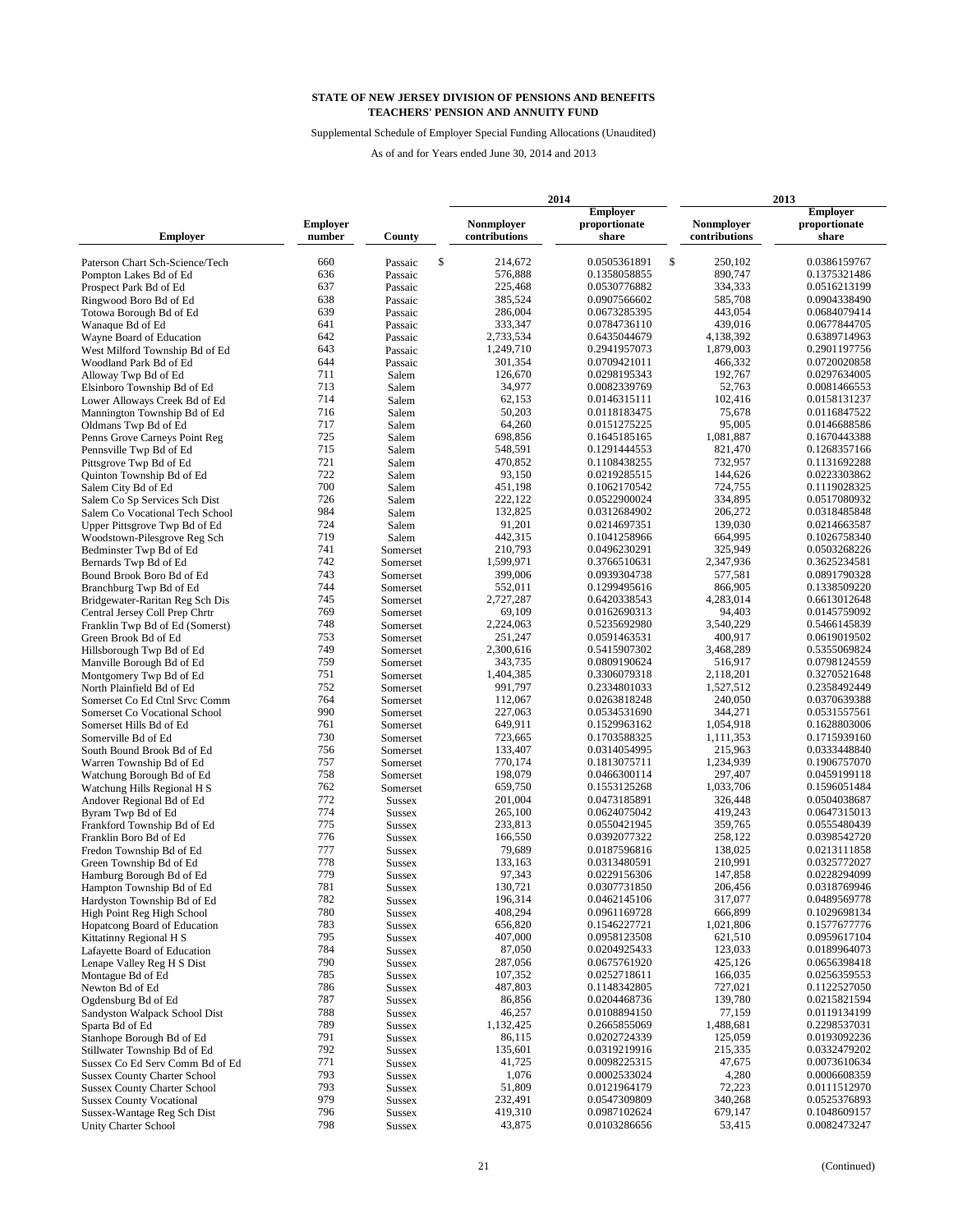#### Supplemental Schedule of Employer Special Funding Allocations (Unaudited)

As of and for Years ended June 30, 2014 and 2013

|                                     |                           |               |                             | 2014                                      |                                    | 2013                                      |
|-------------------------------------|---------------------------|---------------|-----------------------------|-------------------------------------------|------------------------------------|-------------------------------------------|
| <b>Employer</b>                     | <b>Employer</b><br>number | County        | Nonmployer<br>contributions | <b>Employer</b><br>proportionate<br>share | <b>Nonmployer</b><br>contributions | <b>Employer</b><br>proportionate<br>share |
|                                     |                           |               | \$                          |                                           | \$                                 |                                           |
| Vernon Township Bd of Ed            | 794                       | <b>Sussex</b> | 1,372,729                   | 0.3231557554                              | 2,148,762                          | 0.3317708110                              |
| Wallkill Vall Reg H S               | 797                       | <b>Sussex</b> | 279,061                     | 0.0656940797<br>0.0093267556              | 441,945                            | 0.0682367108                              |
| Barack Obama Green Charter H.S.     | 854                       | Union         | 39,619                      |                                           | 7,545                              | 0.0011649549                              |
| Berkelev Heights Bd of Ed           | 838                       | Union         | 898,632                     | 0.2115480206                              | 1,398,220                          | 0.2158864422                              |
| Central Jersey Arts Charter Sch     | 853                       | Union         | 50,610                      | 0.0119141599                              | 89,627                             | 0.0138384905                              |
| Clark Twp Bd of Ed                  | 831                       | Union         | 643,680                     | 0.1515294692                              | 985,575                            | 0.1521736782                              |
| Cranford Twp Bd of Ed               | 832                       | Union         | 1,132,123                   | 0.2665144128                              | 1,737,782                          | 0.2683151245                              |
| Elizabeth Bd of Ed                  | 800                       | Union         | 7,983,496                   | 1.8794042239                              | 11,170,639                         | 1.7247568418                              |
| Garwood Borough Bd of Ed            | 833                       | Union         | 99,080                      | 0.0233245398                              | 142,763                            | 0.0220427373                              |
| Hillside Board of Education         | 834                       | Union         | 953,500                     | 0.2244645613                              | 1.494.931                          | 0.2308187088                              |
| Kenilworth Borough Bd of Ed         | 810                       | Union         | 419,206                     | 0.0986857797                              | 635,656                            | 0.0981458657                              |
| Linden City Bd of Ed                | 835                       | Union         | 1,829,726                   | 0.4307379590                              | 2,799,718                          | 0.4322790107                              |
| Mountainside Boro Bd of Ed          | 836                       | Union         | 175,165                     | 0.0412357996                              | 290,320                            | 0.0448256726                              |
| New Providence Bd of Ed             | 837                       | Union         | 681,575                     | 0.1604503759                              | 1,047,096                          | 0.1616725767                              |
| Plainfield Bd of Ed                 | 820                       | Union         | 2,090,962                   | 0.4922358344                              | 3,129,361                          | 0.4831761903                              |
| Queen City Academy Charter Sch      | 132                       | Union         | 65,089                      | 0.0153226784                              | 89,368                             | 0.0137985006                              |
| Rahway City Bd of Ed                | 839                       | Union         | 1,163,624                   | 0.2739301004                              | 1,735,080                          | 0.2678979332                              |
| Roselle Boro Bd of Ed               | 840                       | Union         | 772,959                     | 0.1819631913                              | 1,235,057                          | 0.1906939263                              |
| Roselle Park Boro Bd of Ed          | 842                       | Union         | 604,729                     | 0.1423599682                              | 897,796                            | 0.1386205206                              |
| Scotch Plains Fanwood Bd of Ed      | 843                       | Union         | 1,438,267                   | 0.3385841334                              | 2,160,201                          | 0.3335370031                              |
| Springfield Twp Bd Ed (Union)       | 844                       | Union         | 631,278                     | 0.1486098997                              | 968,630                            | 0.1495573547                              |
| Summit Board of Education           | 845                       | Union         | 1,297,161                   | 0.3053662033                              | 2,065,052                          | 0.3188459107                              |
| Union Co Educ Serv Commission       | 841                       | Union         | 380,096                     | 0.0894788484                              | 600,933                            | 0.0927846028                              |
| Union Co Vocational Schools         | 988                       | Union         | 414,292                     | 0.0975289691                              | 618.742                            | 0.0955343287                              |
| <b>Union County College</b>         | 850                       | Union         | 37,525                      | 0.0088338046                              | 73,685                             | 0.0113770312                              |
| Union County Teams Charter Schl     | 852                       | Union         | 39,658                      | 0.0093359366                              | 65,434                             | 0.0101030692                              |
| Union Twp Bd of Ed (Union)          | 846                       | Union         | 2,121,380                   | 0.4993965717                              | 3,452,501                          | 0.5330693008                              |
| Westfield Town Bd of Ed             | 847                       | Union         | 1,913,022                   | 0.4503467688                              | 2,777,910                          | 0.4289118356                              |
| Winfield Township Bd of Ed          | 849                       | Union         | 56,830                      | 0.0133784174                              | 90,338                             | 0.0139482695                              |
| Allamuchy Bd of Ed                  | 911                       | Warren        | 99,304                      | 0.0233772719                              | 162,090                            | 0.0250268437                              |
| Alpha Bd of Ed                      | 912                       | Warren        | 80,976                      | 0.0190626558                              | 115,760                            | 0.0178734495                              |
| Belvidere Town Bd of Ed             | 913                       | Warren        | 261,061                     | 0.0614566784                              | 402,868                            | 0.0622031863                              |
|                                     | 914                       | Warren        | 181,518                     | 0.0427313668                              | 265,642                            | 0.0410153669                              |
| Blairstown Twp Bd of Ed             | 915                       |               | 91,334                      | 0.0215010448                              | 130,910                            | 0.0202126233                              |
| Franklin Twp Bd of Ed (Warren)      | 916                       | Warren        | 54,893                      | 0.0129224260                              | 78,167                             | 0.0120690560                              |
| Frelinghuysen Twp Bd of Ed          | 937                       | Warren        |                             | 0.0575945226                              | 384,457                            | 0.0593605112                              |
| Great Meadows Regional Bd of Ed     |                           | Warren        | 244,655                     |                                           |                                    |                                           |
| Greenwich Twp Bd of Ed (Warren)     | 917                       | Warren        | 201,988                     | 0.0475502337                              | 290,924                            | 0.0449189307                              |
| Hackettstown Bd of Ed               | 918                       | Warren        | 558,790                     | 0.1315454140                              | 866,073                            | 0.1337224605                              |
| Harmony Township Bd of Ed           | 921                       | Warren        | 76,369                      | 0.0179781165                              | 121,092                            | 0.0186967152                              |
| Hope Twp Bd of Ed                   | 922                       | Warren        | 67,714                      | 0.0159406327                              | 96,941                             | 0.0149677787                              |
| Knowlton Twp Bd of Ed               | 924                       | Warren        | 94,912                      | 0.0223433460                              | 135,015                            | 0.0208464390                              |
| Lopatcong Township Bd of Ed         | 926                       | Warren        | 246,879                     | 0.0581180770                              | 383,249                            | 0.0591739949                              |
| Mansfield Twp Bd of Ed (Warren)     | 927                       | Warren        | 200,948                     | 0.0473054061                              | 292,460                            | 0.0451560905                              |
| North Warren Reg High School        | 901                       | Warren        | 307,172                     | 0.0723117234                              | 463,950                            | 0.0716343028                              |
| Oxford Twp Bd of Ed                 | 928                       | Warren        | 80,021                      | 0.0188378381                              | 138,490                            | 0.0213829822                              |
| Phillipsburg Town Bd of Ed          | 900                       | Warren        | 1,220,147                   | 0.2872362466                              | 1,774,190                          | 0.2739365529                              |
| Pohatcong Twp Boe                   | 931                       | Warren        | 105,787                     | 0.0249034426                              | 162,173                            | 0.0250396590                              |
| Ridge And Valley Charter School     | 902                       | Warren        | 33,331                      | 0.0078464901                              | 44,892                             | 0.0069313657                              |
| Warren Co Sp Services Sch Dist      | 936                       | Warren        | 30,881                      | 0.0072697327                              | 49,434                             | 0.0076326547                              |
| Warren Co Vocational School         | 989                       | Warren        | 145,607                     | 0.0342775159                              | 213,149                            | 0.0329103998                              |
| Warren Hills Reg Schools            | 935                       | Warren        | 540,323                     | 0.1271980757                              | 822,229                            | 0.1269529069                              |
| Washington Boro Bd of Ed            | 932                       | Warren        | 152,991                     | 0.0360157920                              | 223,676                            | 0.0345357782                              |
| Washington Twp Bd Ed (Warren)       | 933                       | Warren        | 183,179                     | 0.0431223848                              | 274,055                            | 0.0423143418                              |
| White Township Bd of Ed             | 934                       | Warren        | 102,574                     | 0.0241470665                              | 145,341                            | 0.0224407829                              |
| Adelaide Sanford Charter School     | 6096                      | Multiple      | 45.172                      | 0.0106339939                              | 50,253                             | 0.0077591090                              |
| <b>Bayshore Jointure Commission</b> | 340                       | Multiple      | 32,538                      | 0.0076598090                              | 52,819                             | 0.0081553017                              |
| Capital Prep Charter H S            | 134                       | Multiple      |                             |                                           | 96,915                             | 0.0149637643                              |
| Monmouth Ocean Ed Serv Comm         | 375                       | Multiple      | 131,814                     | 0.0310304894                              | 243,772                            | 0.0376386190                              |
| Morris-Union Jointure Comm          | 851                       | Multiple      | 420,181                     | 0.0989153056                              | 659,287                            | 0.1017945136                              |
| Pleasantech Academy Charter Sch     | 1011                      | Multiple      | 128,331                     | 0.0302105523                              | 179,817                            | 0.0277640631                              |
| Total                               |                           |               | \$<br>424,788,659           | 100.0000000000% \$                        | 647,664,570                        | 100.0000000000%                           |

See accompanying independent auditors' report and notes to supplemental schedules.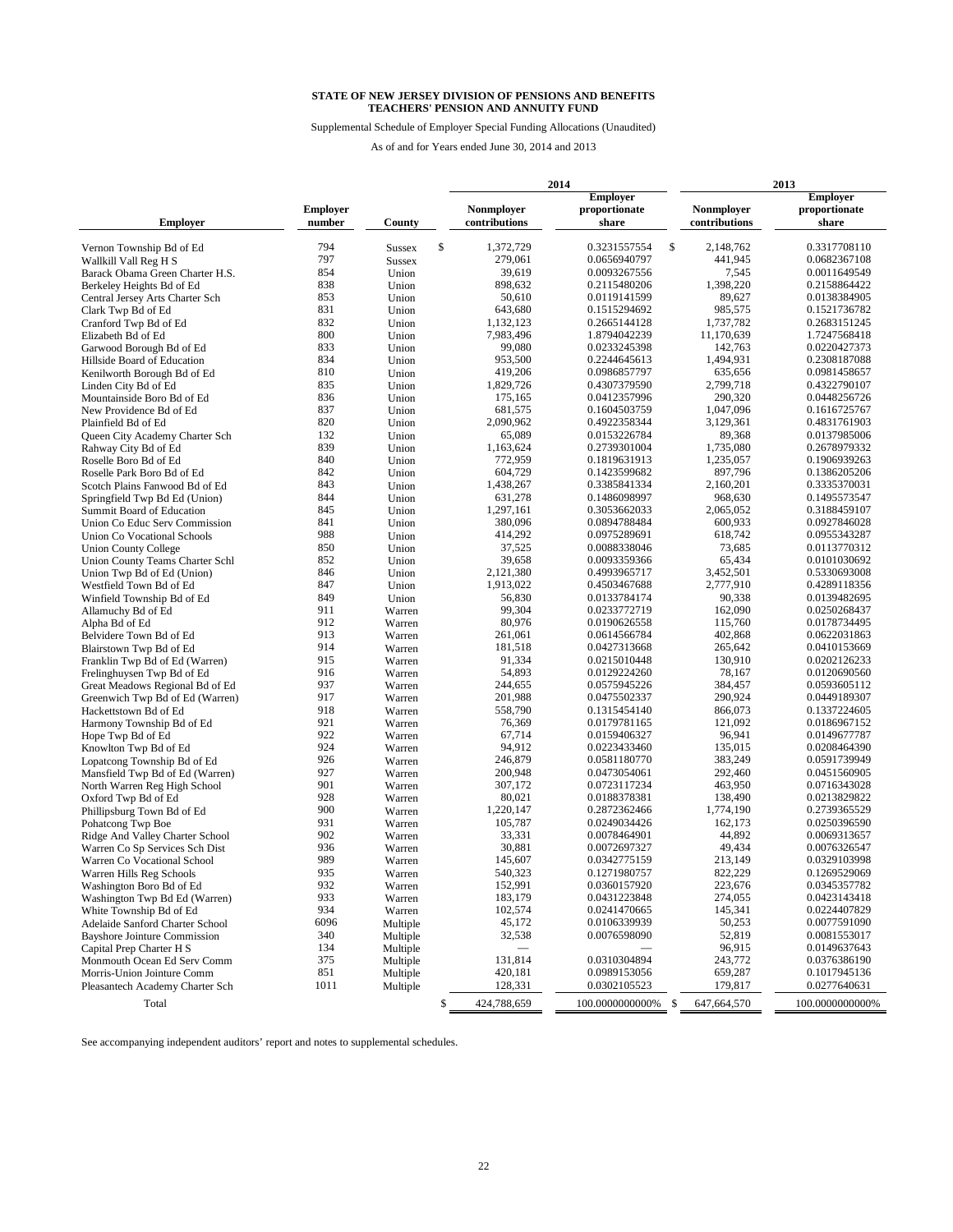Supplemental Schedule of Special Funding Amounts by Employer (Unaudited)

|                                                                              |                           |                      | State proportionate share of<br>net pension liability |                           | Employer<br>pension<br>expense<br>and<br>related |
|------------------------------------------------------------------------------|---------------------------|----------------------|-------------------------------------------------------|---------------------------|--------------------------------------------------|
| <b>Employer</b>                                                              | <b>Employer</b><br>number | County               | attributable to employer<br>2013                      | 2014                      | revenue<br>2014                                  |
| Kean University                                                              | 90412                     |                      | \$<br>13,437,830                                      | 21,613,419                | 1,163,005                                        |
| Montclair State University                                                   | 90414                     |                      | 11,242,761                                            | 17,012,699                | 915,443                                          |
| New Jersey City University                                                   | 90411                     |                      | 24,070,841                                            | 38,967,970                | 2,096,843                                        |
| New Jersey Institute of Technology                                           | 981                       |                      | 5,246,315                                             | 8,415,067                 | 452.810                                          |
| Rowan University                                                             | 90410                     |                      | 4,500,710                                             | 6,406,231                 | 344,715                                          |
| The College of New Jersey                                                    | 90415                     |                      | 3,612,772                                             | 4,666,398                 | 251,096                                          |
| William Paterson University of New Jersey                                    | 90413                     |                      | 6,940,334                                             | 10,050,848                | 540,830                                          |
| Longport Borough Bd of Ed                                                    | 1095                      | Atlantic             | 78,267                                                | 81,909                    | 4,407                                            |
| Absecon Bd of Ed                                                             | 1020<br>1000              | Atlantic             | 28,153,528                                            | 29,509,732                | 1,587,901                                        |
| Atlantic City Bd of Ed                                                       | 1098                      | Atlantic             | 305,445,923<br>41,665,099                             | 342,788,494<br>44,293,160 | 18,445,239<br>2,383,388                          |
| <b>Atlantic Co Special Services</b><br><b>Atlantic Co Vocational Schools</b> | 969                       | Atlantic<br>Atlantic | 22,280,764                                            | 27,845,391                | 1,498,343                                        |
| Brigantine City Bd of Ed                                                     | 1094                      | Atlantic             | 33,170,504                                            | 35,502,143                | 1,910,349                                        |
| Buena Regional School Dist                                                   | 1081                      | Atlantic             | 87,903,323                                            | 90,455,747                | 4,867,368                                        |
| Egg Harbor City Bd of Ed                                                     | 1030                      | Atlantic             | 20,748,898                                            | 22,177,091                | 1,193,336                                        |
| Egg Harbor Twp Bd of Ed                                                      | 1083                      | Atlantic             | 244,617,946                                           | 259, 337, 251             | 13,954,779                                       |
| Estell Manor Bd of Ed                                                        | 1084                      | Atlantic             | 6.166.012                                             | 6,450,143                 | 347,078                                          |
| Folsom Borough Bd of Ed                                                      | 1085                      | Atlantic             | 12,054,695                                            | 12,857,003                | 691,827                                          |
| Galloway Community Charter Sch                                               | 1080                      | Atlantic             | 7,394,018                                             | 7,266,334                 | 390,997                                          |
| Galloway Township Bd of Ed                                                   | 1086                      | Atlantic             | 116,890,790                                           | 127,288,433               | 6,849,313                                        |
| Greater Egg Harbor Regional                                                  | 1097                      | Atlantic             | 111,440,965                                           | 126, 222, 112             | 6,791,935                                        |
| Hamilton Twp Bd Ed (Atlantic)                                                | 1087                      | Atlantic             | 91,627,370                                            | 96,480,494                | 5,191,556                                        |
| Hammonton Town Bd of Ed                                                      | 1040                      | Atlantic             | 97,711,916                                            | 105,283,211               | 5,665,225                                        |
| Linwood Bd of Ed                                                             | 1050                      | Atlantic             | 33,698,008                                            | 36,468,438                | 1,962,344                                        |
| Mainland Regional H S                                                        | 1096                      | Atlantic             | 57,086,684                                            | 61,173,497                | 3,291,708                                        |
| Margate City Bd of Ed                                                        | 1060                      | Atlantic             | 24,764,165                                            | 24,979,849                | 1,344,150                                        |
| Mullica Twp Bd of Ed                                                         | 1088<br>1089              | Atlantic             | 24,132,097                                            | 26,824,239                | 1,443,396                                        |
| Northfield Bd of Ed                                                          | 1022                      | Atlantic             | 31,883,506<br>11,605,225                              | 34,084,659<br>12,436,137  | 1,834,075<br>669,181                             |
| Oceanside Charter School<br>Pleasantville Bd of Ed                           | 1010                      | Atlantic<br>Atlantic | 153,526,662                                           | 169,388,179               | 9,114,674                                        |
| Port Republic City Bd of Ed                                                  | 1091                      | Atlantic             | 4,872,537                                             | 5,524,613                 | 297,276                                          |
| Somers Point City Bd of Ed                                                   | 1092                      | Atlantic             | 37,827,202                                            | 39,510,379                | 2,126,029                                        |
| Ventnor City Bd of Ed                                                        | 1070                      | Atlantic             | 34,885,514                                            | 34,461,363                | 1,854,345                                        |
| Weymouth Township Bd of Ed                                                   | 1093                      | Atlantic             | 7,679,618                                             | 7,739,919                 | 416,480                                          |
| South Bergen Jointure Comm                                                   | 2097                      | Bergen               | 45,568,935                                            | 45,078,903                | 2,425,668                                        |
| Allendale Boro Bd of Ed                                                      | 2021                      | Bergen               | 29,492,809                                            | 32,251,468                | 1,735,432                                        |
| Alpine Bd of Ed                                                              | 2022                      | Bergen               | 9,664,388                                             | 9,489,693                 | 510,635                                          |
| Bergen Arts & Science Chrtr Sch                                              | 2098                      | Bergen               | 8,722,451                                             | 12,641,726                | 680,244                                          |
| Bergen Co Bd of Special Servs                                                | 2001                      | Bergen               | 159,708,437                                           | 160,785,515               | 8,651,770                                        |
| Bergen Co Vocational School                                                  | 980                       | Bergen               | 122,291,767                                           | 131,921,363               | 7,098,608                                        |
| Bergen Community College                                                     | 2030                      | Bergen               | 1,390,782                                             | 1,484,168                 | 79,862                                           |
| Bergenfield Bd of Ed                                                         | 2023                      | Bergen               | 125,618,626                                           | 133,555,508               | 7,186,540                                        |
| Bogota Boro Bd of Ed                                                         | 2024                      | Bergen               | 39,258,327                                            | 40,887,852                | 2,200,150                                        |
| Carlstadt Borough Bd of Ed                                                   | 2025                      | Bergen               | 21,570,040                                            | 24,571,061                | 1,322,154                                        |
| Carlstadt E.Rutherford Bd of Ed                                              | 2040<br>2026              | Bergen               | 22,444,712                                            | 23,989,774                | 1,290,875                                        |
| Cliffside Park Bd of Ed<br><b>Closter Board of Education</b>                 | 2027                      | Bergen               | 92,497,672<br>46,868,652                              | 96,558,753<br>49,936,169  | 5,195,767<br>2,687,035                           |
| Cresskill Bd of Ed                                                           | 2028                      | Bergen               | 65,387,289                                            | 66,031,518                | 3,553,116                                        |
| Demarest Boro Bd of Ed                                                       | 2029                      | Bergen<br>Bergen     | 26,813,233                                            | 26,414,822                | 1,421,365                                        |
| Dumont Borough Bd of Ed                                                      | 2031                      | Bergen               | 102,116,879                                           | 104,591,833               | 5,628,023                                        |
| East Rutherford Boro Bd of Ed                                                | 2033                      | Bergen               | 34,032,535                                            | 35,785,741                | 1,925,609                                        |
| Edgewater Boro Bd of Ed                                                      | 2034                      | Bergen               | 16,625,166                                            | 18,635,646                | 1,002,773                                        |
| Elmwood Park Borough Bd of Ed                                                | 2032                      | Bergen               | 63,489,527                                            | 63,892,836                | 3,438,034                                        |
| Emerson Borough Bd of Ed                                                     | 2035                      | Bergen               | 41,276,261                                            | 43,943,129                | 2,364,553                                        |
| Englewood City Bd of Ed                                                      | 2036                      | Bergen               | 120,746,323                                           | 130, 115, 851             | 7,001,454                                        |
| Englewood Cliffs Bd of Ed                                                    | 2037                      | Bergen               | 16,396,451                                            | 19,277,704                | 1,037,321                                        |
| Englewood On The Palisades Char                                              | 6011                      | Bergen               | 2,574,933                                             | 7,039,607                 | 378,797                                          |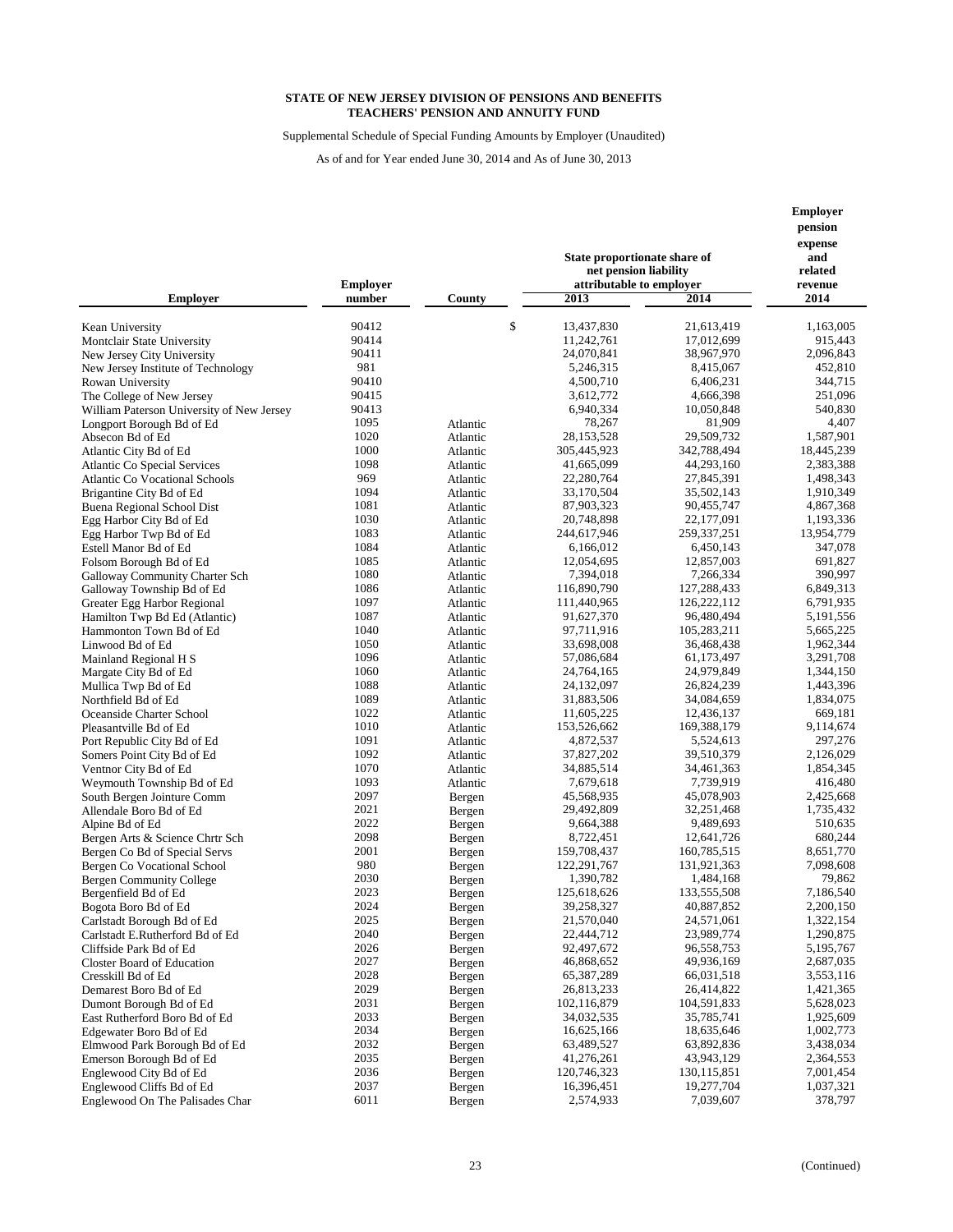Supplemental Schedule of Special Funding Amounts by Employer (Unaudited)

|                                                  |                           |                  | State proportionate share of<br>net pension liability |                          | <b>Employer</b><br>pension<br>expense<br>and<br>related |
|--------------------------------------------------|---------------------------|------------------|-------------------------------------------------------|--------------------------|---------------------------------------------------------|
| <b>Employer</b>                                  | <b>Employer</b><br>number | County           | attributable to employer<br>2013                      | 2014                     | revenue<br>2014                                         |
| Fair Lawn Bd of Ed                               | 2038                      | Bergen           | \$<br>178,601,398                                     | 197,714,201              | 10,638,880                                              |
| Fairview Boro Bd of Ed                           | 2039                      | Bergen           | 32,190,020                                            | 32,907,617               | 1,770,739                                               |
| Fort Lee Bd of Ed                                | 2041                      | Bergen           | 132,360,600                                           | 135,540,690              | 7,293,362                                               |
| Franklin Lakes Bd of Ed                          | 2042                      | Bergen           | 63,819,060                                            | 65,997,546               | 3,551,288                                               |
| Garfield City Bd of Ed                           | 2000                      | Bergen           | 170,283,392                                           | 189,763,408              | 10,211,053                                              |
| Glen Rock Borough Bd of Ed                       | 2043                      | Bergen           | 94,792,233                                            | 97,818,837               | 5,263,572                                               |
| Hackensack City Bd of Ed                         | 2010                      | Bergen           | 221,555,447                                           | 237, 261, 570            | 12,766,900                                              |
| Harrington Park Bd of Ed                         | 2044                      | Bergen           | 24,096,592                                            | 24,817,038               | 1,335,390                                               |
| Hasbrouck Heights Bd of Ed                       | 2045                      | Bergen           | 57,128,822                                            | 61,888,404               | 3,330,177                                               |
| Haworth Borough Bd of Ed                         | 2046                      | Bergen           | 19,663,381                                            | 20,002,551               | 1,076,325                                               |
| Hillsdale Borough Bd of Ed                       | 2047                      | Bergen           | 47,280,979                                            | 49,350,227               | 2,655,506                                               |
| Ho-Ho-Kus Bd of Ed                               | 2048                      | Bergen           | 23,752,701                                            | 24,933,296               | 1,341,645                                               |
| Leonia Borough Bd of Ed                          | 2051                      | Bergen           | 71,863,561                                            | 73,937,267               | 3,978,519                                               |
| Little Ferry Bd of Ed                            | 2052                      | Bergen           | 31,559,825                                            | 32,883,837               | 1,769,459                                               |
| Lodi Bd of Ed                                    | 2053                      | Bergen           | 103,166,969                                           | 112,288,092              | 6,042,154                                               |
| Lyndhurst Twp Bd of Ed                           | 2055                      | Bergen           | 80,612,933                                            | 88,688,359               | 4,772,266                                               |
| Mahwah Bd of Ed                                  | 2049                      | Bergen           | 121,896,139                                           | 126,222,489              | 6,791,955                                               |
| Maywood Bd of Ed                                 | 2056                      | Bergen           | 28,227,660                                            | 29,916,885               | 1,609,809                                               |
| Midland Park Boro Bd of Ed                       | 2057                      | Bergen           | 41,140,249                                            | 43,394,304               | 2,335,021                                               |
| Montvale Borough Bd of Ed                        | 2061<br>2059              | Bergen           | 35,465,065<br>12,885,122                              | 39,437,781               | 2,122,123<br>709,024                                    |
| Moonachie Borough Bd of Ed                       | 2062                      | Bergen           | 63,067,602                                            | 13,176,585<br>65,249,801 | 3,511,052                                               |
| New Milford Bd of Ed<br>North Arlington Bd of Ed | 2063                      | Bergen           | 48,898,993                                            | 54,657,425               | 2,941,083                                               |
| Northern Highlands Reg H S                       | 2096                      | Bergen<br>Bergen | 55,942,720                                            | 58,140,363               | 3,128,497                                               |
| Northern Valley Reg H S Dist                     | 2060                      | Bergen           | 140,923,005                                           | 155,072,298              | 8,344,346                                               |
| Northvale Bd of Ed                               | 2065                      | Bergen           | 18,711,144                                            | 20,636,556               | 1,110,440                                               |
| Norwood Bd of Ed                                 | 2064                      | Bergen           | 18,442,243                                            | 21,798,752               | 1,172,977                                               |
| Oakland Bd of Ed                                 | 2066                      | Bergen           | 60,530,359                                            | 62,549,208               | 3,365,735                                               |
| Old Tappan Bd of Ed                              | 2067                      | Bergen           | 30,777,544                                            | 31, 197, 728             | 1,678,731                                               |
| Oradell Bd of Ed                                 | 2068                      | Bergen           | 23, 172, 447                                          | 24,295,013               | 1,307,300                                               |
| Palisades Park Bd of Ed                          | 2071                      | Bergen           | 54,502,387                                            | 55,087,099               | 2,964,203                                               |
| Paramus Bd of Ed                                 | 2072                      | Bergen           | 146,804,041                                           | 158,957,607              | 8,553,412                                               |
| Park Ridge Boro Bd of Ed                         | 2073                      | Bergen           | 55,389,935                                            | 57,698,736               | 3,104,734                                               |
| Pascack Valley Reg H S Dist                      | 2070                      | Bergen           | 94,262,623                                            | 99,889,073               | 5,374,970                                               |
| Ramapo Indian Hills Reg H S D                    | 2080                      | Bergen           | 94,072,613                                            | 99,811,190               | 5,370,779                                               |
| Ramsey Borough Bd of Ed                          | 2074                      | Bergen           | 121,665,552                                           | 127,723,517              | 6,872,724                                               |
| Ridgefield Boro Bd of Ed                         | 2075                      | Bergen           | 82,264,814                                            | 82,839,005               | 4,457,516                                               |
| Ridgefield Park Bd of Ed                         | 2069                      | Bergen           | 85,251,840                                            | 86,837,427               | 4,672,669                                               |
| Ridgewood Twp Bd of Ed                           | 2076                      | Bergen           | 223,403,034                                           | 231,014,249              | 12,430,736                                              |
| River Dell Reg School District                   | 2093                      | Bergen           | 65,759,897                                            | 73,264,007               | 3,942,291                                               |
| River Edge Boro Bd of Ed                         | 2077                      | Bergen           | 38,852,868                                            | 38,293,955               | 2,060,574                                               |
| River Vale Twp Bd of Ed                          | 2078                      | Bergen           | 49,439,450                                            | 51,226,575               | 2,756,471                                               |
| Rochelle Park Twp Bd of Ed                       | 2058                      | Bergen           | 19,064,088                                            | 17,839,082               | 959,910                                                 |
| Rockleigh Borough Board of Ed                    | 2095                      | Bergen           | 90,206                                                | 96,252                   | 5,179                                                   |
| Rutherford Boro Bd of Ed                         | 2079                      | Bergen           | 90,336,392                                            | 97,461,006               | 5,244,317                                               |
| Saddle Brook Bd of Ed                            | 2082                      | Bergen           | 61,071,128                                            | 67,404,965               | 3,627,020                                               |
| Saddle River Bd of Ed                            | 2081                      | Bergen           | 12,537,719                                            | 13,827,576               | 744,053                                                 |
| South Hackensack Bd of Ed                        | 2054                      | Bergen           | 9,003,058                                             | 10,036,631               | 540,065                                                 |
| Teaneck Bd of Ed                                 | 2083                      | Bergen           | 183,130,122                                           | 192,933,307              | 10,381,623                                              |
| <b>Teaneck Community Charter Sch</b>             | 2094                      | Bergen           | 10,193,764                                            | 10,752,544               | 578,588                                                 |
| Tenafly Bd of Ed                                 | 2084                      | Bergen           | 141,851,208                                           | 147,562,376              | 7,940,241                                               |
| Upper Saddle River Bd of Ed                      | 2085                      | Bergen           | 44,823,719                                            | 48, 361, 663             | 2,602,312                                               |
| Waldwick Boro Bd of Ed                           | 2086                      | Bergen           | 61,006,204                                            | 64, 643, 853             | 3,478,446                                               |
| Wallington Borough Bd of Ed                      | 2087                      | Bergen           | 37,858,805                                            | 40,013,154               | 2,153,083                                               |
| Westwood Reg Sch District                        | 2088                      | Bergen           | 101,325,234                                           | 107,340,110              | 5,775,906                                               |
| Woodcliff Lake Bd of Ed                          | 2089<br>2091              | Bergen           | 30,746,097                                            | 31,844,064               | 1,713,510                                               |
| Wood-Ridge Bd of Ed                              |                           | Bergen           | 33,460,241                                            | 34,876,694               | 1,876,694                                               |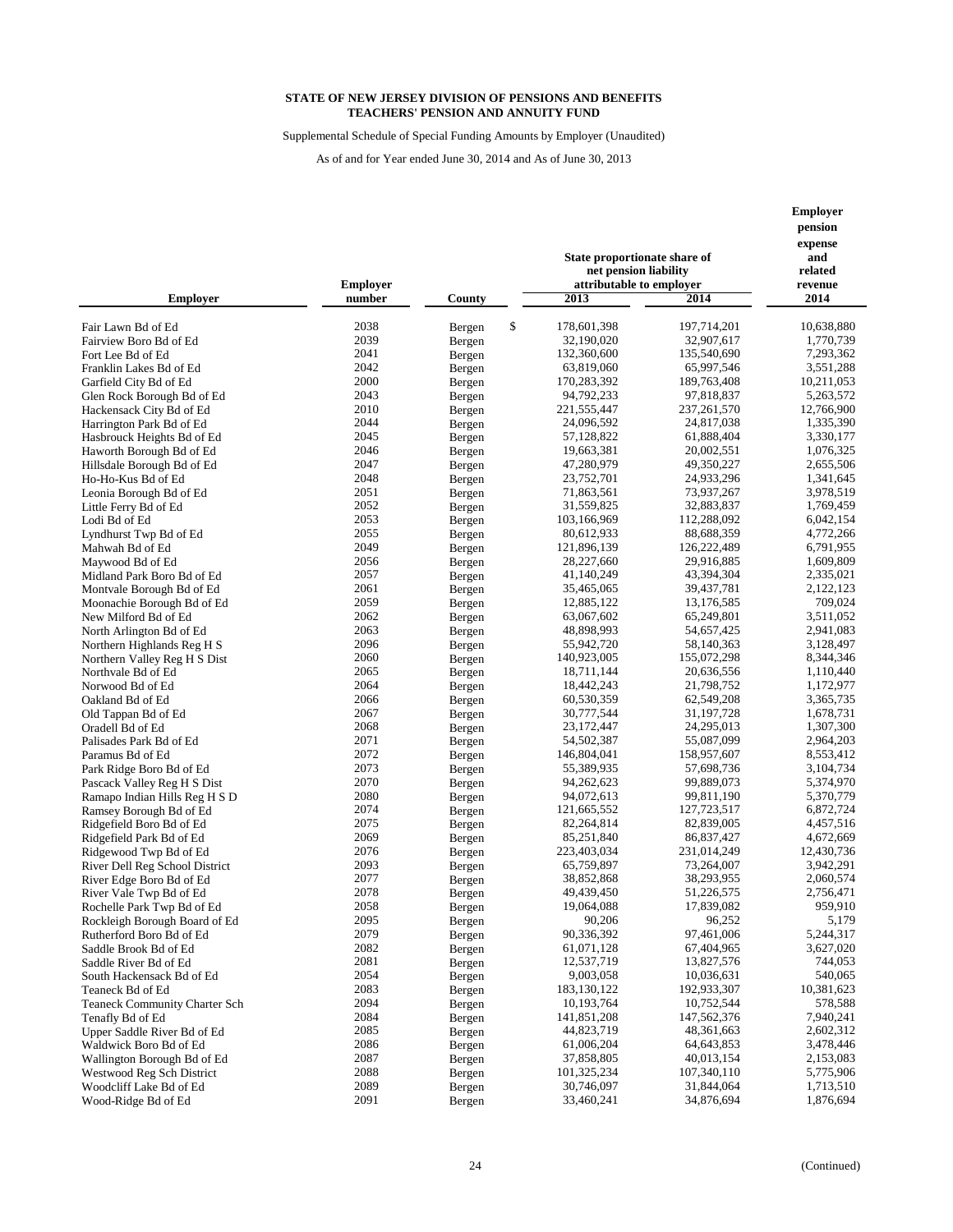Supplemental Schedule of Special Funding Amounts by Employer (Unaudited)

As of and for Year ended June 30, 2014 and As of June 30, 2013

|                                        | <b>Employer</b> |                   | State proportionate share of<br>net pension liability<br>attributable to employer | pension<br>expense<br>and<br>related<br>revenue |            |
|----------------------------------------|-----------------|-------------------|-----------------------------------------------------------------------------------|-------------------------------------------------|------------|
| <b>Employer</b>                        | number          | County            | 2013                                                                              | 2014                                            | 2014       |
| Wyckoff Township Bd of Ed              | 2092            | \$<br>Bergen      | 84,897,180                                                                        | 93,875,902                                      | 5,051,405  |
| Bass River Twp Bd of Ed                | 3011            | Burlington        | 4,814,168                                                                         | 5,275,491                                       | 283,871    |
| Beverly City Bd of Ed                  | 3012            | Burlington        | 9,047,537                                                                         | 9,815,062                                       | 528,143    |
| Bordentown Reg Sch District            | 3001            | Burlington        | 76,204,693                                                                        | 79,474,589                                      | 4,276,479  |
| Burlington City Bd of Ed               | 3000            | Burlington        | 77,065,631                                                                        | 83,806,181                                      | 4,509,559  |
| Burlington Co Bd Spcl Services         | 3003            | Burlington        | 102,843,366                                                                       | 106,005,793                                     | 5,704,107  |
| Burlington Co Institute of Tech        | 951             | Burlington        | 77,761,685                                                                        | 75,768,194                                      | 4,077,040  |
| Burlington Twp Bd of Ed                | 3014            | Burlington        | 120,924,706                                                                       | 131,930,422                                     | 7,099,095  |
| Chesterfield Twp Bd of Ed              | 3016            | Burlington        | 16,701,482                                                                        | 18, 132, 242                                    | 975,685    |
| Cinnaminson Twp Bd of Ed               | 3017            | <b>Burlington</b> | 84,891,717                                                                        | 87,600,397                                      | 4,713,724  |
| Delanco Twp Bd of Ed                   | 3053            | <b>Burlington</b> | 13,162,373                                                                        | 13,649,163                                      | 734,453    |
| Delran Twp Bd of Ed                    | 3018            | Burlington        | 84,537,447                                                                        | 87,593,477                                      | 4,713,351  |
| Eastampton Township Bd of Ed           | 3019            | Burlington        | 22,820,128                                                                        | 23,873,391                                      | 1,284,613  |
| Edgewater Park Twp Bd of Ed            | 3021            | Burlington        | 30,095,848                                                                        | 28,929,452                                      | 1,556,676  |
| Evesham Twp Bd of Ed                   | 3022            | Burlington        | 161,520,832                                                                       | 168,692,145                                     | 9,077,221  |
| Florence Township Bd of Ed             | 3023            | Burlington        | 55,586,266                                                                        | 54,178,933                                      | 2,915,335  |
| Hainesport Township Bd of Ed           | 3024            | Burlington        | 18,935,957                                                                        | 20,490,228                                      | 1,102,567  |
| Lenape Regional H S District           | 3005            | Burlington        | 268,522,421                                                                       | 302,355,984                                     | 16,269,591 |
| Lumberton Twp Bd of Ed                 | 3025            | Burlington        | 50,245,999                                                                        | 52,486,407                                      | 2,824,261  |
| Mansfield Twp Bd Ed (Burlingtn)        | 3026            | Burlington        | 21,278,352                                                                        | 22,122,108                                      | 1,190,377  |
| Maple Shade Bd of Ed                   | 3015            | Burlington        | 68,852,969                                                                        | 73,626,996                                      | 3,961,824  |
| Medford Lakes Boro Bd of Ed            | 3030            | Burlington        | 17,062,151                                                                        | 16,665,311                                      | 896,750    |
| Medford Township Bd of Ed              | 3027            | Burlington        | 96,829,050                                                                        | 100,271,313                                     | 5,395,538  |
| Moorestown Township Bd of Ed           | 3028            | Burlington        | 149,277,219                                                                       | 152,531,748                                     | 8,207,640  |
| Mount Holly Twp Bd of Ed               | 3032            | Burlington        | 39,752,042                                                                        | 39,231,814                                      | 2,111,040  |
| Mount Laurel Twp Bd of Ed              | 3029            | Burlington        | 152,707,472                                                                       | 156,787,974                                     | 8,436,665  |
| New Hanover Twp Bd of Ed               | 3031            | Burlington        | 6,331,442                                                                         | 7,074,208                                       | 380,659    |
| North Hanover Township Bd of Ed        | 3033            | Burlington        | 48,034,622                                                                        | 51,281,684                                      | 2,759,436  |
| Northern Burlington Co Reg             | 3049            | Burlington        | 60,973,040                                                                        | 66,811,725                                      | 3,595,098  |
| Palmyra Borough Bd of Ed               | 3034            | Burlington        | 31,476,018                                                                        | 31,075,683                                      | 1,672,164  |
| Pemberton Township Bd of Ed            | 3036            | Burlington        | 224,693,700                                                                       | 237,623,805                                     | 12,786,392 |
| Rancocas Valley Regional H S           | 3048            | Burlington        | 57,787,343                                                                        | 57,576,943                                      | 3,098,180  |
| Renaissance Reg Leadership Chtr        | 3057            | Burlington        | 1,690,273                                                                         | 1,758,581                                       | 94,628     |
| Riverbank Chtr Schl of Excell.         | 3056            | Burlington        | 2,295,341                                                                         | 3,181,852                                       | 171,214    |
| Riverside Township Bd of Ed            | 3037            | Burlington        | 49,044,915                                                                        | 53,249,503                                      | 2,865,323  |
| Riverton Boro School Board             | 3038            | <b>Burlington</b> | 9,519,949                                                                         | 10,308,401                                      | 554,689    |
| Shamong Twp Bd of Ed                   | 3039            | <b>Burlington</b> | 29,378,568                                                                        | 30,629,904                                      | 1,648,176  |
| Southampton Twp Bd of Ed               | 3041            | Burlington        | 29,673,065                                                                        | 31,641,997                                      | 1,702,637  |
| Springfield Twp Bd of Ed (Burl)        | 3042            | Burlington        | 8,967,397                                                                         | 11,452,856                                      | 616,271    |
| Tabernacle Twp Bd of Ed                | 3043            | Burlington        | 28,836,785                                                                        | 29,985,708                                      | 1,613,513  |
| Washington Twp Bd of Ed (Burl)         | 3044            | Burlington        | 2,960,572                                                                         | 1,822,623                                       | 98,074     |
| Westampton Township Bd of Ed           | 3055            | Burlington        | 27,662,779                                                                        | 31,756,367                                      | 1,708,791  |
| Willingboro Twp Bd of Ed               | 3046            | Burlington        | 139,984,346                                                                       | 144,317,866                                     | 7,765,656  |
| Woodland Twp Bd of Ed                  | 3047            | Burlington        | 4,222,756                                                                         | 4,891,615                                       | 263,215    |
| Audubon Borough Bd of Ed               | 4011            | Camden            | 54,600,007                                                                        | 55,527,216                                      | 2,987,886  |
| Barrington Boro Bd of Ed               | 4012            | Camden            | 20,969,420                                                                        | 21,072,898                                      | 1,133,920  |
| Bellmawr Borough Bd of Ed              | 4013            | Camden            | 32,519,475                                                                        | 33,211,597                                      | 1,787,096  |
| Berlin Borough Bd of Ed                | 4014            | Camden            | 23,799,599                                                                        | 27,441,258                                      | 1,476,597  |
| Berlin Township Bd of Ed               | 4015            | Camden            | 24,903,844                                                                        | 27,482,653                                      | 1,478,825  |
| Black Horse Pike Reg Sch Dist          | 4025            | Camden            | 116,359,229                                                                       | 125,514,880                                     | 6,753,879  |
| Brooklawn Boro Bd of Ed                | 4016            | Camden            | 9,355,455                                                                         | 10,297,958                                      | 554,127    |
| Camden Academy Charter High Sch        | 4003            | Camden            | 12,343,105                                                                        | 14,113,438                                      | 759,435    |
| Camden City Bd of Ed                   | 4000            | Camden            | 562,473,770                                                                       | 621,033,791                                     | 33,417,449 |
| Camden Co Ed Services Comm             | 4019            | Camden            | 21, 355, 215                                                                      | 22,090,905                                      | 1,188,698  |
| <b>Camden County Technical Schools</b> | 977             | Camden            | 86,662,208                                                                        | 87,274,147                                      | 4,696,168  |
| Camden's Pride Charter School          | 4077            | Camden            | 4,648,192                                                                         | 6,798,789                                       | 365,839    |
| Camdens Promise Charter School         | 4002            | Camden            | 130,393                                                                           | 136,514                                         | 7,346      |

**Employer**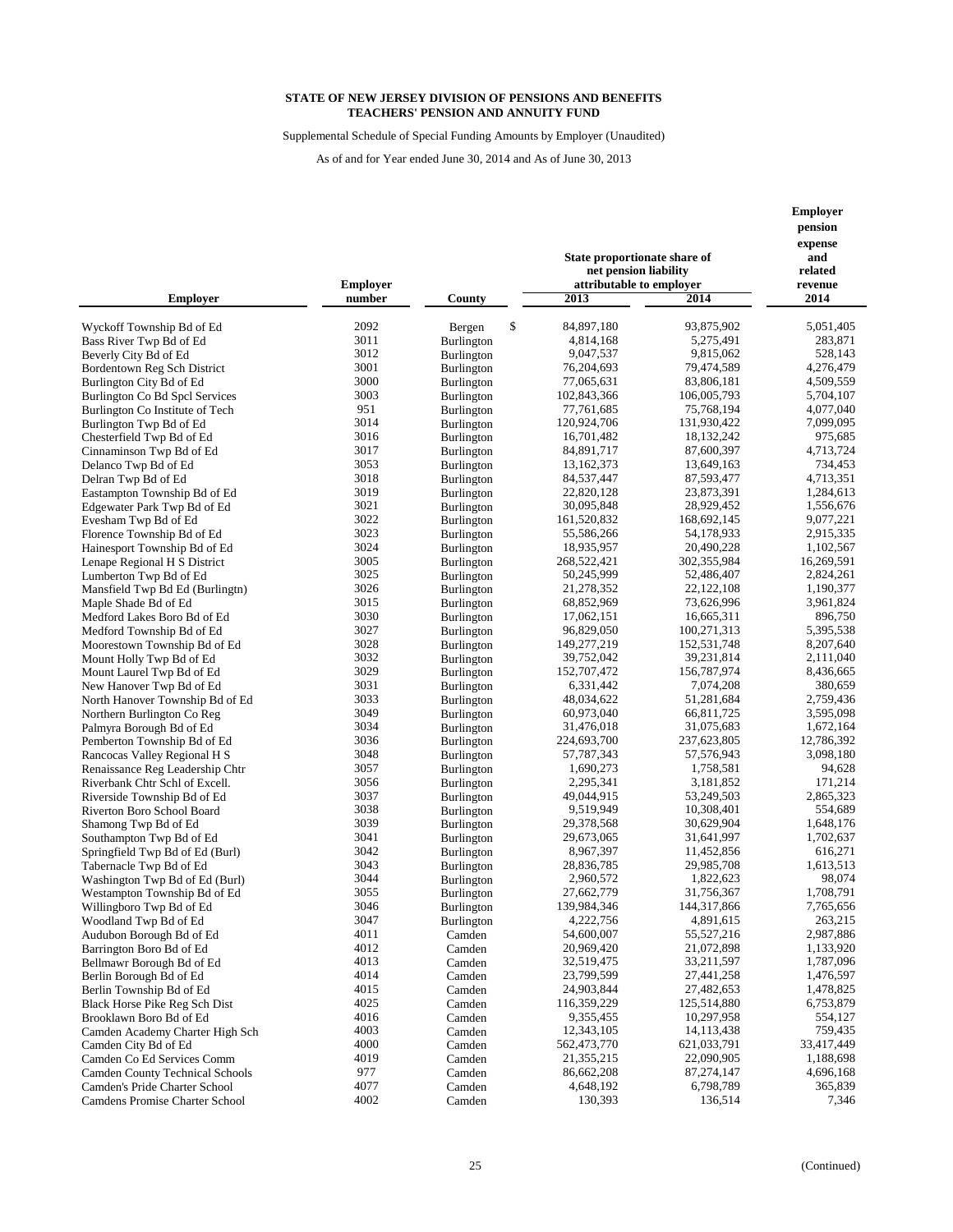Supplemental Schedule of Special Funding Amounts by Employer (Unaudited)

|                                            |                           |                      | State proportionate share of<br>net pension liability | <b>Employer</b><br>pension<br>expense<br>and<br>related |                     |
|--------------------------------------------|---------------------------|----------------------|-------------------------------------------------------|---------------------------------------------------------|---------------------|
| <b>Employer</b>                            | <b>Employer</b><br>number | County               | attributable to employer<br>2013                      | 2014                                                    | revenue<br>2014     |
| Camdens Promise Charter School             | 4002                      | \$<br>Camden         | 12,133,508                                            | 14,146,025                                              | 761,189             |
| Cherry Hill Twp Bd of Ed                   | 4031                      | Camden               | 375,199,315                                           | 402,665,042                                             | 21,667,160          |
| Chesilhurst Boro Bd of Ed                  | 4017                      | Camden               | 681,696                                               | 640,673                                                 | 34,474              |
| Clementon Bd of Ed                         | 4018                      | Camden               | 17,452,316                                            | 18,182,444                                              | 978,386             |
| Collingswood Borough Bd of Ed              | 4020                      | Camden               | 70,967,586                                            | 75,929,369                                              | 4,085,713           |
| D.U.E. Season Charter School               | 4021                      | Camden               | 17,305,458                                            | 16,255,265                                              | 874,686             |
| Eastern Camden Co Reg Sch Dist             | 4010                      | Camden               | 66,770,268                                            | 72,742,988                                              | 3,914,256           |
| Eco Charter School                         | 4076                      | Camden               | 97,307                                                | 27,303                                                  | 1,469               |
| Eco Charter School                         | 4076                      | Camden               | 4,163,763                                             | 4,453,511                                               | 239,641             |
| Freedom Academy Charter School             | 4075                      | Camden               | 7,112,787                                             | 6,850,878                                               | 368,642             |
| Gibbsboro Borough Bd of Ed                 | 4032                      | Camden               | 8,861,584                                             | 9,982,402                                               | 537,147             |
| Gloucester City Bd of Ed                   | 4033                      | Camden               | 84,256,216                                            | 92,760,888                                              | 4,991,407           |
| Gloucester Twp Bd of Ed                    | 4034                      | Camden               | 231,195,410                                           | 249,375,734                                             | 13,418,756          |
| Haddon Heights Bd of Ed                    | 4037                      | Camden               | 50,735,812                                            | 51,999,863                                              | 2,798,081           |
| Haddon Township Bd of Ed                   | 4035                      | Camden               | 64,657,369                                            | 67,682,649                                              | 3,641,962           |
| Haddonfield Bd of Ed                       | 4036                      | Camden               | 80,239,858                                            | 82,218,714                                              | 4,424,139           |
| Institute For Excellence Ch Sch            | 4078                      | Camden               | 130,393                                               | 7,772,884                                               | 418,254             |
| Institute For Excellence Ch Sch            | 4078                      | Camden               | 4,757,282                                             | 8,059,124                                               | 433,657             |
| Laurel Springs Borough Bd of Ed            | 4038                      | Camden               | 5,345,885                                             | 6,158,870                                               | 331,405             |
| Lawnside Borough Bd of Ed                  | 4039                      | Camden               | 9,638,949                                             | 10,373,450                                              | 558,189             |
| Leap Academy Charter School                | 4001                      | Camden               | 20,511,366                                            | 24,526,395                                              | 1,319,750           |
| Lindenwold Borough Bd of Ed                | 4068                      | Camden               | 85,033,581                                            | 86,733,626                                              | 4,667,083           |
| Magnolia Borough Bd of Ed                  | 4041                      | Camden               | 15,202,234                                            | 16,297,918                                              | 876,981             |
| Merchantville Boro Bd of Ed                | 4042                      | Camden               | 12,653,598                                            | 12,693,563                                              | 683,033             |
| Mount Ephraim Bd of Ed                     | 4043                      | Camden               | 13,870,991                                            | 13,465,970                                              | 724,596             |
| Oaklyn Borough Bd of Ed                    | 4044                      | Camden               | 13,959,949                                            | 14,994,301                                              | 806,834             |
| Pennsauken Twp Bd of Ed                    | 4050                      | Camden               | 188,332,270                                           | 191,090,175                                             | 10,282,446          |
| Pine Hill Borough Bd of Ed                 | 4069                      | Camden               | 79,096,752                                            | 80,661,319                                              | 4,340,336           |
| Runnemede Borough Bd of Ed                 | 4061                      | Camden               | 25,850,462                                            | 28,713,546                                              | 1,545,058           |
| Somerdale Boro Bd of Ed                    | 4067                      | Camden               | 15,292,518                                            | 16,709,222                                              | 899,113             |
| Sterling High School District              | 4070                      | Camden               | 33,439,016                                            | 34, 263, 323                                            | 1,843,688           |
| Stratford Bd of Ed                         | 4062                      | Camden               | 25,418,706                                            | 28, 245, 623                                            | 1,519,880           |
| Voorhees Twp Bd of Ed                      | 4063                      | Camden               | 124,387,109                                           | 125,649,003                                             | 6,761,096           |
| Waterford Twp Bd of Ed                     | 4064                      | Camden               | 31,650,812                                            | 32,863,328                                              | 1,768,356           |
| Winslow Township Bd of Ed                  | 4065                      | Camden               | 197,213,129                                           | 193,623,176                                             | 10,418,745          |
| Woodlynne Bd of Ed                         | 4066                      | Camden               | 12,953,089                                            | 12,901,669                                              | 694,231             |
| Avalon Borough Bd of Ed                    | 5011                      | Cape May             | 7,371,934                                             | 7,801,571                                               | 419,798             |
| Cape May City Bd of Ed                     | 5000<br>5001              | Cape May             | 7,783,558                                             | 8,151,601                                               | 438,633             |
| Cape May Co Special Services               | 971                       | Cape May             | 31,642,150                                            | 31,350,599                                              | 1,686,957           |
| Cape May Co Technical Sch Dist             | 5020                      | Cape May             | 30,410,087<br>293,404                                 | 31,974,161<br>314,801                                   | 1,720,510<br>16,939 |
| <b>Charter Tech</b><br><b>Charter Tech</b> | 5020                      | Cape May             | 8,429,515                                             | 8,700,552                                               | 468,171             |
| Dennis Twp Bd of Ed                        | 5013                      | Cape May<br>Cape May | 27,766,875                                            | 29,841,141                                              | 1,605,734           |
| Lower Cape May Reg School Dist             | 5027                      | Cape May             | 60,285,569                                            | 63,223,224                                              | 3,402,003           |
| Lower Township Bd of Ed                    | 5014                      | Cape May             | 60,258,648                                            | 63,725,118                                              | 3,429,010           |
| Middle Township Bd of Ed                   | 5015                      | Cape May             | 86, 303, 256                                          | 90,400,009                                              | 4,864,369           |
| North Wildwood Bd of Ed                    | 5016                      | Cape May             | 16,587,788                                            | 16,706,958                                              | 898,991             |
| Ocean City Bd of Ed                        | 5017                      | Cape May             | 101,028,085                                           | 101,449,991                                             | 5,458,962           |
| Sea Isle City Bd of Ed                     | 5018                      | Cape May             | 3,541,996                                             | 3,319,751                                               | 178,634             |
| Stone Harbor Bd of Ed                      | 5019                      | Cape May             | 5,159,698                                             | 5,381,934                                               | 289,599             |
| Upper Township Bd of Ed                    | 5021                      | Cape May             | 49,189,666                                            | 51, 101, 385                                            | 2,749,734           |
| West Cape May Boro Bd of Ed                | 5022                      | Cape May             | 2,347,077                                             | 2,369,435                                               | 127,498             |
| Wildwood City Bd of Ed                     | 5023                      | Cape May             | 40,938,768                                            | 43,994,590                                              | 2,367,322           |
| Wildwood Crest Bd of Ed                    | 5025                      | Cape May             | 14,006,066                                            | 13,219,993                                              | 711,360             |
| Woodbine Borough Bd of Ed                  | 5024                      | Cape May             | 8,624,364                                             | 8,185,698                                               | 440,467             |
| Bridgeton Bd of Ed                         | 5050                      | Cumberland           | 169,378,053                                           | 194,378,471                                             | 10,459,387          |
| Commercial Twp Bd of Ed                    | 5081                      | Cumberland           | 21,004,378                                            | 20,816,478                                              | 1,120,122           |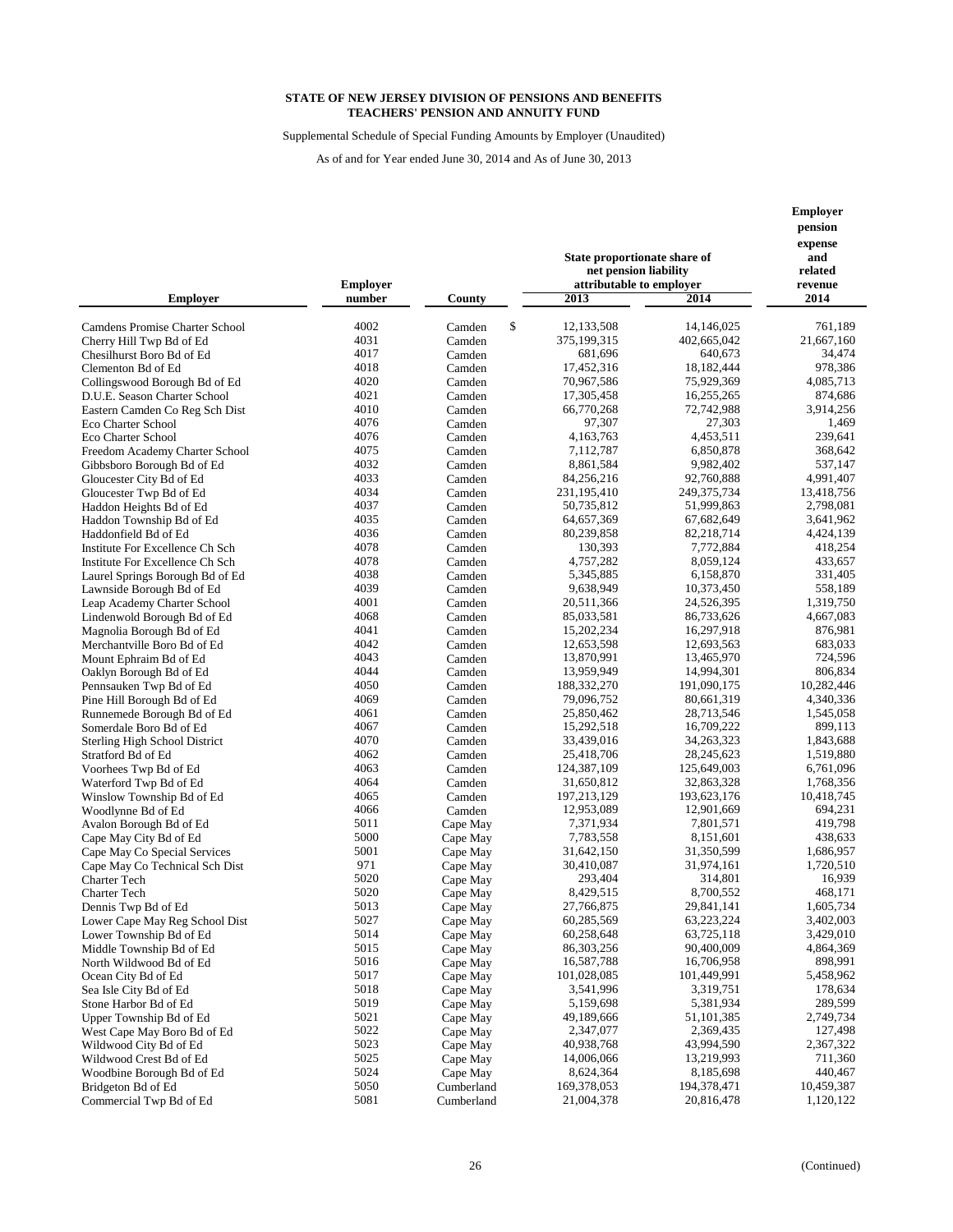Supplemental Schedule of Special Funding Amounts by Employer (Unaudited)

|                                                           |                           |                  | State proportionate share of<br>net pension liability | Employer<br>pension<br>expense<br>and<br>related |                         |
|-----------------------------------------------------------|---------------------------|------------------|-------------------------------------------------------|--------------------------------------------------|-------------------------|
| <b>Employer</b>                                           | <b>Employer</b><br>number | County           | attributable to employer<br>2013                      | 2014                                             | revenue<br>2014         |
|                                                           |                           |                  |                                                       |                                                  |                         |
| Cumberland Co Bd of Voc Ed                                | 954<br>5080               | \$<br>Cumberland | 14,701,809                                            | 14,193,837                                       | 763,762                 |
| <b>Cumberland County College</b>                          | 5089                      | Cumberland       | 1,500,419                                             | 1,027,946                                        | 55,313                  |
| Cumberland Regional School Dist                           |                           | Cumberland       | 40,693,510                                            | 43,053,836                                       | 2,316,701               |
| Deerfield Township Bd of Ed                               | 5082                      | Cumberland       | 9,834,266                                             | 11,774,954                                       | 633,603                 |
| Downe Twp Bd of Ed                                        | 5083                      | Cumberland       | 6,550,013                                             | 6,543,501                                        | 352,102                 |
| Fairfield Twp Bd Ed (Cumberlnd)                           | 5084<br>5085              | Cumberland       | 18,343,063                                            | 19,433,469                                       | 1,045,703               |
| Greenwich Twp Bd Ed (Cumbrland)                           | 5086                      | Cumberland       | 2,613,950                                             | 2,623,213<br>19,154,778                          | 141,153<br>1,030,707    |
| Hopewell Twp Bd Ed (Cumberland)                           | 5087                      | Cumberland       | 17, 137, 375                                          |                                                  | 902,478                 |
| Lawrence Twp Bd Ed (Cumberland)                           |                           | Cumberland       | 16,717,713                                            | 16,771,755                                       |                         |
| Maurice River Township Bd of Ed                           | 5088                      | Cumberland       | 11,662,579                                            | 12,447,209                                       | 669,777                 |
| Millville Bd of Ed                                        | 5070                      | Cumberland       | 211,458,132                                           | 223,597,183                                      | 12,031,628              |
| Stow Creek Township Bd of Ed                              | 5091                      | Cumberland       | 3,248,592                                             | 3,871,470                                        | 208,321                 |
| Upper Deerfield Twp Bd of Ed                              | 5092                      | Cumberland       | 32,243,472                                            | 32,845,085                                       | 1,767,374               |
| Vineland City Bd of Ed                                    | 5060                      | Cumberland       | 362,701,861<br>2,550,587                              | 393,416,923                                      | 21,169,524<br>194,429   |
| Vineland Public Charter School                            | 5093<br>6010              | Cumberland       | 150,597,225                                           | 3,613,288                                        | 8,329,349               |
| Belleville Bd of Ed                                       |                           | Essex            |                                                       | 154,793,607                                      |                         |
| Bloomfield Twp Bd of Ed                                   | 6020<br>6097              | <b>Essex</b>     | 190,433,465                                           | 208,246,309                                      | 11,205,607              |
| <b>Burch Chtr Schl of Excellence</b>                      | 6081                      | Essex            | 3,669,970<br>92,257,253                               | 5,094,562                                        | 274,135                 |
| Caldwell West Caldwell Bd of Ed                           |                           | Essex            |                                                       | 96,617,385<br>55,282,496                         | 5,198,922               |
| Cedar Grove Twp Bd of Ed                                  | 6083<br>6009              | Essex            | 52,042,007<br>2,026,751                               |                                                  | 2,974,717<br>86,890     |
| Discovery Charter School                                  | 204                       | Essex            | 189,620                                               | 1,614,769<br>198,418                             | 10,677                  |
| East Orange Community Chart Sch                           | 204                       | Essex            |                                                       |                                                  | 653.765                 |
| East Orange Community Chart Sch                           | 6030                      | <b>Essex</b>     | 11,169,176                                            | 12,149,645                                       |                         |
| East Orange School District                               | 6012                      | Essex            | 457,143,804<br>42,289,363                             | 474,257,913<br>42,303,700                        | 25,519,528<br>2,276,336 |
| <b>Essex Co Educational Serv Comm</b>                     | 950                       | Essex            | 89,219,038                                            | 94,053,685                                       | 5,060,971               |
| <b>Essex Co Vocational School</b><br>Essex Fells Bd of Ed | 6084                      | Essex<br>Essex   | 10,929,693                                            | 10,655,663                                       | 573,375                 |
|                                                           | 6082                      | Essex            | 24,136,701                                            | 24,912,032                                       | 1,340,501               |
| Fairfield Twp Bd of Ed (Essex)                            | 6085                      | Essex            | 64,992,052                                            | 71,785,249                                       | 3,862,720               |
| Glen Ridge Bd of Ed<br>Gray Charter School                | 6015                      | Essex            | 5,674,092                                             | 7,588,810                                        | 408,349                 |
| <b>Great Oaks Charter School</b>                          | 6101                      | Essex            |                                                       | 1,582,685                                        | 85,163                  |
| Irvington Bd of Ed                                        | 6040                      | Essex            | 267,012,794                                           | 279, 104, 015                                    | 15,018,416              |
| Lady Liberty Academy Charter Sc                           | 6018                      | Essex            | 15,824,235                                            | 16,100,884                                       | 866,379                 |
| Livingston Bd of Ed                                       | 6086                      | Essex            | 227,060,363                                           | 230,744,995                                      | 12,416,247              |
| Maria L. Varisco-Rogers Charter                           | 6007                      | Essex            | 8,368,494                                             | 11,663,352                                       | 627,598                 |
| Marion P. Thomas Charter Sch                              | 6013                      | Essex            | 12,443,845                                            | 16,102,646                                       | 866,474                 |
| Millburn Twp Public Schools                               | 6087                      | Essex            | 211,209,597                                           | 209,853,654                                      | 11,292,097              |
| Montclair Bd of Ed                                        | 6050                      | Essex            | 268, 644, 465                                         | 278,524,239                                      | 14,987,219              |
| New Horizon Comm Charter School                           | 6014                      | Essex            | 13,997,873                                            | 10,531,353                                       | 566,686                 |
| <b>Newark Charter School</b>                              | 6016                      | Essex            | 5,427,118                                             | 5,359,916                                        | 288,414                 |
| Newark Educators' Comm Chtr Sch                           | 6099                      | Essex            | 7,159,138                                             | 7,037,217                                        | 378,668                 |
| Newark Legacy Charter School                              | 6100                      | Essex            |                                                       | 5,067,008                                        | 272.653                 |
| Newark Public Schools                                     | 6000                      | Essex            | 1,702,779,766                                         | 1,726,861,250                                    | 92,921,347              |
| North Caldwell Bd of Ed                                   | 6088                      | Essex            | 22,989,850                                            | 24,654,605                                       | 1,326,649               |
| North Star Academy Charter Sch                            | 6006                      | Essex            | 32,662,588                                            | 49,807,078                                       | 2,680,088               |
| Nutley Bd of Ed                                           | 6089                      | Essex            | 139, 153, 451                                         | 146,676,355                                      | 7,892,565               |
| Orange City Bd of Ed                                      | 6060                      | Essex            | 180,527,487                                           | 202,491,823                                      | 10,895,961              |
| Peoples Preparatory Charter Sch                           | 6102                      | Essex            |                                                       | 3,650,530                                        | 196,433                 |
| Pride Academy Charter School                              | 6098                      | Essex            | 7,868,614                                             | 10,774,437                                       | 579,766                 |
| Robert Treat Academy Charter Sc                           | 6005                      | Essex            | 11,811,232                                            | 14,274,990                                       | 768,128                 |
| Roseland Bd of Ed                                         | 6091                      | Essex            | 17,742,989                                            | 19,616,410                                       | 1,055,547               |
| Roseville Community Charter Sch                           | 6103                      | Essex            |                                                       | 3,720,360                                        | 200,190                 |
| South Orange-Maplewood Bd of Ed                           | 6070                      | Essex            | 238,865,275                                           | 260,482,461                                      | 14,016,402              |
| Team Academy Charter School                               | 6017                      | Essex            | 47,050,313                                            | 52,875,441                                       | 2,845,195               |
| University Heights Charter Schl                           | 6095                      | Essex            | 8,206,263                                             | 9,313,923                                        | 501,176                 |
| Verona Bd of Ed                                           | 6092                      | Essex            | 77,734,764                                            | 84,014,664                                       | 4,520,778               |
| Visions Academy Charter H.S.                              | 6104                      | Essex            |                                                       | 5,469,253                                        | 294,297                 |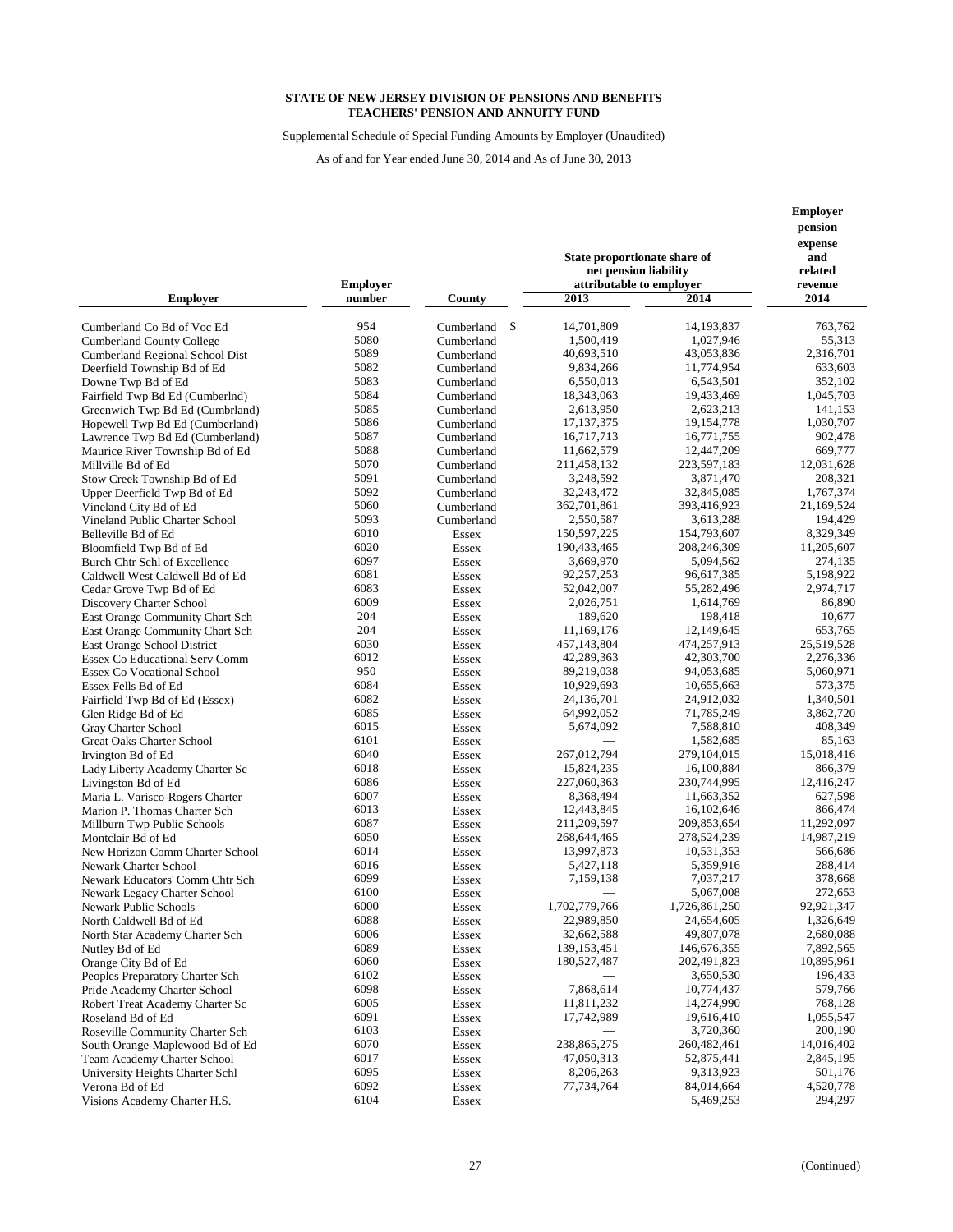Supplemental Schedule of Special Funding Amounts by Employer (Unaudited)

| attributable to employer<br><b>Employer</b><br>revenue<br>2013<br>2014<br><b>Employer</b><br>number<br>County<br>2014<br>\$<br>6094<br>68,951,447<br>68,336,281<br>3,677,134<br>West Essex Regional Sch Dist<br>Essex<br>6093<br>298,375,976<br>315,386,995<br>16,970,781<br>West Orange Township Bd of Ed<br>Essex<br>7011<br>39,378,966<br>42,254,253<br>2,273,676<br>Clayton Borough Bd of Ed<br>Gloucester<br>7036<br>Clearview Regional Bd of Ed<br>Gloucester<br>68,571,504<br>72,882,396<br>3,921,757<br>7035<br>57,829,325<br>57,864,441<br>3,113,650<br>Delsea Reg High Sch District<br>Gloucester<br>7012<br>139,598,239<br>150,528,448<br>8,099,844<br>Deptford Twp Bd of Ed<br>Gloucester<br>7013<br>28,977,791<br>32, 167, 546<br>1,730,916<br>East Greenwich Bd of Education<br>Gloucester<br>4006<br>2,379,695<br>2,446,185<br>131,628<br>Ed Information & Resource Ctr<br>Gloucester<br>7014<br>11,857,744<br>638,058<br>11,444,789<br>Elk Twp Bd of Ed<br>Gloucester<br>7015<br>38,000,591<br>40,074,176<br>2,156,367<br>Gloucester<br>Franklin Twp Bd of Ed (Glocstr)<br>7038<br>2,247,299<br>39,559,613<br>41,764,060<br>Gateway Regional High School<br>Gloucester<br>7016<br>75,455,810<br>77,694,870<br>4,180,713<br>Glassboro Bd of Ed<br>Gloucester<br>7010<br>66,462,506<br>71,561,667<br>3,850,690<br>Gloucester Co Sp Serv Sch Dist<br>Gloucester<br>957<br>35,661,474<br>39,631,543<br>2,132,549<br>Gloucester Co Vo-Tech Sch Dist<br>Gloucester<br>7017<br>18,698,503<br>19,308,404<br>1,038,973<br>Greenwich Twp Bd Ed (Gloucster)<br>Gloucester<br>7018<br>41,466,896<br>42,065,146<br>2,263,500<br>Harrison Twp Bd Ed (Gloucester)<br>Gloucester<br>7037<br>59,999,348<br>57,910,947<br>3,228,528<br>Kingsway Regional School Dist<br>Gloucester<br>7019<br>30,082,270<br>32,915,040<br>1,771,138<br>Logan Township Bd of Ed<br>Gloucester<br>7021<br>42,262,364<br>44,827,767<br>2,412,155<br>Mantua Township Bd of Ed<br>Gloucester<br>7022<br>161,579,903<br>176,359,592<br>9,489,802<br>Monroe Twp Bd of Ed (Gloucestr)<br>Gloucester<br>7023<br>8,703,255<br>9,245,980<br>497,521<br>National Park Board of Educ<br>Gloucester<br>7025<br>48,472,777<br>50,441,713<br>2,714,238<br>Paulsboro Boro Bd of Ed<br>Gloucester<br>7026<br>58,357,528<br>3,140,183<br>57,563,856<br>Pitman Bd of Ed<br>Gloucester<br>7027<br>8,632,791<br>9,799,209<br>527,289<br>Gloucester<br>7028<br>42,210,628<br>46,323,637<br>2,492,647<br>Swedesboro Woolwich Bd of Ed<br>Gloucester<br>7029<br>291,372,670<br>298,420,346<br>16,057,816<br>Washington Twp Bd of Ed (Glouc)<br>Gloucester<br>7031<br>404,639<br>Gloucester<br>7,088,518<br>7,519,861<br>7032<br>89,704,559<br>95,430,026<br>5,135,031<br>Gloucester<br>7033<br>13,419,882<br>14,080,096<br>757,641<br>Westville Board of Ed<br>Gloucester<br>7000<br>3,063,205<br>54,395,326<br>56,926,959<br>Woodbury City Bd of Ed<br>Gloucester<br>7034<br>7,618,675<br>7,999,737<br>430,461<br>Gloucester<br>Woodbury Heights Board of Ed<br>8010<br>16,760,842<br>298,591,035<br>311,485,455<br>Bayonne Board of Ed<br>Hudson<br>8096<br>15,917<br>295,802<br>Dr Lena Edwards Acad Chrtr Schl<br>Hudson<br>8081<br>5,079,168<br>293,891<br>5,461,704<br>East Newark Borough Bd of Ed<br>Hudson<br>8085<br>9,988,537<br>9,798,202<br>527,235<br>Elysian Charter Sch of Hoboken<br>Hudson<br>8093<br>2,409,571<br>129,658<br>1,840,096<br>Ethical Comm Chrtr Schl - J.C.<br>Hudson<br>8082<br>24,744,440<br>23,163,552<br>1,331,483<br>Guttenberg Boro Bd of Ed<br>Hudson<br>8083<br>78,860,546<br>86,097,230<br>4,632,839<br>Harrison Town Bd of Ed (Hudson)<br>Hudson<br>8020<br>97,995,176<br>98,319,221<br>5,290,497<br>Hoboken Board of Education<br>Hudson<br>8021<br>8,781,991<br>9,060,396<br>487,534<br>Hoboken Charter School<br>Hudson<br>8094<br>1,260,077<br>1,877,229<br>101,013<br>Hoboken Dual Language Ch School<br>Hudson<br>956<br>96,374,040<br>103,057,840<br>5,545,479<br>Hudson Co Schools of Technology<br>Hudson<br>8088<br>11,060,710<br>655,877<br>12,188,901<br>Hudson<br>Jersey City Comm Charter School<br>8089<br>686,222<br>12,514,075<br>12,752,824<br>Jersey City Golden Door Charter<br>Hudson<br>8000<br>1,290,532,253<br>1,376,059,305<br>74,044,910<br>Jersey City Public Schools<br>Hudson<br>8030<br>196,772,632<br>202,685,459<br>10,906,381<br>Hudson<br>Kearny Town Bd of Ed<br>8086<br>10,407,340<br>12,906,073<br>694,468<br>Learning Comm. Charter School<br>Hudson<br>8022<br>7,009,471<br>7,172,221<br>385,933<br>Liberty Academy Charter School<br>Hudson<br>8095<br>6,620,502<br>356,245<br>Mets Charter School<br>Hudson<br>8040<br>266,185,254<br>288,185,424<br>15,507,081<br>North Bergen Bd of Ed<br>Hudson<br>8092<br>6,499,590<br>349,739<br>6,386,065<br>Schomburg Charter School<br>Hudson<br>8084<br>76,735,244<br>4,129,077<br>Secaucus Town Bd of Ed<br>Hudson<br>76,465,713<br>8087<br>5,211,512<br>5,779,021<br>310,966<br>Soaring Heights Charter School<br>Hudson<br>8050<br>361,113,655<br>356,452,253<br>19,180,478<br>Union City Bd of Ed<br>Hudson<br>8091<br>11,605,693<br>12,548,368<br>675,220<br>University Academy Charter Hs<br>Hudson<br>8060<br>46,867,404<br>2,599,434<br>Weehawken Twp Bd of Ed<br>Hudson<br>48,308,189<br>8070<br>274,446,843<br>300,000,892 |                             |        | State proportionate share of<br>net pension liability | <b>Employer</b><br>pension<br>expense<br>and<br>related |
|-----------------------------------------------------------------------------------------------------------------------------------------------------------------------------------------------------------------------------------------------------------------------------------------------------------------------------------------------------------------------------------------------------------------------------------------------------------------------------------------------------------------------------------------------------------------------------------------------------------------------------------------------------------------------------------------------------------------------------------------------------------------------------------------------------------------------------------------------------------------------------------------------------------------------------------------------------------------------------------------------------------------------------------------------------------------------------------------------------------------------------------------------------------------------------------------------------------------------------------------------------------------------------------------------------------------------------------------------------------------------------------------------------------------------------------------------------------------------------------------------------------------------------------------------------------------------------------------------------------------------------------------------------------------------------------------------------------------------------------------------------------------------------------------------------------------------------------------------------------------------------------------------------------------------------------------------------------------------------------------------------------------------------------------------------------------------------------------------------------------------------------------------------------------------------------------------------------------------------------------------------------------------------------------------------------------------------------------------------------------------------------------------------------------------------------------------------------------------------------------------------------------------------------------------------------------------------------------------------------------------------------------------------------------------------------------------------------------------------------------------------------------------------------------------------------------------------------------------------------------------------------------------------------------------------------------------------------------------------------------------------------------------------------------------------------------------------------------------------------------------------------------------------------------------------------------------------------------------------------------------------------------------------------------------------------------------------------------------------------------------------------------------------------------------------------------------------------------------------------------------------------------------------------------------------------------------------------------------------------------------------------------------------------------------------------------------------------------------------------------------------------------------------------------------------------------------------------------------------------------------------------------------------------------------------------------------------------------------------------------------------------------------------------------------------------------------------------------------------------------------------------------------------------------------------------------------------------------------------------------------------------------------------------------------------------------------------------------------------------------------------------------------------------------------------------------------------------------------------------------------------------------------------------------------------------------------------------------------------------------------------------------------------------------------------------------------------------------------------------------------------------------------------------------------------------------------------------------------------------------------------------------------------------------------------------------------------------------------------------------------------------------------------------------------------------------------------------------------------------------------------------------------------------------------------------------------------------------------------------------------------------------------------------------------------------------------|-----------------------------|--------|-------------------------------------------------------|---------------------------------------------------------|
|                                                                                                                                                                                                                                                                                                                                                                                                                                                                                                                                                                                                                                                                                                                                                                                                                                                                                                                                                                                                                                                                                                                                                                                                                                                                                                                                                                                                                                                                                                                                                                                                                                                                                                                                                                                                                                                                                                                                                                                                                                                                                                                                                                                                                                                                                                                                                                                                                                                                                                                                                                                                                                                                                                                                                                                                                                                                                                                                                                                                                                                                                                                                                                                                                                                                                                                                                                                                                                                                                                                                                                                                                                                                                                                                                                                                                                                                                                                                                                                                                                                                                                                                                                                                                                                                                                                                                                                                                                                                                                                                                                                                                                                                                                                                                                                                                                                                                                                                                                                                                                                                                                                                                                                                                                                                                                                       |                             |        |                                                       |                                                         |
|                                                                                                                                                                                                                                                                                                                                                                                                                                                                                                                                                                                                                                                                                                                                                                                                                                                                                                                                                                                                                                                                                                                                                                                                                                                                                                                                                                                                                                                                                                                                                                                                                                                                                                                                                                                                                                                                                                                                                                                                                                                                                                                                                                                                                                                                                                                                                                                                                                                                                                                                                                                                                                                                                                                                                                                                                                                                                                                                                                                                                                                                                                                                                                                                                                                                                                                                                                                                                                                                                                                                                                                                                                                                                                                                                                                                                                                                                                                                                                                                                                                                                                                                                                                                                                                                                                                                                                                                                                                                                                                                                                                                                                                                                                                                                                                                                                                                                                                                                                                                                                                                                                                                                                                                                                                                                                                       |                             |        |                                                       |                                                         |
|                                                                                                                                                                                                                                                                                                                                                                                                                                                                                                                                                                                                                                                                                                                                                                                                                                                                                                                                                                                                                                                                                                                                                                                                                                                                                                                                                                                                                                                                                                                                                                                                                                                                                                                                                                                                                                                                                                                                                                                                                                                                                                                                                                                                                                                                                                                                                                                                                                                                                                                                                                                                                                                                                                                                                                                                                                                                                                                                                                                                                                                                                                                                                                                                                                                                                                                                                                                                                                                                                                                                                                                                                                                                                                                                                                                                                                                                                                                                                                                                                                                                                                                                                                                                                                                                                                                                                                                                                                                                                                                                                                                                                                                                                                                                                                                                                                                                                                                                                                                                                                                                                                                                                                                                                                                                                                                       |                             |        |                                                       |                                                         |
|                                                                                                                                                                                                                                                                                                                                                                                                                                                                                                                                                                                                                                                                                                                                                                                                                                                                                                                                                                                                                                                                                                                                                                                                                                                                                                                                                                                                                                                                                                                                                                                                                                                                                                                                                                                                                                                                                                                                                                                                                                                                                                                                                                                                                                                                                                                                                                                                                                                                                                                                                                                                                                                                                                                                                                                                                                                                                                                                                                                                                                                                                                                                                                                                                                                                                                                                                                                                                                                                                                                                                                                                                                                                                                                                                                                                                                                                                                                                                                                                                                                                                                                                                                                                                                                                                                                                                                                                                                                                                                                                                                                                                                                                                                                                                                                                                                                                                                                                                                                                                                                                                                                                                                                                                                                                                                                       |                             |        |                                                       |                                                         |
|                                                                                                                                                                                                                                                                                                                                                                                                                                                                                                                                                                                                                                                                                                                                                                                                                                                                                                                                                                                                                                                                                                                                                                                                                                                                                                                                                                                                                                                                                                                                                                                                                                                                                                                                                                                                                                                                                                                                                                                                                                                                                                                                                                                                                                                                                                                                                                                                                                                                                                                                                                                                                                                                                                                                                                                                                                                                                                                                                                                                                                                                                                                                                                                                                                                                                                                                                                                                                                                                                                                                                                                                                                                                                                                                                                                                                                                                                                                                                                                                                                                                                                                                                                                                                                                                                                                                                                                                                                                                                                                                                                                                                                                                                                                                                                                                                                                                                                                                                                                                                                                                                                                                                                                                                                                                                                                       |                             |        |                                                       |                                                         |
|                                                                                                                                                                                                                                                                                                                                                                                                                                                                                                                                                                                                                                                                                                                                                                                                                                                                                                                                                                                                                                                                                                                                                                                                                                                                                                                                                                                                                                                                                                                                                                                                                                                                                                                                                                                                                                                                                                                                                                                                                                                                                                                                                                                                                                                                                                                                                                                                                                                                                                                                                                                                                                                                                                                                                                                                                                                                                                                                                                                                                                                                                                                                                                                                                                                                                                                                                                                                                                                                                                                                                                                                                                                                                                                                                                                                                                                                                                                                                                                                                                                                                                                                                                                                                                                                                                                                                                                                                                                                                                                                                                                                                                                                                                                                                                                                                                                                                                                                                                                                                                                                                                                                                                                                                                                                                                                       |                             |        |                                                       |                                                         |
|                                                                                                                                                                                                                                                                                                                                                                                                                                                                                                                                                                                                                                                                                                                                                                                                                                                                                                                                                                                                                                                                                                                                                                                                                                                                                                                                                                                                                                                                                                                                                                                                                                                                                                                                                                                                                                                                                                                                                                                                                                                                                                                                                                                                                                                                                                                                                                                                                                                                                                                                                                                                                                                                                                                                                                                                                                                                                                                                                                                                                                                                                                                                                                                                                                                                                                                                                                                                                                                                                                                                                                                                                                                                                                                                                                                                                                                                                                                                                                                                                                                                                                                                                                                                                                                                                                                                                                                                                                                                                                                                                                                                                                                                                                                                                                                                                                                                                                                                                                                                                                                                                                                                                                                                                                                                                                                       |                             |        |                                                       |                                                         |
|                                                                                                                                                                                                                                                                                                                                                                                                                                                                                                                                                                                                                                                                                                                                                                                                                                                                                                                                                                                                                                                                                                                                                                                                                                                                                                                                                                                                                                                                                                                                                                                                                                                                                                                                                                                                                                                                                                                                                                                                                                                                                                                                                                                                                                                                                                                                                                                                                                                                                                                                                                                                                                                                                                                                                                                                                                                                                                                                                                                                                                                                                                                                                                                                                                                                                                                                                                                                                                                                                                                                                                                                                                                                                                                                                                                                                                                                                                                                                                                                                                                                                                                                                                                                                                                                                                                                                                                                                                                                                                                                                                                                                                                                                                                                                                                                                                                                                                                                                                                                                                                                                                                                                                                                                                                                                                                       |                             |        |                                                       |                                                         |
|                                                                                                                                                                                                                                                                                                                                                                                                                                                                                                                                                                                                                                                                                                                                                                                                                                                                                                                                                                                                                                                                                                                                                                                                                                                                                                                                                                                                                                                                                                                                                                                                                                                                                                                                                                                                                                                                                                                                                                                                                                                                                                                                                                                                                                                                                                                                                                                                                                                                                                                                                                                                                                                                                                                                                                                                                                                                                                                                                                                                                                                                                                                                                                                                                                                                                                                                                                                                                                                                                                                                                                                                                                                                                                                                                                                                                                                                                                                                                                                                                                                                                                                                                                                                                                                                                                                                                                                                                                                                                                                                                                                                                                                                                                                                                                                                                                                                                                                                                                                                                                                                                                                                                                                                                                                                                                                       |                             |        |                                                       |                                                         |
|                                                                                                                                                                                                                                                                                                                                                                                                                                                                                                                                                                                                                                                                                                                                                                                                                                                                                                                                                                                                                                                                                                                                                                                                                                                                                                                                                                                                                                                                                                                                                                                                                                                                                                                                                                                                                                                                                                                                                                                                                                                                                                                                                                                                                                                                                                                                                                                                                                                                                                                                                                                                                                                                                                                                                                                                                                                                                                                                                                                                                                                                                                                                                                                                                                                                                                                                                                                                                                                                                                                                                                                                                                                                                                                                                                                                                                                                                                                                                                                                                                                                                                                                                                                                                                                                                                                                                                                                                                                                                                                                                                                                                                                                                                                                                                                                                                                                                                                                                                                                                                                                                                                                                                                                                                                                                                                       |                             |        |                                                       |                                                         |
|                                                                                                                                                                                                                                                                                                                                                                                                                                                                                                                                                                                                                                                                                                                                                                                                                                                                                                                                                                                                                                                                                                                                                                                                                                                                                                                                                                                                                                                                                                                                                                                                                                                                                                                                                                                                                                                                                                                                                                                                                                                                                                                                                                                                                                                                                                                                                                                                                                                                                                                                                                                                                                                                                                                                                                                                                                                                                                                                                                                                                                                                                                                                                                                                                                                                                                                                                                                                                                                                                                                                                                                                                                                                                                                                                                                                                                                                                                                                                                                                                                                                                                                                                                                                                                                                                                                                                                                                                                                                                                                                                                                                                                                                                                                                                                                                                                                                                                                                                                                                                                                                                                                                                                                                                                                                                                                       |                             |        |                                                       |                                                         |
|                                                                                                                                                                                                                                                                                                                                                                                                                                                                                                                                                                                                                                                                                                                                                                                                                                                                                                                                                                                                                                                                                                                                                                                                                                                                                                                                                                                                                                                                                                                                                                                                                                                                                                                                                                                                                                                                                                                                                                                                                                                                                                                                                                                                                                                                                                                                                                                                                                                                                                                                                                                                                                                                                                                                                                                                                                                                                                                                                                                                                                                                                                                                                                                                                                                                                                                                                                                                                                                                                                                                                                                                                                                                                                                                                                                                                                                                                                                                                                                                                                                                                                                                                                                                                                                                                                                                                                                                                                                                                                                                                                                                                                                                                                                                                                                                                                                                                                                                                                                                                                                                                                                                                                                                                                                                                                                       |                             |        |                                                       |                                                         |
|                                                                                                                                                                                                                                                                                                                                                                                                                                                                                                                                                                                                                                                                                                                                                                                                                                                                                                                                                                                                                                                                                                                                                                                                                                                                                                                                                                                                                                                                                                                                                                                                                                                                                                                                                                                                                                                                                                                                                                                                                                                                                                                                                                                                                                                                                                                                                                                                                                                                                                                                                                                                                                                                                                                                                                                                                                                                                                                                                                                                                                                                                                                                                                                                                                                                                                                                                                                                                                                                                                                                                                                                                                                                                                                                                                                                                                                                                                                                                                                                                                                                                                                                                                                                                                                                                                                                                                                                                                                                                                                                                                                                                                                                                                                                                                                                                                                                                                                                                                                                                                                                                                                                                                                                                                                                                                                       |                             |        |                                                       |                                                         |
|                                                                                                                                                                                                                                                                                                                                                                                                                                                                                                                                                                                                                                                                                                                                                                                                                                                                                                                                                                                                                                                                                                                                                                                                                                                                                                                                                                                                                                                                                                                                                                                                                                                                                                                                                                                                                                                                                                                                                                                                                                                                                                                                                                                                                                                                                                                                                                                                                                                                                                                                                                                                                                                                                                                                                                                                                                                                                                                                                                                                                                                                                                                                                                                                                                                                                                                                                                                                                                                                                                                                                                                                                                                                                                                                                                                                                                                                                                                                                                                                                                                                                                                                                                                                                                                                                                                                                                                                                                                                                                                                                                                                                                                                                                                                                                                                                                                                                                                                                                                                                                                                                                                                                                                                                                                                                                                       |                             |        |                                                       |                                                         |
|                                                                                                                                                                                                                                                                                                                                                                                                                                                                                                                                                                                                                                                                                                                                                                                                                                                                                                                                                                                                                                                                                                                                                                                                                                                                                                                                                                                                                                                                                                                                                                                                                                                                                                                                                                                                                                                                                                                                                                                                                                                                                                                                                                                                                                                                                                                                                                                                                                                                                                                                                                                                                                                                                                                                                                                                                                                                                                                                                                                                                                                                                                                                                                                                                                                                                                                                                                                                                                                                                                                                                                                                                                                                                                                                                                                                                                                                                                                                                                                                                                                                                                                                                                                                                                                                                                                                                                                                                                                                                                                                                                                                                                                                                                                                                                                                                                                                                                                                                                                                                                                                                                                                                                                                                                                                                                                       |                             |        |                                                       |                                                         |
|                                                                                                                                                                                                                                                                                                                                                                                                                                                                                                                                                                                                                                                                                                                                                                                                                                                                                                                                                                                                                                                                                                                                                                                                                                                                                                                                                                                                                                                                                                                                                                                                                                                                                                                                                                                                                                                                                                                                                                                                                                                                                                                                                                                                                                                                                                                                                                                                                                                                                                                                                                                                                                                                                                                                                                                                                                                                                                                                                                                                                                                                                                                                                                                                                                                                                                                                                                                                                                                                                                                                                                                                                                                                                                                                                                                                                                                                                                                                                                                                                                                                                                                                                                                                                                                                                                                                                                                                                                                                                                                                                                                                                                                                                                                                                                                                                                                                                                                                                                                                                                                                                                                                                                                                                                                                                                                       |                             |        |                                                       |                                                         |
|                                                                                                                                                                                                                                                                                                                                                                                                                                                                                                                                                                                                                                                                                                                                                                                                                                                                                                                                                                                                                                                                                                                                                                                                                                                                                                                                                                                                                                                                                                                                                                                                                                                                                                                                                                                                                                                                                                                                                                                                                                                                                                                                                                                                                                                                                                                                                                                                                                                                                                                                                                                                                                                                                                                                                                                                                                                                                                                                                                                                                                                                                                                                                                                                                                                                                                                                                                                                                                                                                                                                                                                                                                                                                                                                                                                                                                                                                                                                                                                                                                                                                                                                                                                                                                                                                                                                                                                                                                                                                                                                                                                                                                                                                                                                                                                                                                                                                                                                                                                                                                                                                                                                                                                                                                                                                                                       |                             |        |                                                       |                                                         |
|                                                                                                                                                                                                                                                                                                                                                                                                                                                                                                                                                                                                                                                                                                                                                                                                                                                                                                                                                                                                                                                                                                                                                                                                                                                                                                                                                                                                                                                                                                                                                                                                                                                                                                                                                                                                                                                                                                                                                                                                                                                                                                                                                                                                                                                                                                                                                                                                                                                                                                                                                                                                                                                                                                                                                                                                                                                                                                                                                                                                                                                                                                                                                                                                                                                                                                                                                                                                                                                                                                                                                                                                                                                                                                                                                                                                                                                                                                                                                                                                                                                                                                                                                                                                                                                                                                                                                                                                                                                                                                                                                                                                                                                                                                                                                                                                                                                                                                                                                                                                                                                                                                                                                                                                                                                                                                                       |                             |        |                                                       |                                                         |
|                                                                                                                                                                                                                                                                                                                                                                                                                                                                                                                                                                                                                                                                                                                                                                                                                                                                                                                                                                                                                                                                                                                                                                                                                                                                                                                                                                                                                                                                                                                                                                                                                                                                                                                                                                                                                                                                                                                                                                                                                                                                                                                                                                                                                                                                                                                                                                                                                                                                                                                                                                                                                                                                                                                                                                                                                                                                                                                                                                                                                                                                                                                                                                                                                                                                                                                                                                                                                                                                                                                                                                                                                                                                                                                                                                                                                                                                                                                                                                                                                                                                                                                                                                                                                                                                                                                                                                                                                                                                                                                                                                                                                                                                                                                                                                                                                                                                                                                                                                                                                                                                                                                                                                                                                                                                                                                       |                             |        |                                                       |                                                         |
|                                                                                                                                                                                                                                                                                                                                                                                                                                                                                                                                                                                                                                                                                                                                                                                                                                                                                                                                                                                                                                                                                                                                                                                                                                                                                                                                                                                                                                                                                                                                                                                                                                                                                                                                                                                                                                                                                                                                                                                                                                                                                                                                                                                                                                                                                                                                                                                                                                                                                                                                                                                                                                                                                                                                                                                                                                                                                                                                                                                                                                                                                                                                                                                                                                                                                                                                                                                                                                                                                                                                                                                                                                                                                                                                                                                                                                                                                                                                                                                                                                                                                                                                                                                                                                                                                                                                                                                                                                                                                                                                                                                                                                                                                                                                                                                                                                                                                                                                                                                                                                                                                                                                                                                                                                                                                                                       |                             |        |                                                       |                                                         |
|                                                                                                                                                                                                                                                                                                                                                                                                                                                                                                                                                                                                                                                                                                                                                                                                                                                                                                                                                                                                                                                                                                                                                                                                                                                                                                                                                                                                                                                                                                                                                                                                                                                                                                                                                                                                                                                                                                                                                                                                                                                                                                                                                                                                                                                                                                                                                                                                                                                                                                                                                                                                                                                                                                                                                                                                                                                                                                                                                                                                                                                                                                                                                                                                                                                                                                                                                                                                                                                                                                                                                                                                                                                                                                                                                                                                                                                                                                                                                                                                                                                                                                                                                                                                                                                                                                                                                                                                                                                                                                                                                                                                                                                                                                                                                                                                                                                                                                                                                                                                                                                                                                                                                                                                                                                                                                                       |                             |        |                                                       |                                                         |
|                                                                                                                                                                                                                                                                                                                                                                                                                                                                                                                                                                                                                                                                                                                                                                                                                                                                                                                                                                                                                                                                                                                                                                                                                                                                                                                                                                                                                                                                                                                                                                                                                                                                                                                                                                                                                                                                                                                                                                                                                                                                                                                                                                                                                                                                                                                                                                                                                                                                                                                                                                                                                                                                                                                                                                                                                                                                                                                                                                                                                                                                                                                                                                                                                                                                                                                                                                                                                                                                                                                                                                                                                                                                                                                                                                                                                                                                                                                                                                                                                                                                                                                                                                                                                                                                                                                                                                                                                                                                                                                                                                                                                                                                                                                                                                                                                                                                                                                                                                                                                                                                                                                                                                                                                                                                                                                       |                             |        |                                                       |                                                         |
|                                                                                                                                                                                                                                                                                                                                                                                                                                                                                                                                                                                                                                                                                                                                                                                                                                                                                                                                                                                                                                                                                                                                                                                                                                                                                                                                                                                                                                                                                                                                                                                                                                                                                                                                                                                                                                                                                                                                                                                                                                                                                                                                                                                                                                                                                                                                                                                                                                                                                                                                                                                                                                                                                                                                                                                                                                                                                                                                                                                                                                                                                                                                                                                                                                                                                                                                                                                                                                                                                                                                                                                                                                                                                                                                                                                                                                                                                                                                                                                                                                                                                                                                                                                                                                                                                                                                                                                                                                                                                                                                                                                                                                                                                                                                                                                                                                                                                                                                                                                                                                                                                                                                                                                                                                                                                                                       |                             |        |                                                       |                                                         |
|                                                                                                                                                                                                                                                                                                                                                                                                                                                                                                                                                                                                                                                                                                                                                                                                                                                                                                                                                                                                                                                                                                                                                                                                                                                                                                                                                                                                                                                                                                                                                                                                                                                                                                                                                                                                                                                                                                                                                                                                                                                                                                                                                                                                                                                                                                                                                                                                                                                                                                                                                                                                                                                                                                                                                                                                                                                                                                                                                                                                                                                                                                                                                                                                                                                                                                                                                                                                                                                                                                                                                                                                                                                                                                                                                                                                                                                                                                                                                                                                                                                                                                                                                                                                                                                                                                                                                                                                                                                                                                                                                                                                                                                                                                                                                                                                                                                                                                                                                                                                                                                                                                                                                                                                                                                                                                                       |                             |        |                                                       |                                                         |
|                                                                                                                                                                                                                                                                                                                                                                                                                                                                                                                                                                                                                                                                                                                                                                                                                                                                                                                                                                                                                                                                                                                                                                                                                                                                                                                                                                                                                                                                                                                                                                                                                                                                                                                                                                                                                                                                                                                                                                                                                                                                                                                                                                                                                                                                                                                                                                                                                                                                                                                                                                                                                                                                                                                                                                                                                                                                                                                                                                                                                                                                                                                                                                                                                                                                                                                                                                                                                                                                                                                                                                                                                                                                                                                                                                                                                                                                                                                                                                                                                                                                                                                                                                                                                                                                                                                                                                                                                                                                                                                                                                                                                                                                                                                                                                                                                                                                                                                                                                                                                                                                                                                                                                                                                                                                                                                       | South Harrison Twp Bd of Ed |        |                                                       |                                                         |
|                                                                                                                                                                                                                                                                                                                                                                                                                                                                                                                                                                                                                                                                                                                                                                                                                                                                                                                                                                                                                                                                                                                                                                                                                                                                                                                                                                                                                                                                                                                                                                                                                                                                                                                                                                                                                                                                                                                                                                                                                                                                                                                                                                                                                                                                                                                                                                                                                                                                                                                                                                                                                                                                                                                                                                                                                                                                                                                                                                                                                                                                                                                                                                                                                                                                                                                                                                                                                                                                                                                                                                                                                                                                                                                                                                                                                                                                                                                                                                                                                                                                                                                                                                                                                                                                                                                                                                                                                                                                                                                                                                                                                                                                                                                                                                                                                                                                                                                                                                                                                                                                                                                                                                                                                                                                                                                       |                             |        |                                                       |                                                         |
|                                                                                                                                                                                                                                                                                                                                                                                                                                                                                                                                                                                                                                                                                                                                                                                                                                                                                                                                                                                                                                                                                                                                                                                                                                                                                                                                                                                                                                                                                                                                                                                                                                                                                                                                                                                                                                                                                                                                                                                                                                                                                                                                                                                                                                                                                                                                                                                                                                                                                                                                                                                                                                                                                                                                                                                                                                                                                                                                                                                                                                                                                                                                                                                                                                                                                                                                                                                                                                                                                                                                                                                                                                                                                                                                                                                                                                                                                                                                                                                                                                                                                                                                                                                                                                                                                                                                                                                                                                                                                                                                                                                                                                                                                                                                                                                                                                                                                                                                                                                                                                                                                                                                                                                                                                                                                                                       |                             |        |                                                       |                                                         |
|                                                                                                                                                                                                                                                                                                                                                                                                                                                                                                                                                                                                                                                                                                                                                                                                                                                                                                                                                                                                                                                                                                                                                                                                                                                                                                                                                                                                                                                                                                                                                                                                                                                                                                                                                                                                                                                                                                                                                                                                                                                                                                                                                                                                                                                                                                                                                                                                                                                                                                                                                                                                                                                                                                                                                                                                                                                                                                                                                                                                                                                                                                                                                                                                                                                                                                                                                                                                                                                                                                                                                                                                                                                                                                                                                                                                                                                                                                                                                                                                                                                                                                                                                                                                                                                                                                                                                                                                                                                                                                                                                                                                                                                                                                                                                                                                                                                                                                                                                                                                                                                                                                                                                                                                                                                                                                                       | Wenonah Borough Bd of Ed    |        |                                                       |                                                         |
|                                                                                                                                                                                                                                                                                                                                                                                                                                                                                                                                                                                                                                                                                                                                                                                                                                                                                                                                                                                                                                                                                                                                                                                                                                                                                                                                                                                                                                                                                                                                                                                                                                                                                                                                                                                                                                                                                                                                                                                                                                                                                                                                                                                                                                                                                                                                                                                                                                                                                                                                                                                                                                                                                                                                                                                                                                                                                                                                                                                                                                                                                                                                                                                                                                                                                                                                                                                                                                                                                                                                                                                                                                                                                                                                                                                                                                                                                                                                                                                                                                                                                                                                                                                                                                                                                                                                                                                                                                                                                                                                                                                                                                                                                                                                                                                                                                                                                                                                                                                                                                                                                                                                                                                                                                                                                                                       | West Deptford Twp Bd of Ed  |        |                                                       |                                                         |
|                                                                                                                                                                                                                                                                                                                                                                                                                                                                                                                                                                                                                                                                                                                                                                                                                                                                                                                                                                                                                                                                                                                                                                                                                                                                                                                                                                                                                                                                                                                                                                                                                                                                                                                                                                                                                                                                                                                                                                                                                                                                                                                                                                                                                                                                                                                                                                                                                                                                                                                                                                                                                                                                                                                                                                                                                                                                                                                                                                                                                                                                                                                                                                                                                                                                                                                                                                                                                                                                                                                                                                                                                                                                                                                                                                                                                                                                                                                                                                                                                                                                                                                                                                                                                                                                                                                                                                                                                                                                                                                                                                                                                                                                                                                                                                                                                                                                                                                                                                                                                                                                                                                                                                                                                                                                                                                       |                             |        |                                                       |                                                         |
|                                                                                                                                                                                                                                                                                                                                                                                                                                                                                                                                                                                                                                                                                                                                                                                                                                                                                                                                                                                                                                                                                                                                                                                                                                                                                                                                                                                                                                                                                                                                                                                                                                                                                                                                                                                                                                                                                                                                                                                                                                                                                                                                                                                                                                                                                                                                                                                                                                                                                                                                                                                                                                                                                                                                                                                                                                                                                                                                                                                                                                                                                                                                                                                                                                                                                                                                                                                                                                                                                                                                                                                                                                                                                                                                                                                                                                                                                                                                                                                                                                                                                                                                                                                                                                                                                                                                                                                                                                                                                                                                                                                                                                                                                                                                                                                                                                                                                                                                                                                                                                                                                                                                                                                                                                                                                                                       |                             |        |                                                       |                                                         |
|                                                                                                                                                                                                                                                                                                                                                                                                                                                                                                                                                                                                                                                                                                                                                                                                                                                                                                                                                                                                                                                                                                                                                                                                                                                                                                                                                                                                                                                                                                                                                                                                                                                                                                                                                                                                                                                                                                                                                                                                                                                                                                                                                                                                                                                                                                                                                                                                                                                                                                                                                                                                                                                                                                                                                                                                                                                                                                                                                                                                                                                                                                                                                                                                                                                                                                                                                                                                                                                                                                                                                                                                                                                                                                                                                                                                                                                                                                                                                                                                                                                                                                                                                                                                                                                                                                                                                                                                                                                                                                                                                                                                                                                                                                                                                                                                                                                                                                                                                                                                                                                                                                                                                                                                                                                                                                                       |                             |        |                                                       |                                                         |
|                                                                                                                                                                                                                                                                                                                                                                                                                                                                                                                                                                                                                                                                                                                                                                                                                                                                                                                                                                                                                                                                                                                                                                                                                                                                                                                                                                                                                                                                                                                                                                                                                                                                                                                                                                                                                                                                                                                                                                                                                                                                                                                                                                                                                                                                                                                                                                                                                                                                                                                                                                                                                                                                                                                                                                                                                                                                                                                                                                                                                                                                                                                                                                                                                                                                                                                                                                                                                                                                                                                                                                                                                                                                                                                                                                                                                                                                                                                                                                                                                                                                                                                                                                                                                                                                                                                                                                                                                                                                                                                                                                                                                                                                                                                                                                                                                                                                                                                                                                                                                                                                                                                                                                                                                                                                                                                       |                             |        |                                                       |                                                         |
|                                                                                                                                                                                                                                                                                                                                                                                                                                                                                                                                                                                                                                                                                                                                                                                                                                                                                                                                                                                                                                                                                                                                                                                                                                                                                                                                                                                                                                                                                                                                                                                                                                                                                                                                                                                                                                                                                                                                                                                                                                                                                                                                                                                                                                                                                                                                                                                                                                                                                                                                                                                                                                                                                                                                                                                                                                                                                                                                                                                                                                                                                                                                                                                                                                                                                                                                                                                                                                                                                                                                                                                                                                                                                                                                                                                                                                                                                                                                                                                                                                                                                                                                                                                                                                                                                                                                                                                                                                                                                                                                                                                                                                                                                                                                                                                                                                                                                                                                                                                                                                                                                                                                                                                                                                                                                                                       |                             |        |                                                       |                                                         |
|                                                                                                                                                                                                                                                                                                                                                                                                                                                                                                                                                                                                                                                                                                                                                                                                                                                                                                                                                                                                                                                                                                                                                                                                                                                                                                                                                                                                                                                                                                                                                                                                                                                                                                                                                                                                                                                                                                                                                                                                                                                                                                                                                                                                                                                                                                                                                                                                                                                                                                                                                                                                                                                                                                                                                                                                                                                                                                                                                                                                                                                                                                                                                                                                                                                                                                                                                                                                                                                                                                                                                                                                                                                                                                                                                                                                                                                                                                                                                                                                                                                                                                                                                                                                                                                                                                                                                                                                                                                                                                                                                                                                                                                                                                                                                                                                                                                                                                                                                                                                                                                                                                                                                                                                                                                                                                                       |                             |        |                                                       |                                                         |
|                                                                                                                                                                                                                                                                                                                                                                                                                                                                                                                                                                                                                                                                                                                                                                                                                                                                                                                                                                                                                                                                                                                                                                                                                                                                                                                                                                                                                                                                                                                                                                                                                                                                                                                                                                                                                                                                                                                                                                                                                                                                                                                                                                                                                                                                                                                                                                                                                                                                                                                                                                                                                                                                                                                                                                                                                                                                                                                                                                                                                                                                                                                                                                                                                                                                                                                                                                                                                                                                                                                                                                                                                                                                                                                                                                                                                                                                                                                                                                                                                                                                                                                                                                                                                                                                                                                                                                                                                                                                                                                                                                                                                                                                                                                                                                                                                                                                                                                                                                                                                                                                                                                                                                                                                                                                                                                       |                             |        |                                                       |                                                         |
|                                                                                                                                                                                                                                                                                                                                                                                                                                                                                                                                                                                                                                                                                                                                                                                                                                                                                                                                                                                                                                                                                                                                                                                                                                                                                                                                                                                                                                                                                                                                                                                                                                                                                                                                                                                                                                                                                                                                                                                                                                                                                                                                                                                                                                                                                                                                                                                                                                                                                                                                                                                                                                                                                                                                                                                                                                                                                                                                                                                                                                                                                                                                                                                                                                                                                                                                                                                                                                                                                                                                                                                                                                                                                                                                                                                                                                                                                                                                                                                                                                                                                                                                                                                                                                                                                                                                                                                                                                                                                                                                                                                                                                                                                                                                                                                                                                                                                                                                                                                                                                                                                                                                                                                                                                                                                                                       |                             |        |                                                       |                                                         |
|                                                                                                                                                                                                                                                                                                                                                                                                                                                                                                                                                                                                                                                                                                                                                                                                                                                                                                                                                                                                                                                                                                                                                                                                                                                                                                                                                                                                                                                                                                                                                                                                                                                                                                                                                                                                                                                                                                                                                                                                                                                                                                                                                                                                                                                                                                                                                                                                                                                                                                                                                                                                                                                                                                                                                                                                                                                                                                                                                                                                                                                                                                                                                                                                                                                                                                                                                                                                                                                                                                                                                                                                                                                                                                                                                                                                                                                                                                                                                                                                                                                                                                                                                                                                                                                                                                                                                                                                                                                                                                                                                                                                                                                                                                                                                                                                                                                                                                                                                                                                                                                                                                                                                                                                                                                                                                                       |                             |        |                                                       |                                                         |
|                                                                                                                                                                                                                                                                                                                                                                                                                                                                                                                                                                                                                                                                                                                                                                                                                                                                                                                                                                                                                                                                                                                                                                                                                                                                                                                                                                                                                                                                                                                                                                                                                                                                                                                                                                                                                                                                                                                                                                                                                                                                                                                                                                                                                                                                                                                                                                                                                                                                                                                                                                                                                                                                                                                                                                                                                                                                                                                                                                                                                                                                                                                                                                                                                                                                                                                                                                                                                                                                                                                                                                                                                                                                                                                                                                                                                                                                                                                                                                                                                                                                                                                                                                                                                                                                                                                                                                                                                                                                                                                                                                                                                                                                                                                                                                                                                                                                                                                                                                                                                                                                                                                                                                                                                                                                                                                       |                             |        |                                                       |                                                         |
|                                                                                                                                                                                                                                                                                                                                                                                                                                                                                                                                                                                                                                                                                                                                                                                                                                                                                                                                                                                                                                                                                                                                                                                                                                                                                                                                                                                                                                                                                                                                                                                                                                                                                                                                                                                                                                                                                                                                                                                                                                                                                                                                                                                                                                                                                                                                                                                                                                                                                                                                                                                                                                                                                                                                                                                                                                                                                                                                                                                                                                                                                                                                                                                                                                                                                                                                                                                                                                                                                                                                                                                                                                                                                                                                                                                                                                                                                                                                                                                                                                                                                                                                                                                                                                                                                                                                                                                                                                                                                                                                                                                                                                                                                                                                                                                                                                                                                                                                                                                                                                                                                                                                                                                                                                                                                                                       |                             |        |                                                       |                                                         |
|                                                                                                                                                                                                                                                                                                                                                                                                                                                                                                                                                                                                                                                                                                                                                                                                                                                                                                                                                                                                                                                                                                                                                                                                                                                                                                                                                                                                                                                                                                                                                                                                                                                                                                                                                                                                                                                                                                                                                                                                                                                                                                                                                                                                                                                                                                                                                                                                                                                                                                                                                                                                                                                                                                                                                                                                                                                                                                                                                                                                                                                                                                                                                                                                                                                                                                                                                                                                                                                                                                                                                                                                                                                                                                                                                                                                                                                                                                                                                                                                                                                                                                                                                                                                                                                                                                                                                                                                                                                                                                                                                                                                                                                                                                                                                                                                                                                                                                                                                                                                                                                                                                                                                                                                                                                                                                                       |                             |        |                                                       |                                                         |
|                                                                                                                                                                                                                                                                                                                                                                                                                                                                                                                                                                                                                                                                                                                                                                                                                                                                                                                                                                                                                                                                                                                                                                                                                                                                                                                                                                                                                                                                                                                                                                                                                                                                                                                                                                                                                                                                                                                                                                                                                                                                                                                                                                                                                                                                                                                                                                                                                                                                                                                                                                                                                                                                                                                                                                                                                                                                                                                                                                                                                                                                                                                                                                                                                                                                                                                                                                                                                                                                                                                                                                                                                                                                                                                                                                                                                                                                                                                                                                                                                                                                                                                                                                                                                                                                                                                                                                                                                                                                                                                                                                                                                                                                                                                                                                                                                                                                                                                                                                                                                                                                                                                                                                                                                                                                                                                       |                             |        |                                                       |                                                         |
|                                                                                                                                                                                                                                                                                                                                                                                                                                                                                                                                                                                                                                                                                                                                                                                                                                                                                                                                                                                                                                                                                                                                                                                                                                                                                                                                                                                                                                                                                                                                                                                                                                                                                                                                                                                                                                                                                                                                                                                                                                                                                                                                                                                                                                                                                                                                                                                                                                                                                                                                                                                                                                                                                                                                                                                                                                                                                                                                                                                                                                                                                                                                                                                                                                                                                                                                                                                                                                                                                                                                                                                                                                                                                                                                                                                                                                                                                                                                                                                                                                                                                                                                                                                                                                                                                                                                                                                                                                                                                                                                                                                                                                                                                                                                                                                                                                                                                                                                                                                                                                                                                                                                                                                                                                                                                                                       |                             |        |                                                       |                                                         |
|                                                                                                                                                                                                                                                                                                                                                                                                                                                                                                                                                                                                                                                                                                                                                                                                                                                                                                                                                                                                                                                                                                                                                                                                                                                                                                                                                                                                                                                                                                                                                                                                                                                                                                                                                                                                                                                                                                                                                                                                                                                                                                                                                                                                                                                                                                                                                                                                                                                                                                                                                                                                                                                                                                                                                                                                                                                                                                                                                                                                                                                                                                                                                                                                                                                                                                                                                                                                                                                                                                                                                                                                                                                                                                                                                                                                                                                                                                                                                                                                                                                                                                                                                                                                                                                                                                                                                                                                                                                                                                                                                                                                                                                                                                                                                                                                                                                                                                                                                                                                                                                                                                                                                                                                                                                                                                                       |                             |        |                                                       |                                                         |
|                                                                                                                                                                                                                                                                                                                                                                                                                                                                                                                                                                                                                                                                                                                                                                                                                                                                                                                                                                                                                                                                                                                                                                                                                                                                                                                                                                                                                                                                                                                                                                                                                                                                                                                                                                                                                                                                                                                                                                                                                                                                                                                                                                                                                                                                                                                                                                                                                                                                                                                                                                                                                                                                                                                                                                                                                                                                                                                                                                                                                                                                                                                                                                                                                                                                                                                                                                                                                                                                                                                                                                                                                                                                                                                                                                                                                                                                                                                                                                                                                                                                                                                                                                                                                                                                                                                                                                                                                                                                                                                                                                                                                                                                                                                                                                                                                                                                                                                                                                                                                                                                                                                                                                                                                                                                                                                       |                             |        |                                                       |                                                         |
|                                                                                                                                                                                                                                                                                                                                                                                                                                                                                                                                                                                                                                                                                                                                                                                                                                                                                                                                                                                                                                                                                                                                                                                                                                                                                                                                                                                                                                                                                                                                                                                                                                                                                                                                                                                                                                                                                                                                                                                                                                                                                                                                                                                                                                                                                                                                                                                                                                                                                                                                                                                                                                                                                                                                                                                                                                                                                                                                                                                                                                                                                                                                                                                                                                                                                                                                                                                                                                                                                                                                                                                                                                                                                                                                                                                                                                                                                                                                                                                                                                                                                                                                                                                                                                                                                                                                                                                                                                                                                                                                                                                                                                                                                                                                                                                                                                                                                                                                                                                                                                                                                                                                                                                                                                                                                                                       |                             |        |                                                       |                                                         |
|                                                                                                                                                                                                                                                                                                                                                                                                                                                                                                                                                                                                                                                                                                                                                                                                                                                                                                                                                                                                                                                                                                                                                                                                                                                                                                                                                                                                                                                                                                                                                                                                                                                                                                                                                                                                                                                                                                                                                                                                                                                                                                                                                                                                                                                                                                                                                                                                                                                                                                                                                                                                                                                                                                                                                                                                                                                                                                                                                                                                                                                                                                                                                                                                                                                                                                                                                                                                                                                                                                                                                                                                                                                                                                                                                                                                                                                                                                                                                                                                                                                                                                                                                                                                                                                                                                                                                                                                                                                                                                                                                                                                                                                                                                                                                                                                                                                                                                                                                                                                                                                                                                                                                                                                                                                                                                                       |                             |        |                                                       |                                                         |
|                                                                                                                                                                                                                                                                                                                                                                                                                                                                                                                                                                                                                                                                                                                                                                                                                                                                                                                                                                                                                                                                                                                                                                                                                                                                                                                                                                                                                                                                                                                                                                                                                                                                                                                                                                                                                                                                                                                                                                                                                                                                                                                                                                                                                                                                                                                                                                                                                                                                                                                                                                                                                                                                                                                                                                                                                                                                                                                                                                                                                                                                                                                                                                                                                                                                                                                                                                                                                                                                                                                                                                                                                                                                                                                                                                                                                                                                                                                                                                                                                                                                                                                                                                                                                                                                                                                                                                                                                                                                                                                                                                                                                                                                                                                                                                                                                                                                                                                                                                                                                                                                                                                                                                                                                                                                                                                       |                             |        |                                                       |                                                         |
|                                                                                                                                                                                                                                                                                                                                                                                                                                                                                                                                                                                                                                                                                                                                                                                                                                                                                                                                                                                                                                                                                                                                                                                                                                                                                                                                                                                                                                                                                                                                                                                                                                                                                                                                                                                                                                                                                                                                                                                                                                                                                                                                                                                                                                                                                                                                                                                                                                                                                                                                                                                                                                                                                                                                                                                                                                                                                                                                                                                                                                                                                                                                                                                                                                                                                                                                                                                                                                                                                                                                                                                                                                                                                                                                                                                                                                                                                                                                                                                                                                                                                                                                                                                                                                                                                                                                                                                                                                                                                                                                                                                                                                                                                                                                                                                                                                                                                                                                                                                                                                                                                                                                                                                                                                                                                                                       |                             |        |                                                       |                                                         |
|                                                                                                                                                                                                                                                                                                                                                                                                                                                                                                                                                                                                                                                                                                                                                                                                                                                                                                                                                                                                                                                                                                                                                                                                                                                                                                                                                                                                                                                                                                                                                                                                                                                                                                                                                                                                                                                                                                                                                                                                                                                                                                                                                                                                                                                                                                                                                                                                                                                                                                                                                                                                                                                                                                                                                                                                                                                                                                                                                                                                                                                                                                                                                                                                                                                                                                                                                                                                                                                                                                                                                                                                                                                                                                                                                                                                                                                                                                                                                                                                                                                                                                                                                                                                                                                                                                                                                                                                                                                                                                                                                                                                                                                                                                                                                                                                                                                                                                                                                                                                                                                                                                                                                                                                                                                                                                                       |                             |        |                                                       |                                                         |
|                                                                                                                                                                                                                                                                                                                                                                                                                                                                                                                                                                                                                                                                                                                                                                                                                                                                                                                                                                                                                                                                                                                                                                                                                                                                                                                                                                                                                                                                                                                                                                                                                                                                                                                                                                                                                                                                                                                                                                                                                                                                                                                                                                                                                                                                                                                                                                                                                                                                                                                                                                                                                                                                                                                                                                                                                                                                                                                                                                                                                                                                                                                                                                                                                                                                                                                                                                                                                                                                                                                                                                                                                                                                                                                                                                                                                                                                                                                                                                                                                                                                                                                                                                                                                                                                                                                                                                                                                                                                                                                                                                                                                                                                                                                                                                                                                                                                                                                                                                                                                                                                                                                                                                                                                                                                                                                       |                             |        |                                                       |                                                         |
|                                                                                                                                                                                                                                                                                                                                                                                                                                                                                                                                                                                                                                                                                                                                                                                                                                                                                                                                                                                                                                                                                                                                                                                                                                                                                                                                                                                                                                                                                                                                                                                                                                                                                                                                                                                                                                                                                                                                                                                                                                                                                                                                                                                                                                                                                                                                                                                                                                                                                                                                                                                                                                                                                                                                                                                                                                                                                                                                                                                                                                                                                                                                                                                                                                                                                                                                                                                                                                                                                                                                                                                                                                                                                                                                                                                                                                                                                                                                                                                                                                                                                                                                                                                                                                                                                                                                                                                                                                                                                                                                                                                                                                                                                                                                                                                                                                                                                                                                                                                                                                                                                                                                                                                                                                                                                                                       |                             |        |                                                       |                                                         |
|                                                                                                                                                                                                                                                                                                                                                                                                                                                                                                                                                                                                                                                                                                                                                                                                                                                                                                                                                                                                                                                                                                                                                                                                                                                                                                                                                                                                                                                                                                                                                                                                                                                                                                                                                                                                                                                                                                                                                                                                                                                                                                                                                                                                                                                                                                                                                                                                                                                                                                                                                                                                                                                                                                                                                                                                                                                                                                                                                                                                                                                                                                                                                                                                                                                                                                                                                                                                                                                                                                                                                                                                                                                                                                                                                                                                                                                                                                                                                                                                                                                                                                                                                                                                                                                                                                                                                                                                                                                                                                                                                                                                                                                                                                                                                                                                                                                                                                                                                                                                                                                                                                                                                                                                                                                                                                                       |                             |        |                                                       |                                                         |
|                                                                                                                                                                                                                                                                                                                                                                                                                                                                                                                                                                                                                                                                                                                                                                                                                                                                                                                                                                                                                                                                                                                                                                                                                                                                                                                                                                                                                                                                                                                                                                                                                                                                                                                                                                                                                                                                                                                                                                                                                                                                                                                                                                                                                                                                                                                                                                                                                                                                                                                                                                                                                                                                                                                                                                                                                                                                                                                                                                                                                                                                                                                                                                                                                                                                                                                                                                                                                                                                                                                                                                                                                                                                                                                                                                                                                                                                                                                                                                                                                                                                                                                                                                                                                                                                                                                                                                                                                                                                                                                                                                                                                                                                                                                                                                                                                                                                                                                                                                                                                                                                                                                                                                                                                                                                                                                       |                             |        |                                                       |                                                         |
|                                                                                                                                                                                                                                                                                                                                                                                                                                                                                                                                                                                                                                                                                                                                                                                                                                                                                                                                                                                                                                                                                                                                                                                                                                                                                                                                                                                                                                                                                                                                                                                                                                                                                                                                                                                                                                                                                                                                                                                                                                                                                                                                                                                                                                                                                                                                                                                                                                                                                                                                                                                                                                                                                                                                                                                                                                                                                                                                                                                                                                                                                                                                                                                                                                                                                                                                                                                                                                                                                                                                                                                                                                                                                                                                                                                                                                                                                                                                                                                                                                                                                                                                                                                                                                                                                                                                                                                                                                                                                                                                                                                                                                                                                                                                                                                                                                                                                                                                                                                                                                                                                                                                                                                                                                                                                                                       |                             |        |                                                       |                                                         |
|                                                                                                                                                                                                                                                                                                                                                                                                                                                                                                                                                                                                                                                                                                                                                                                                                                                                                                                                                                                                                                                                                                                                                                                                                                                                                                                                                                                                                                                                                                                                                                                                                                                                                                                                                                                                                                                                                                                                                                                                                                                                                                                                                                                                                                                                                                                                                                                                                                                                                                                                                                                                                                                                                                                                                                                                                                                                                                                                                                                                                                                                                                                                                                                                                                                                                                                                                                                                                                                                                                                                                                                                                                                                                                                                                                                                                                                                                                                                                                                                                                                                                                                                                                                                                                                                                                                                                                                                                                                                                                                                                                                                                                                                                                                                                                                                                                                                                                                                                                                                                                                                                                                                                                                                                                                                                                                       |                             |        |                                                       |                                                         |
|                                                                                                                                                                                                                                                                                                                                                                                                                                                                                                                                                                                                                                                                                                                                                                                                                                                                                                                                                                                                                                                                                                                                                                                                                                                                                                                                                                                                                                                                                                                                                                                                                                                                                                                                                                                                                                                                                                                                                                                                                                                                                                                                                                                                                                                                                                                                                                                                                                                                                                                                                                                                                                                                                                                                                                                                                                                                                                                                                                                                                                                                                                                                                                                                                                                                                                                                                                                                                                                                                                                                                                                                                                                                                                                                                                                                                                                                                                                                                                                                                                                                                                                                                                                                                                                                                                                                                                                                                                                                                                                                                                                                                                                                                                                                                                                                                                                                                                                                                                                                                                                                                                                                                                                                                                                                                                                       | West New York Bd of Ed      | Hudson |                                                       | 16, 142, 865                                            |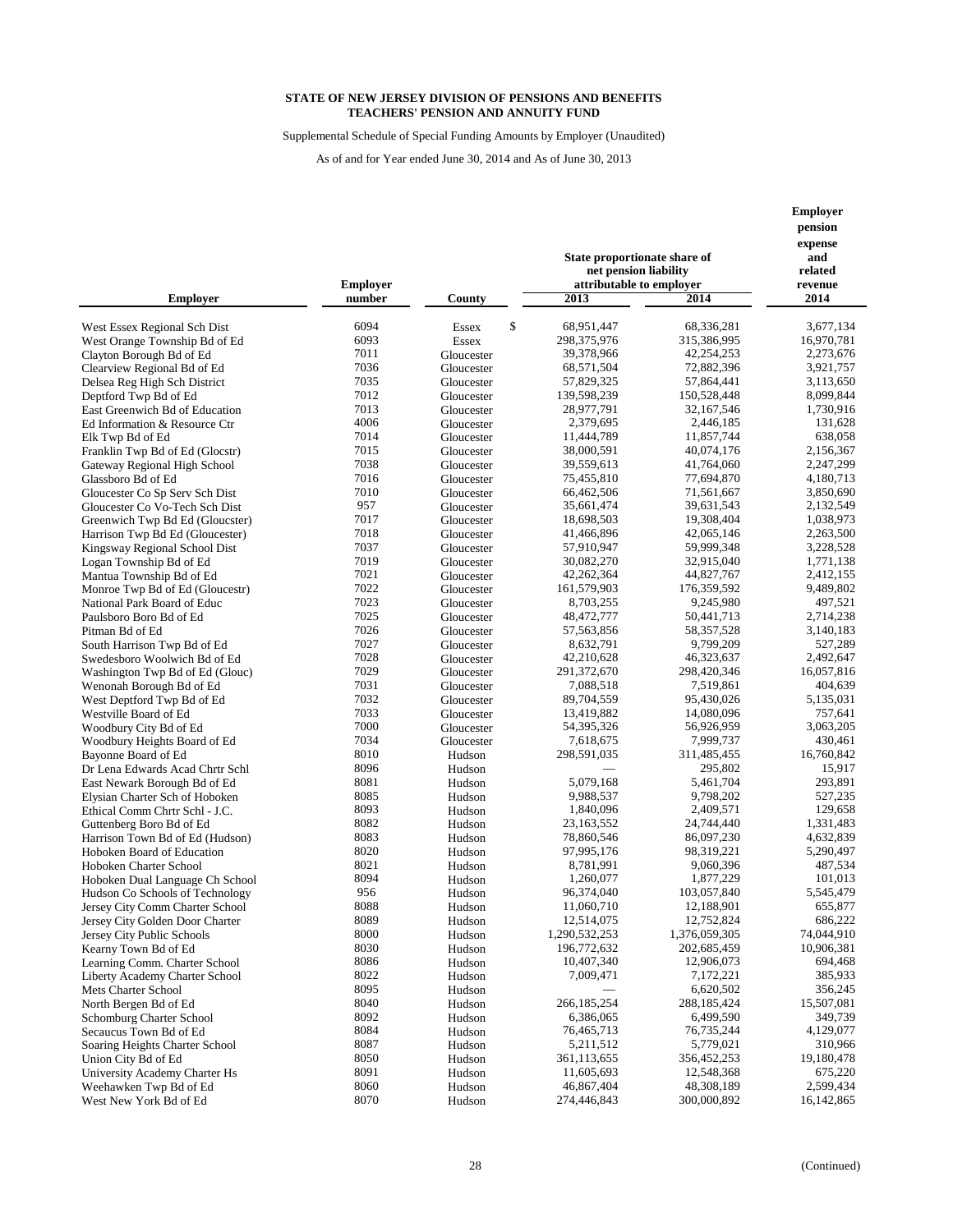Supplemental Schedule of Special Funding Amounts by Employer (Unaudited)

As of and for Year ended June 30, 2014 and As of June 30, 2013

|                                        | <b>Employer</b> |           | State proportionate share of<br>net pension liability<br>attributable to emplover | pension<br>expense<br>and<br>related<br>revenue |                          |
|----------------------------------------|-----------------|-----------|-----------------------------------------------------------------------------------|-------------------------------------------------|--------------------------|
| <b>Employer</b>                        | number          | County    | 2013                                                                              | 2014                                            | 2014                     |
| Alexandria Twp Bd of Ed                | 9011            | Hunterdon | \$<br>26,394,040                                                                  | 27,224,093                                      | 1,464,912                |
| Bethlehem Twp Bd of Ed                 | 9012            | Hunterdon | 20,444,648                                                                        | 20,332,072                                      | 1,094,056                |
| Bloomsbury Borough Bd of Ed            | 9013            | Hunterdon | 5,371,792                                                                         | 5,085,000                                       | 273,621                  |
| Califon Boro Bd of Ed                  | 9014            | Hunterdon | 5,279,947                                                                         | 5,373,504                                       | 289,145                  |
| Clinton Town Bd of Ed                  | 9015            | Hunterdon | 18,666,978                                                                        | 18,983,034                                      | 1,021,465                |
| Clinton Twp Bd of Ed                   | 9016            | Hunterdon | 55,865,468                                                                        | 64,074,645                                      | 3,447,817                |
| Delaware Twp Bd of Ed                  | 9017            | Hunterdon | 20,218,196                                                                        | 20,866,554                                      | 1,122,817                |
| Delaware Valley Reg H S Dist           | 9040            | Hunterdon | 31,465,093                                                                        | 33,668,700                                      | 1,811,692                |
| East Amwell Township Bd of Ed          | 9018            | Hunterdon | 19,015,161                                                                        | 19,825,900                                      | 1,066,820                |
| Flemington Raritan Bd of Ed            | 9000            | Hunterdon | 119,916,208                                                                       | 125,824,647                                     | 6,770,547                |
| Franklin Twp Bd of Ed (Huntrdn)        | 9019            | Hunterdon | 11,273,116                                                                        | 10,200,574                                      | 548,887                  |
| Frenchtown Borough Bd of Ed            | 9021            | Hunterdon | 6,689,301                                                                         | 7,476,453                                       | 402,303                  |
| Hampton Borough Bd of Ed               | 9023            | Hunterdon | 7,094,761                                                                         | 7,377,559                                       | 396,982                  |
| High Bridge Borough Bd of Ed           | 9024            | Hunterdon | 18,340,878                                                                        | 18,943,275                                      | 1,019,326                |
| Holland Twp Bd of Ed                   | 9025            | Hunterdon | 22,969,952                                                                        | 24, 195, 489                                    | 1,301,944                |
| Hunterdon Central High School          | 9030            | Hunterdon | 108,878,283                                                                       | 111, 121, 367                                   | 5,979,373                |
| Hunterdon Co Educ Srvcs Comm           | 9041            | Hunterdon | 12,403,346                                                                        | 12,436,766                                      | 669,215                  |
| Hunterdon County Vocational            | 9001            | Hunterdon | 7,931,977                                                                         | 7,692,234                                       | 413,914                  |
| Kingwood Township Bd of Ed             | 9026            | Hunterdon | 15,444,059                                                                        | 16,521,374                                      | 889,005                  |
| Lambertville City Bd of Ed             | 9027            | Hunterdon | 6,776,230                                                                         | 8,130,086                                       | 437,475                  |
| Lebanon Borough Bd of Ed               | 9028            | Hunterdon | 4,743,236                                                                         | 4,006,348                                       | 215,579                  |
| Lebanon Township Bd of Ed              | 9029            | Hunterdon | 28,627,267                                                                        | 29,777,099                                      | 1,602,287                |
| Milford Borough Bd of Ed               | 9031            | Hunterdon | 3,804,109                                                                         | 4,167,901                                       | 224,272                  |
| North Hunterdon-Voorhees               | 9038            | Hunterdon | 108,963,495                                                                       | 109,561,204                                     | 5,895,421                |
| Readington Twp Bd of Ed                | 9033            | Hunterdon | 73,638,734                                                                        | 73,924,434                                      | 3,977,829                |
| South Hunterdon Reg Bd of Ed           | 9039            | Hunterdon | 19,199,319                                                                        | 20,061,812                                      | 1,079,514                |
| Stockton Borough Bd of Ed              | 9034            | Hunterdon | 1,832,605                                                                         | 1,944,794                                       | 104,648                  |
| Tewksbury Twp Bd of Ed                 | 9035            | Hunterdon | 28, 345, 958                                                                      | 27,940,510                                      | 1,503,462                |
| Union Twp of Ed (Hunterdon)            | 9036            | Hunterdon | 18,139,162                                                                        | 20,016,894                                      | 1,077,097                |
| West Amwell Twp Bd of Ed               | 9037            | Hunterdon | 9,286,552                                                                         | 10,302,488                                      | 554,371                  |
| East Windsor Reg School Dist           | 121             | Mercer    | 173,972,871                                                                       | 188,370,333                                     | 10,136,092               |
| <b>Emily Fisher Charter School</b>     | 115             | Mercer    | 10,942,100                                                                        | 11,700,343                                      | 629,588                  |
| Ewing Township Bd of Ed                | 122             | Mercer    | 131,947,181                                                                       | 143,002,548                                     | 7,694,880                |
| <b>Foundation Academy Charter Schl</b> | 133             | Mercer    | 160,124                                                                           | 170,863                                         | 9,194                    |
| <b>Foundation Academy Charter Schl</b> | 133             | Mercer    | 6,377,091                                                                         | 9,550,841                                       | 513,925                  |
| Hamilton Twp Bd of Ed (Mercer)         | 110             | Mercer    | 396,438,495                                                                       | 421,730,111                                     | 22,693,039               |
| Hopewell Valley Reg Sch Dist           | 123             | Mercer    | 162,725,739                                                                       | 169,825,780                                     | 9,138,221                |
| <b>International Charter School</b>    | 128             | Mercer    | 2,898,848                                                                         | 2,695,182                                       | 145,026                  |
| Lawrence Twp Bd of Ed (Mercer)         | 124             | Mercer    | 150, 174, 286                                                                     | 151,832,317                                     | 8,170,004                |
| Mercer Co Community College            | 119             | Mercer    | 1,727,027                                                                         | 1,858,482                                       | 100,004                  |
| Mercer Co Special Ser Sch Dist         | 111             | Mercer    | 86,304,895                                                                        | 86,433,420                                      | 4,650,929                |
| Mercer Co Vocational Schools           | 953             | Mercer    | 15,922,245                                                                        | 16,777,039                                      | 902,762                  |
| Pace Charter School of Hamilton        | 131             | Mercer    | 2,464,673                                                                         | 3,290,812                                       | 177,077                  |
| Paul Robeson Chtr School               | 135             | Mercer    | 7,449,031                                                                         | 9,250,258                                       | 497,751                  |
| Princeton Charter School               | 126             | Mercer    | 11,771,513                                                                        | 13,256,103                                      | 713,303                  |
| Princeton Regional School              | 125             | Mercer    | 157,591,948<br>84,325,198                                                         | 167,120,532                                     | 8,992,654                |
| Robbinsville Twp Bd of Ed              | 127             | Mercer    |                                                                                   | 87,138,387                                      | 4,688,863                |
| Trenton City Bd of Ed                  | 100             | Mercer    | 407,726,359                                                                       | 449,583,302                                     | 24,191,803               |
| <b>Trenton Comm Charter School</b>     | 101             | Mercer    | 20,655,025                                                                        |                                                 |                          |
| Village Charter School                 | 116             | Mercer    | 11,086,851                                                                        | 11,481,669                                      | 617,822                  |
| West Windsor Plainsboro Reg            | 118             | Mercer    | 353,425,063                                                                       | 374,953,020                                     | 20,175,993               |
| Academy For Urban Leadership           | 255             | Middlesex | 1,475,136                                                                         | 5,781,411                                       | 311,094                  |
| Carteret Bd of Ed                      | 231             | Middlesex | 121,216,238                                                                       | 122, 101, 519                                   | 6,570,208                |
| Cranbury Township Bd of Ed             | 232             | Middlesex | 25,911,874                                                                        | 25,394,928                                      | 1,366,486                |
| Dunellen Board of Education            | 233             | Middlesex | 33,921,884                                                                        | 34,978,482                                      | 1,882,171                |
| East Brunswick Twp Bd of Ed            | 234<br>247      | Middlesex | 305, 203, 552<br>541,444,343                                                      | 315,068,546                                     | 16,953,646<br>30,187,844 |
| Edison Twp Bd of Ed                    |                 | Middlesex |                                                                                   | 561,014,437                                     |                          |

**Employer**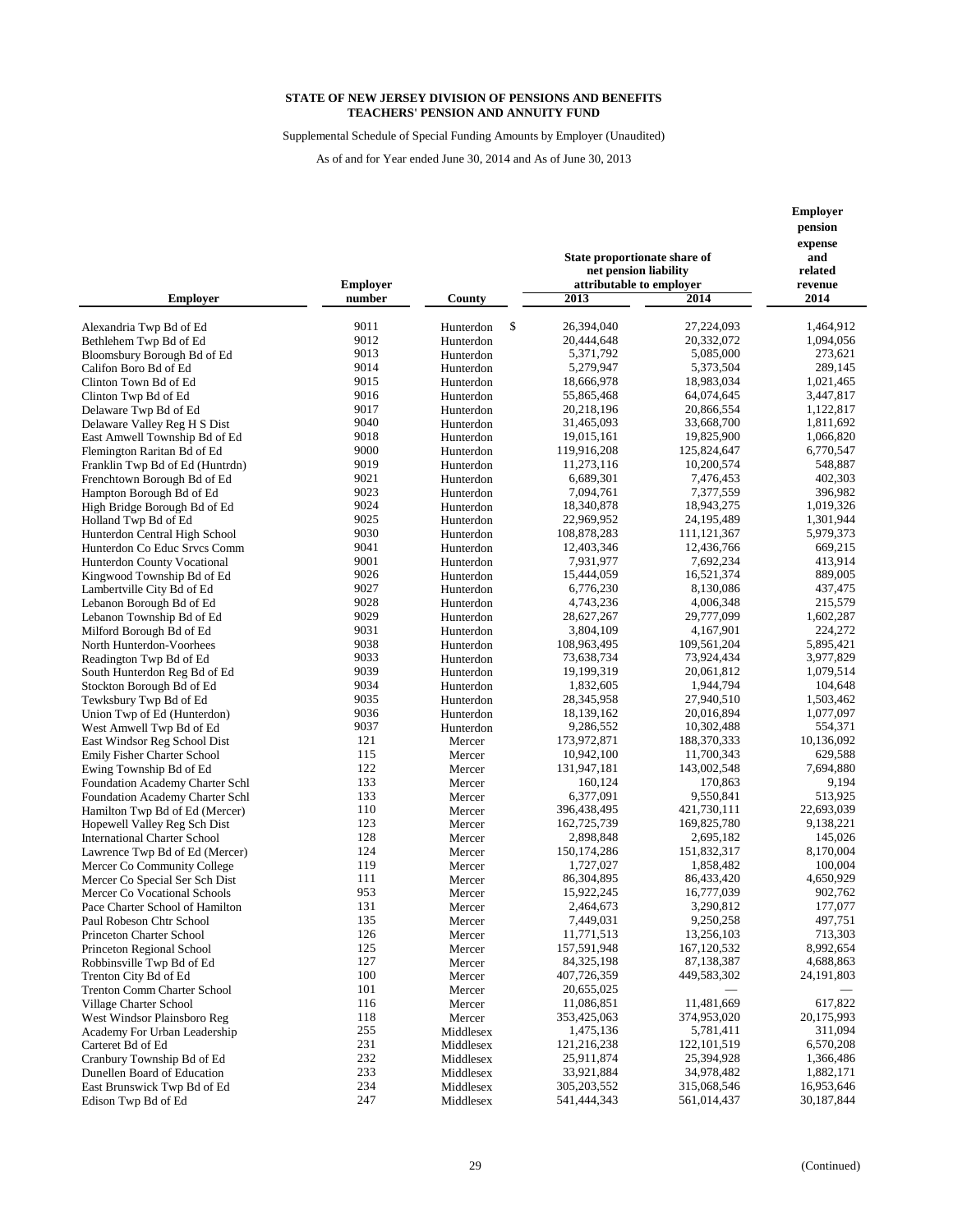Supplemental Schedule of Special Funding Amounts by Employer (Unaudited)

|                                                           |                           |                        | State proportionate share of<br>net pension liability | Employer<br>pension<br>expense<br>and<br>related |                          |
|-----------------------------------------------------------|---------------------------|------------------------|-------------------------------------------------------|--------------------------------------------------|--------------------------|
| <b>Employer</b>                                           | <b>Employer</b><br>number | County                 | attributable to employer<br>2013                      | 2014                                             | revenue<br>2014          |
| Greater Brunswick Chart.School                            | 203                       | \$<br>Middlesex        | 8,482,968                                             | 9,477,362                                        | 509,971                  |
| Hatikvah Internat'l Acad Chrtr                            | 256                       | Middlesex              | 683,179                                               | 2,693,043                                        | 144,911                  |
| Highland Park Bd of Ed                                    | 236                       | Middlesex              | 54,310,582                                            | 60,066,913                                       | 3,232,164                |
| Jamesburg Borough Bd of Ed                                | 237                       | Middlesex              | 18,685,862                                            | 20,743,125                                       | 1,116,175                |
| Metuchen Boro Bd of Ed                                    | 239                       | Middlesex              | 73,691,874                                            | 78,536,729                                       | 4,226,013                |
| Middlesex Bd of Ed                                        | 241                       | Middlesex              | 74,071,739                                            | 75,452,387                                       | 4,060,047                |
| Middlesex Co Ed Serv Comm                                 | 202                       | Middlesex              | 62,701,861                                            | 70,761,329                                       | 3,807,624                |
| Middlesex Co Vocational School                            | 972                       | Middlesex              | 92,525,608                                            | 92,210,805                                       | 4,961,807                |
| Middlesex County College                                  | 201                       | Middlesex              | 1,213,179                                             | 1,326,390                                        | 71,372                   |
| Milltown Borough Bd of Ed                                 | 242<br>243                | Middlesex              | 18,710,988                                            | 19,368,294                                       | 1,042,196                |
| Monroe Twp Bd of Ed (Middlesex)<br>New Brunswick Bd of Ed | 200                       | Middlesex<br>Middlesex | 192,716,867<br>297, 257, 295                          | 204,234,928<br>319,934,116                       | 10,989,757<br>17,215,459 |
| North Brunswick Bd of Ed                                  | 244                       | Middlesex              | 185,840,754                                           | 192,326,856                                      | 10,348,991               |
| Old Bridge Bd of Ed                                       | 238                       | Middlesex              | 309,975,505                                           | 327,811,808                                      | 17,639,353               |
| Perth Amboy Bd of Ed                                      | 210                       | Middlesex              | 324,533,030                                           | 348, 313, 359                                    | 18,742,529               |
| Piscataway Bd of Ed Admn Bldg                             | 245                       | Middlesex              | 229,130,813                                           | 249,711,421                                      | 13,436,819               |
| Sayreville Bd of Ed_Selover Elm                           | 248                       | Middlesex              | 175,494,046                                           | 193,804,230                                      | 10,428,487               |
| South Amboy Bd of Ed                                      | 249                       | Middlesex              | 35,668,263                                            | 38,313,708                                       | 2,061,637                |
| South Brunswick Bd of Ed                                  | 251                       | Middlesex              | 270,017,065                                           | 282,188,861                                      | 15,184,410               |
| South Plainfield Bd of Ed                                 | 252                       | Middlesex              | 131,412,811                                           | 134,423,412                                      | 7,233,242                |
| South River Boro Bd of Ed                                 | 253                       | Middlesex              | 62,409,862                                            | 64,726,265                                       | 3,482,881                |
| Spotswood Bd of Ed                                        | 254                       | Middlesex              | 59,093,381                                            | 61,905,138                                       | 3,331,078                |
| Woodbridge Township Bd of Ed                              | 220                       | Middlesex              | 457,497,527                                           | 507,500,713                                      | 27,308,303               |
| Academy Charter High School                               | 311                       | Monmouth               | 6,430,544                                             | 7,297,663                                        | 392,683                  |
| Asbury Park Bd of Ed                                      | 300                       | Monmouth               | 128,423,522                                           | 127,588,009                                      | 6,865,433                |
| Atlantic Highlands Bd of Ed                               | 321                       | Monmouth               | 13,063,115                                            | 14,380,175                                       | 773,788                  |
| Avon By The Sea Boro Bd of Ed                             | 323<br>324                | Monmouth               | 6,066,520<br>19,478,521                               | 6,121,502<br>20,708,273                          | 329,394<br>1,114,300     |
| Belmar Boro Bd of Ed                                      | 325                       | Monmouth<br>Monmouth   | 12,766,902                                            | 13,228,171                                       | 711,800                  |
| Bradley Beach Bd of Ed<br>Brielle Boro Bd of Ed           | 326                       | Monmouth               | 18,037,564                                            | 19,626,476                                       | 1,056,089                |
| Colts Neck Twp Bd of Ed                                   | 322                       | Monmouth               | 52, 352, 578                                          | 53,310,526                                       | 2,868,607                |
| Deal Boro Bd of Ed                                        | 364                       | Monmouth               | 5,453,103                                             | 5,947,996                                        | 320,058                  |
| Eatontown Bd of Ed                                        | 327                       | Monmouth               | 45,565,423                                            | 48,136,446                                       | 2,590,193                |
| Fair Haven Borough Bd of Ed                               | 328                       | Monmouth               | 30,694,361                                            | 33,414,670                                       | 1,798,023                |
| Farmingdale Bd of Ed                                      | 329                       | Monmouth               | 6,488,366                                             | 7,064,268                                        | 380,124                  |
| Freehold Boro Bd of Ed                                    | 331                       | Monmouth               | 44,490,987                                            | 45,046,819                                       | 2,423,942                |
| Freehold Reg H S District                                 | 370                       | Monmouth               | 352,004,160                                           | 387,945,531                                      | 20,875,112               |
| Freehold Twp Bd of Ed                                     | 332                       | Monmouth               | 124,004,123                                           | 136,469,238                                      | 7,343,326                |
| Hazlet Twp Bd of Ed                                       | 352                       | Monmouth               | 117,574,047                                           | 122,288,990                                      | 6,580,296                |
| Henry Hudson Reg Sch Dist                                 | 374                       | Monmouth               | 16,891,961                                            | 17,883,748                                       | 962,314                  |
| Highlands Boro Bd of Ed                                   | 333<br>334                | Monmouth               | 7,298,583<br>122,905,106                              | 9,110,221                                        | 490,215                  |
| Holmdel Township Bd of Ed<br>Hope Academy Charter School  | 312                       | Monmouth<br>Monmouth   | 6,516,614                                             | 128,555,940<br>7,206,822                         | 6,917,517<br>387,795     |
| Howell Twp Bd of Ed                                       | 335                       | Monmouth               | 241,649,258                                           | 248,106,214                                      | 13,350,444               |
| Keansburg Board of Education                              | 336                       | Monmouth               | 86,874,692                                            | 87,190,099                                       | 4,691,646                |
| Keyport Borough Bd of Ed                                  | 337                       | Monmouth               | 43,004,770                                            | 43,463,757                                       | 2,338,758                |
| Little Silver Bd of Ed                                    | 338                       | Monmouth               | 29,364,054                                            | 30, 343, 665                                     | 1,632,774                |
| Long Branch Bd of Ed                                      | 310                       | Monmouth               | 196,269,866                                           | 208,900,068                                      | 11,240,785               |
| Manalapan Englishtown Regional                            | 339                       | Monmouth               | 160,287,832                                           | 164,498,200                                      | 8,851,548                |
| Manasquan Borough Bd of Ed                                | 341                       | Monmouth               | 57,010,446                                            | 62,231,640                                       | 3,348,646                |
| Marlboro Township Bd of Ed                                | 342                       | Monmouth               | 187,008,674                                           | 198, 195, 083                                    | 10,664,756               |
| Matawan-Aberdeen Reg School                               | 343                       | Monmouth               | 133,594,457                                           | 138,358,042                                      | 7,444,962                |
| Middletown Twp Bd of Ed                                   | 344                       | Monmouth               | 359,346,441                                           | 382,394,370                                      | 20,576,407               |
| Millstone Township Bd of Ed                               | 345                       | Monmouth               | 46, 342, 788                                          | 51, 515, 206                                     | 2,772,002                |
| Monmouth Beach Bd of Ed                                   | 346                       | Monmouth               | 10,792,901                                            | 11,583,709                                       | 623,312                  |
| Monmouth Co Vocational Schools                            | 987                       | Monmouth               | 100,860,626                                           | 104,689,846                                      | 5,633,297                |
| Monmouth Regional School                                  | 372                       | Monmouth               | 47,783,823                                            | 47,958,033                                       | 2,580,592                |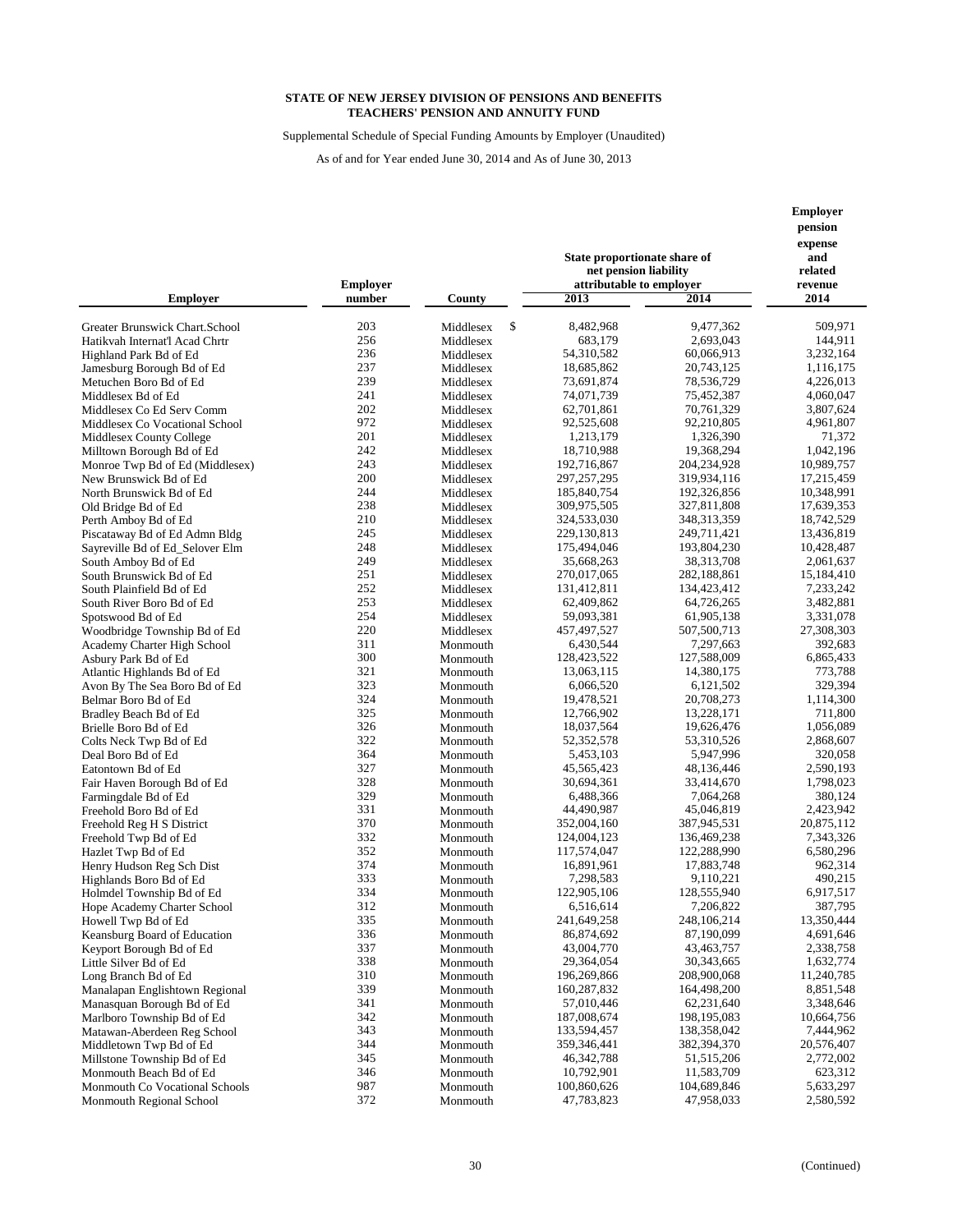Supplemental Schedule of Special Funding Amounts by Employer (Unaudited)

|                                                |                           |                  | State proportionate share of<br>net pension liability | Employer<br>pension<br>expense<br>and<br>related |                        |
|------------------------------------------------|---------------------------|------------------|-------------------------------------------------------|--------------------------------------------------|------------------------|
| <b>Employer</b>                                | <b>Employer</b><br>number | County           | attributable to employer<br>2013                      | 2014                                             | revenue<br>2014        |
| Neptune City Bd of Ed                          | 347                       | \$<br>Monmouth   | 10,909,795                                            | 10,556,769                                       | 568,053                |
| Neptune Twp Bd of Ed                           | 348                       | Monmouth         | 145,468,662                                           | 161,328,300                                      | 8,680,977              |
| Ocean Twp Bd of Ed (Monmouth)                  | 351                       | Monmouth         | 154,418,423                                           | 160,666,363                                      | 8,645,359              |
| Oceanport Schools                              | 349                       | Monmouth         | 22,240,031                                            | 23,742,413                                       | 1,277,565              |
| Red Bank Bd of Ed                              | 353                       | Monmouth         | 32,546,084                                            | 33,651,085                                       | 1,810,744              |
| Red Bank Charter School                        | 360                       | Monmouth         | 5,739,250                                             | 6,307,841                                        | 339,421                |
| Red Bank Regional High School                  | 301                       | Monmouth         | 52,088,826                                            | 51,271,493                                       | 2,758,888              |
| Roosevelt Borough Bd of Ed                     | 369                       | Monmouth         | 3,873,090                                             | 4,268,556                                        | 229,688                |
| Rumson Boro Bd of Ed                           | 354                       | Monmouth         | 29, 343, 376                                          | 34,218,909                                       | 1,841,299              |
| Rumson Fair Haven Regional H.S.                | 371                       | Monmouth         | 37,044,765                                            | 39,840,781                                       | 2,143,808              |
| Sea Girt Bd of Ed                              | 366                       | Monmouth         | 8,328,385                                             | 8,670,355                                        | 466,547                |
| Shore Regional H S District                    | 373                       | Monmouth         | 26,942,066                                            | 26,851,919                                       | 1,444,885              |
| Shrewsbury Borough Bd of Ed                    | 356                       | Monmouth         | 17,103,899                                            | 17,427,526                                       | 937,765                |
| Spring Lake Boro Bd of Ed                      | 358                       | Monmouth         | 12,207,405                                            | 11,737,963                                       | 631,613                |
| Spring Lake Heights Bd of Ed                   | 368                       | Monmouth         | 10,840,189                                            | 11,030,983                                       | 593,570                |
| Tinton Falls Board of Education                | 357                       | Monmouth         | 52,945,395                                            | 57,949,872                                       | 3,118,247              |
| Union Beach Boro Bd of Ed                      | 359                       | Monmouth         | 23,038,075                                            | 23,892,390                                       | 1,285,635              |
| <b>Upper Freehold Regional</b>                 | 361                       | Monmouth         | 79,988,513                                            | 83,007,855                                       | 4,466,602              |
| Wall Township Bd of Ed                         | 362                       | Monmouth         | 137,997,158                                           | 141,063,164                                      | 7,590,523              |
| West Long Branch Bd of Ed                      | 363                       | Monmouth         | 20,794,392                                            | 20,326,536                                       | 1,093,758              |
| Boonton Town Bd of Ed                          | 411                       | Morris           | 55,602,809                                            | 57,675,711                                       | 3,103,495              |
| Boonton Twp Bd of Ed                           | 412                       | Morris           | 17,816,652                                            | 18,489,067                                       | 994,885                |
| Butler Boro Bd of Ed                           | 413                       | Morris           | 47,022,768                                            | 47,593,911                                       | 2,560,999              |
| <b>Chathams School District</b>                | 455                       | Morris           | 133,033,790                                           | 142,195,918                                      | 7,651,475              |
| Chester Twp Bd of Ed                           | 416                       | Morris           | 46,228,470                                            | 46, 465, 184                                     | 2,500,263              |
| Denville Twp Bd of Ed                          | 417                       | Morris           | 62,179,743                                            | 59,831,379                                       | 3,219,490              |
| Dover Bd of Ed                                 | 418                       | Morris           | 101,666,551                                           | 104,892,290                                      | 5,644,190              |
| East Hanover Twp Bd of Ed                      | 448                       | Morris           | 41,792,527                                            | 45,634,900                                       | 2,455,586              |
| Florham Park Bd of Ed                          | 419                       | Morris           | 36,781,872                                            | 39,091,399                                       | 2,103,484              |
| Hanover Park Reg H S Dist                      | 420                       | Morris           | 61,585,599                                            | 64,509,730                                       | 3,471,229              |
| Hanover Township Bd of Ed                      | 421                       | Morris           | 56,224,186                                            | 57,876,394                                       | 3,114,293              |
| Harding Township Bd of Ed                      | 422<br>423                | Morris           | 14,080,042                                            | 13,795,743                                       | 742,341                |
| Jefferson Township Bd of Ed                    | 424                       | Morris           | 121,515,338<br>82,272,461                             | 130,500,859<br>84, 305, 810                      | 7,022,171<br>4,536,444 |
| Kinnelon Borough Bd of Ed                      | 425                       | Morris           | 29,144,469                                            | 30, 302, 773                                     | 1,630,574              |
| Lincoln Park Boro Bd of Ed                     | 438                       | Morris<br>Morris | 33,336,637                                            | 35,790,018                                       | 1,925,839              |
| Long Hill Twp Bd of Ed                         | 426                       | Morris           | 93,623,142                                            | 98,219,321                                       | 5,285,122              |
| Madison Boro Bd of Ed<br>Mendham Boro Bd of Ed | 427                       | Morris           | 23,023,638                                            | 23,937,056                                       | 1,288,038              |
| Mendham Township Bd of Ed                      | 428                       | Morris           | 34,896,907                                            | 34,764,714                                       | 1,870,668              |
| Mine Hill Twp Bd of Ed                         | 429                       | Morris           | 10,054,085                                            | 11,338,109                                       | 610,097                |
| Montville Twp Bd of Ed                         | 431                       | Morris           | 157,248,212                                           | 167,054,854                                      | 8,989,120              |
| Morris Co Educ Services Comm                   | 453                       | Morris           | 22, 104, 254                                          | 20,627,497                                       | 1,109,953              |
| Morris Co Vocational Sch Dist                  | 955                       | Morris           | 35,338,729                                            | 37,662,969                                       | 2,026,621              |
| Morris Hills Regional District                 | 450                       | Morris           | 128,811,268                                           | 137,215,600                                      | 7,383,488              |
| Morris Plains Bd of Ed                         | 432                       | Morris           | 20,002,279                                            | 19,801,491                                       | 1,065,506              |
| Morris School District                         | 440                       | Morris           | 206,528,007                                           | 213,296,708                                      | 11,477,365             |
| Mount Arlington Bd of Ed                       | 435                       | Morris           | 15,219,245                                            | 16,120,890                                       | 867,455                |
| Mount Olive Twp Bd of Ed                       | 436                       | Morris           | 159,827,281                                           | 163,003,589                                      | 8,771,123              |
| Mountain Lakes Boro Bd of Ed                   | 434                       | Morris           | 89,429,337                                            | 90,927,571                                       | 4,892,757              |
| Netcong Borough Bd of Ed                       | 437                       | Morris           | 10,981,117                                            | 11,709,025                                       | 630,055                |
| Parsippany Troy Hills Bd of Ed                 | 449                       | Morris           | 297,351,013                                           | 299,251,510                                      | 16,102,541             |
| Pequannock Twp Bd of Ed                        | 439                       | Morris           | 82,699,146                                            | 91,476,648                                       | 4,922,302              |
| Randolph Township Bd of Ed                     | 441                       | Morris           | 179,667,953                                           | 190,906,353                                      | 10,272,554             |
| Riverdale Borough Bd of Ed                     | 442                       | Morris           | 11,605,771                                            | 11,971,862                                       | 644,199                |
| Rockaway Borough Bd of Ed                      | 443                       | Morris           | 16,239,371                                            | 17,367,888                                       | 934,555                |
| Rockaway Township Bd of Ed                     | 444                       | Morris           | 104,608,863                                           | 100,475,266                                      | 5,406,513              |
| Roxbury Twp Bd of Ed                           | 445                       | Morris           | 143,741,948                                           | 150,887,663                                      | 8,119,173              |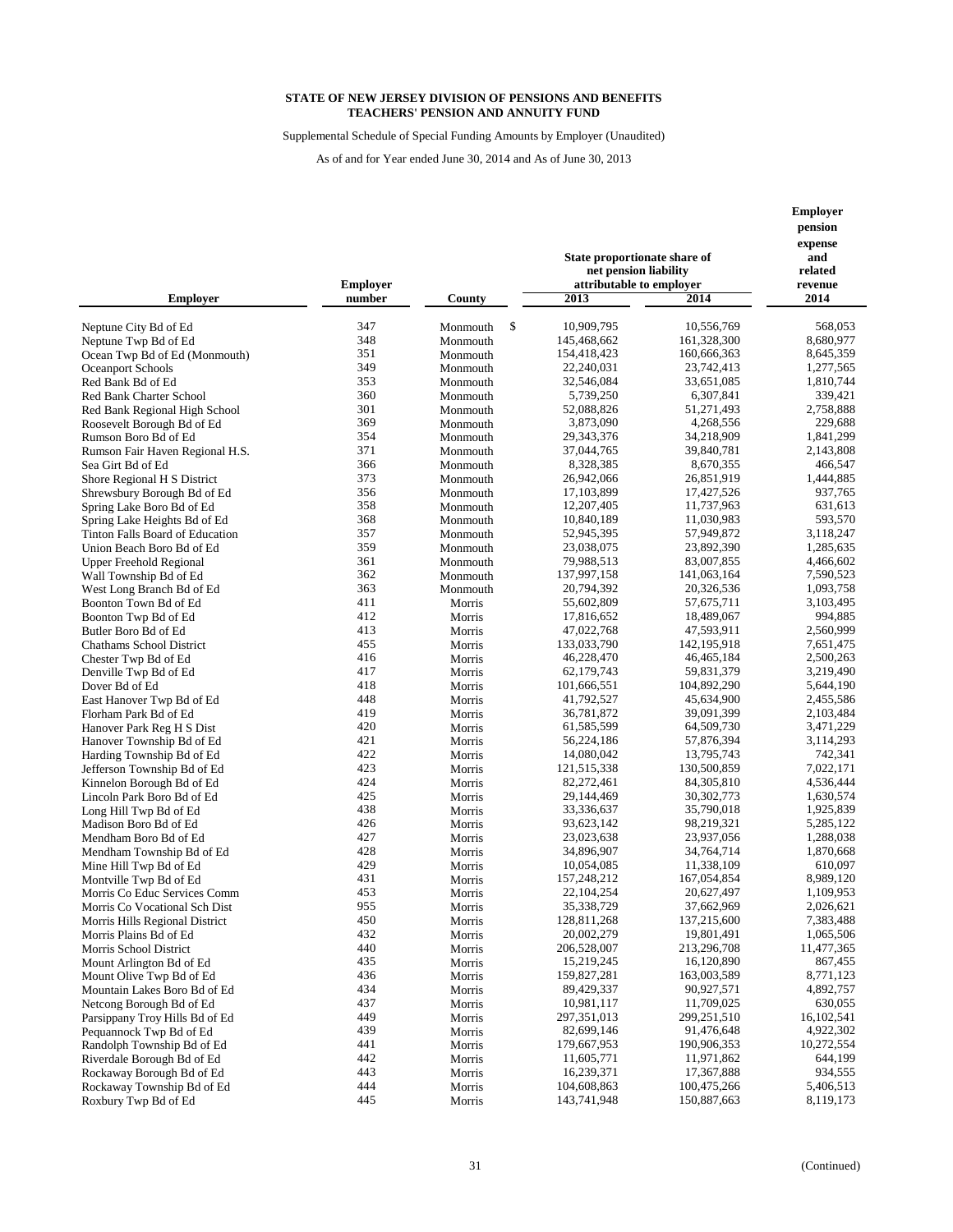Supplemental Schedule of Special Funding Amounts by Employer (Unaudited)

|                                                      |                           |                    | State proportionate share of<br>net pension liability |                          | Employer<br>pension<br>expense<br>and<br>related |
|------------------------------------------------------|---------------------------|--------------------|-------------------------------------------------------|--------------------------|--------------------------------------------------|
| <b>Employer</b>                                      | <b>Employer</b><br>number | County             | attributable to employer<br>2013                      | 2014                     | revenue<br>2014                                  |
|                                                      |                           |                    |                                                       |                          |                                                  |
| Washington Twp Bd Ed (Morris)                        | 446                       | Morris             | \$<br>92,893,378                                      | 97,166,085               | 5,228,448                                        |
| West Morris Reg H S Dist                             | 451                       | Morris             | 98,925,173                                            | 113,204,437              | 6,091,462                                        |
| Wharton Borough Bd of Ed                             | 447                       | Morris             | 25, 261, 625                                          | 28,423,783               | 1,529,466                                        |
| Barnegat Twp Bd of Ed                                | 535                       | Ocean              | 96,775,286                                            | 104,549,683              | 5,625,755                                        |
| Bay Head Bd of Ed                                    | 511<br>512                | Ocean              | 4,546,359                                             | 5,109,031                | 274,914                                          |
| Beach Haven Borough Bd of Ed                         | 513                       | Ocean              | 3,606,529                                             | 3,480,925                | 187,306                                          |
| Berkeley Twp Bd of Ed                                | 514                       | Ocean              | 65,378,394                                            | 67,681,768               | 3,641,915<br>17,873,882                          |
| Brick Twp Bd of Ed                                   | 505                       | Ocean              | 305,658,329                                           | 332,170,325              |                                                  |
| Central Regional H S Dist                            | 516                       | Ocean              | 69,340,988<br>5,617,362                               | 69,618,006<br>5,132,182  | 3,746,102<br>276,160                             |
| Eagleswood Twp Bd of Ed                              | 517                       | Ocean              | 4,788,808                                             | 4,769,570                | 256,648                                          |
| Island Heights Boro Bd of Ed                         | 518                       | Ocean<br>Ocean     | 272,931,832                                           | 283,017,383              | 15,228,992                                       |
| Jackson Township Bd of Ed<br>Lacey Township Bd of Ed | 519                       | Ocean              | 136,686,359                                           | 147,602,513              | 7,942,401                                        |
| Lakehurst Borough Bd of Ed                           | 521                       | Ocean              | 13,595,301                                            | 12,140,460               | 653,271                                          |
| Lakewood Twp Bd of Ed                                | 500                       | Ocean              | 163,997,053                                           | 168,849,420              | 9,085,684                                        |
| Lavallette Borough Bd of Ed                          | 522                       | Ocean              | 7,696,473                                             | 7,756,905                | 417,394                                          |
| Little Egg Harbor Twp Bd of Ed                       | 523                       | Ocean              | 59,294,706                                            | 61,561,147               | 3,312,568                                        |
| Long Beach Island Bd of Ed                           | 545                       | Ocean              | 12,423,479                                            | 13,937,794               | 749,984                                          |
| Manchester Township Bd of Ed                         | 524                       | Ocean              | 117,629,841                                           | 124,818,468              | 6,716,405                                        |
| Ocean County Vocational School                       | 986                       | Ocean              | 53,396,894                                            | 57,362,420               | 3,086,637                                        |
| Ocean Gate Bd of Ed                                  | 526                       | Ocean              | 6,017,671                                             | 5,705,416                | 307,005                                          |
| Ocean Twp Bd of Ed (Ocean)                           | 525                       | Ocean              | 20,709,570                                            | 21,924,949               | 1,179,768                                        |
| Pinelands Reg School District                        | 502                       | Ocean              | 72,487,981                                            | 71,489,447               | 3,846,803                                        |
| Plumsted Twp Bd of Ed                                | 527                       | Ocean              | 55,193,760                                            | 59,244,682               | 3,187,920                                        |
| Point Pleasant Beach Bd of Ed                        | 529                       | Ocean              | 32,595,713                                            | 35,295,925               | 1,899,252                                        |
| Point Pleasant Boro Bd of Ed                         | 528                       | Ocean              | 89,912,673                                            | 94,009,522               | 5,058,595                                        |
| Seaside Heights Bd of Ed                             | 531                       | Ocean              | 7,062,221                                             | 7,632,847                | 410,719                                          |
| Seaside Park Bd of Ed                                | 532                       | Ocean              | 258,367                                               | 135,130                  | 7,271                                            |
| Southern Regional H S District                       | 546                       | Ocean              | 107,510,677                                           | 116,015,121              | 6,242,703                                        |
| Stafford Township Bd of Ed                           | 533                       | Ocean              | 70,466,068                                            | 75,841,044               | 4,080,960                                        |
| Toms River School Dist                               | 515                       | Ocean              | 441,395,182                                           | 473,610,948              | 25,484,716                                       |
| Tuckerton Boro Bd of Ed                              | 534                       | Ocean              | 9,511,755                                             | 9,969,695                | 536,463                                          |
| Bloomingdale Bd of Ed                                | 631                       | Passaic            | 22,166,290                                            | 23,683,026               | 1,274,369                                        |
| Classical Acad. Charter School                       | 648                       | Passaic            | 2,252,969                                             | 2,435,742                | 131,066                                          |
| Clifton City Bd of Ed                                | 610                       | Passaic            | 318,957,104                                           | 340, 101, 994            | 18,300,680                                       |
| Community Ch School of Paterson                      | 661                       | Passaic            | 11,716,500                                            | 11,228,897               | 604,220                                          |
| Haledon Borough Bd of Ed                             | 632                       | Passaic            | 32,589,861                                            | 33,746,960               | 1,815,903                                        |
| Hawthorne Bd of Ed                                   | 633                       | Passaic            | 81,575,471                                            | 80,285,496               | 4,320,113                                        |
| Lakeland Regional H S Dist                           | 645                       | Passaic            | 46,934,902                                            | 49,078,709               | 2,640,895                                        |
| Little Falls Bd of Ed                                | 634                       | Passaic            | 31,882,257                                            | 34,855,179               | 1,875,536                                        |
| North Haledon Boro Bd of Ed                          | 635                       | Passaic            | 22,317,128                                            | 23,029,519               | 1,239,204                                        |
| Passaic Board of Education                           | 620                       | Passaic            | 507, 333, 228                                         | 547,187,994              | 29,443,851                                       |
| Passaic Co Manchester Reg High                       | 646                       | Passaic            | 28,002,690                                            | 28,966,569               | 1,558,673                                        |
| Passaic Co Regional Hs Dist 1                        | 640                       | Passaic            | 48,374,689                                            | 50,859,308               | 2,736,708                                        |
| Passaic Co Vocational School                         | 952                       | Passaic            | 157, 175, 174                                         | 169,944,302              | 9,144,599                                        |
| Passaic Co. Ed Serv Commision                        | 647<br>600                | Passaic            | 12,537,797<br>960,978,345                             | 9,619,287<br>994,021,760 | 517,608<br>53,487,703                            |
| Paterson Bd of Ed                                    | 660                       | Passaic            | 19,516,211                                            | 27,009,948               | 1,453,389                                        |
| Paterson Chart Sch-Science/Tech                      | 636                       | Passaic            | 69,507,666                                            | 72,583,826               | 3,905,691                                        |
| Pompton Lakes Bd of Ed<br>Prospect Park Bd of Ed     | 637                       | Passaic<br>Passaic | 26,089,009                                            | 28,368,297               | 1,526,481                                        |
|                                                      | 638                       |                    | 45,704,556                                            | 48,506,481               | 2,610,104                                        |
| Ringwood Boro Bd of Ed<br>Totowa Borough Bd of Ed    | 639                       | Passaic<br>Passaic | 34,572,836                                            | 35,984,913               | 1,936,326                                        |
| Wanaque Bd of Ed                                     | 641                       | Passaic            | 34,257,738                                            | 41,941,591               | 2,256,851                                        |
| Wayne Board of Education                             | 642                       | Passaic            | 322,931,169                                           | 343,932,194              | 18,506,781                                       |
| West Milford Township Bd of Ed                       | 643                       | Passaic            | 146, 624, 253                                         | 157,238,031              | 8,460,882                                        |
| Woodland Park Bd of Ed                               | 644                       | Passaic            | 36,389,288                                            | 37,916,244               | 2,040,250                                        |
| Alloway Twp Bd of Ed                                 | 711                       | Salem              | 15,042,189                                            | 15,937,571               | 857,591                                          |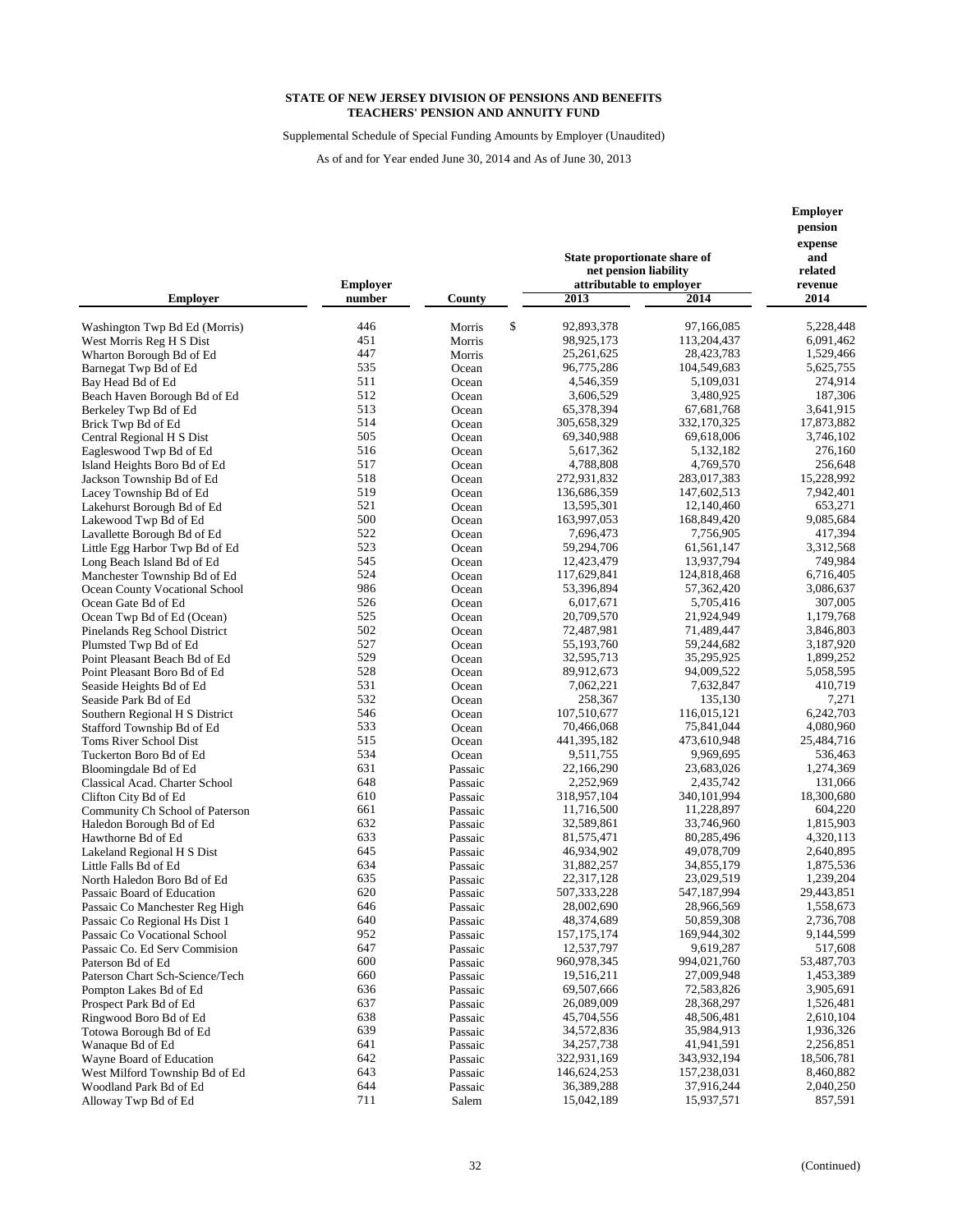Supplemental Schedule of Special Funding Amounts by Employer (Unaudited)

As of and for Year ended June 30, 2014 and As of June 30, 2013

|                                     | <b>Employer</b> |               | State proportionate share of<br>net pension liability<br>attributable to employer | pension<br>expense<br>and<br>related<br>revenue |            |
|-------------------------------------|-----------------|---------------|-----------------------------------------------------------------------------------|-------------------------------------------------|------------|
| <b>Employer</b>                     | number          | County        | 2013                                                                              | 2014                                            | 2014       |
| Elsinboro Township Bd of Ed         | 713             | Salem         | \$<br>4,117,256                                                                   | 4,400,793                                       | 236,804    |
| Lower Alloways Creek Bd of Ed       | 714             | Salem         | 7,991,828                                                                         | 7,820,066                                       | 420,793    |
| Mannington Township Bd of Ed        | 716             | Salem         | 5,905,382                                                                         | 6,316,522                                       | 339,888    |
| Oldmans Twp Bd of Ed                | 717             | Salem         | 7,413,526                                                                         | 8,085,168                                       | 435,058    |
| Penns Grove Carneys Point Reg       | 725             | Salem         | 84,422,895                                                                        | 87,929,793                                      | 4,731,448  |
| Pennsville Twp Bd of Ed             | 715             | Salem         | 64, 101, 774                                                                      | 69,023,508                                      | 3,714,113  |
| Pittsgrove Twp Bd of Ed             | 721             | Salem         | 57,194,838                                                                        | 59,242,417                                      | 3,187,798  |
| Quinton Township Bd of Ed           | 722             | Salem         | 11,285,602                                                                        | 11,720,097                                      | 630,651    |
| Salem City Bd of Ed                 | 700             | Salem         | 56,554,811                                                                        | 56,769,558                                      | 3,054,735  |
| Salem Co Sp Services Sch Dist       | 726             | Salem         | 26,132,864                                                                        | 27,947,304                                      | 1,503,827  |
| Salem Co Vocational Tech School     | 984             | Salem         | 16,096,024                                                                        | 16,711,990                                      | 899,262    |
| Upper Pittsgrove Twp Bd of Ed       | 724             | Salem         | 10,848,929                                                                        | 11,474,875                                      | 617,456    |
| Woodstown-Pilesgrove Reg Sch        | 719             | Salem         | 51,891,559                                                                        | 55,651,903                                      | 2,994,595  |
| Bedminster Twp Bd of Ed             | 741             | Somerset      | 25,434,780                                                                        | 26,521,894                                      | 1,427,127  |
| Bernards Twp Bd of Ed               | 742             | Somerset      | 183,216,504                                                                       | 201, 307, 735                                   | 10,832,246 |
| Bound Brook Boro Bd of Ed           | 743             | Somerset      | 45,070,382                                                                        | 50, 202, 781                                    | 2,701,381  |
| Branchburg Twp Bd of Ed             | 744             | Somerset      | 67,647,203                                                                        | 69,453,811                                      | 3,737,267  |
| Bridgewater-Raritan Reg Sch Dis     | 745             | Somerset      | 334,216,458                                                                       | 343,146,199                                     | 18,464,487 |
| Central Jersey Coll Prep Chrtr      | 769             | Somerset      | 7,366,550                                                                         | 8,695,268                                       | 467,887    |
| Franklin Twp Bd of Ed (Somerst)     | 748             | Somerset      | 276, 254, 711                                                                     | 279,830,750                                     | 15,057,522 |
| Green Brook Bd of Ed                | 753             | Somerset      | 31,284,759                                                                        | 31,611,801                                      | 1,701,012  |
| Hillsborough Twp Bd of Ed           | 749             | Somerset      | 270,641,017                                                                       | 289,462,619                                     | 15,575,807 |
| Manville Borough Bd of Ed           | 759             | Somerset      | 40,336,587                                                                        | 43,248,605                                      | 2,327,181  |
| Montgomery Twp Bd of Ed             | 751             | Somerset      | 165,289,592                                                                       | 176,699,179                                     | 9,508,075  |
| North Plainfield Bd of Ed           | 752             | Somerset      | 119,196,353                                                                       | 124,787,516                                     | 6,714,740  |
| Somerset Co Ed Ctnl Srvc Comm       | 764             | Somerset      | 18,731,823                                                                        | 14,100,227                                      | 758,725    |
| Somerset Co Vocational School       | 990             | Somerset      | 26,864,501                                                                        | 28,568,979                                      | 1,537,279  |
| Somerset Hills Bd of Ed             | 761             | Somerset      | 82,318,423                                                                        | 81,771,552                                      | 4,400,077  |
| Somerville Bd of Ed                 | 730             | Somerset      | 86,722,216                                                                        | 91,051,251                                      | 4,899,412  |
| South Bound Brook Bd of Ed          | 756             | Somerset      | 16,852,242                                                                        | 16,785,217                                      | 903,202    |
| Warren Township Bd of Ed            | 757             | Somerset      | 96,366,003                                                                        | 96,902,996                                      | 5,214,291  |
| Watchung Borough Bd of Ed           | 758             | Somerset      | 23, 207, 562                                                                      | 24,922,223                                      | 1,341,050  |
| Watchung Hills Regional H S         | 762             | Somerset      | 80,663,187                                                                        | 83,009,491                                      | 4,466,690  |
| Andover Regional Bd of Ed           | 772             | <b>Sussex</b> | 25,473,719                                                                        | 25,290,246                                      | 1,360,853  |
| Byram Twp Bd of Ed                  | 774             | <b>Sussex</b> | 32,714,792                                                                        | 33,354,780                                      | 1,794,800  |
| Frankford Township Bd of Ed         | 775             | <b>Sussex</b> | 28,073,544                                                                        | 29,418,262                                      | 1,582,979  |
| Franklin Boro Bd of Ed              | 776             | <b>Sussex</b> | 20,142,036                                                                        | 20,955,257                                      | 1,127,590  |
| Fredon Township Bd of Ed            | 777             | <b>Sussex</b> | 10,770,506                                                                        | 10,026,439                                      | 539,517    |
| Green Township Bd of Ed             | 778             | <b>Sussex</b> | 16,464,262                                                                        | 16,754,517                                      | 901,550    |
| Hamburg Borough Bd of Ed            | 779             | <b>Sussex</b> | 11,537,804                                                                        | 12,247,659                                      | 659,039    |
| Hampton Township Bd of Ed           | 781             | <b>Sussex</b> | 16,110,382                                                                        | 16,447,266                                      | 885,017    |
| Hardyston Township Bd of Ed         | 782             | <b>Sussex</b> | 24,742,472                                                                        | 24,700,152                                      | 1,329,100  |
| High Point Reg High School          | 780             | <b>Sussex</b> | 52,040,134                                                                        | 51,371,394                                      | 2,764,263  |
| Hopatcong Board of Education        | 783             | Sussex        | 79,734,594                                                                        | 82,640,839                                      | 4,446,853  |
| Kittatinny Regional H S             | 795             | Sussex        | 48,498,294                                                                        | 51,208,583                                      | 2,755,503  |
| Lafayette Board of Education        | 784             | Sussex        | 9,600,635                                                                         | 10,952,597                                      | 589,353    |
| Lenape Valley Reg H S Dist          | 790             | <b>Sussex</b> | 33,173,860                                                                        | 36,117,275                                      | 1,943,449  |
| Montague Bd of Ed                   | 785             | <b>Sussex</b> | 12,956,210                                                                        | 13,506,987                                      | 726,803    |
| Newton Bd of Ed                     | 786             | <b>Sussex</b> | 56,731,634                                                                        | 61,375,185                                      | 3,302,561  |
| Ogdensburg Bd of Ed                 | 787             | Sussex        | 10,907,454                                                                        | 10,928,188                                      | 588,039    |
| Sandyston Walpack School Dist       | 788             | <b>Sussex</b> | 6,020,949                                                                         | 5,820,038                                       | 313,173    |
| Sparta Bd of Ed                     | 789             | Sussex        | 116,166,254                                                                       | 142,481,277                                     | 7,666,830  |
| Stanhope Borough Bd of Ed           | 791             | <b>Sussex</b> | 9,758,730                                                                         | 10,834,956                                      | 583,022    |
| Stillwater Township Bd of Ed        | 792             | Sussex        | 16,803,237                                                                        | 17,061,266                                      | 918,056    |
| Sussex Co Ed Serv Comm Bd of Ed     | 771             | <b>Sussex</b> | 3,720,224                                                                         | 5,249,823                                       | 282,490    |
| <b>Sussex County Charter School</b> | 793             | Sussex        | 333,981                                                                           | 135,382                                         | 7,285      |
| <b>Sussex County Charter School</b> | 793             | <b>Sussex</b> | 5,635,778                                                                         | 6,518,588                                       | 350,761    |

**Employer**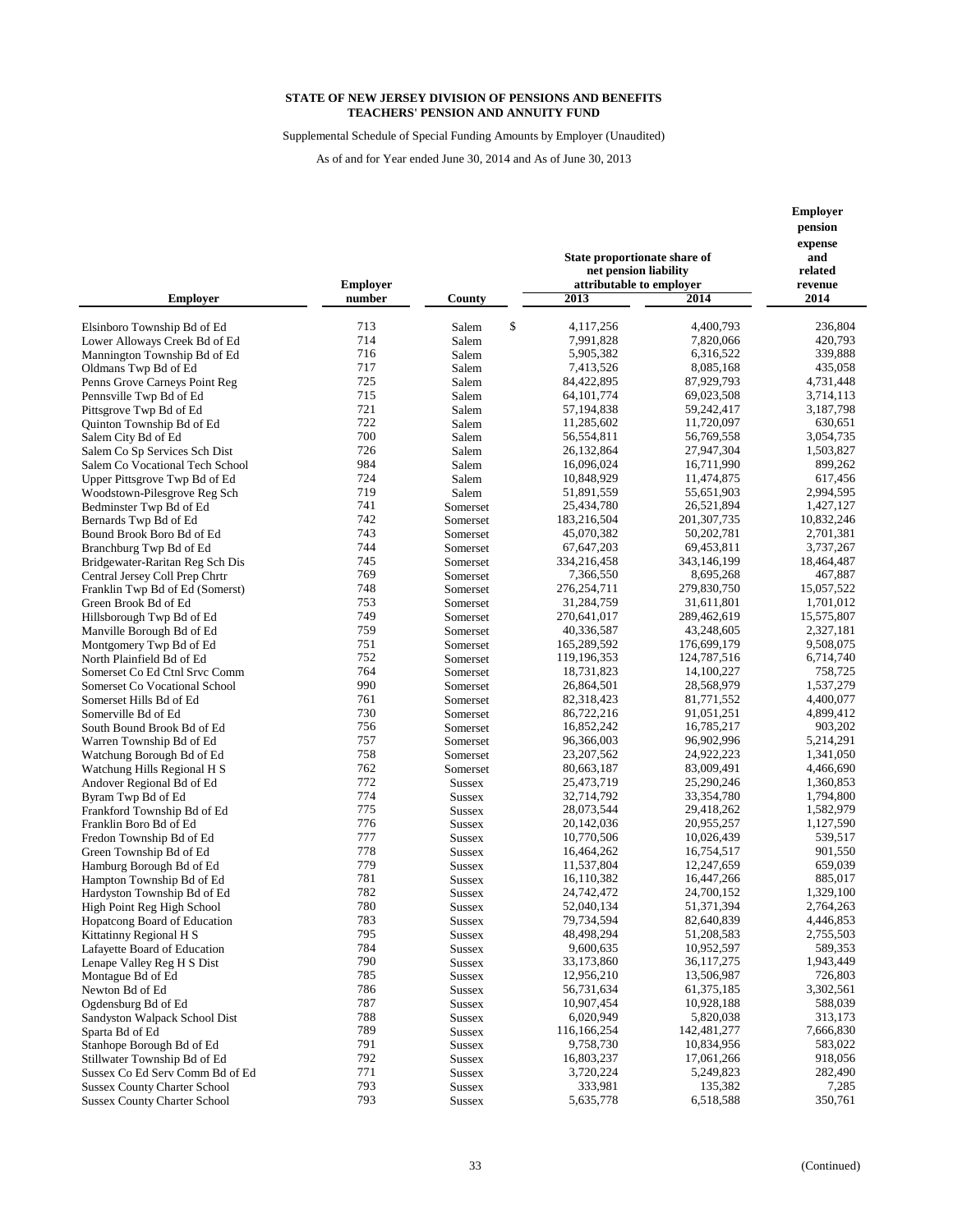Supplemental Schedule of Special Funding Amounts by Employer (Unaudited)

|                                                                 |                           |                                | State proportionate share of<br>net pension liability |                           | Employer<br>pension<br>expense<br>and<br>related |
|-----------------------------------------------------------------|---------------------------|--------------------------------|-------------------------------------------------------|---------------------------|--------------------------------------------------|
| <b>Employer</b>                                                 | <b>Employer</b><br>number | County                         | attributable to employer<br>2013                      | 2014                      | revenue<br>2014                                  |
|                                                                 | 979                       |                                | \$<br>26,552,135                                      | 29,251,928                | 1,574,028                                        |
| <b>Sussex County Vocational</b><br>Sussex-Wantage Reg Sch Dist  | 796                       | <b>Sussex</b><br><b>Sussex</b> | 52,995,882                                            | 52,757,423                | 2,838,845                                        |
| Unity Charter School                                            | 798                       | <b>Sussex</b>                  | 4,168,133                                             | 5,520,336                 | 297,046                                          |
| Vernon Township Bd of Ed                                        | 794                       | <b>Sussex</b>                  | 167, 674, 358                                         | 172,716,234               | 9,293,755                                        |
| Wallkill Vall Reg H S                                           | 797                       | <b>Sussex</b>                  | 34,486,297                                            | 35,111,347                | 1,889,320                                        |
| Barack Obama Green Charter H.S.                                 | 854                       | Union                          | 588,759                                               | 4,984,847                 | 268,232                                          |
| Berkeley Heights Bd of Ed                                       | 838                       | Union                          | 109, 107, 310                                         | 113,065,532               | 6,083,987                                        |
| Central Jersey Arts Charter Sch                                 | 853                       | Union                          | 6,993,864                                             | 6,367,731                 | 342,644                                          |
| Clark Twp Bd of Ed                                              | 831                       | Union                          | 76,907,380                                            | 80,987,570                | 4,357,892                                        |
| Cranford Twp Bd of Ed                                           | 832                       | Union                          | 135,604,354                                           | 142,443,280               | 7,664,786                                        |
| Elizabeth Bd of Ed                                              | 800                       | Union                          | 871,678,543                                           | 1,004,480,390             | 54,050,476                                       |
| Garwood Borough Bd of Ed                                        | 833                       | Union                          | 11,140,226                                            | 12,466,207                | 670,799                                          |
| Hillside Board of Education                                     | 834                       | Union                          | 116,653,960                                           | 119,969,003               | 6,455,459                                        |
| Kenilworth Borough Bd of Ed                                     | 810                       | Union                          | 49,602,149                                            | 52,744,337                | 2,838,141                                        |
| Linden City Bd of Ed                                            | 835                       | Union                          | 218,470,412                                           | 230, 215, 420             | 12,387,751                                       |
| Mountainside Boro Bd of Ed                                      | 836                       | Union                          | 22,654,542                                            | 22,039,193                | 1,185,915                                        |
| New Providence Bd of Ed                                         | 837                       | Union                          | 81,708,049                                            | 85,755,504                | 4,614,451                                        |
| Plainfield Bd of Ed                                             | 820                       | Union                          | 244,193,446                                           | 263,084,033               | 14,156,391                                       |
| Queen City Academy Charter Sch                                  | 132                       | Union                          | 6,973,654                                             | 8,189,473                 | 440,671                                          |
| Rahway City Bd of Ed                                            | 839                       | Union                          | 135,393,508                                           | 146,406,723               | 7,878,056                                        |
| Roselle Boro Bd of Ed                                           | 840                       | Union                          | 96,375,211                                            | 97,253,404                | 5,233,146                                        |
| Roselle Park Boro Bd of Ed                                      | 842                       | Union                          | 70,057,721                                            | 76,086,770                | 4,094,183                                        |
| Scotch Plains Fanwood Bd of Ed                                  | 843<br>844                | Union                          | 168,566,978<br>75,585,111                             | 180,962,200<br>79,427,155 | 9,737,465<br>4,273,927                           |
| Springfield Twp Bd Ed (Union)                                   | 845                       | Union<br>Union                 | 161, 142, 215                                         | 163,208,297               | 8,782,139                                        |
| Summit Board of Education<br>Union Co Educ Serv Commission      | 841                       | Union                          | 46,892,608                                            | 47,823,532                | 2,573,355                                        |
| <b>Union Co Vocational Schools</b>                              | 988                       | Union                          | 48,282,298                                            | 52,126,060                | 2,804,871                                        |
| <b>Union County College</b>                                     | 850                       | Union                          | 5,749,862                                             | 4,721,381                 | 254,055                                          |
| Union County Teams Charter Schl                                 | 852                       | Union                          | 5,106,012                                             | 4,989,754                 | 268,496                                          |
| Union Twp Bd of Ed (Union)                                      | 846                       | Union                          | 269,409,032                                           | 266,911,214               | 14,362,329                                       |
| Westfield Town Bd of Ed                                         | 847                       | Union                          | 216,768,668                                           | 240,695,691               | 12,951,688                                       |
| Winfield Township Bd of Ed                                      | 849                       | Union                          | 7,049,346                                             | 7,150,329                 | 384,755                                          |
| Allamuchy Bd of Ed                                              | 911                       | Warren                         | 12,648,370                                            | 12,494,391                | 672,316                                          |
| Alpha Bd of Ed                                                  | 912                       | Warren                         | 9,033,101                                             | 10,188,369                | 548,230                                          |
| Belvidere Town Bd of Ed                                         | 913                       | Warren                         | 31,437,001                                            | 32,846,594                | 1,767,455                                        |
| Blairstown Twp Bd of Ed                                         | 914                       | Warren                         | 20,728,844                                            | 22,838,525                | 1,228,927                                        |
| Franklin Twp Bd of Ed (Warren)                                  | 915                       | Warren                         | 10,215,301                                            | 11,491,609                | 618,356                                          |
| Frelinghuysen Twp Bd of Ed                                      | 916                       | Warren                         | 6,099,606                                             | 6,906,616                 | 371,641                                          |
| Great Meadows Regional Bd of Ed                                 | 937                       | Warren                         | 30,000,335                                            | 30,782,398                | 1,656,382                                        |
| Greenwich Twp Bd of Ed (Warren)                                 | 917                       | Warren                         | 22,701,674                                            | 25,414,052                | 1,367,515                                        |
| Hackettstown Bd of Ed                                           | 918                       | Warren                         | 67,582,280                                            | 70,306,742                | 3,783,163                                        |
| Harmony Township Bd of Ed                                       | 921                       | Warren                         | 9,449,173                                             | 9,608,718                 | 517,039                                          |
| Hope Twp Bd of Ed                                               | 922<br>924                | Warren                         | 7,564,598                                             | 8,519,749                 | 458,443                                          |
| Knowlton Twp Bd of Ed                                           | 926                       | Warren                         | 10,535,626<br>29,906,072                              | 11,941,791<br>31,062,221  | 642,580<br>1,671,439                             |
| Lopatcong Township Bd of Ed                                     | 927                       | Warren                         | 22,821,533                                            | 25,283,200                | 1,360,474                                        |
| Mansfield Twp Bd of Ed (Warren)<br>North Warren Reg High School | 901                       | Warren<br>Warren               | 36,203,413                                            | 38,648,263                | 2,079,639                                        |
| Oxford Twp Bd of Ed                                             | 928                       | Warren                         | 10,806,791                                            | 10,068,211                | 541,764                                          |
| Phillipsburg Town Bd of Ed                                      | 900                       | Warren                         | 138,445,379                                           | 153,518,425               | 8,260,733                                        |
| Pohatcong Twp Boe                                               | 931                       | Warren                         | 12,654,847                                            | 13,310,080                | 716,207                                          |
| Ridge And Valley Charter School                                 | 902                       | Warren                         | 3,503,058                                             | 4,193,694                 | 225,660                                          |
| Warren Co Sp Services Sch Dist                                  | 936                       | Warren                         | 3,857,484                                             | 3,885,436                 | 209,073                                          |
| Warren Co Vocational School                                     | 989                       | Warren                         | 16,632,657                                            | 18,320,217                | 985,800                                          |
| Warren Hills Reg Schools                                        | 935                       | Warren                         | 64,161,001                                            | 67,983,232                | 3,658,136                                        |
| Washington Boro Bd of Ed                                        | 932                       | Warren                         | 17,454,111                                            | 19,249,269                | 1,035,791                                        |
| Washington Twp Bd Ed (Warren)                                   | 933                       | Warren                         | 21,385,336                                            | 23,047,511                | 1,240,172                                        |
| White Township Bd of Ed                                         | 934                       | Warren                         | 11,341,395                                            | 12,905,821                | 694,454                                          |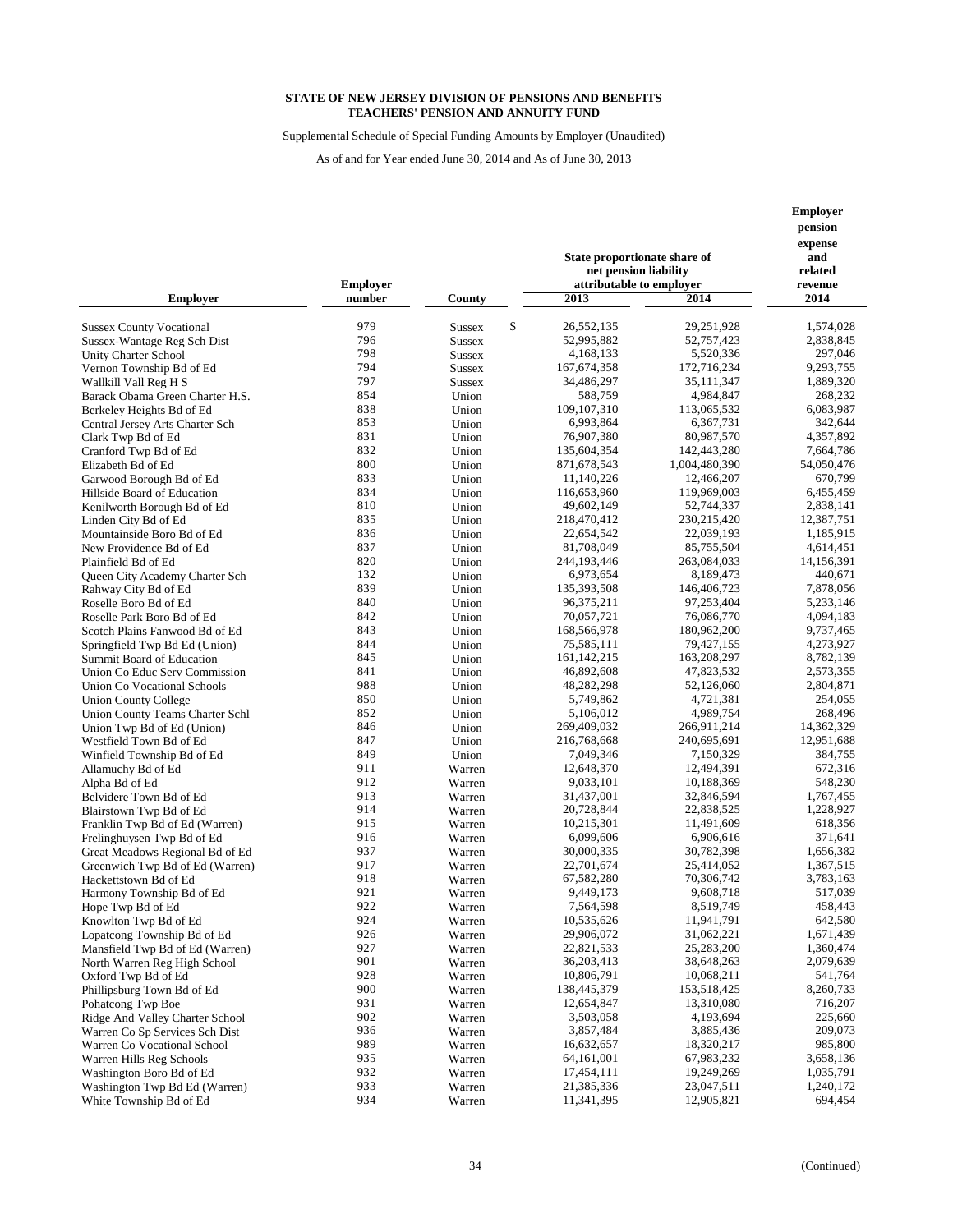Supplemental Schedule of Special Funding Amounts by Employer (Unaudited)

As of and for Year ended June 30, 2014 and As of June 30, 2013

|                                     | <b>Employer</b> |          | State proportionate share of<br>net pension liability<br>attributable to employer |                | <b>Employer</b><br>pension<br>expense<br>and<br>related<br>revenue |
|-------------------------------------|-----------------|----------|-----------------------------------------------------------------------------------|----------------|--------------------------------------------------------------------|
| <b>Employer</b>                     | number          | County   | 2013                                                                              | 2014           | 2014                                                               |
| Adelaide Sanford Charter School     | 6096            | Multiple | 3,921,393                                                                         | 5,683,524      | 305,827                                                            |
| <b>Bayshore Jointure Commission</b> | 340             | Multiple | 4.121.625                                                                         | 4.093.919      | 220,291                                                            |
| Capital Prep Charter H S            | 134             | Multiple | 7.562.569                                                                         |                |                                                                    |
| Monmouth Ocean Ed Serv Comm         | 375             | Multiple | 19.022.262                                                                        | 16,584,787     | 892,417                                                            |
| Morris-Union Jointure Comm          | 851             | Multiple | 51.446.147                                                                        | 52,867,012     | 2.844.742                                                          |
| Pleasantech Academy Charter Sch     | 1011            | Multiple | 14,031,739                                                                        | 16,146,557     | 868,836                                                            |
| Total                               |                 |          | 50,539,213,484                                                                    | 53,446,745,367 | 2,875,936,696                                                      |

See accompanying independent auditors' report and notes to supplemental schedules.